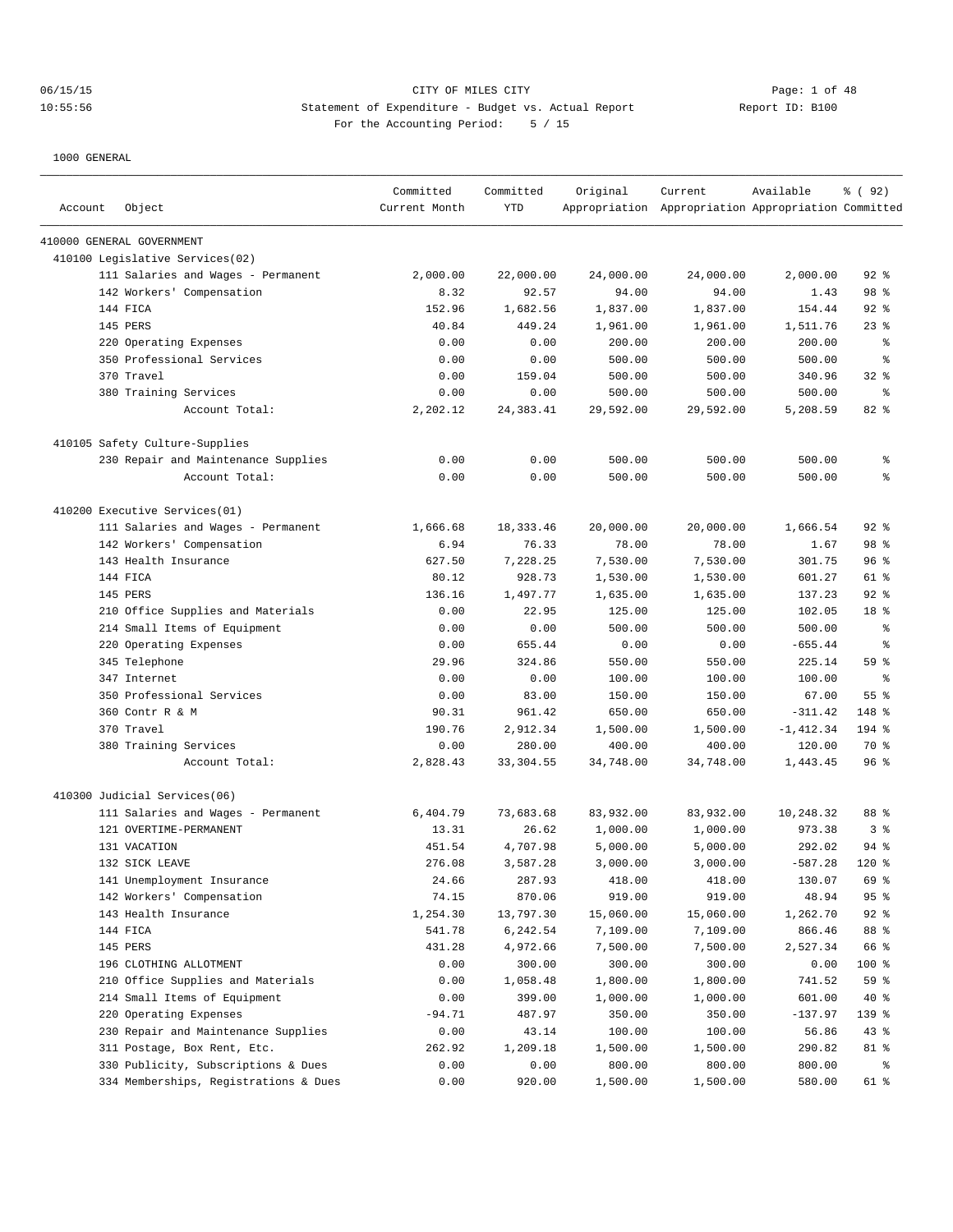# 06/15/15 CITY OF MILES CITY Page: 2 of 48 10:55:56 Statement of Expenditure - Budget vs. Actual Report Report ID: B100 For the Accounting Period: 5 / 15

|         |                                            | Committed     | Committed    | Original   | Current                                             | Available   | % (92)         |
|---------|--------------------------------------------|---------------|--------------|------------|-----------------------------------------------------|-------------|----------------|
| Account | Object                                     | Current Month | YTD          |            | Appropriation Appropriation Appropriation Committed |             |                |
|         |                                            |               |              |            |                                                     |             |                |
|         | 345 Telephone                              | 104.53        | 2,420.67     | 2,000.00   | 2,000.00                                            | $-420.67$   | $121$ %        |
|         | 347 Internet                               | 114.60        | 114.60       | 2,500.00   | 2,500.00                                            | 2,385.40    | 5 <sup>°</sup> |
|         | 350 Professional Services                  | 0.00          | 1,176.00     | 1,000.00   | 1,000.00                                            | $-176.00$   | 118 %          |
|         | 360 Contr R & M                            | 0.00          | 0.00         | 2,000.00   | 2,000.00                                            | 2,000.00    | ႜ              |
|         | 370 Travel                                 | 0.00          | 3,978.25     | 3,500.00   | 3,500.00                                            | $-478.25$   | 114 %          |
|         | 380 Training Services                      | 0.00          | 0.00         | 400.00     | 400.00                                              | 400.00      | ႜွ             |
|         | 382 Books                                  | 177.00        | 177.00       | 800.00     | 800.00                                              | 623.00      | $22$ %         |
|         | 394 Jury and Witness Fees                  | $-58.00$      | $-1, 229.00$ | 0.00       | 0.00                                                | 1,229.00    | ႜွ             |
|         | 533 Machinery and Equipment Rental         | 0.00          | 284.37       | 1,000.00   | 1,000.00                                            | 715.63      | $28$ %         |
|         | Account Total:                             | 9,978.23      | 119,515.71   | 144,488.00 | 144,488.00                                          | 24,972.29   | 83 %           |
|         | 410500 Financial Services(03)              |               |              |            |                                                     |             |                |
|         | 111 Salaries and Wages - Permanent         | 6,836.20      | 94,177.04    | 108,994.00 | 108,994.00                                          | 14,816.96   | 86 %           |
|         | 131 VACATION                               | 3,089.24      | 6,423.38     | 5,847.00   | 5,847.00                                            | $-576.38$   | 110 %          |
|         | 132 SICK LEAVE                             | 491.25        | 5,496.35     | 3,000.00   | 3,000.00                                            | $-2,496.35$ | 183 %          |
|         | 133 OTHER LEAVE PAY                        | 1,101.57      | 3,485.99     | 11,975.00  | 11,975.00                                           | 8,489.01    | 29%            |
|         | 141 Unemployment Insurance                 | 51.83         | 495.06       | 577.00     | 577.00                                              | 81.94       | 86 %           |
|         | 142 Workers' Compensation                  | 141.39        | 1,349.47     | 1,477.00   | 1,477.00                                            | 127.53      | $91$ %         |
|         | 143 Health Insurance                       | 1,254.65      | 20,076.15    | 22,590.00  | 22,590.00                                           | 2,513.85    | 89 %           |
|         | 144 FICA                                   | 881.16        | 8,413.40     | 9,795.00   | 9,795.00                                            | 1,381.60    | 86 %           |
|         | 145 PERS                                   | 941.05        | 8,953.02     | 10,461.00  | 10,461.00                                           | 1,507.98    | 86 %           |
|         | 196 CLOTHING ALLOTMENT                     | 0.00          | 450.00       | 450.00     | 450.00                                              | 0.00        | 100 %          |
|         | 210 Office Supplies and Materials          | 7.88          | 2,113.20     | 3,000.00   | 3,000.00                                            | 886.80      | 70 %           |
|         | 214 Small Items of Equipment               | 0.00          | 563.83       | 3,050.00   | 3,050.00                                            | 2,486.17    | 18 %           |
|         | 220 Operating Expenses                     | 328.18        | 2,084.02     | 3,600.00   | 3,600.00                                            | 1,515.98    | 58 %           |
|         | 230 Repair and Maintenance Supplies        | 0.00          | 0.00         | 200.00     | 200.00                                              | 200.00      | ႜွ             |
|         | 311 Postage, Box Rent, Etc.                | 546.53        | 2,621.75     | 3,600.00   | 3,600.00                                            | 978.25      | 73 %           |
|         | 320 Printing, Duplicating, Typing &        | 0.00          | 245.87       | 1,000.00   | 1,000.00                                            | 754.13      | 25%            |
|         | 330 Publicity, Subscriptions & Dues        | 238.40        | 1,568.96     | 1,400.00   | 1,400.00                                            | $-168.96$   | 112 %          |
|         | 334 Memberships, Registrations & Dues      | 0.00          | 2,673.00     | 3,400.00   | 3,400.00                                            | 727.00      | 79 %           |
|         | 345 Telephone                              | 51.39         | 556.14       | 750.00     | 750.00                                              | 193.86      | 74 %           |
|         | 347 Internet                               | 19.52         | 214.72       | 250.00     | 250.00                                              | 35.28       | 86 %           |
|         | 350 Professional Services                  | 1,219.59      | 21,989.30    | 27,000.00  | 27,000.00                                           | 5,010.70    | 81 %           |
|         | 360 Contr R & M                            | 1,060.94      | 8,664.90     | 12,500.00  | 12,500.00                                           | 3,835.10    | 69 %           |
|         | 370 Travel                                 | 65.58         | 299.00       | 1,500.00   | 1,500.00                                            | 1,201.00    | 20%            |
|         | 380 Training Services                      | 0.00          | 843.33       | 1,200.00   | 1,200.00                                            | 356.67      | 70 %           |
|         | 382 Books                                  | 0.00          | 12.88        | 200.00     | 200.00                                              | 187.12      | 6 %            |
|         | 390 Other Purchased Services (Recorded     | 0.00          | 203.00       | 0.00       | 0.00                                                | $-203.00$   | ి              |
|         | 521 Surety Bonds for Officials & Employees | 0.00          | 983.00       | 983.00     | 983.00                                              | 0.00        | 100 %          |
|         | Account Total:                             | 18, 326. 35   | 194,956.76   | 238,799.00 | 238,799.00                                          | 43,842.24   | 82 %           |
|         |                                            |               |              |            |                                                     |             |                |
|         | 410540 City Treasurer(09)                  |               |              |            |                                                     |             |                |
|         | 111 Salaries and Wages - Permanent         | 1,666.66      | 18, 333. 26  | 20,000.00  | 20,000.00                                           | 1,666.74    | $92$ $%$       |
|         | 142 Workers' Compensation                  | 6.94          | 76.34        | 79.00      | 79.00                                               | 2.66        | 97%            |
|         | 144 FICA                                   | 127.50        | 1,402.50     | 1,530.00   | 1,530.00                                            | 127.50      | $92$ %         |
|         | 145 PERS                                   | 136.16        | 1,497.76     | 1,634.00   | 1,634.00                                            | 136.24      | $92$ $%$       |
|         | 345 Telephone                              | 3.50          | 29.45        | 100.00     | 100.00                                              | 70.55       | 29%            |
|         | 350 Professional Services                  | 0.00          | 83.00        | 100.00     | 100.00                                              | 17.00       | 83 %           |
|         | 360 Contr R & M                            | 91.67         | 1,019.19     | 944.00     | 944.00                                              | $-75.19$    | 108 %          |
|         | Account Total:                             | 2,032.43      | 22,441.50    | 24,387.00  | 24,387.00                                           | 1,945.50    | $92$ %         |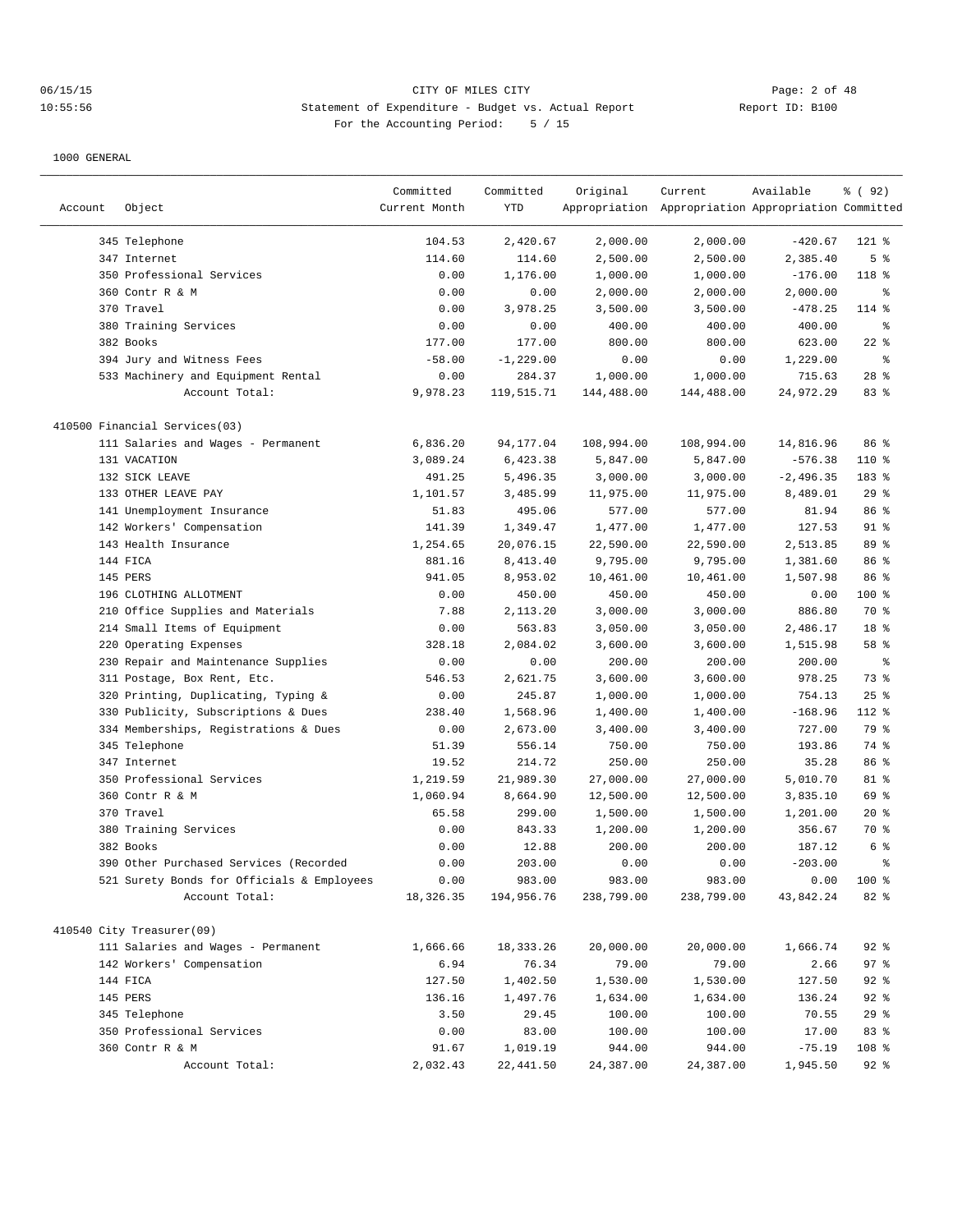| Account          | Object                                    | Committed<br>Current Month | Committed<br>YTD | Original   | Current<br>Appropriation Appropriation Appropriation Committed | Available   | १ ( 92)  |
|------------------|-------------------------------------------|----------------------------|------------------|------------|----------------------------------------------------------------|-------------|----------|
| 410600 Elections |                                           |                            |                  |            |                                                                |             |          |
|                  | 300 PURCHASED SERVICES                    | 0.00                       | 8,372.00         | 9,500.00   | 9,500.00                                                       | 1,128.00    | 88 %     |
|                  | Account Total:                            | 0.00                       | 8,372.00         | 9,500.00   | 9,500.00                                                       | 1,128.00    | 88 %     |
|                  | 411020 Community Services & Planning      |                            |                  |            |                                                                |             |          |
|                  | 111 Salaries and Wages - Permanent        | 2,948.58                   | 32, 338.21       | 33,735.00  | 33,735.00                                                      | 1,396.79    | 96%      |
|                  | 121 OVERTIME-PERMANENT                    | 9.83                       | 211.87           | 500.00     | 500.00                                                         | 288.13      | $42$ %   |
|                  | 131 VACATION                              | 347.74                     | 1,666.79         | 4,000.00   | 4,000.00                                                       | 2,333.21    | $42$ %   |
|                  | 132 SICK LEAVE                            | 13.14                      | 783.23           | 2,000.00   | 2,000.00                                                       | 1,216.77    | 39%      |
|                  | 133 OTHER LEAVE PAY                       | 0.00                       | 1,645.82         | 3,143.00   | 3,143.00                                                       | 1,497.18    | $52$ $%$ |
|                  | 141 Unemployment Insurance                | 14.97                      | 165.58           | 195.00     | 195.00                                                         | 29.42       | 85%      |
|                  | 142 Workers' Compensation                 | 15.99                      | 178.33           | 199.00     | 199.00                                                         | 20.67       | 90%      |
|                  | 143 Health Insurance                      | 683.62                     | 7,520.14         | 8,208.00   | 8,208.00                                                       | 687.86      | $92$ $%$ |
|                  | 144 FICA                                  | 253.86                     | 2,807.47         | 3,318.00   | 3,318.00                                                       | 510.53      | 85%      |
|                  | 145 PERS                                  | 271.25                     | 2,994.08         | 3,544.00   | 3,544.00                                                       | 549.92      | 84 %     |
|                  | 196 CLOTHING ALLOTMENT                    | 0.00                       | 163.50           | 314.00     | 314.00                                                         | 150.50      | $52$ $%$ |
|                  | 210 Office Supplies and Materials         | 30.50                      | 557.84           | 800.00     | 800.00                                                         | 242.16      | 70 %     |
|                  | 214 Small Items of Equipment              | 0.00                       | 800.00           | 800.00     | 800.00                                                         | 0.00        | $100$ %  |
|                  | 220 Operating Expenses                    | 0.00                       | 266.88           | 100.00     | 100.00                                                         | $-166.88$   | $267$ %  |
|                  | 311 Postage, Box Rent, Etc.               | 5.39                       | 164.22           | 250.00     | 250.00                                                         | 85.78       | 66 %     |
|                  | 320 Printing, Duplicating, Typing &       | 0.00                       | 160.02           | 500.00     | 500.00                                                         | 339.98      | $32$ $%$ |
|                  | 327 Map Printing                          | 0.00                       | 0.00             | 100.00     | 100.00                                                         | 100.00      | ႜ        |
|                  | 330 Publicity, Subscriptions & Dues       | 0.00                       | 64.00            | 775.00     | 775.00                                                         | 711.00      | 8 %      |
|                  | 331 Publication of Formal & Legal Notices | 36.00                      | 354.00           | 275.00     | 275.00                                                         | $-79.00$    | $129$ %  |
|                  | 334 Memberships, Registrations & Dues     | 30.00                      | 110.00           | 100.00     | 100.00                                                         | $-10.00$    | 110 %    |
|                  | 345 Telephone                             | 76.43                      | 831.68           | 900.00     | 900.00                                                         | 68.32       | $92$ $%$ |
|                  | 347 Internet                              | 0.00                       | 0.00             | 100.00     | 100.00                                                         | 100.00      | ి        |
|                  | 350 Professional Services                 | 3,298.75                   | 31, 452.25       | 180,000.00 | 180,000.00                                                     | 148,547.75  | $17*$    |
|                  | 360 Contr R & M                           | 90.31                      | 1,446.42         | 1,500.00   | 1,500.00                                                       | 53.58       | 96%      |
|                  | 370 Travel                                | 116.30                     | 822.59           | 1,000.00   | 1,000.00                                                       | 177.41      | 82 %     |
|                  | 380 Training Services                     | 60.00                      | 399.00           | 1,000.00   | 1,000.00                                                       | 601.00      | $40*$    |
|                  | 382 Books                                 | 0.00                       | 114.46           | 200.00     | 200.00                                                         | 85.54       | 57%      |
|                  | Account Total:                            | 8,302.66                   | 88,018.38        | 247,556.00 | 247,556.00                                                     | 159,537.62  | 36%      |
|                  | 411100 Legal Services(04)                 |                            |                  |            |                                                                |             |          |
|                  | 111 Salaries and Wages - Permanent        | 6,878.64                   | 88, 215.48       | 107,232.00 | 107,232.00                                                     | 19,016.52   | 82%      |
|                  | 131 VACATION                              | 960.00                     | 4,693.29         | 3,000.00   | 3,000.00                                                       | $-1,693.29$ | $156$ %  |
|                  | 132 SICK LEAVE                            | 0.00                       | 88.11            | 1,500.00   | 1,500.00                                                       | 1,411.89    | 6 %      |
|                  | 141 Unemployment Insurance                | 35.29                      | 418.75           | 503.00     | 503.00                                                         | 84.25       | 83 %     |
|                  | 142 Workers' Compensation                 | 43.26                      | 522.87           | 579.00     | 579.00                                                         | 56.13       | $90*$    |
|                  | 144 FICA                                  | 599.65                     | 7,118.54         | 8,548.00   | 8,548.00                                                       | 1,429.46    | 83 %     |
|                  | 145 PERS                                  | 640.42                     | 7,597.83         | 9,129.00   | 9,129.00                                                       | 1,531.17    | 83 %     |
|                  | 196 CLOTHING ALLOTMENT                    | 0.00                       | 56.00            | 100.00     | 100.00                                                         | 44.00       | 56 %     |
|                  | 210 Office Supplies and Materials         | 0.00                       | 942.26           | 500.00     | 500.00                                                         | $-442.26$   | 188 %    |
|                  | 214 Small Items of Equipment              | 0.00                       | 826.99           | 450.00     | 450.00                                                         | $-376.99$   | 184 %    |
|                  | 220 Operating Expenses                    | 110.85                     | 2,131.20         | 500.00     | 500.00                                                         | $-1,631.20$ | $426$ %  |
|                  | 311 Postage, Box Rent, Etc.               | 52.13                      | 578.12           | 600.00     | 600.00                                                         | 21.88       | 96%      |
|                  | 345 Telephone                             | 3.50                       | 29.35            | 120.00     | 120.00                                                         | 90.65       | $24$ %   |
|                  | 350 Professional Services                 | 2,902.50                   | 10,269.60        | 5,500.00   | 5,500.00                                                       | $-4,769.60$ | 187 %    |
|                  | 360 Contr R & M                           | 0.00                       | 0.00             | 100.00     | 100.00                                                         | 100.00      | ႜૢ       |
|                  | 370 Travel                                | 413.56                     | 413.56           | 550.00     | 550.00                                                         | 136.44      | 75 %     |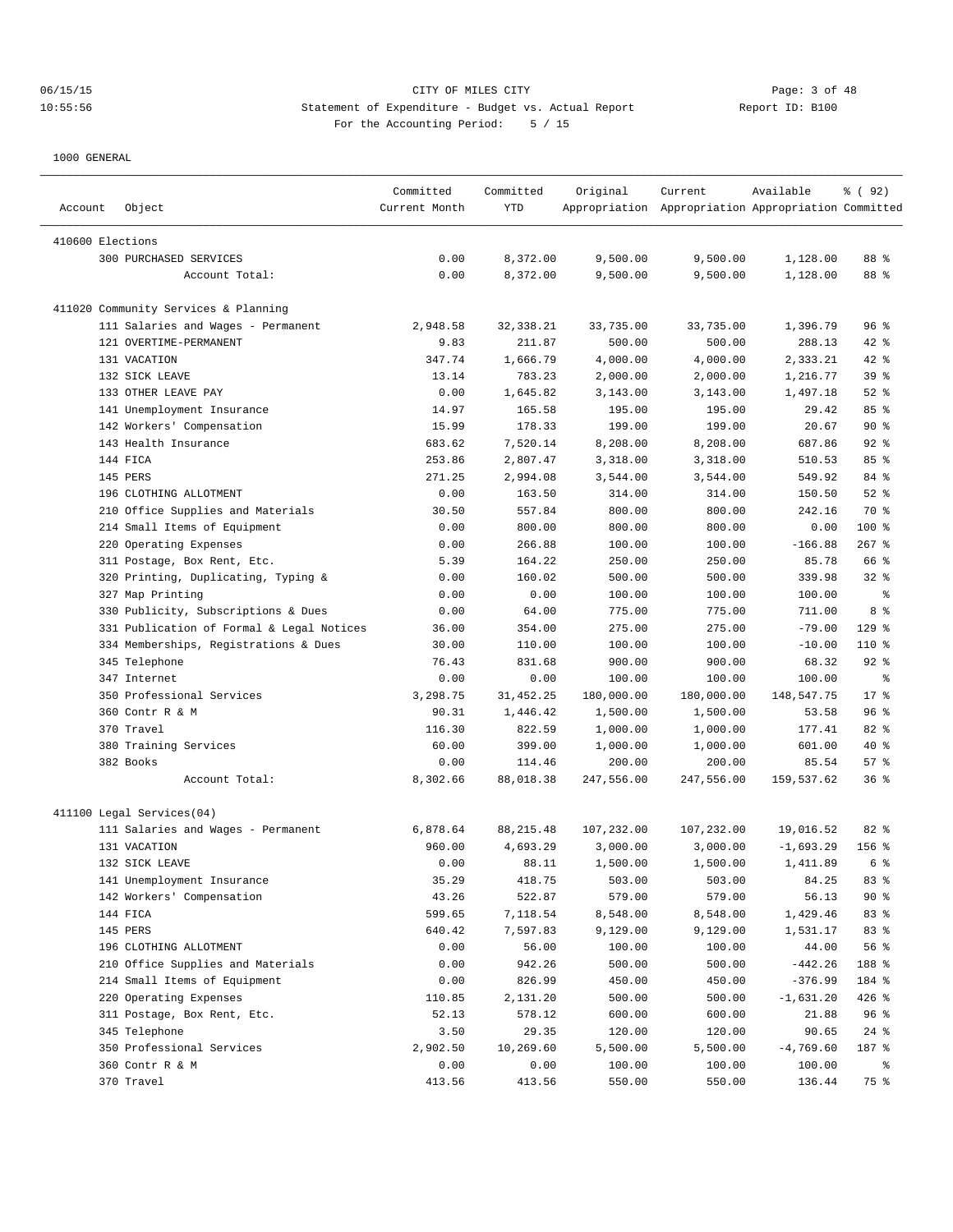# 06/15/15 CITY OF MILES CITY Page: 4 of 48 10:55:56 Statement of Expenditure - Budget vs. Actual Report Changer Report ID: B100 For the Accounting Period: 5 / 15

| Account              | Object                                     | Committed<br>Current Month | Committed<br>YTD | Original   | Current<br>Appropriation Appropriation Appropriation Committed | Available    | १ ( 92)         |
|----------------------|--------------------------------------------|----------------------------|------------------|------------|----------------------------------------------------------------|--------------|-----------------|
|                      | Account Total:                             | 12,639.80                  | 123,901.95       | 138,911.00 | 138,911.00                                                     | 15,009.05    | 89 %            |
|                      | 411101 Labor Negotiations                  |                            |                  |            |                                                                |              |                 |
|                      | 350 Professional Services                  | 0.00                       | 11,207.75        | 10,000.00  | 10,000.00                                                      | $-1, 207.75$ | 112 %           |
|                      | Account Total:                             | 0.00                       | 11,207.75        | 10,000.00  | 10,000.00                                                      | $-1, 207.75$ | 112 %           |
| 411230 City Hall     |                                            |                            |                  |            |                                                                |              |                 |
|                      | 214 Small Items of Equipment               | 0.00                       | 0.00             | 400.00     | 400.00                                                         | 400.00       | နွ              |
|                      | 220 Operating Expenses                     | 296.98                     | 2,762.80         | 2,500.00   | 2,500.00                                                       | $-262.80$    | 111 %           |
|                      | 230 Repair and Maintenance Supplies        | 0.00                       | 1,433.72         | 1,000.00   | 1,000.00                                                       | $-433.72$    | $143$ %         |
|                      | 341 Electric Utility Services              | 303.76                     | 4,150.45         | 5,500.00   | 5,500.00                                                       | 1,349.55     | 75 %            |
|                      | 342 Water Utility Services                 | 52.53                      | 577.81           | 750.00     | 750.00                                                         | 172.19       | 77.8            |
|                      | 343 Sewer Utility Services                 | 32.50                      | 357.50           | 370.00     | 370.00                                                         | 12.50        | 97%             |
|                      | 344 Gas Utility Service                    | 0.00                       | 2,632.66         | 5,000.00   | 5,000.00                                                       | 2,367.34     | 53%             |
|                      | 346 Garbage Service                        | 47.41                      | 189.64           | 200.00     | 200.00                                                         | 10.36        | 95%             |
|                      | 360 Contr R & M                            | 600.00                     | 9,920.49         | 30,000.00  | 30,000.00                                                      | 20,079.51    | 33 <sup>8</sup> |
|                      | 400 BUILDING MATERIALS                     | 0.00                       | 0.00             | 1,000.00   | 1,000.00                                                       | 1,000.00     | နွ              |
|                      | 511 Insurance on Buildings                 | 0.00                       | 2,335.42         | 2,336.00   | 2,336.00                                                       | 0.58         | 100 %           |
|                      | Account Total:                             | 1,333.18                   | 24,360.49        | 49,056.00  | 49,056.00                                                      | 24,695.51    | 50%             |
|                      | 411840 Program Assistant                   |                            |                  |            |                                                                |              |                 |
|                      | 111 Salaries and Wages - Permanent         | 2,788.34                   | 23,995.56        | 30,182.00  | 30,182.00                                                      | 6,186.44     | $80*$           |
|                      | 131 VACATION                               | 0.00                       | 1,219.42         | 468.00     | 468.00                                                         | $-751.42$    | $261$ %         |
|                      | 132 SICK LEAVE                             | 0.00                       | 1,797.74         | 468.00     | 468.00                                                         | $-1, 329.74$ | 384 %           |
|                      | 141 Unemployment Insurance                 | 12.54                      | 121.32           | 140.00     | 140.00                                                         | 18.68        | 87%             |
|                      | 142 Workers' Compensation                  | 34.24                      | 333.19           | 359.00     | 359.00                                                         | 25.81        | 93%             |
|                      | 143 Health Insurance                       | 627.15                     | 6,271.50         | 7,530.00   | 7,530.00                                                       | 1,258.50     | 83 %            |
|                      | 144 FICA                                   | 213.32                     | 2,067.02         | 2,380.00   | 2,380.00                                                       | 312.98       | 87%             |
|                      | 145 PERS                                   | 227.80                     | 2,206.69         | 2,542.00   | 2,542.00                                                       | 335.31       | 87%             |
|                      | 350 Professional Services                  | 0.00                       | 1,829.29         | 0.00       | 1,955.00                                                       | 125.71       | $94$ %          |
|                      | 370 Travel                                 | 0.00                       | 515.28           | 0.00       | 545.00                                                         | 29.72        | 95%             |
|                      | Account Total:                             | 3,903.39                   | 40,357.01        | 44,069.00  | 46,569.00                                                      | 6,211.99     | 87%             |
| 420000 PUBLIC SAFETY | Account Group Total:                       | 61,546.59                  | 690,819.51       | 971,606.00 | 974,106.00                                                     | 283, 286.49  | 71 %            |
|                      | 420140 Crime Control and Investigation(05) |                            |                  |            |                                                                |              |                 |
|                      | 111 Salaries and Wages - Permanent         | 52,063.40                  | 542, 287.43      | 652,543.00 | 652,543.00                                                     | 110,255.57   | 83%             |
|                      | 121 OVERTIME-PERMANENT                     | 2,789.73                   | 29,866.90        | 21,500.00  | 21,500.00                                                      | $-8, 366.90$ | $139$ $%$       |
|                      | 131 VACATION                               | 245.18                     | 32,108.33        | 30,000.00  | 30,000.00                                                      | $-2,108.33$  | 107 %           |
|                      | 132 SICK LEAVE                             | 205.60                     | 10,905.41        | 7,500.00   | 7,500.00                                                       | $-3,405.41$  | 145 %           |
|                      | 133 OTHER LEAVE PAY                        | 298.38                     | 3,529.24         | 8,004.00   | 8,004.00                                                       | 4,474.76     | 44 %            |
|                      | 134 HOLIDAY PAY                            | 0.00                       | 25,291.06        | 21,500.00  | 21,500.00                                                      | $-3,791.06$  | 118 %           |
|                      | 141 Unemployment Insurance                 | 250.19                     | 2,952.64         | 3,406.00   | 3,406.00                                                       | 453.36       | 87 %            |
|                      | 142 Workers' Compensation                  | 2,635.08                   | 30,388.95        | 34,709.00  | 34,709.00                                                      | 4,320.05     | 88 %            |
|                      | 143 Health Insurance                       | 7,610.67                   | 83,663.10        | 107,304.00 | 107,304.00                                                     | 23,640.90    | 78 %            |
|                      | 144 FICA                                   | 793.58                     | 9,418.94         | 10,974.00  | 10,974.00                                                      | 1,555.06     | 86 %            |
|                      | 146 Police Pension                         | 7,359.74                   | 80,136.58        | 109,054.00 | 109,054.00                                                     | 28,917.42    | 73 %            |
|                      | 196 CLOTHING ALLOTMENT                     | 0.00                       | 12,000.00        | 12,960.00  | 12,960.00                                                      | 960.00       | 93%             |
|                      | 210 Office Supplies and Materials          | 346.24                     | 3,697.76         | 6,000.00   | 6,000.00                                                       | 2,302.24     | 62 %            |
|                      | 214 Small Items of Equipment               | 0.00                       | 17,489.61        | 35,000.00  | 42,000.00                                                      | 24,510.39    | $42$ %          |
|                      | 220 Operating Expenses                     | 1,441.93                   | 13,843.92        | 13,125.00  | 13,125.00                                                      | $-718.92$    | $105$ %         |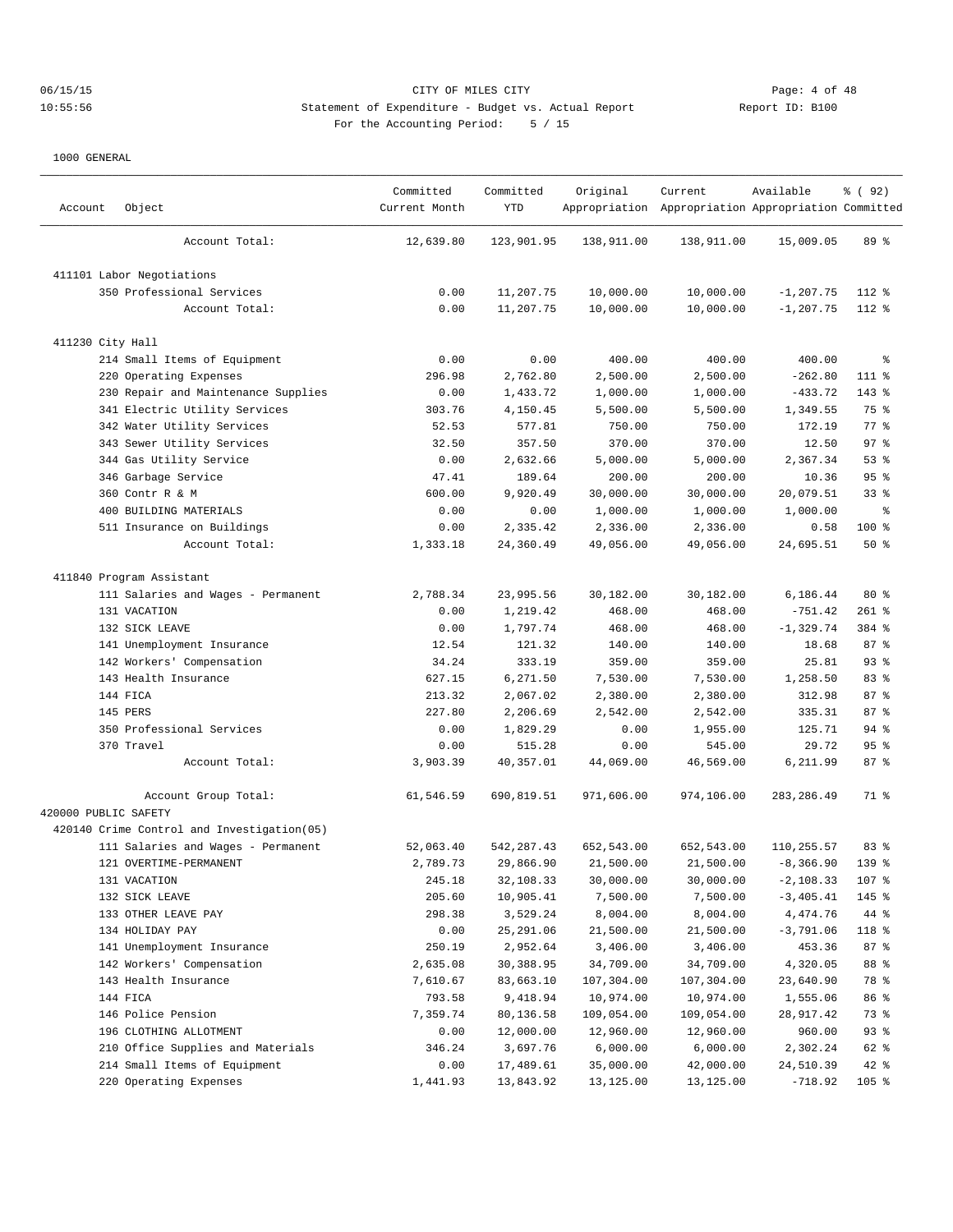| Account | Object                                                      | Committed<br>Current Month | Committed<br><b>YTD</b> | Original                                 | Current<br>Appropriation Appropriation Appropriation Committed | Available                   | १ ( 92)          |
|---------|-------------------------------------------------------------|----------------------------|-------------------------|------------------------------------------|----------------------------------------------------------------|-----------------------------|------------------|
|         |                                                             |                            |                         |                                          |                                                                |                             |                  |
|         | 226 Clothing and Uniforms                                   | 60.82<br>198.00            | 143.66                  | 500.00                                   | 500.00                                                         | 356.34                      | 29%              |
|         | 227 Firearm Supplies<br>230 Repair and Maintenance Supplies | 981.35                     | 7,680.79<br>10,258.08   | 4,800.00<br>6,000.00                     | 4,800.00<br>6,000.00                                           | $-2,880.79$<br>$-4, 258.08$ | $160*$<br>171 %  |
|         | 231 Gas, Oil, Diesel Fuel, Grease, etc.                     | 5,526.80                   | 33,450.54               | 38,000.00                                | 38,000.00                                                      | 4,549.46                    | 88 %             |
|         | 311 Postage, Box Rent, Etc.                                 | 61.80                      | 851.20                  | 800.00                                   | 800.00                                                         | $-51.20$                    | $106$ %          |
|         | 330 Publicity, Subscriptions & Dues                         | 44.00                      | 169.00                  | 300.00                                   | 300.00                                                         | 131.00                      | 56 %             |
|         | 334 Memberships, Registrations & Dues                       | 90.00                      | 1,614.00                | 3,208.00                                 | 3,208.00                                                       | 1,594.00                    | 50%              |
|         | 345 Telephone                                               | 311.97                     | 3,422.54                | 4,500.00                                 | 4,500.00                                                       | 1,077.46                    | 76 %             |
|         | 346 Garbage Service                                         | 43.00                      | 473.00                  | 500.00                                   | 500.00                                                         | 27.00                       | 95%              |
|         | 347 Internet                                                | 341.31                     | 997.31                  | 800.00                                   | 800.00                                                         | $-197.31$                   | $125$ %          |
|         | 350 Professional Services                                   | 134.00                     | 15,517.08               | 9,000.00                                 | 9,000.00                                                       | $-6, 517.08$                | $172$ $%$        |
|         | 360 Contr R & M                                             | 27.00                      | 474.00                  | 204.00                                   | 204.00                                                         | $-270.00$                   | $232$ $%$        |
|         | 366 R&M Vehicles - Police/Animal Control                    | 209.14                     | 25,760.38               | 18,000.00                                | 18,000.00                                                      | $-7,760.38$                 | 143 %            |
|         | 370 Travel                                                  | 1,150.54                   | 5,436.95                | 4,500.00                                 | 4,500.00                                                       | $-936.95$                   | 121 %            |
|         | 380 Training Services                                       | 0.00                       | 6, 179.00               | 8,000.00                                 | 8,000.00                                                       | 1,821.00                    | 77.8             |
|         | 381 BOOKS(POP&MILES) (correct)                              | 0.00                       | 0.00                    | 200.00                                   | 200.00                                                         | 200.00                      | ి                |
|         | 512 Insurance on Vehicles & Equipment                       | 0.00                       | 998.53                  | 999.00                                   | 999.00                                                         | 0.47                        | $100$ %          |
|         | 700 Grants, Contributions & Indemnities                     | 0.00                       | 15,970.00               | 15,970.00                                | 15,970.00                                                      | 0.00                        | $100$ %          |
|         | 791 Shop With A Cop                                         | 0.00                       | 2,240.83                | 0.00                                     | 0.00                                                           | $-2, 240.83$                | $\epsilon$       |
|         | Account Total:                                              |                            |                         | 85, 219.45 1, 029, 216.76 1, 189, 860.00 | 1,196,860.00                                                   | 167,643.24                  | 86 %             |
|         | 420142 Drug Enforcement                                     |                            |                         |                                          |                                                                |                             |                  |
|         | 111 Salaries and Wages - Permanent                          | 3,524.80                   | 56,820.54               | 46,816.00                                | 46,816.00                                                      | $-10,004.54$                | $121$ %          |
|         | 121 OVERTIME-PERMANENT                                      | 444.57                     | 2,517.53                | 1,274.00                                 | 1,274.00                                                       | $-1, 243.53$                | 198 %            |
|         | 131 VACATION                                                | 0.00                       | 5,865.28                | 1,070.00                                 | 1,070.00                                                       | $-4,795.28$                 | 548 %            |
|         | 132 SICK LEAVE                                              | 0.00                       | 3,182.54                | 700.00                                   | 700.00                                                         | $-2,482.54$                 | 455 %            |
|         | 133 OTHER LEAVE PAY                                         | 0.00                       | 1,232.62                | 531.00                                   | 531.00                                                         | $-701.62$                   | $232$ $%$        |
|         | 134 HOLIDAY PAY                                             | 0.00                       | 2,235.30                | 212.00                                   | 212.00                                                         | $-2,023.30$                 | *** 응            |
|         | 141 Unemployment Insurance                                  | 17.87                      | 323.41                  | 228.00                                   | 228.00                                                         | $-95.41$                    | 142 %            |
|         | 142 Workers' Compensation                                   | 185.74                     | 3,387.81                | 2,316.00                                 | 2,316.00                                                       | $-1,071.81$                 | $146$ %          |
|         | 143 Health Insurance                                        | 602.95                     | 10,432.46               | 7,530.00                                 | 7,530.00                                                       | $-2,902.46$                 | $139$ $%$        |
|         | 144 FICA                                                    | 57.55                      | 1,040.66                | 734.00                                   | 734.00                                                         | $-306.66$                   | 142 %            |
|         | 146 Police Pension                                          | 500.99                     | 8,810.63                | 7,292.00                                 | 7,292.00                                                       | $-1,518.63$                 | $121$ %          |
|         | 196 CLOTHING ALLOTMENT                                      | 0.00                       | 0.00                    | 720.00                                   | 720.00                                                         | 720.00                      | နွ               |
|         | Account Total:                                              | 5,334.47                   | 95,848.78               | 69,423.00                                | 69,423.00                                                      | $-26, 425.78$               | 138 %            |
|         | 420144 School Resource Officer                              |                            |                         |                                          |                                                                |                             |                  |
|         | 111 Salaries and Wages - Permanent                          | 4,412.70                   | 39,084.39               | 34,529.00                                | 34,529.00                                                      | $-4, 555.39$                | $113*$           |
|         | 121 OVERTIME-PERMANENT                                      | 0.00                       | 0.00                    | 1,500.00                                 | 1,500.00                                                       | 1,500.00                    | ိန               |
|         | 131 VACATION                                                | 0.00                       | 0.00                    | 1,500.00                                 | 1,500.00                                                       | 1,500.00                    | န့               |
|         | 132 SICK LEAVE                                              | 0.00                       | 0.00                    | 1,300.00                                 | 1,300.00                                                       | 1,300.00                    | $\frac{6}{3}$    |
|         | 133 OTHER LEAVE PAY                                         | 0.00                       | 0.00                    | 1,000.00                                 | 1,000.00                                                       | 1,000.00                    | $\,{}^{\circ}\!$ |
|         | 134 HOLIDAY PAY                                             | 0.00                       | 0.00                    | 500.00                                   | 500.00                                                         | 500.00                      | ိင               |
|         | 141 Unemployment Insurance                                  | 19.85                      | 175.90                  | 182.00                                   | 182.00                                                         | 6.10                        | 97%              |
|         | 142 Workers' Compensation                                   | 207.91                     | 1,829.45                | 1,851.00                                 | 1,851.00                                                       | 21.55                       | 99 %             |
|         | 143 Health Insurance                                        | 625.13                     | 5,644.19                | 5,648.00                                 | 5,648.00                                                       | 3.81                        | 100 %            |
|         | 144 FICA                                                    | 63.30                      | 560.59                  | 585.00                                   | 585.00                                                         | 24.41                       | 96%              |
|         | 146 Police Pension                                          | 570.14                     | 5,153.76                | 5,811.00                                 | 5,811.00                                                       | 657.24                      | 89 %             |
|         | Account Total:                                              | 5,899.03                   | 52,448.28               | 54,406.00                                | 54,406.00                                                      | 1,957.72                    | 96 %             |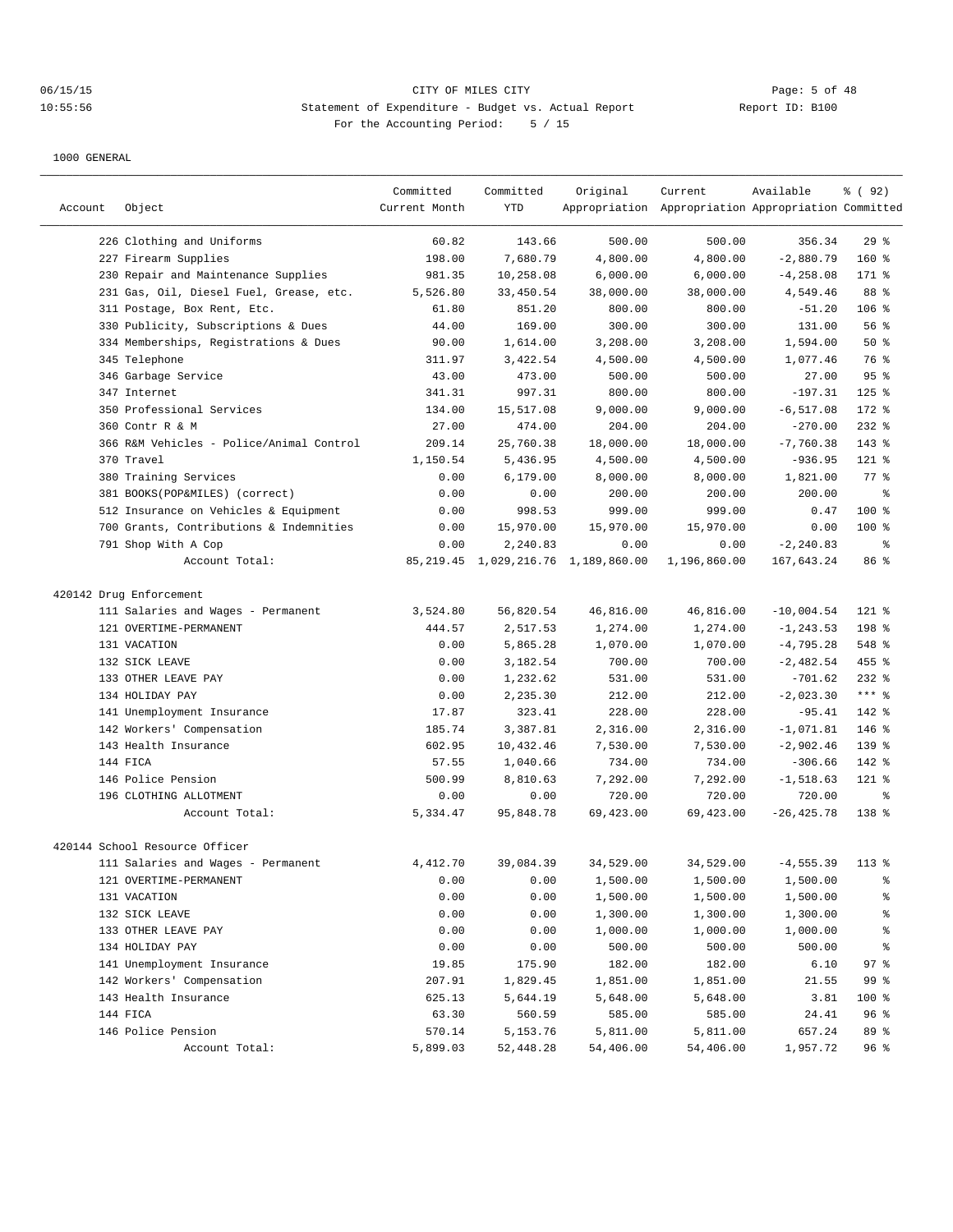|         |                                          | Committed     | Committed    | Original   | Current                                             | Available     | % (92)          |
|---------|------------------------------------------|---------------|--------------|------------|-----------------------------------------------------|---------------|-----------------|
| Account | Object                                   | Current Month | YTD          |            | Appropriation Appropriation Appropriation Committed |               |                 |
|         | 420160 Communications-Dispatch           |               |              |            |                                                     |               |                 |
|         | 111 Salaries and Wages - Permanent       | 20,480.09     | 210,519.29   | 249,526.00 | 249,526.00                                          | 39,006.71     | 84 %            |
|         | 121 OVERTIME-PERMANENT                   | 469.89        | 6,735.12     | 7,000.00   | 7,000.00                                            | 264.88        | 96%             |
|         | 131 VACATION                             | 1,520.92      | 14,711.66    | 12,000.00  | 12,000.00                                           | $-2,711.66$   | $123$ %         |
|         | 132 SICK LEAVE                           | 463.74        | 7,971.63     | 4,500.00   | 4,500.00                                            | $-3,471.63$   | $177$ %         |
|         | 133 OTHER LEAVE PAY                      | 0.00          | 1,900.26     | 0.00       | 0.00                                                | $-1,900.26$   | နွ              |
|         | 134 HOLIDAY PAY                          | 0.00          | 13,088.22    | 3,851.00   | 3,851.00                                            | $-9, 237.22$  | 340%            |
|         | 141 Unemployment Insurance               | 103.18        | 1,155.27     | 1,321.00   | 1,321.00                                            | 165.73        | 87%             |
|         | 142 Workers' Compensation                | 1,107.74      | 11,953.88    | 13,257.00  | 13,257.00                                           | 1,303.12      | 90%             |
|         | 143 Health Insurance                     | 3,772.34      | 37, 172.84   | 45,181.00  | 48,946.00                                           | 11,773.16     | 76 %            |
|         | 144 FICA                                 | 1,739.52      | 19,501.95    | 22,447.00  | 22,447.00                                           | 2,945.05      | 87%             |
|         | 145 PERS                                 | 1,873.77      | 20,826.97    | 23,652.00  | 23,652.00                                           | 2,825.03      | 88 %            |
|         | 196 CLOTHING ALLOTMENT                   | 0.00          | 1,812.50     | 2,000.00   | 2,000.00                                            | 187.50        | $91$ %          |
|         | 210 Office Supplies and Materials        | 138.13        | 2,715.41     | 3,000.00   | 3,000.00                                            | 284.59        | 91 %            |
|         | 214 Small Items of Equipment             | 1,132.55      | 1,132.55     | 4,500.00   | 4,500.00                                            | 3,367.45      | 25%             |
|         | 220 Operating Expenses                   | 0.00          | 3,576.94     | 1,500.00   | 1,500.00                                            | $-2,076.94$   | $238$ %         |
|         | 231 Gas, Oil, Diesel Fuel, Grease, etc.  | $-3, 292.09$  | 180.18       | 600.00     | 600.00                                              | 419.82        | $30*$           |
|         | 311 Postage, Box Rent, Etc.              | 0.00          | 54.12        | 50.00      | 50.00                                               | $-4.12$       | 108 %           |
|         | 320 Printing, Duplicating, Typing &      | 0.00          | 151.58       | 100.00     | 100.00                                              | $-51.58$      | 152 %           |
| 330     | Publicity, Subscriptions & Dues          | 0.00          | 0.00         | 100.00     | 100.00                                              | 100.00        | ႜ               |
|         | 334 Memberships, Registrations & Dues    | 0.00          | 331.00       | 400.00     | 400.00                                              | 69.00         | 83 %            |
|         | 345 Telephone                            | 310.07        | 5,369.21     | 5,100.00   | 5,100.00                                            | $-269.21$     | $105$ %         |
|         | 350 Professional Services                | 0.00          | 2,884.66     | 5,000.00   | 5,000.00                                            | 2,115.34      | 58 %            |
|         | 366 R&M Vehicles - Police/Animal Control | 0.00          | 0.00         | 400.00     | 400.00                                              | 400.00        | $\epsilon$      |
|         | 370 Travel                               | 0.00          | 494.69       | 1,500.00   | 1,500.00                                            | 1,005.31      | 33%             |
|         | 380 Training Services                    | 160.00        | 906.00       | 700.00     | 700.00                                              | $-206.00$     | $129$ %         |
|         | Account Total:                           | 29,979.85     | 365, 145.93  | 407,685.00 | 411,450.00                                          | 46,304.07     | 89 %            |
|         |                                          |               |              |            |                                                     |               |                 |
|         | 420460 Fire Suppression(07)              |               |              |            |                                                     |               |                 |
|         | 111 Salaries and Wages - Permanent       | 38,226.23     | 374, 422. 28 | 422,014.00 | 422,014.00                                          | 47,591.72     | 89 %            |
|         | 112 SALARIES AND WAGES - PART PAID       | 0.00          | 1,998.49     | 6,000.00   | 6,000.00                                            | 4,001.51      | 33%             |
|         | 121 OVERTIME-PERMANENT                   | 1,580.26      | 35, 298.33   | 25,000.00  | 25,000.00                                           | $-10, 298.33$ | 141 %           |
|         | 131 VACATION                             | 0.00          | 12,048.78    | 16,000.00  | 16,000.00                                           | 3,951.22      | 75 %            |
|         | 132 SICK LEAVE                           | 1,669.55      | 19,205.61    | 15,000.00  | 15,000.00                                           | $-4, 205.61$  | 128 %           |
|         | 133 OTHER LEAVE PAY                      | 0.00          | 502.17       | 4,000.00   | 4,000.00                                            | 3,497.83      | $13*$           |
|         | 134 HOLIDAY PAY                          | 0.00          | 10,575.63    | 10,000.00  | 10,000.00                                           | $-575.63$     | $106$ %         |
|         | 141 Unemployment Insurance               | 186.63        | 2,043.42     | 2,219.00   | 2,219.00                                            | 175.58        | $92$ $%$        |
|         | 142 Workers' Compensation                | 1,541.90      | 16,868.25    | 15,925.00  | 15,925.00                                           | $-943.25$     | $106$ %         |
|         | 143 Health Insurance                     | 6,320.13      | 65,633.48    | 75,904.00  | 75,904.00                                           | 10,270.52     | 86 %            |
|         | 144 FICA                                 | 599.72        | 6,690.84     | 7,150.00   | 7,150.00                                            | 459.16        | 94 %            |
|         | 147 Firemen's Pension                    | 5,263.84      | 54,750.09    | 69,801.00  | 69,801.00                                           | 15,050.91     | 78 %            |
|         | 210 Office Supplies and Materials        | 0.00          | 1,014.27     | 1,000.00   | 1,000.00                                            | $-14.27$      | 101 %           |
|         | 211 Clothing Allotment                   | 1,902.00      | 7,101.50     | 8,000.00   | 8,000.00                                            | 898.50        | 89 %            |
|         | 214 Small Items of Equipment             | 0.00          | 4,644.02     | 5,500.00   | 5,500.00                                            | 855.98        | 84 %            |
|         | 220 Operating Expenses                   | 164.65        | 1,987.39     | 4,000.00   | 4,000.00                                            | 2,012.61      | 50%             |
|         | 226 Clothing and Uniforms                | 1,915.00      | 7,411.68     | 8,000.00   | 8,000.00                                            | 588.32        | 93%             |
|         | 230 Repair and Maintenance Supplies      | 2,367.89      | 10,320.99    | 6,000.00   | 6,000.00                                            | $-4,320.99$   | 172 %           |
|         | 231 Gas, Oil, Diesel Fuel, Grease, etc.  | 578.40        | 8,042.04     | 8,000.00   | 8,000.00                                            | $-42.04$      | 101 %           |
|         | 241 Consumable Tools                     | 148.51        | 957.72       | 2,000.00   | 2,000.00                                            | 1,042.28      | 48 %            |
|         | 311 Postage, Box Rent, Etc.              | 0.00          | 46.13        | 100.00     | 100.00                                              | 53.87         | 46 %            |
|         | 320 Printing, Duplicating, Typing &      | 0.00          | 19.25        | 100.00     | 100.00                                              | 80.75         | 19 <sup>°</sup> |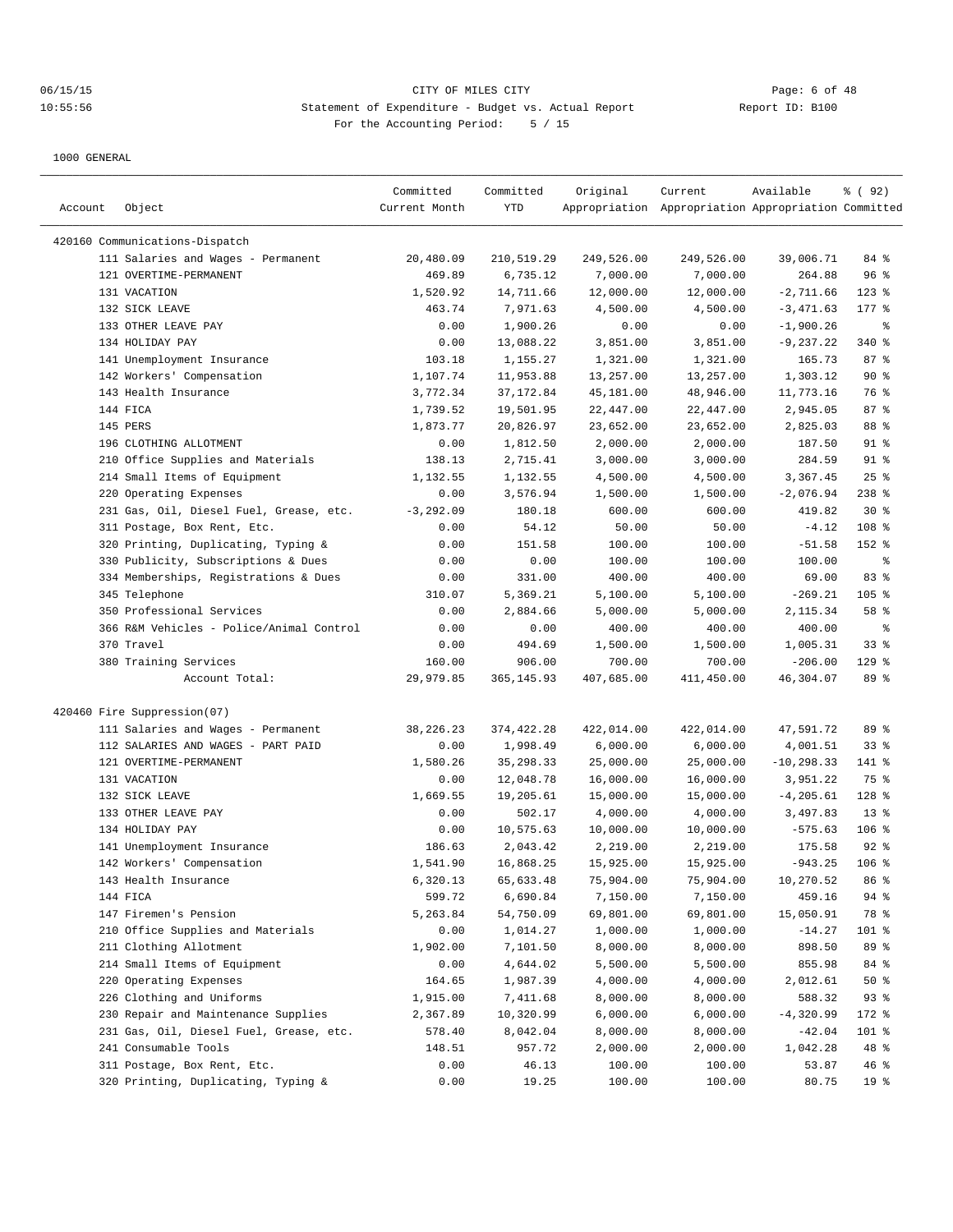# 06/15/15 CITY OF MILES CITY Page: 7 of 48 10:55:56 Statement of Expenditure - Budget vs. Actual Report Changer Report ID: B100 For the Accounting Period: 5 / 15

|                      |                                                                              | Committed     | Committed         | Original                                  | Current                                             | Available          | % (92)          |
|----------------------|------------------------------------------------------------------------------|---------------|-------------------|-------------------------------------------|-----------------------------------------------------|--------------------|-----------------|
| Account              | Object                                                                       | Current Month | YTD               |                                           | Appropriation Appropriation Appropriation Committed |                    |                 |
|                      |                                                                              |               |                   |                                           |                                                     |                    |                 |
|                      | 330 Publicity, Subscriptions & Dues<br>334 Memberships, Registrations & Dues | 0.00          | 29.00<br>1,343.07 | 300.00                                    | 300.00                                              | 271.00             | $10*$<br>75 %   |
|                      |                                                                              | 50.00         |                   | 1,800.00                                  | 1,800.00                                            | 456.93             |                 |
|                      | 341 Electric Utility Services                                                | 262.68        | 3,928.40          | 3,500.00                                  | 3,500.00                                            | $-428.40$<br>73.49 | 112 %<br>84 %   |
|                      | 342 Water Utility Services                                                   | 57.47         | 376.51            | 450.00                                    | 450.00                                              |                    | 68 %            |
|                      | 343 Sewer Utility Services                                                   | 18.53         | 203.78            | 300.00                                    | 300.00                                              | 96.22              |                 |
|                      | 344 Gas Utility Service                                                      | 70.96         | 2,121.33          | 2,000.00                                  | 2,000.00                                            | $-121.33$          | 106 %           |
|                      | 345 Telephone                                                                | 253.58        | 2,688.32          | 3,200.00                                  | 3,200.00                                            | 511.68             | 84 %            |
|                      | 346 Garbage Service                                                          | 47.41         | 862.84            | 600.00<br>2,000.00                        | 600.00                                              | $-262.84$          | 144 %           |
|                      | 347 Internet                                                                 | 411.32        | 1,767.32          |                                           | 2,000.00                                            | 232.68             | 88 %            |
|                      | 350 Professional Services                                                    | 95.00         | 1,001.48          | 5,500.00                                  | 5,500.00                                            | 4,498.52           | 18 %            |
|                      | 360 Contr R & M                                                              | 1,118.72      | 6,450.19          | 6,000.00                                  | 6,000.00                                            | $-450.19$          | 108 %           |
|                      | 364 R&M Vehicles - Fire/Amb                                                  | 609.04        | 6,544.49          | 8,000.00                                  | 8,000.00                                            | 1,455.51           | 82 %            |
|                      | 370 Travel                                                                   | 246.24        | 2,205.06          | 3,000.00                                  | 3,000.00                                            | 794.94             | 74 %            |
|                      | 380 Training Services                                                        | 1,780.00      | 2,215.00          | 3,000.00                                  | 3,000.00                                            | 785.00             | 74 %            |
|                      | 382 Books                                                                    | 0.00          | 1,361.50          | 1,500.00                                  | 1,500.00                                            | 138.50             | $91$ %          |
|                      | 400 BUILDING MATERIALS                                                       | 0.00          | 307.27            | 1,800.00                                  | 1,800.00                                            | 1,492.73           | $17*$           |
|                      | 511 Insurance on Buildings                                                   | 0.00          | 1,574.01          | 1,575.00                                  | 1,575.00                                            | 0.99               | 100 %           |
|                      | 512 Insurance on Vehicles & Equipment                                        | 0.00          | 4,551.11          | 4,552.00                                  | 4,552.00                                            | 0.89               | 100 %           |
|                      | Account Total:                                                               | 67,485.66     | 681, 113.04       | 760,790.00                                | 760,790.00                                          | 79,676.96          | 90%             |
|                      | Account Group Total:                                                         |               |                   | 193, 918.46 2, 223, 772.79 2, 482, 164.00 | 2,492,929.00                                        | 269,156.21         | 89 %            |
| 430000 Public Works  |                                                                              |               |                   |                                           |                                                     |                    |                 |
| 431200 Flood Control |                                                                              |               |                   |                                           |                                                     |                    |                 |
|                      | 111 Salaries and Wages - Permanent                                           | 1,084.81      | 12,013.89         | 12,242.00                                 | 12,242.00                                           | 228.11             | 98 %            |
|                      | 131 VACATION                                                                 | 29.07         | 841.16            | 2,200.00                                  | 2,200.00                                            | 1,358.84           | 38 %            |
|                      | 132 SICK LEAVE                                                               | 150.97        | 807.28            | 700.00                                    | 700.00                                              | $-107.28$          | 115 %           |
|                      | 133 OTHER LEAVE PAY                                                          | 0.00          | 0.00              | 1,311.00                                  | 1,311.00                                            | 1,311.00           | နွ              |
|                      | 141 Unemployment Insurance                                                   | 5.69          | 61.65             | 74.00                                     | 74.00                                               | 12.35              | 83 %            |
|                      | 142 Workers' Compensation                                                    | 70.48         | 764.61            | 862.00                                    | 862.00                                              | 97.39              | 89 %            |
|                      | 143 Health Insurance                                                         | 250.94        | 2,760.87          | 3,012.00                                  | 3,012.00                                            | 251.13             | $92$ %          |
|                      | 144 FICA                                                                     | 96.74         | 1,049.76          | 1,259.00                                  | 1,259.00                                            | 209.24             | 83 %            |
|                      | 145 PERS                                                                     | 103.37        | 1,116.20          | 1,344.00                                  | 1,344.00                                            | 227.80             | 83 %            |
|                      | 196 CLOTHING ALLOTMENT                                                       | 0.00          | 60.00             | 60.00                                     | 60.00                                               | 0.00               | 100 %           |
|                      | 210 Office Supplies and Materials                                            | 53.28         | 247.64            | 300.00                                    | 300.00                                              | 52.36              | 83 %            |
|                      | 214 Small Items of Equipment                                                 | 0.00          | 4,455.00          | 5,085.00                                  | 5,085.00                                            | 630.00             | 88 %            |
|                      | 220 Operating Expenses                                                       | 0.00          | 425.89            | 1,100.00                                  | 1,100.00                                            | 674.11             | 39 <sup>8</sup> |
|                      | 231 Gas, Oil, Diesel Fuel, Grease, etc.                                      | 0.00          | 0.00              | 350.00                                    | 350.00                                              | 350.00             | နွ              |
|                      | 311 Postage, Box Rent, Etc.                                                  | 12.96         | 3,068.29          | 1,800.00                                  | 1,800.00                                            | $-1, 268.29$       | 170%            |
|                      | 327 Map Printing                                                             | 0.00          | 0.00              | 150.00                                    | 150.00                                              | 150.00             | န့              |
|                      | 330 Publicity, Subscriptions & Dues                                          | 0.00          | 0.00              | 200.00                                    | 200.00                                              | 200.00             | န့              |
|                      | 331 Publication of Formal & Legal Notices                                    | 84.00         | 1,397.00          | 2,000.00                                  | 2,000.00                                            | 603.00             | 70 %            |
|                      | 334 Memberships, Registrations & Dues                                        | 0.00          | 0.00              | 250.00                                    | 250.00                                              | 250.00             |                 |
|                      |                                                                              |               |                   |                                           |                                                     |                    | နွ              |
|                      | 345 Telephone<br>350 Professional Services                                   | 0.00          | 0.00              | 100.00                                    | 100.00<br>80,000.00                                 | 100.00             | ್ಠಿ             |
|                      |                                                                              | 0.00          | 74,549.14         | 80,000.00                                 |                                                     | 5,450.86           | 93%             |
|                      | 370 Travel                                                                   | 0.00          | 829.16            | 1,200.00                                  | 1,200.00                                            | 370.84             | 69 %            |
|                      | 380 Training Services                                                        | 0.00          | 0.00              | 500.00                                    | 500.00                                              | 500.00             | နွ              |
|                      | 382 Books                                                                    | 0.00          | 0.00              | 100.00                                    | 100.00                                              | 100.00             | နွ              |
|                      | 513 Liability                                                                | 0.00          | 1,500.00          | 0.00                                      | 0.00                                                | $-1,500.00$        | နွ              |
|                      | 533 Machinery and Equipment Rental                                           | 0.00          | 0.00              | 250.00                                    | 250.00                                              | 250.00             | နွ              |
|                      | 540 Special Assessments                                                      | 0.00          | 500.00            | 250.00                                    | 250.00                                              | $-250.00$          | $200*$          |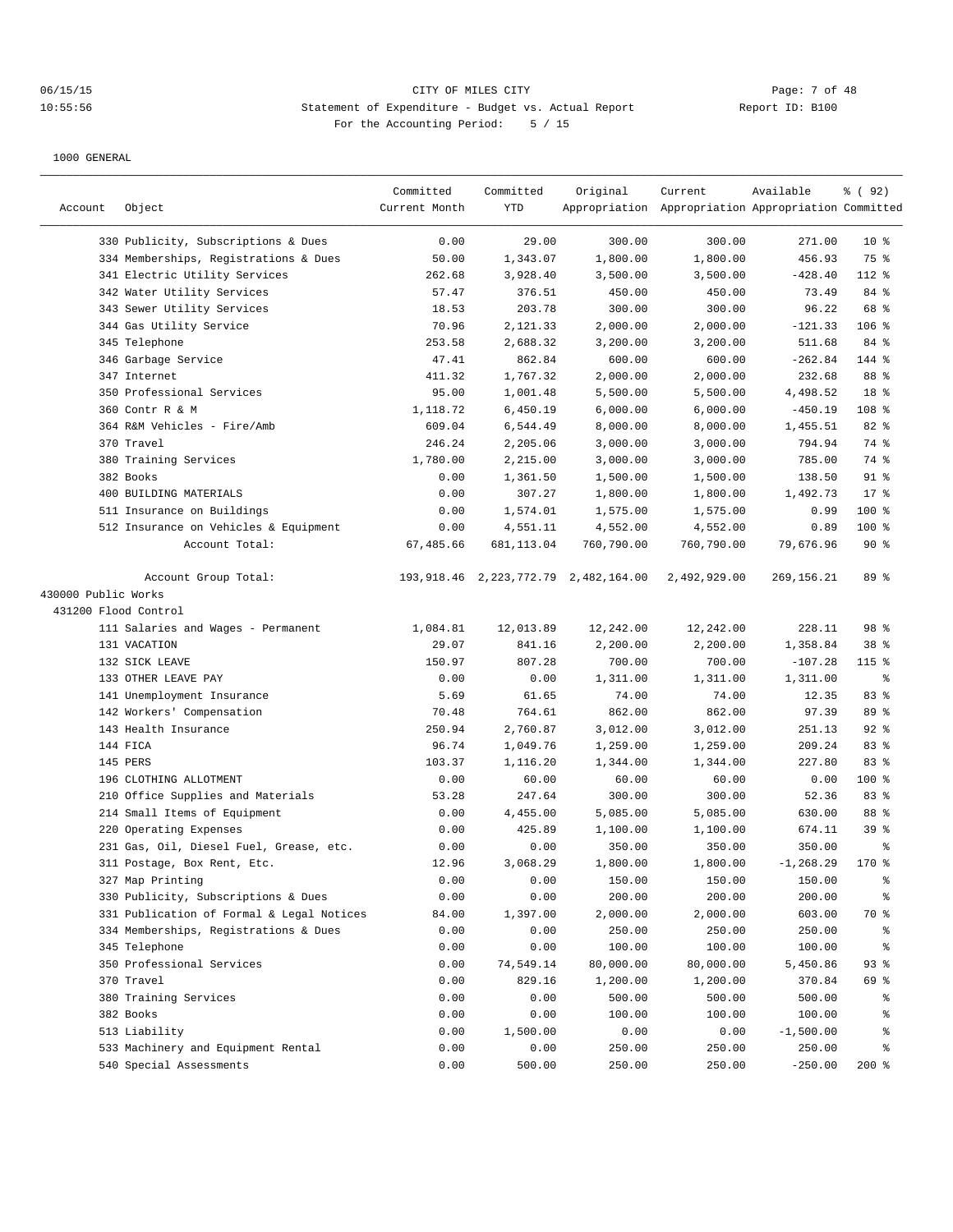# 06/15/15 CITY OF MILES CITY Page: 8 of 48 10:55:56 Statement of Expenditure - Budget vs. Actual Report Changer Report ID: B100 For the Accounting Period: 5 / 15

| Account              | Object                                   | Committed<br>Current Month | Committed<br><b>YTD</b> | Original   | Current<br>Appropriation Appropriation Appropriation Committed | Available    | % ( 92 )        |
|----------------------|------------------------------------------|----------------------------|-------------------------|------------|----------------------------------------------------------------|--------------|-----------------|
|                      | Account Total:                           | 1,942.31                   | 106,447.54              | 116,699.00 | 116,699.00                                                     | 10,251.46    | $91$ %          |
|                      | Account Group Total:                     | 1,942.31                   | 106,447.54              | 116,699.00 | 116,699.00                                                     | 10,251.46    | $91$ %          |
| 440000 PUBLIC HEALTH |                                          |                            |                         |            |                                                                |              |                 |
|                      | 440600 Animal Control Services (21)      |                            |                         |            |                                                                |              |                 |
|                      | 111 Salaries and Wages - Permanent       | 3,087.10                   | 34,949.66               | 42,080.00  | 42,080.00                                                      | 7,130.34     | 83 %            |
|                      | 121 OVERTIME-PERMANENT                   | 0.00                       | 39.21                   | 500.00     | 500.00                                                         | 460.79       | 8%              |
|                      | 131 VACATION                             | 443.96                     | 4,732.34                | 1,500.00   | 1,500.00                                                       | $-3, 232.34$ | $315$ %         |
|                      | 132 SICK LEAVE                           | 20.18                      | 441.50                  | 700.00     | 700.00                                                         | 258.50       | 63 %            |
|                      | 133 OTHER LEAVE PAY                      | 0.00                       | 0.00                    | 500.00     | 500.00                                                         | 500.00       | နွ              |
|                      | 134 HOLIDAY PAY                          | 0.00                       | 396.52                  | 300.00     | 300.00                                                         | $-96.52$     | 132 %           |
|                      | 141 Unemployment Insurance               | 15.97                      | 182.45                  | 205.00     | 205.00                                                         | 22.55        | 89 %            |
|                      | 142 Workers' Compensation                | 197.93                     | 2,246.65                | 2,387.00   | 2,387.00                                                       | 140.35       | $94$ %          |
|                      | 143 Health Insurance                     | 627.50                     | 6,902.50                | 7,530.00   | 7,530.00                                                       | 627.50       | $92$ $%$        |
|                      | 144 FICA                                 | 271.66                     | 3,102.83                | 3,487.00   | 3,487.00                                                       | 384.17       | 89 %            |
|                      | 145 PERS                                 | 276.99                     | 3,129.81                | 3,549.00   | 3,549.00                                                       | 419.19       | 88 %            |
|                      | 196 CLOTHING ALLOTMENT                   | 0.00                       | 0.00                    | 720.00     | 720.00                                                         | 720.00       | $\epsilon$      |
|                      | 210 Office Supplies and Materials        | 0.00                       | 0.00                    | 150.00     | 150.00                                                         | 150.00       | နွ              |
|                      | 211 Clothing Allotment                   | 0.00                       | 0.00                    | 150.00     | 150.00                                                         | 150.00       | $\epsilon$      |
|                      | 214 Small Items of Equipment             | 0.00                       | 39.00                   | 400.00     | 400.00                                                         | 361.00       | $10*$           |
|                      | 220 Operating Expenses                   | 11.00                      | 856.59                  | 1,200.00   | 1,200.00                                                       | 343.41       | 71 %            |
|                      | 230 Repair and Maintenance Supplies      | 0.00                       | 510.86                  | 250.00     | 250.00                                                         | $-260.86$    | $204$ %         |
|                      | 231 Gas, Oil, Diesel Fuel, Grease, etc.  | 96.30                      | 1,106.16                | 1,400.00   | 1,400.00                                                       | 293.84       | 79 %            |
|                      | 311 Postage, Box Rent, Etc.              | 0.00                       | 0.00                    | 20.00      | 20.00                                                          | 20.00        | ್ಠಿ             |
|                      | 320 Printing, Duplicating, Typing &      | 0.00                       | 0.00                    | 25.00      | 25.00                                                          | 25.00        | $\epsilon$      |
|                      | 330 Publicity, Subscriptions & Dues      | 0.00                       | 0.00                    | 25.00      | 25.00                                                          | 25.00        | နွ              |
|                      | 341 Electric Utility Services            | 60.17                      | 518.68                  | 500.00     | 500.00                                                         | $-18.68$     | $104$ %         |
|                      | 342 Water Utility Services               | 21.34                      | 235.94                  | 350.00     | 350.00                                                         | 114.06       | $67$ $%$        |
|                      | 343 Sewer Utility Services               | 12.95                      | 142.45                  | 150.00     | 150.00                                                         | 7.55         | 95%             |
|                      | 344 Gas Utility Service                  | 0.00                       | 419.29                  | 600.00     | 600.00                                                         | 180.71       | 70 %            |
|                      | 345 Telephone                            | 40.03                      | 440.33                  | 500.00     | 500.00                                                         | 59.67        | 88 %            |
|                      | 347 Internet                             | 0.00                       | 0.00                    | 20.00      | 20.00                                                          | 20.00        | န္              |
|                      | 350 Professional Services                | 0.00                       | 1,685.75                | 3,000.00   | 3,000.00                                                       | 1,314.25     | 56 %            |
|                      | 366 R&M Vehicles - Police/Animal Control | 0.00                       | 0.00                    | 100.00     | 100.00                                                         | 100.00       | $\epsilon$      |
|                      | 370 Travel                               | 0.00                       | 0.00                    | 200.00     | 200.00                                                         | 200.00       | $\epsilon$      |
|                      | 380 Training Services                    | 0.00                       | 0.00                    | 100.00     | 100.00                                                         | 100.00       | နွ              |
|                      | 511 Insurance on Buildings               | 0.00                       | 72.61                   | 73.00      | 73.00                                                          | 0.39         | 99 <sup>8</sup> |
|                      | Account Total:                           | 5,183.08                   | 62, 151. 13             | 72,671.00  | 72,671.00                                                      | 10,519.87    | 86%             |
|                      | Account Group Total:                     | 5,183.08                   | 62, 151. 13             | 72,671.00  | 72,671.00                                                      | 10,519.87    | 86 %            |
|                      | 460000 CULTURE AND RECREATION            |                            |                         |            |                                                                |              |                 |
|                      | 460432 Lion Shelter                      |                            |                         |            |                                                                |              |                 |
|                      | 230 Repair and Maintenance Supplies      | 3,284.00                   | 3,284.00                | 5,000.00   | 5,000.00                                                       | 1,716.00     | 66 %            |
|                      | Account Total:                           | 3,284.00                   | 3,284.00                | 5,000.00   | 5,000.00                                                       | 1,716.00     | 66 %            |
|                      | 460433 Park Operations(13)               |                            |                         |            |                                                                |              |                 |
|                      | 111 Salaries and Wages - Permanent       | 12,298.32                  | 123,671.40              | 145,368.00 | 145,368.00                                                     | 21,696.60    | 85%             |
|                      | 121 OVERTIME-PERMANENT                   | 509.05                     | 5,715.57                | 6,800.00   | 6,800.00                                                       | 1,084.43     | 84 %            |
|                      | 131 VACATION                             | 268.49                     | 10,203.10               | 10,000.00  | 10,000.00                                                      | $-203.10$    | 102 %           |
|                      | 132 SICK LEAVE                           | 336.64                     | 6,056.79                | 5,000.00   | 5,000.00                                                       | $-1,056.79$  | $121$ %         |
|                      | 133 OTHER LEAVE PAY                      | 0.00                       | 0.00                    | 1,021.00   | 1,021.00                                                       | 1,021.00     | ిం              |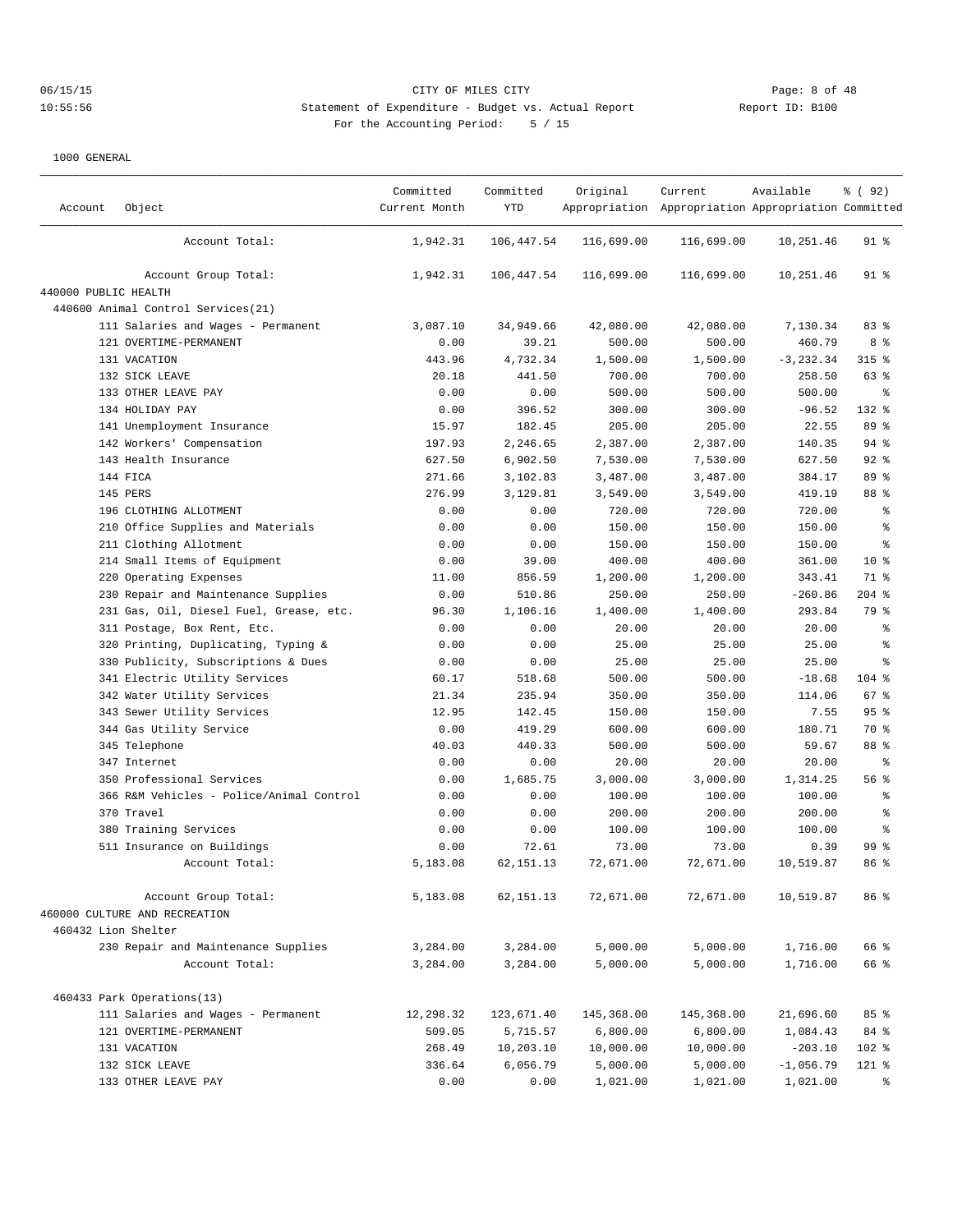# 06/15/15 CITY OF MILES CITY Page: 9 of 48 10:55:56 Statement of Expenditure - Budget vs. Actual Report Report ID: B100 For the Accounting Period: 5 / 15

|                      |                                                                   | Committed     | Committed  | Original    | Current                                             | Available   | % (92)           |
|----------------------|-------------------------------------------------------------------|---------------|------------|-------------|-----------------------------------------------------|-------------|------------------|
| Account              | Object                                                            | Current Month | YTD        |             | Appropriation Appropriation Appropriation Committed |             |                  |
|                      | 134 HOLIDAY PAY                                                   | 306.96        | 3,743.58   | 3,400.00    | 3,400.00                                            | $-343.58$   | $110*$           |
|                      | 141 Unemployment Insurance                                        | 61.74         | 674.38     | 565.00      | 565.00                                              | $-109.38$   | $119$ %          |
|                      | 142 Workers' Compensation                                         | 746.65        | 8,141.04   | 8,538.00    | 8,538.00                                            | 396.96      | 95%              |
|                      | 143 Health Insurance                                              | 2,032.80      | 22,360.40  | 24,398.00   | 24,398.00                                           | 2,037.60    | $92$ %           |
|                      | 144 FICA                                                          | 1,001.41      | 10,936.37  | 9,608.00    | 9,608.00                                            | $-1,328.37$ | $114$ %          |
|                      | 145 PERS                                                          | 983.99        | 11,205.00  | 10,261.00   | 10,261.00                                           | $-944.00$   | 109 %            |
|                      | 196 CLOTHING ALLOTMENT                                            | 0.00          | 486.00     | 450.00      | 450.00                                              | $-36.00$    | 108 <sup>8</sup> |
|                      | 210 Office Supplies and Materials                                 | 0.00          | 169.69     | 150.00      | 150.00                                              | $-19.69$    | $113$ %          |
|                      | 214 Small Items of Equipment                                      | 1,181.73      | 4,781.33   | 7,500.00    | 7,500.00                                            | 2,718.67    | 64 %             |
| 220                  | Operating Expenses                                                | 461.08        | 2,128.35   | 2,200.00    | 2,200.00                                            | 71.65       | 97%              |
|                      | 222 Chemicals, Lab & Med Supplies                                 | 33.96         | 2,125.98   | 8,920.00    | 8,920.00                                            | 6,794.02    | $24$ %           |
|                      | 226 Clothing and Uniforms                                         | 0.00          | 300.00     | 500.00      | 500.00                                              | 200.00      | 60 %             |
|                      | 230 Repair and Maintenance Supplies                               | 437.97        | 10,655.00  | 10,000.00   | 10,000.00                                           | $-655.00$   | 107 %            |
|                      | 231 Gas, Oil, Diesel Fuel, Grease, etc.                           | 466.67        | 7,316.85   | 8,000.00    | 8,000.00                                            | 683.15      | $91$ %           |
|                      | 334 Memberships, Registrations & Dues                             | 0.00          | 185.00     | 500.00      | 500.00                                              | 315.00      | 37%              |
|                      | 341 Electric Utility Services                                     | 485.17        | 8,196.06   | 7,500.00    | 7,500.00                                            | $-696.06$   | 109 %            |
|                      | 342 Water Utility Services                                        | 36.28         | 14,693.98  | 22,000.00   | 22,000.00                                           | 7,306.02    | 67 %             |
|                      | 343 Sewer Utility Services                                        | 21.33         | 838.93     | 1,000.00    | 1,000.00                                            | 161.07      | 84 %             |
|                      | 344 Gas Utility Service                                           | 94.79         | 3,038.17   | 3,000.00    | 3,000.00                                            | $-38.17$    | 101 %            |
|                      | 345 Telephone                                                     | 39.56         | 426.11     | 500.00      | 500.00                                              | 73.89       | 85%              |
|                      | 346 Garbage Service                                               | 237.06        | 948.24     | 500.00      | 500.00                                              | $-448.24$   | 190 %            |
|                      | 347 Internet                                                      | 37.60         | 413.60     | 450.00      | 450.00                                              | 36.40       | $92$ $%$         |
|                      | 350 Professional Services                                         | 10,766.25     | 18,713.71  | 19,300.00   | 19,300.00                                           | 586.29      | 97%              |
|                      | 360 Contr R & M                                                   | 1,905.67      | 5,346.97   | 9,000.00    | 9,000.00                                            | 3,653.03    | 59 %             |
|                      | 363 R&M Vehicles/Equip/Labor-PW                                   | 0.00          | 11,087.90  | 17,300.00   | 17,300.00                                           | 6,212.10    | 64 %             |
|                      | 370 Travel                                                        | 0.00          | 290.00     | 600.00      | 600.00                                              | 310.00      | 48 %             |
|                      | 380 Training Services                                             | 0.00          | 560.00     | 800.00      | 800.00                                              | 240.00      | 70 %             |
|                      | 511 Insurance on Buildings                                        | 0.00          | 2,956.93   | 2,957.00    | 2,957.00                                            | 0.07        | 100 %            |
|                      | 512 Insurance on Vehicles & Equipment                             | 0.00          | 558.71     | 559.00      | 559.00                                              | 0.29        | 100 %            |
|                      | 514 Other Insurance (Boilers)                                     | 0.00          | 0.00       | 800.00      | 800.00                                              | 800.00      | န္               |
|                      | 930 Improvements Other than Buildings                             | 0.00          | 5,756.00   | 9,900.00    | 9,900.00                                            | 4,144.00    | 58 %             |
|                      | 940 Machinery & Equipment                                         | 0.00          | 4,607.98   | 5,000.00    | 5,000.00                                            | 392.02      | $92$ $%$         |
|                      | Account Total:                                                    | 34,751.17     | 309,289.12 | 364, 345.00 | 364, 345.00                                         | 55,055.88   | 85%              |
|                      |                                                                   |               |            |             |                                                     |             |                  |
|                      | 460434 Fish, Wildlife Trailways                                   |               |            |             |                                                     |             |                  |
|                      | 214 Small Items of Equipment                                      | 0.00          | 104.31     | 0.00        | 0.00<br>0.00                                        | $-104.31$   | ႜ<br>န္          |
|                      | 230 Repair and Maintenance Supplies<br>740 Awards and Indemnities | 16.89<br>0.00 | 2,078.76   | 0.00        |                                                     | $-2,078.76$ | $40*$            |
|                      |                                                                   |               | 4,189.04   | 10,486.00   | 10,486.00                                           | 6,296.96    |                  |
|                      | Account Total:                                                    | 16.89         | 6,372.11   | 10,486.00   | 10,486.00                                           | 4,113.89    | 61 %             |
|                      | 460439 Riverside Park Tennis Court Project                        |               |            |             |                                                     |             |                  |
|                      | 230 Repair and Maintenance Supplies                               | 0.00          | 964.75     | 0.00        | 0.00                                                | $-964.75$   | န္               |
|                      | 350 Professional Services                                         | 0.00          | 0.00       | 1,066.00    | 1,066.00                                            | 1,066.00    | ి                |
|                      | Account Total:                                                    | 0.00          | 964.75     | 1,066.00    | 1,066.00                                            | 101.25      | $91$ %           |
| 460445 Swimming Pool |                                                                   |               |            |             |                                                     |             |                  |
|                      | 111 Salaries and Wages - Permanent                                | 481.90        | 28,840.46  | 44,221.00   | 44,221.00                                           | 15,380.54   | 65 %             |
|                      | 141 Unemployment Insurance                                        | 2.17          | 129.78     | 200.00      | 200.00                                              | 70.22       | 65 %             |
|                      | 142 Workers' Compensation                                         | 26.86         | 1,607.55   | 2,315.00    | 2,315.00                                            | 707.45      | 69 %             |
|                      | 144 FICA                                                          | 36.87         | 2,206.28   | 3,396.00    | 3,396.00                                            | 1,189.72    | 65 %             |
|                      | 145 PERS                                                          | 39.37         | 427.12     | 447.00      | 447.00                                              | 19.88       | 96%              |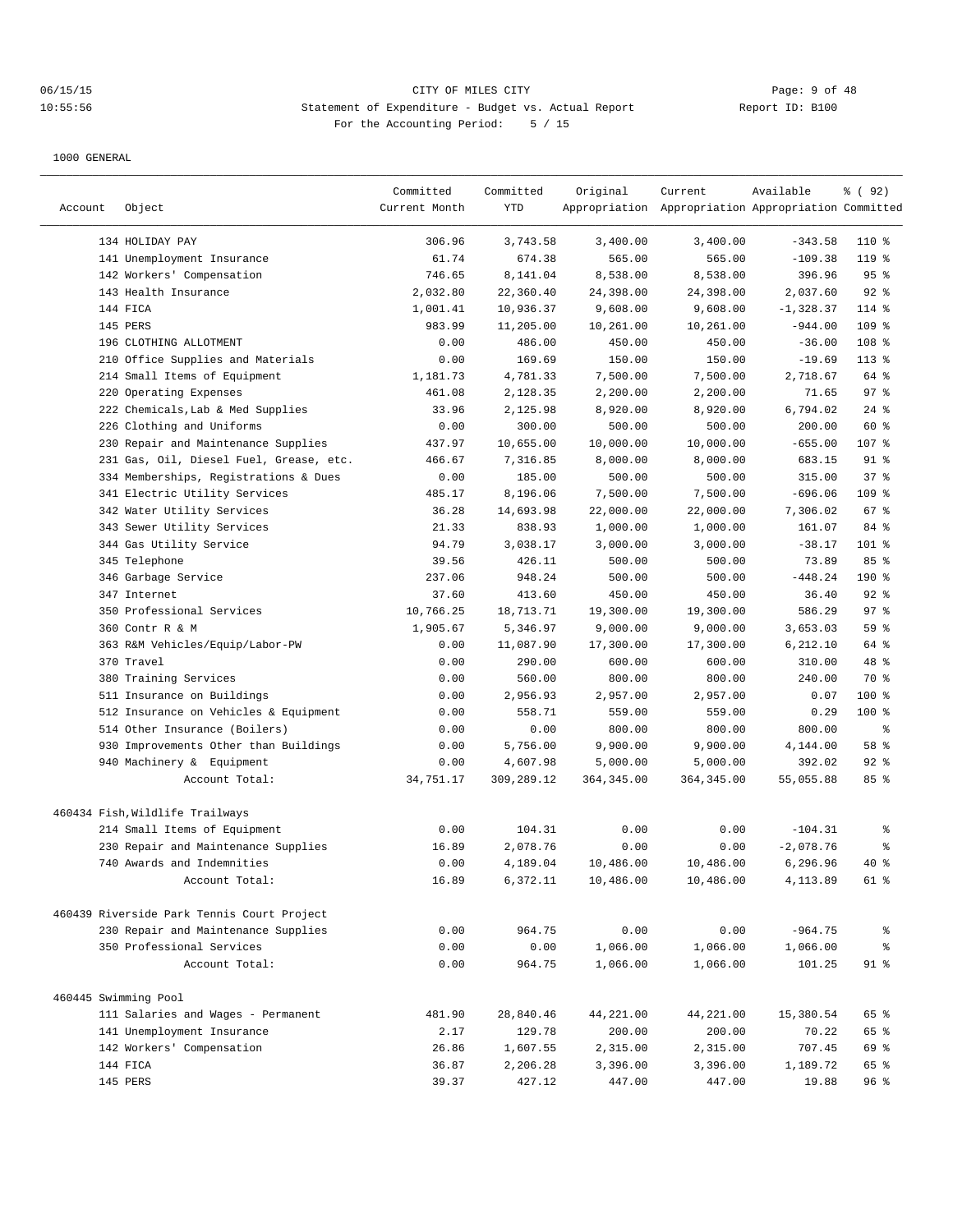# 06/15/15 CITY OF MILES CITY Page: 10 of 48 10:55:56 Statement of Expenditure - Budget vs. Actual Report Changer Report ID: B100 For the Accounting Period: 5 / 15

|                      |                                           | Committed     | Committed   | Original                                  | Current                                             | Available  | % (92)    |
|----------------------|-------------------------------------------|---------------|-------------|-------------------------------------------|-----------------------------------------------------|------------|-----------|
| Account              | Object                                    | Current Month | <b>YTD</b>  |                                           | Appropriation Appropriation Appropriation Committed |            |           |
|                      | 214 Small Items of Equipment              | 0.00          | 199.85      | 200.00                                    | 200.00                                              | 0.15       | 100 %     |
|                      | 220 Operating Expenses                    | 0.00          | 236.03      | 900.00                                    | 900.00                                              | 663.97     | 26%       |
|                      | 222 Chemicals, Lab & Med Supplies         | 0.00          | 2,109.78    | 3,500.00                                  | 3,500.00                                            | 1,390.22   | 60 %      |
|                      | 226 Clothing and Uniforms                 | 0.00          | 311.00      | 500.00                                    | 500.00                                              | 189.00     | 62 %      |
|                      | 230 Repair and Maintenance Supplies       | 0.00          | 0.00        | 1,000.00                                  | 1,000.00                                            | 1,000.00   | ⊱         |
|                      | 341 Electric Utility Services             | 277.65        | 1,583.99    | 1,000.00                                  | 1,000.00                                            | $-583.99$  | 158 %     |
|                      | 342 Water Utility Services                | 0.00          | 249.01      | 300.00                                    | 300.00                                              | 50.99      | 83%       |
|                      | 343 Sewer Utility Services                | 0.00          | 85.32       | 85.00                                     | 85.00                                               | $-0.32$    | $100*$    |
|                      | 345 Telephone                             | 0.00          | 139.91      | 130.00                                    | 130.00                                              | $-9.91$    | 108 %     |
|                      | 350 Professional Services                 | 0.00          | 0.00        | 250.00                                    | 250.00                                              | 250.00     | ి         |
|                      | 360 Contr R & M                           | 0.00          | 0.00        | 500.00                                    | 500.00                                              | 500.00     | $\,$ 8    |
|                      | 363 R&M Vehicles/Equip/Labor-PW           | 0.00          | 0.00        | 1,000.00                                  | 1,000.00                                            | 1,000.00   | $\,$ 8    |
|                      | 380 Training Services                     | 0.00          | 0.00        | 1,200.00                                  | 1,200.00                                            | 1,200.00   | $\approx$ |
|                      | 540 Special Assessments                   | 800.00        | 1,362.50    | 678.00                                    | 678.00                                              | $-684.50$  | $201$ %   |
|                      | 810 Losses (Bad debt expense - Enterprise | 0.00          | 17.50       | 0.00                                      | 0.00                                                | $-17.50$   | န္        |
|                      | Account Total:                            | 1,664.82      | 39,506.08   | 61,822.00                                 | 61,822.00                                           | 22, 315.92 | 64 %      |
|                      | Account Group Total:                      | 39,716.88     | 359, 416.06 | 442,719.00                                | 442,719.00                                          | 83, 302.94 | 81 %      |
|                      | 470000 Housing and Community Development  |               |             |                                           |                                                     |            |           |
|                      | 470300 Ecomonic Development               |               |             |                                           |                                                     |            |           |
|                      | 350 Professional Services                 | 0.00          | 13,646.00   | 13,646.00                                 | 13,646.00                                           | 0.00       | $100*$    |
|                      | Account Total:                            | 0.00          | 13,646.00   | 13,646.00                                 | 13,646.00                                           | 0.00       | 100 %     |
|                      | Account Group Total:                      | 0.00          | 13,646.00   | 13,646.00                                 | 13,646.00                                           | 0.00       | $100*$    |
| 490000 DEBT SERVICE  |                                           |               |             |                                           |                                                     |            |           |
|                      | 490500 Other Debt Service Payments        |               |             |                                           |                                                     |            |           |
|                      | 610 Principal-Police Cars                 | 0.00          | 9,137.56    | 9,138.00                                  | 9,138.00                                            | 0.44       | 100 %     |
|                      | 620 Interest-Police Cars                  | 0.00          | 45.31       | 0.00                                      | 0.00                                                | $-45.31$   | ႜ         |
|                      | Account Total:                            | 0.00          | 9,182.87    | 9,138.00                                  | 9,138.00                                            | $-44.87$   | $100*$    |
|                      | Account Group Total:                      | 0.00          | 9,182.87    | 9,138.00                                  | 9,138.00                                            | $-44.87$   | $100*$    |
| 510000 MISCELLANEOUS |                                           |               |             |                                           |                                                     |            |           |
|                      | 510330 Comprehensive Liability Insurance  |               |             |                                           |                                                     |            |           |
|                      | 513 Liability                             | 0.00          | 28,656.32   | 28,657.00                                 | 28,657.00                                           | 0.68       | 100 %     |
|                      | Account Total:                            | 0.00          | 28,656.32   | 28,657.00                                 | 28,657.00                                           | 0.68       | 100 %     |
|                      | Account Group Total:                      | 0.00          | 28,656.32   | 28,657.00                                 | 28,657.00                                           | 0.68       | $100*$    |
|                      | 520000 OTHER FINANCING USES               |               |             |                                           |                                                     |            |           |
|                      | 521000 Interfund Operating Transfers Out  |               |             |                                           |                                                     |            |           |
|                      | 820 Transfers to Other Funds              | 23,978.25     | 297, 217.75 | 321,196.00                                | 321,196.00                                          | 23,978.25  | 93%       |
|                      | Account Total:                            | 23,978.25     | 297, 217.75 | 321,196.00                                | 321,196.00                                          | 23,978.25  | $93$ $%$  |
|                      | Account Group Total:                      | 23,978.25     | 297, 217.75 | 321,196.00                                | 321,196.00                                          | 23,978.25  | 93%       |
|                      | Fund Total:                               |               |             | 326, 285.57 3, 791, 309.97 4, 458, 496.00 | 4, 471, 761.00                                      | 680,451.03 | 85 %      |
|                      |                                           |               |             |                                           |                                                     |            |           |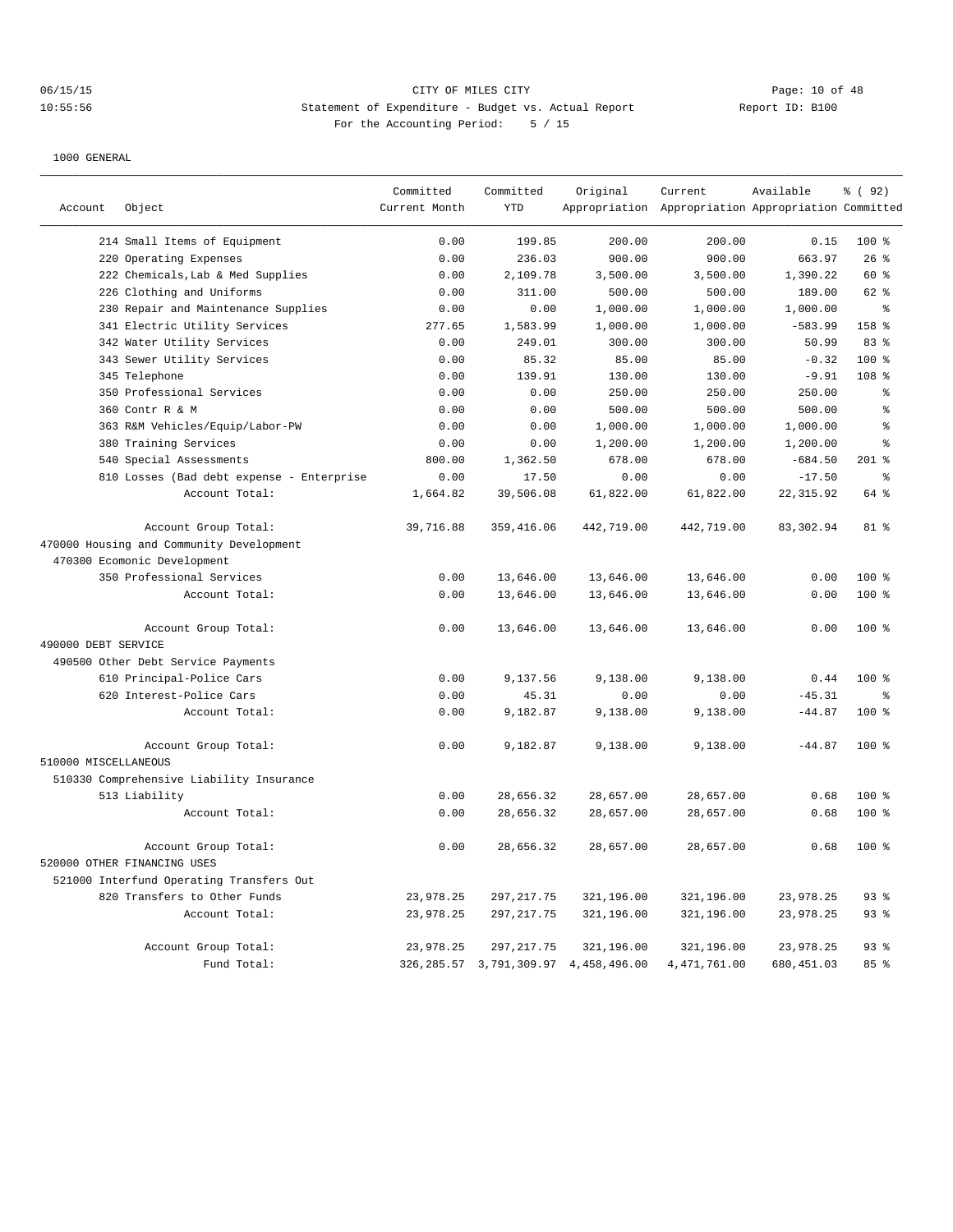# 06/15/15 CITY OF MILES CITY Page: 11 of 48 10:55:56 Statement of Expenditure - Budget vs. Actual Report Changer Report ID: B100 For the Accounting Period: 5 / 15

2220 LIBRARY

|                      |                                          | Committed     | Committed  | Original   | Current                                             | Available   | % ( 92)         |
|----------------------|------------------------------------------|---------------|------------|------------|-----------------------------------------------------|-------------|-----------------|
| Account              | Object                                   | Current Month | <b>YTD</b> |            | Appropriation Appropriation Appropriation Committed |             |                 |
|                      | 460000 CULTURE AND RECREATION            |               |            |            |                                                     |             |                 |
|                      | 460100 Library Services(16)              |               |            |            |                                                     |             |                 |
|                      | 111 Salaries and Wages - Permanent       | 14,466.80     | 156,651.51 | 176,111.00 | 176,111.00                                          | 19,459.49   | 89 %            |
|                      | 121 OVERTIME-PERMANENT                   | 0.00          | 0.00       | 600.00     | 600.00                                              | 600.00      | $\epsilon$      |
|                      | 131 VACATION                             | 1,110.22      | 13,962.67  | 12,000.00  | 12,000.00                                           | $-1,962.67$ | 116 %           |
|                      | 132 SICK LEAVE                           | 0.00          | 3,695.12   | 4,000.00   | 4,000.00                                            | 304.88      | 92%             |
|                      | 133 OTHER LEAVE PAY                      | 0.00          | 906.49     | 3,839.00   | 3,839.00                                            | 2,932.51    | $24$ %          |
|                      | 141 Unemployment Insurance               | 70.09         | 791.84     | 885.00     | 885.00                                              | 93.16       | 89 %            |
|                      | 142 Workers' Compensation                | 64.77         | 731.61     | 768.00     | 768.00                                              | 36.39       | 95%             |
|                      | 143 Health Insurance                     | 3,136.80      | 34,504.80  | 37,650.00  | 37,650.00                                           | 3,145.20    | 92%             |
|                      | 144 FICA                                 | 1,177.84      | 13,309.51  | 15,044.00  | 15,044.00                                           | 1,734.49    | 88 %            |
|                      | 145 PERS                                 | 1,272.63      | 14, 314.98 | 16,067.00  | 16,067.00                                           | 1,752.02    | 89 %            |
|                      | 196 CLOTHING ALLOTMENT                   | 0.00          | 750.00     | 900.00     | 900.00                                              | 150.00      | 83%             |
|                      | 210 Office Supplies and Materials        | 0.00          | 498.40     | 1,500.00   | 1,500.00                                            | 1,001.60    | 33%             |
|                      | 214 Small Items of Equipment             | 0.00          | 295.98     | 2,000.00   | 2,000.00                                            | 1,704.02    | 15 <sup>°</sup> |
|                      | 220 Operating Expenses                   | 20.53         | 44.06      | 200.00     | 200.00                                              | 155.94      | $22$ %          |
|                      | 224 Janitorial Supplies                  | 105.07        | 650.27     | 700.00     | 700.00                                              | 49.73       | 93%             |
|                      | 311 Postage, Box Rent, Etc.              | 100.61        | 1,003.40   | 2,000.00   | 2,000.00                                            | 996.60      | 50%             |
|                      | 320 Printing, Duplicating, Typing &      | 73.95         | 732.52     | 1,500.00   | 1,500.00                                            | 767.48      | 49 %            |
|                      | 330 Publicity, Subscriptions & Dues      | 40.00         | 40.00      | 0.00       | 0.00                                                | $-40.00$    | $\epsilon$      |
|                      | 334 Memberships, Registrations & Dues    | 0.00          | 0.00       | 250.00     | 250.00                                              | 250.00      | နွ              |
|                      | 341 Electric Utility Services            | 316.02        | 5,151.71   | 7,000.00   | 7,000.00                                            | 1,848.29    | 74 %            |
|                      | 342 Water Utility Services               | 27.31         | 340.40     | 400.00     | 400.00                                              | 59.60       | 85%             |
|                      | 343 Sewer Utility Services               | 14.35         | 157.85     | 200.00     | 200.00                                              | 42.15       | 79 %            |
|                      | 344 Gas Utility Service                  | 33.92         | 1,455.26   | 3,000.00   | 3,000.00                                            | 1,544.74    | 49 %            |
|                      | 345 Telephone                            | 48.19         | 680.34     | 1,000.00   | 1,000.00                                            | 319.66      | 68 %            |
|                      | 346 Garbage Service                      | 0.00          | 0.00       | 300.00     | 300.00                                              | 300.00      | နွ              |
|                      | 347 Internet                             | 27.06         | 685.07     | 1,100.00   | 1,100.00                                            | 414.93      | 62 %            |
|                      | 350 Professional Services                | 4,497.07      | 4,742.07   | 8,000.00   | 8,000.00                                            | 3,257.93    | 59 %            |
|                      | 360 Contr R & M                          | 44.00         | 5,654.20   | 9,187.00   | 9,187.00                                            | 3,532.80    | 62 %            |
|                      | 370 Travel                               | 739.36        | 1,941.18   | 2,200.00   | 2,200.00                                            | 258.82      | 88 %            |
|                      | 380 Training Services                    | 0.00          | 141.00     | 500.00     | 500.00                                              | 359.00      | $28$ %          |
|                      | 382 Books                                | 1,613.50      | 8,812.26   | 15,000.00  | 15,000.00                                           | 6,187.74    | 59%             |
|                      | 511 Insurance on Buildings               | 0.00          | 2,972.27   | 5,000.00   | 5,000.00                                            | 2,027.73    | 59 %            |
|                      | Account Total:                           | 29,000.09     | 275,616.77 | 328,901.00 | 328,901.00                                          | 53, 284. 23 | 84 %            |
|                      |                                          |               |            |            |                                                     |             |                 |
|                      | Account Group Total:                     | 29,000.09     | 275,616.77 | 328,901.00 | 328,901.00                                          | 53, 284. 23 | 84 %            |
| 510000 MISCELLANEOUS |                                          |               |            |            |                                                     |             |                 |
|                      | 510330 Comprehensive Liability Insurance |               |            |            |                                                     |             |                 |
|                      | 513 Liability                            | 0.00          | 1,750.68   | 1,750.00   | 1,750.00                                            | $-0.68$     | 100 %           |
|                      | Account Total:                           | 0.00          | 1,750.68   | 1,750.00   | 1,750.00                                            | $-0.68$     | 100 %           |
|                      | Account Group Total:                     | 0.00          | 1,750.68   | 1,750.00   | 1,750.00                                            | $-0.68$     | 100 %           |
|                      | 520000 OTHER FINANCING USES              |               |            |            |                                                     |             |                 |
|                      | 521000 Interfund Operating Transfers Out |               |            |            |                                                     |             |                 |
|                      | 820 Transfers to Other Funds             | 153.07        | 18,712.32  | 20,413.00  | 20,413.00                                           | 1,700.68    | $92$ $%$        |
|                      | Account Total:                           | 153.07        | 18,712.32  | 20, 413.00 | 20,413.00                                           | 1,700.68    | $92$ $%$        |
|                      | Account Group Total:                     | 153.07        | 18,712.32  | 20,413.00  | 20,413.00                                           | 1,700.68    | $92$ $%$        |
|                      | Fund Total:                              | 29, 153. 16   | 296,079.77 | 351,064.00 | 351,064.00                                          | 54,984.23   | 84 %            |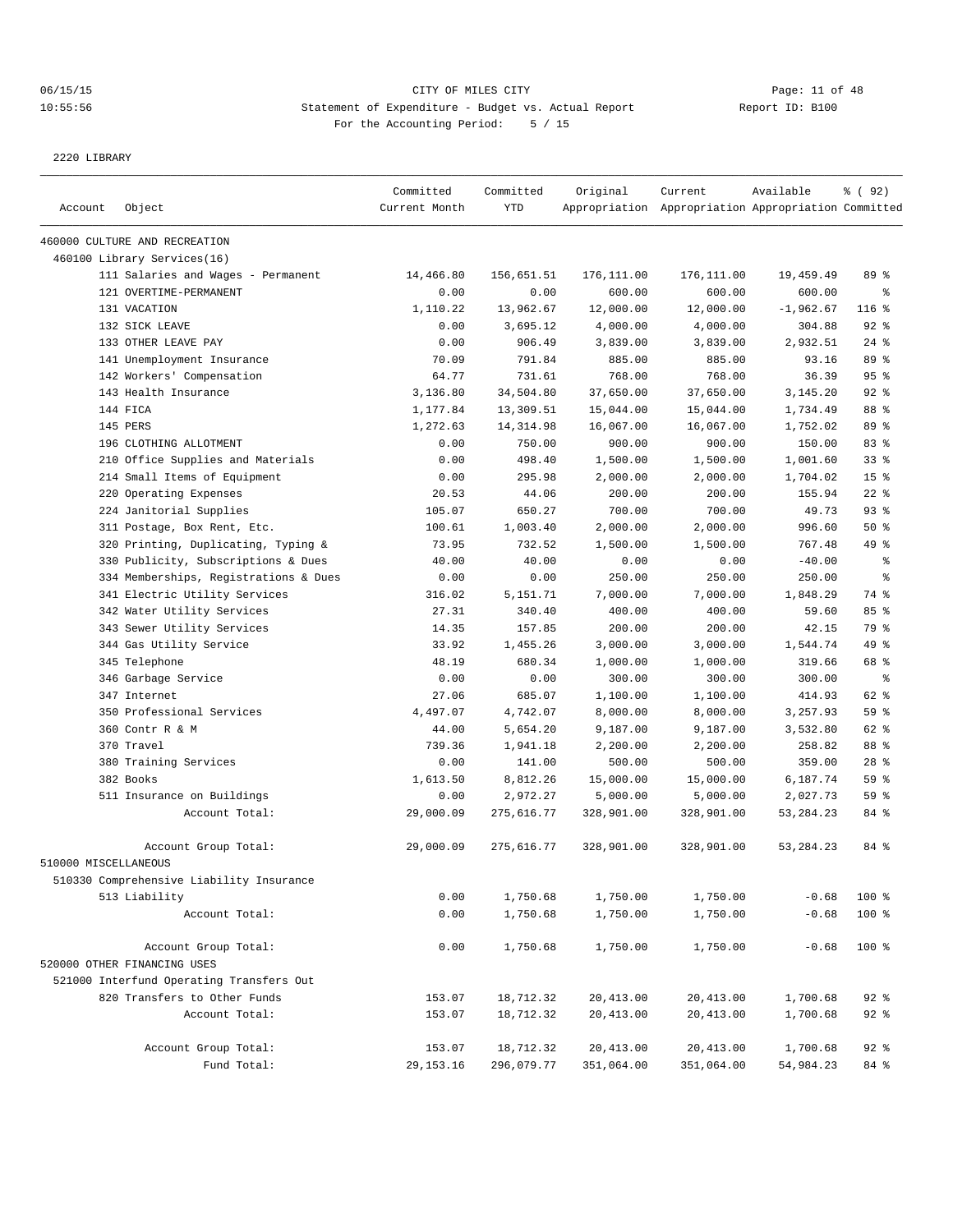# 06/15/15 CITY OF MILES CITY Page: 12 of 48 10:55:56 Statement of Expenditure - Budget vs. Actual Report Changery Report ID: B100 For the Accounting Period: 5 / 15

2270 Health

| Object<br>Account                  | Committed<br>Current Month | Committed<br>YTD | Original<br>Appropriation | Current<br>Appropriation Appropriation Committed | Available   | % ( 92 )           |
|------------------------------------|----------------------------|------------------|---------------------------|--------------------------------------------------|-------------|--------------------|
|                                    |                            |                  |                           |                                                  |             |                    |
| 440000 PUBLIC HEALTH               |                            |                  |                           |                                                  |             |                    |
| 440140 Registration and Inspection |                            |                  |                           |                                                  |             |                    |
| 311 Postage, Box Rent, Etc.        | 1.17                       | 50.63            | 200.00                    | 200.00                                           | 149.37      | $25$ $\frac{6}{3}$ |
| 350 Professional Services          | 2,750.00                   | 33,000.00        | 30,000.00                 | 30,000.00                                        | $-3.000.00$ | $110*$             |
| Account Total:                     | 2,751.17                   | 33,050.63        | 30,200.00                 | 30,200.00                                        | $-2.850.63$ | 109 <sub>8</sub>   |
| Account Group Total:               | 2,751.17                   | 33,050.63        | 30,200.00                 | 30,200.00                                        | $-2.850.63$ | 109 <sub>8</sub>   |
| Fund Total:                        | 2,751.17                   | 33,050.63        | 30,200.00                 | 30,200.00                                        | $-2.850.63$ | 109 <sub>8</sub>   |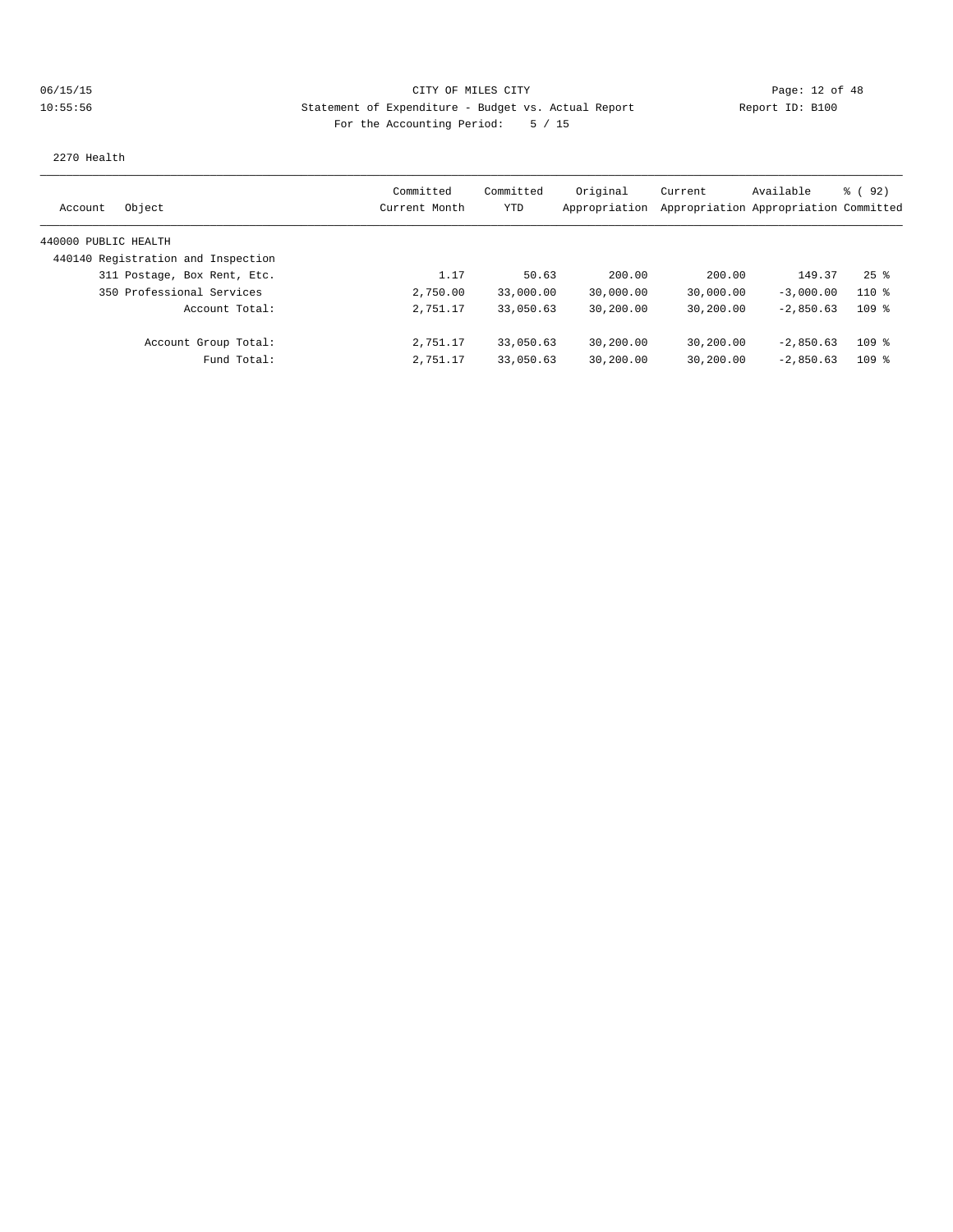# 06/15/15 CITY OF MILES CITY Page: 13 of 48 10:55:56 Statement of Expenditure - Budget vs. Actual Report Changer Report ID: B100 For the Accounting Period: 5 / 15

2350 Local Government/Study Commission

| Object<br>Account                    | Committed<br>Current Month | Committed<br>YTD | Original<br>Appropriation | Current   | Available<br>Appropriation Appropriation Committed | % (92)          |
|--------------------------------------|----------------------------|------------------|---------------------------|-----------|----------------------------------------------------|-----------------|
| 410000 GENERAL GOVERNMENT            |                            |                  |                           |           |                                                    |                 |
| 410130 Committees and Special Bodies |                            |                  |                           |           |                                                    |                 |
| 210 Office Supplies and Materials    | 0.00                       | 0.00             | 500.00                    | 500.00    | 500.00                                             | နွ              |
| 220 Operating Expenses               | 0.00                       | 175.45           | 500.00                    | 500.00    | 324.55                                             | 35 <sup>8</sup> |
| 311 Postage, Box Rent, Etc.          | 0.00                       | 0.00             | 1,000.00                  | 1,000.00  | 1,000.00                                           | နွ              |
| 320 Printing, Duplicating, Typing &  | 0.00                       | 0.00             | 1,000.00                  | 1,000.00  | 1,000.00                                           | နွ              |
| 350 Professional Services            | 729.45                     | 729.45           | 8,142.00                  | 8,142.00  | 7,412.55                                           | 9%              |
| 370 Travel                           | 0.00                       | 1,291.74         | 3,000.00                  | 3,000.00  | 1,708.26                                           | $43$ %          |
| 380 Training Services                | 0.00                       | 936.00           | 0.00                      | 0.00      | $-936.00$                                          | ႜ               |
| Account Total:                       | 729.45                     | 3,132.64         | 14,142.00                 | 14,142.00 | 11,009.36                                          | $22$ $%$        |
| Account Group Total:                 | 729.45                     | 3,132.64         | 14,142.00                 | 14,142.00 | 11,009.36                                          | $22$ %          |
| Fund Total:                          | 729.45                     | 3,132.64         | 14,142.00                 | 14,142.00 | 11,009.36                                          | $22$ %          |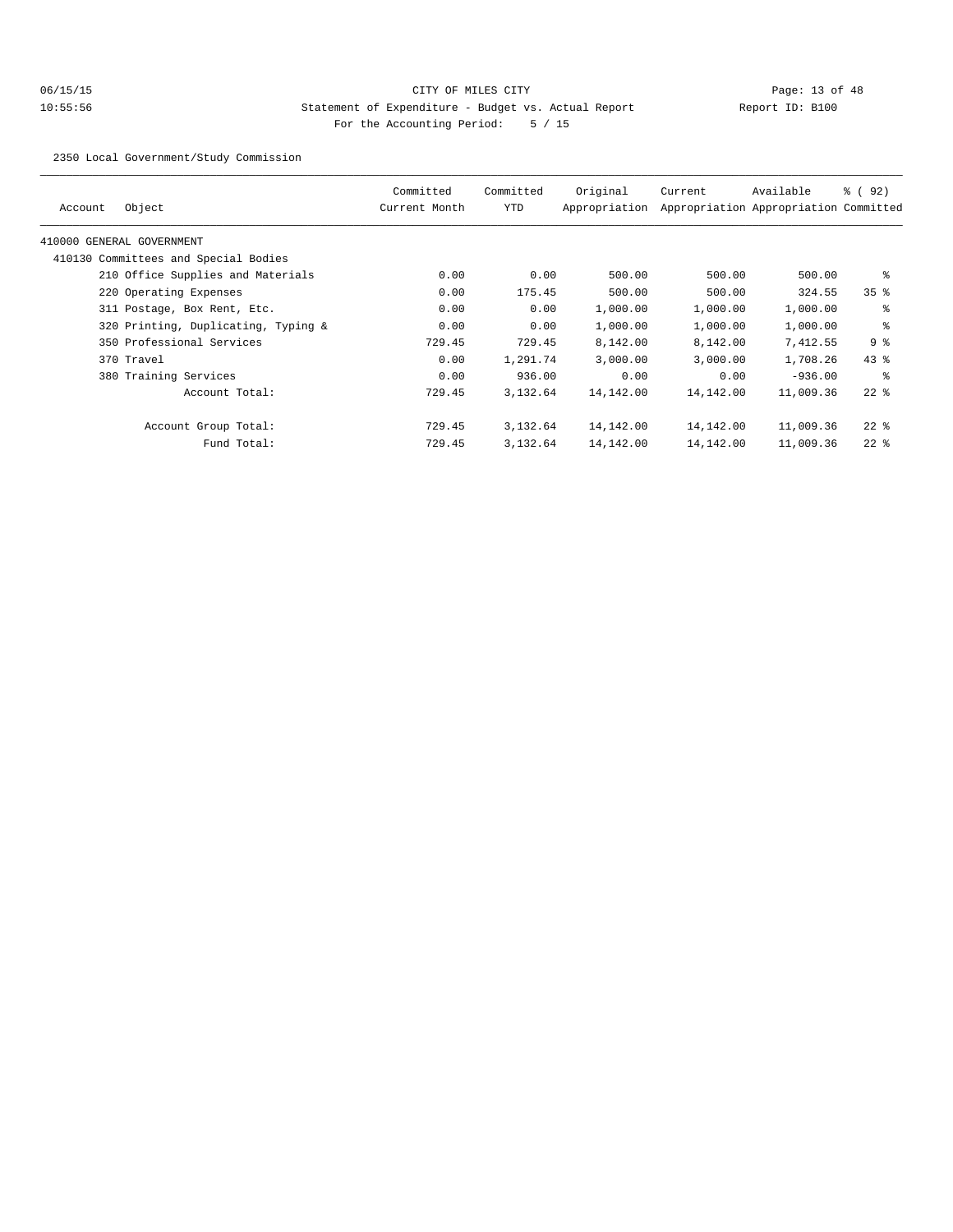2372 Permissive Medical Levy

| Object<br>Account                        | Committed<br>Current Month | Committed<br>YTD | Original<br>Appropriation | Current    | Available<br>Appropriation Appropriation Committed | 8 (92) |
|------------------------------------------|----------------------------|------------------|---------------------------|------------|----------------------------------------------------|--------|
| 520000 OTHER FINANCING USES              |                            |                  |                           |            |                                                    |        |
| 521000 Interfund Operating Transfers Out |                            |                  |                           |            |                                                    |        |
| 820 Transfers to Other Funds             | 0.00                       | 81,032.00        | 162,064.00                | 162,064.00 | 81,032.00                                          | $50*$  |
| Account Total:                           | 0.00                       | 81,032.00        | 162,064.00                | 162,064.00 | 81,032.00                                          | $50*$  |
| Account Group Total:                     | 0.00                       | 81,032.00        | 162,064.00                | 162,064.00 | 81,032.00                                          | $50*$  |
| Fund Total:                              | 0.00                       | 81,032.00        | 162,064.00                | 162,064.00 | 81,032.00                                          | $50*$  |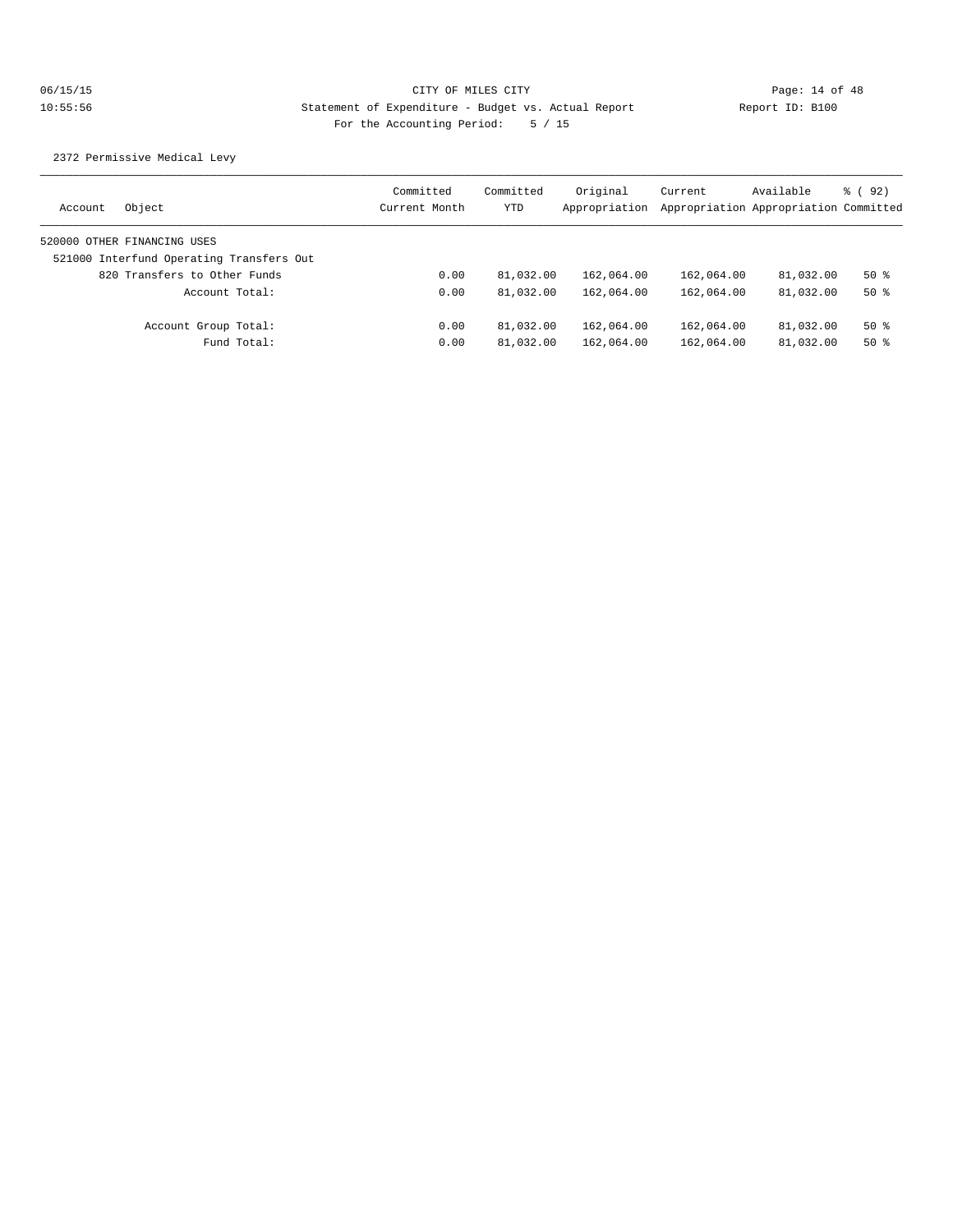# 06/15/15 Page: 15 of 48 10:55:56 Statement of Expenditure - Budget vs. Actual Report Changer Report ID: B100 For the Accounting Period: 5 / 15

#### 2394 BUILDING CODE ENFORCEMENT

|                      |                                          | Committed     | Committed   | Original   | Current                                             | Available   | % (92)          |
|----------------------|------------------------------------------|---------------|-------------|------------|-----------------------------------------------------|-------------|-----------------|
| Account              | Object                                   | Current Month | <b>YTD</b>  |            | Appropriation Appropriation Appropriation Committed |             |                 |
| 420000 PUBLIC SAFETY |                                          |               |             |            |                                                     |             |                 |
|                      | 420531 Building Inspection               |               |             |            |                                                     |             |                 |
|                      | 111 Salaries and Wages - Permanent       | 515.45        | 5,934.35    | 6,784.00   | 6,784.00                                            | 849.65      | 87%             |
|                      | 121 OVERTIME-PERMANENT                   | 10.93         | 125.50      | 150.00     | 150.00                                              | 24.50       | 84 %            |
|                      | 131 VACATION                             | 54.62         | 597.79      | 500.00     | 500.00                                              | $-97.79$    | 120%            |
|                      | 132 SICK LEAVE                           | 52.34         | 347.42      | 300.00     | 300.00                                              | $-47.42$    | $116$ %         |
|                      | 133 OTHER LEAVE PAY                      | 0.00          | 0.00        | 328.00     | 328.00                                              | 328.00      | နွ              |
|                      | 141 Unemployment Insurance               | 2.84          | 31.64       | 37.00      | 37.00                                               | 5.36        | 86 %            |
|                      | 142 Workers' Compensation                | 21.48         | 235.04      | 272.00     | 272.00                                              | 36.96       | 86 %            |
|                      | 143 Health Insurance                     | 125.53        | 1,380.64    | 1,506.00   | 1,506.00                                            | 125.36      | 92%             |
|                      | 144 FICA                                 | 48.41         | 529.11      | 617.00     | 617.00                                              | 87.89       | 86 %            |
|                      | 145 PERS                                 | 51.74         | 572.37      | 659.00     | 659.00                                              | 86.63       | 87%             |
|                      | 196 CLOTHING ALLOTMENT                   | 0.00          | 30.00       | 30.00      | 30.00                                               | 0.00        | $100*$          |
|                      | 210 Office Supplies and Materials        | 328.69        | 723.16      | 3,000.00   | 3,000.00                                            | 2,276.84    | $24$ %          |
|                      | 214 Small Items of Equipment             | 0.00          | 6,913.22    | 12,000.00  | 12,000.00                                           | 5,086.78    | 58 <sup>8</sup> |
|                      | 220 Operating Expenses                   | 0.00          | 400.49      | 0.00       | 0.00                                                | $-400.49$   | $\epsilon$      |
|                      | 311 Postage, Box Rent, Etc.              | 4.03          | 227.63      | 250.00     | 250.00                                              | 22.37       | $91$ %          |
|                      | 320 Printing, Duplicating, Typing &      | 0.00          | 0.00        | 300.00     | 300.00                                              | 300.00      | ዿ               |
|                      | 330 Publicity, Subscriptions & Dues      | 24.00         | 94.00       | 150.00     | 150.00                                              | 56.00       | 63 %            |
|                      | 334 Memberships, Registrations & Dues    | 0.00          | 405.00      | 300.00     | 300.00                                              | $-105.00$   | 135 %           |
|                      | 345 Telephone                            | 26.36         | 289.96      | 400.00     | 400.00                                              | 110.04      | $72$ $%$        |
|                      | 347 Internet                             | 0.00          | 0.00        | 200.00     | 200.00                                              | 200.00      | ៖               |
|                      | 350 Professional Services                | 3,676.25      | 37, 354.43  | 75,000.00  | 75,000.00                                           | 37,645.57   | 50%             |
|                      | 360 Contr R & M                          | 98.44         | 1,060.37    | 0.00       | 0.00                                                | $-1,060.37$ | နွ              |
|                      | 380 Training Services                    | 0.00          | 0.00        | 1,500.00   | 1,500.00                                            | 1,500.00    | နွ              |
|                      | 382 Books                                | 40.50         | 40.50       | 400.00     | 400.00                                              | 359.50      | 10 <sup>8</sup> |
|                      | 513 Liability                            | 0.00          | 375.00      | 0.00       | 0.00                                                | $-375.00$   | န္              |
|                      | 540 Special Assessments                  | 0.00          | 709.93      | 700.00     | 700.00                                              | $-9.93$     | 101 %           |
|                      | Account Total:                           | 5,081.61      | 58, 377.55  | 105,383.00 | 105,383.00                                          | 47,005.45   | 55%             |
| 510000 MISCELLANEOUS | Account Group Total:                     | 5,081.61      | 58, 377.55  | 105,383.00 | 105,383.00                                          | 47,005.45   | 55%             |
|                      | 510330 Comprehensive Liability Insurance |               |             |            |                                                     |             |                 |
|                      | 513 Liability                            | 0.00          | 71.62       | 72.00      | 72.00                                               | 0.38        | 99 <sup>8</sup> |
|                      | Account Total:                           | 0.00          | 71.62       | 72.00      | 72.00                                               | 0.38        | 99 <sup>°</sup> |
|                      | Account Group Total:                     | 0.00          | 71.62       | 72.00      | 72.00                                               | 0.38        | 99 <sup>°</sup> |
|                      | 520000 OTHER FINANCING USES              |               |             |            |                                                     |             |                 |
|                      | 521000 Interfund Operating Transfers Out |               |             |            |                                                     |             |                 |
|                      | 820 Transfers to Other Funds             | 52.27         | 5,746.18    | 6,269.00   | 6,269.00                                            | 522.82      | 92 <sup>8</sup> |
|                      | Account Total:                           | 52.27         | 5,746.18    | 6, 269.00  | 6, 269.00                                           | 522.82      | $92$ $%$        |
|                      | Account Group Total:                     | 52.27         | 5,746.18    | 6,269.00   | 6,269.00                                            | 522.82      | $92$ $%$        |
|                      | Fund Total:                              | 5,133.88      | 64, 195. 35 | 111,724.00 | 111,724.00                                          | 47,528.65   | 57 <sup>8</sup> |
|                      |                                          |               |             |            |                                                     |             |                 |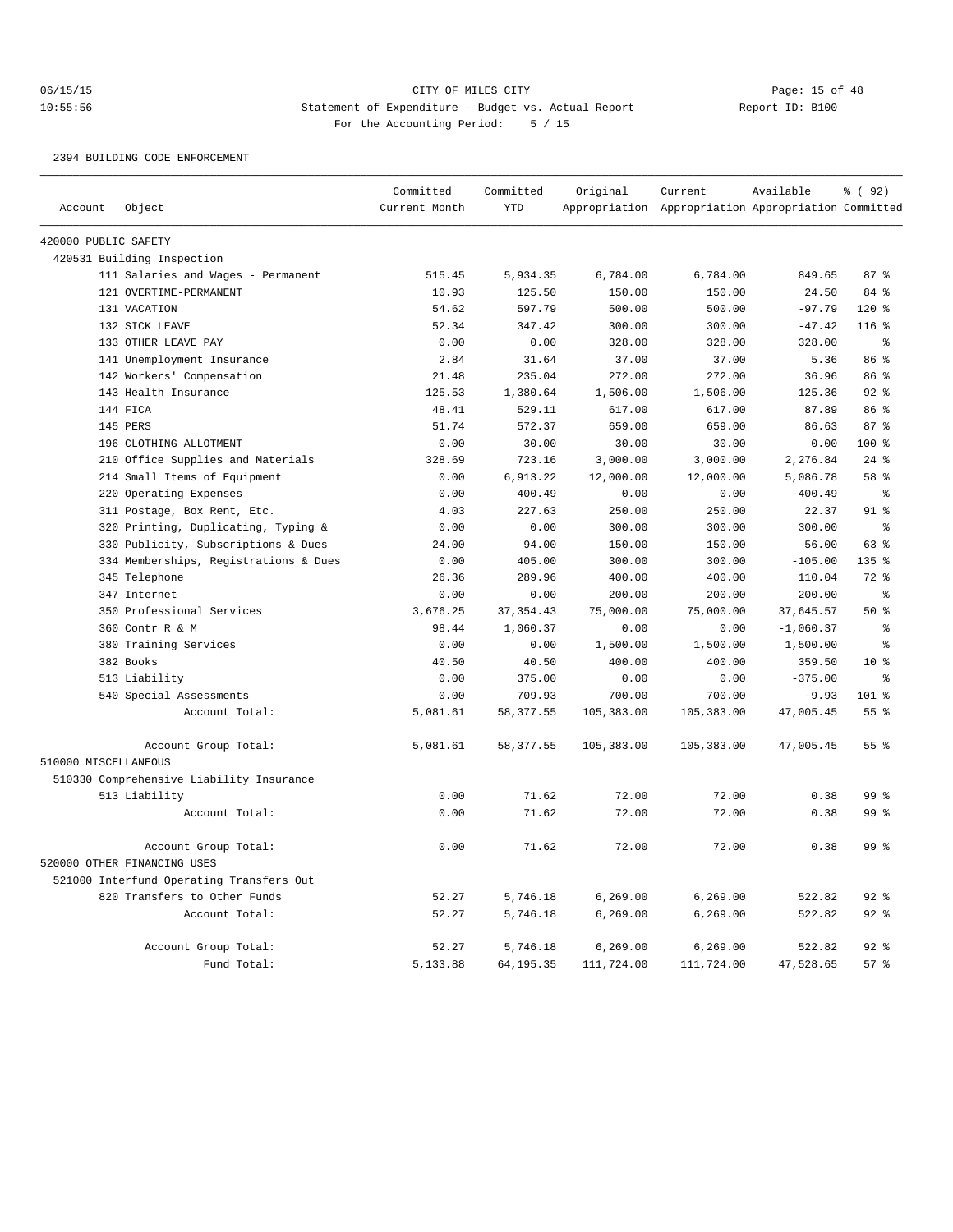2400 LTG M D#165-(Gen City)

| Object<br>Account                        | Committed<br>Current Month | Committed<br><b>YTD</b> | Original<br>Appropriation | Current    | Available<br>Appropriation Appropriation Committed | 8 (92)          |
|------------------------------------------|----------------------------|-------------------------|---------------------------|------------|----------------------------------------------------|-----------------|
| 430000 Public Works                      |                            |                         |                           |            |                                                    |                 |
| 430263 STREET LIGHTING                   |                            |                         |                           |            |                                                    |                 |
| 341 Electric Utility Services            | 10,876.89                  | 97,915.51               | 117,500.00                | 117,500.00 | 19,584.49                                          | 83%             |
| 533 Machinery and Equipment Rental       | 2,713.65                   | 44,122.10               | 47,000.00                 | 47,000.00  | 2,877.90                                           | $94$ %          |
| Account Total:                           | 13,590.54                  | 142,037.61              | 164,500.00                | 164,500.00 | 22,462.39                                          | 86 <sup>8</sup> |
| Account Group Total:                     | 13,590.54                  | 142,037.61              | 164,500.00                | 164,500.00 | 22,462.39                                          | 86 %            |
| 520000 OTHER FINANCING USES              |                            |                         |                           |            |                                                    |                 |
| 521000 Interfund Operating Transfers Out |                            |                         |                           |            |                                                    |                 |
| 820 Transfers to Other Funds             | 0.00                       | 1,000.00                | 1,000.00                  | 1,000.00   | 0.00                                               | $100$ %         |
| Account Total:                           | 0.00                       | 1,000.00                | 1,000.00                  | 1,000.00   | 0.00                                               | $100$ %         |
| Account Group Total:                     | 0.00                       | 1,000.00                | 1,000.00                  | 1,000.00   | 0.00                                               | $100$ %         |
| Fund Total:                              | 13,590.54                  | 143,037.61              | 165,500.00                | 165,500.00 | 22,462.39                                          | 86 <sup>8</sup> |
|                                          |                            |                         |                           |            |                                                    |                 |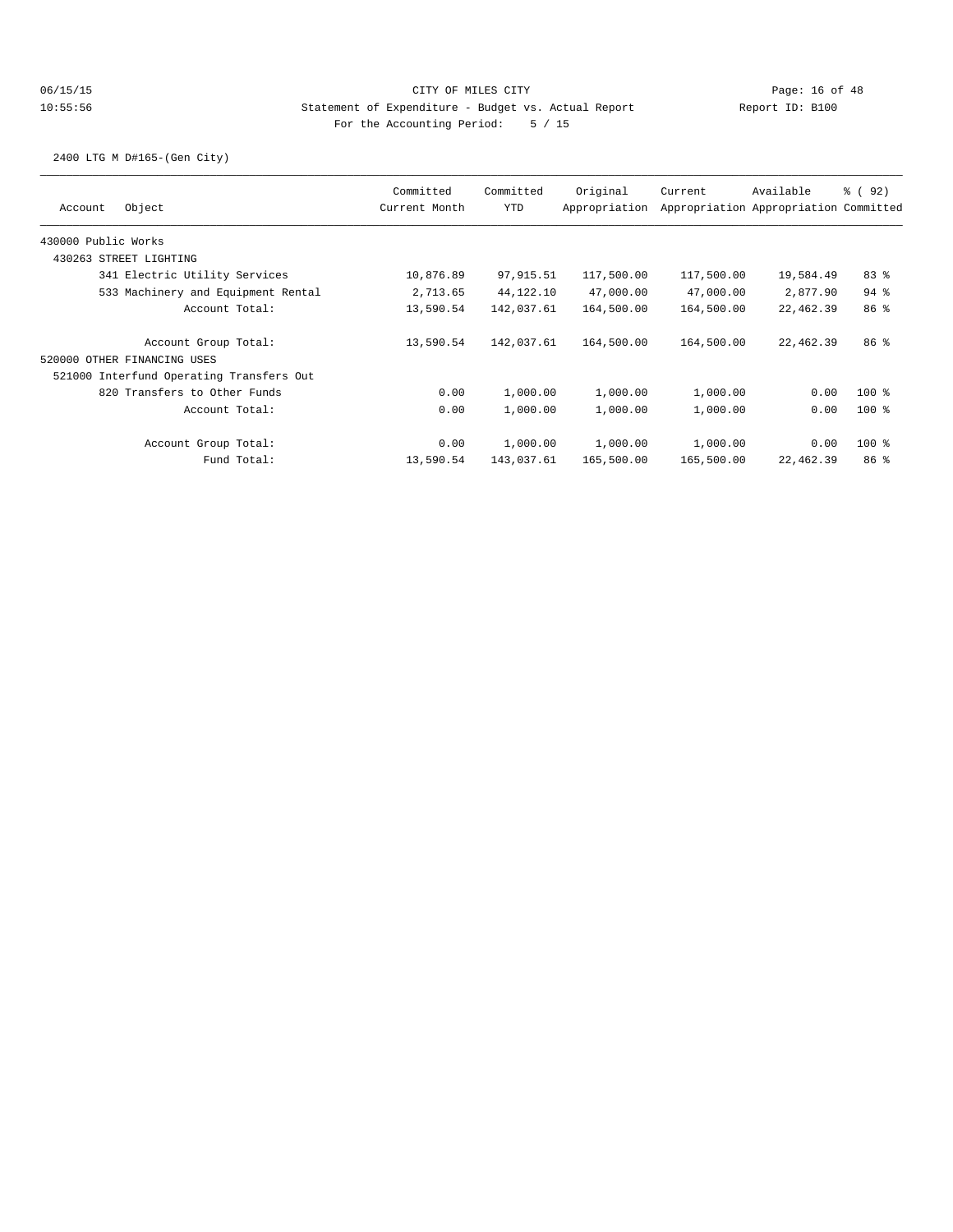2420 LTG M D#167-(MilesAddn Etc)

| Object<br>Account                        | Committed<br>Current Month | Committed<br><b>YTD</b> | Original<br>Appropriation | Current   | Available<br>Appropriation Appropriation Committed | 8 (92)             |
|------------------------------------------|----------------------------|-------------------------|---------------------------|-----------|----------------------------------------------------|--------------------|
| 430000 Public Works                      |                            |                         |                           |           |                                                    |                    |
| 430263 STREET LIGHTING                   |                            |                         |                           |           |                                                    |                    |
| 341 Electric Utility Services            | 1,647.64                   | 20,637.47               | 21,900.00                 | 21,900.00 | 1,262.53                                           | $94$ $\frac{6}{3}$ |
| 533 Machinery and Equipment Rental       | 677.25                     | 6,233.55                | 9,000.00                  | 9,000.00  | 2,766.45                                           | 69 %               |
| Account Total:                           | 2,324.89                   | 26,871.02               | 30,900.00                 | 30,900.00 | 4,028.98                                           | 87%                |
| Account Group Total:                     | 2,324.89                   | 26,871.02               | 30,900.00                 | 30,900.00 | 4,028.98                                           | 87%                |
| 520000 OTHER FINANCING USES              |                            |                         |                           |           |                                                    |                    |
| 521000 Interfund Operating Transfers Out |                            |                         |                           |           |                                                    |                    |
| 820 Transfers to Other Funds             | 0.00                       | 1,000.00                | 1,000.00                  | 1,000.00  | 0.00                                               | $100$ %            |
| Account Total:                           | 0.00                       | 1,000.00                | 1,000.00                  | 1,000.00  | 0.00                                               | $100$ %            |
| Account Group Total:                     | 0.00                       | 1,000.00                | 1,000.00                  | 1,000.00  | 0.00                                               | $100$ %            |
| Fund Total:                              | 2,324.89                   | 27,871.02               | 31,900.00                 | 31,900.00 | 4,028.98                                           | 87 <sub>8</sub>    |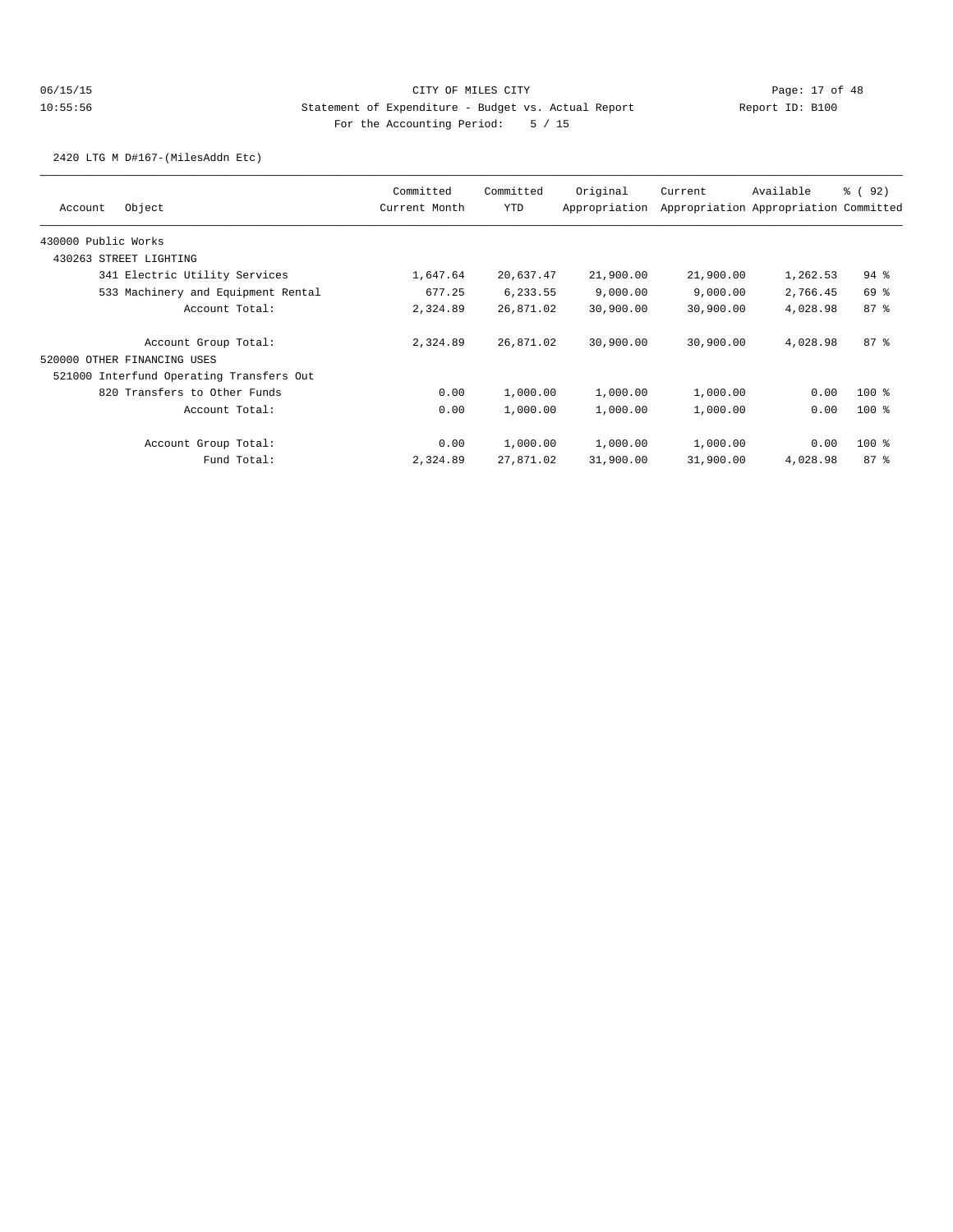# 06/15/15 CITY OF MILES CITY Page: 18 of 48 10:55:56 Statement of Expenditure - Budget vs. Actual Report Changery Report ID: B100 For the Accounting Period: 5 / 15

2430 LTG M D#171-(Balsam Est)

| Object<br>Account                        |                                     | Committed<br>Current Month | Committed<br>YTD | Original<br>Appropriation | Current  | Available<br>Appropriation Appropriation Committed | % (92)   |
|------------------------------------------|-------------------------------------|----------------------------|------------------|---------------------------|----------|----------------------------------------------------|----------|
| 430000 Public Works                      |                                     |                            |                  |                           |          |                                                    |          |
| 430263 STREET LIGHTING                   |                                     |                            |                  |                           |          |                                                    |          |
|                                          | 230 Repair and Maintenance Supplies | 300.00                     | 300.00           | 700.00                    | 700.00   | 400.00                                             | $43$ $%$ |
|                                          | 341 Electric Utility Services       | 132.22                     | 1,392.49         | 1,700.00                  | 1,700.00 | 307.51                                             | $82*$    |
| 360 Contr R & M                          |                                     | 700.00                     | 700.00           | 500.00                    | 500.00   | $-200.00$                                          | $140*$   |
|                                          | Account Total:                      | 1,132.22                   | 2,392.49         | 2,900.00                  | 2,900.00 | 507.51                                             | 82 %     |
|                                          | Account Group Total:                | 1,132.22                   | 2,392.49         | 2,900.00                  | 2,900.00 | 507.51                                             | $82*$    |
| 520000 OTHER FINANCING USES              |                                     |                            |                  |                           |          |                                                    |          |
| 521000 Interfund Operating Transfers Out |                                     |                            |                  |                           |          |                                                    |          |
|                                          | 820 Transfers to Other Funds        | 0.00                       | 1,000.00         | 1,000.00                  | 1,000.00 | 0.00                                               | $100$ %  |
|                                          | Account Total:                      | 0.00                       | 1,000.00         | 1,000.00                  | 1,000.00 | 0.00                                               | $100*$   |
|                                          | Account Group Total:                | 0.00                       | 1,000.00         | 1,000.00                  | 1,000.00 | 0.00                                               | $100$ %  |
|                                          | Fund Total:                         | 1,132.22                   | 3,392.49         | 3,900.00                  | 3,900.00 | 507.51                                             | 87%      |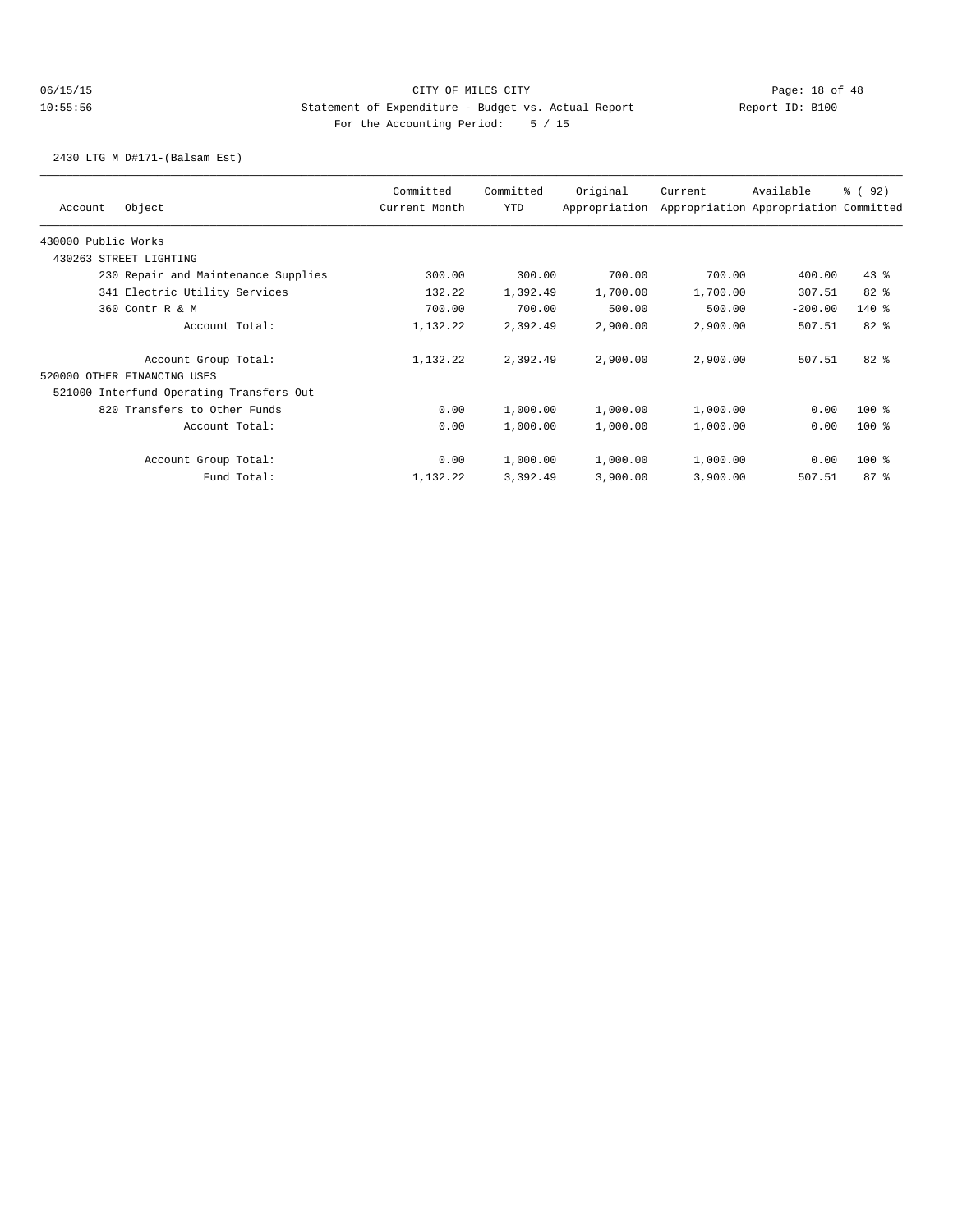2440 LTG M D#172-(Main Str)

|                     |                                          | Committed     | Committed | Original      | Current   | Available                             | % (92)          |
|---------------------|------------------------------------------|---------------|-----------|---------------|-----------|---------------------------------------|-----------------|
| Account             | Object                                   | Current Month | YTD       | Appropriation |           | Appropriation Appropriation Committed |                 |
| 430000 Public Works |                                          |               |           |               |           |                                       |                 |
| 430263              | STREET LIGHTING                          |               |           |               |           |                                       |                 |
|                     | 230 Repair and Maintenance Supplies      | 0.00          | 1,182.21  | 3,000.00      | 3,000.00  | 1,817.79                              | 39 <sup>8</sup> |
|                     | 341 Electric Utility Services            | 1,062.66      | 11,469.40 | 14,000.00     | 14,000.00 | 2,530.60                              | $82*$           |
|                     | 360 Contr R & M                          | 0.00          | 1,677.53  | 1,700.00      | 1,700.00  | 22.47                                 | 99 %            |
|                     | Account Total:                           | 1,062.66      | 14,329.14 | 18,700.00     | 18,700.00 | 4,370.86                              | 77.8            |
|                     | Account Group Total:                     | 1,062.66      | 14,329.14 | 18,700.00     | 18,700.00 | 4,370.86                              | 77 %            |
|                     | 520000 OTHER FINANCING USES              |               |           |               |           |                                       |                 |
|                     | 521000 Interfund Operating Transfers Out |               |           |               |           |                                       |                 |
|                     | 820 Transfers to Other Funds             | 0.00          | 1,000.00  | 1,000.00      | 1,000.00  | 0.00                                  | $100$ %         |
|                     | Account Total:                           | 0.00          | 1,000.00  | 1,000.00      | 1,000.00  | 0.00                                  | $100$ %         |
|                     | Account Group Total:                     | 0.00          | 1,000.00  | 1,000.00      | 1,000.00  | 0.00                                  | $100$ %         |
|                     | Fund Total:                              | 1,062.66      | 15,329.14 | 19,700.00     | 19,700.00 | 4,370.86                              | 78 %            |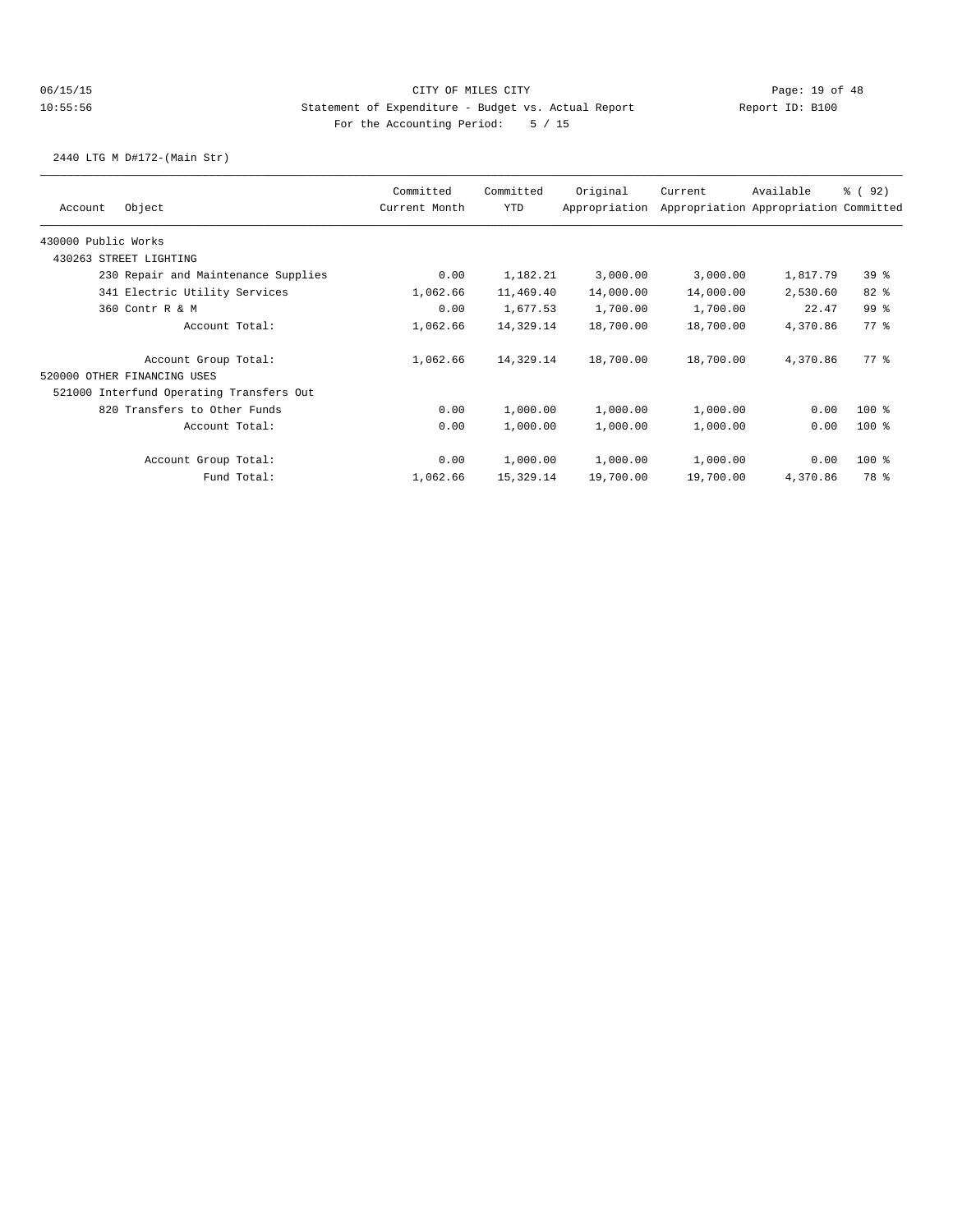# 06/15/15 CITY OF MILES CITY Page: 20 of 48 10:55:56 Statement of Expenditure - Budget vs. Actual Report Changer Report ID: B100 For the Accounting Period: 5 / 15

2450 LTG M D#195-(SG-Trico)

| Object<br>Account                        | Committed<br>Current Month | Committed<br><b>YTD</b> | Original<br>Appropriation | Current  | Available<br>Appropriation Appropriation Committed | % (92)  |
|------------------------------------------|----------------------------|-------------------------|---------------------------|----------|----------------------------------------------------|---------|
| 430000 Public Works                      |                            |                         |                           |          |                                                    |         |
| 430263 STREET LIGHTING                   |                            |                         |                           |          |                                                    |         |
| 341 Electric Utility Services            | 0.00                       | 4,018.40                | 5,250.00                  | 5,250.00 | 1,231.60                                           | 77.8    |
| Account Total:                           | 0.00                       | 4,018.40                | 5,250.00                  | 5,250.00 | 1,231.60                                           | 77.8    |
| Account Group Total:                     | 0.00                       | 4,018.40                | 5,250.00                  | 5.250.00 | 1,231.60                                           | 77.8    |
| 520000 OTHER FINANCING USES              |                            |                         |                           |          |                                                    |         |
| 521000 Interfund Operating Transfers Out |                            |                         |                           |          |                                                    |         |
| 820 Transfers to Other Funds             | 0.00                       | 1,000.00                | 1,000.00                  | 1,000.00 | 0.00                                               | $100*$  |
| Account Total:                           | 0.00                       | 1,000.00                | 1,000.00                  | 1,000.00 | 0.00                                               | $100$ % |
| Account Group Total:                     | 0.00                       | 1,000.00                | 1,000.00                  | 1,000.00 | 0.00                                               | $100$ % |
| Fund Total:                              | 0.00                       | 5,018.40                | 6,250.00                  | 6,250.00 | 1,231.60                                           | $80*$   |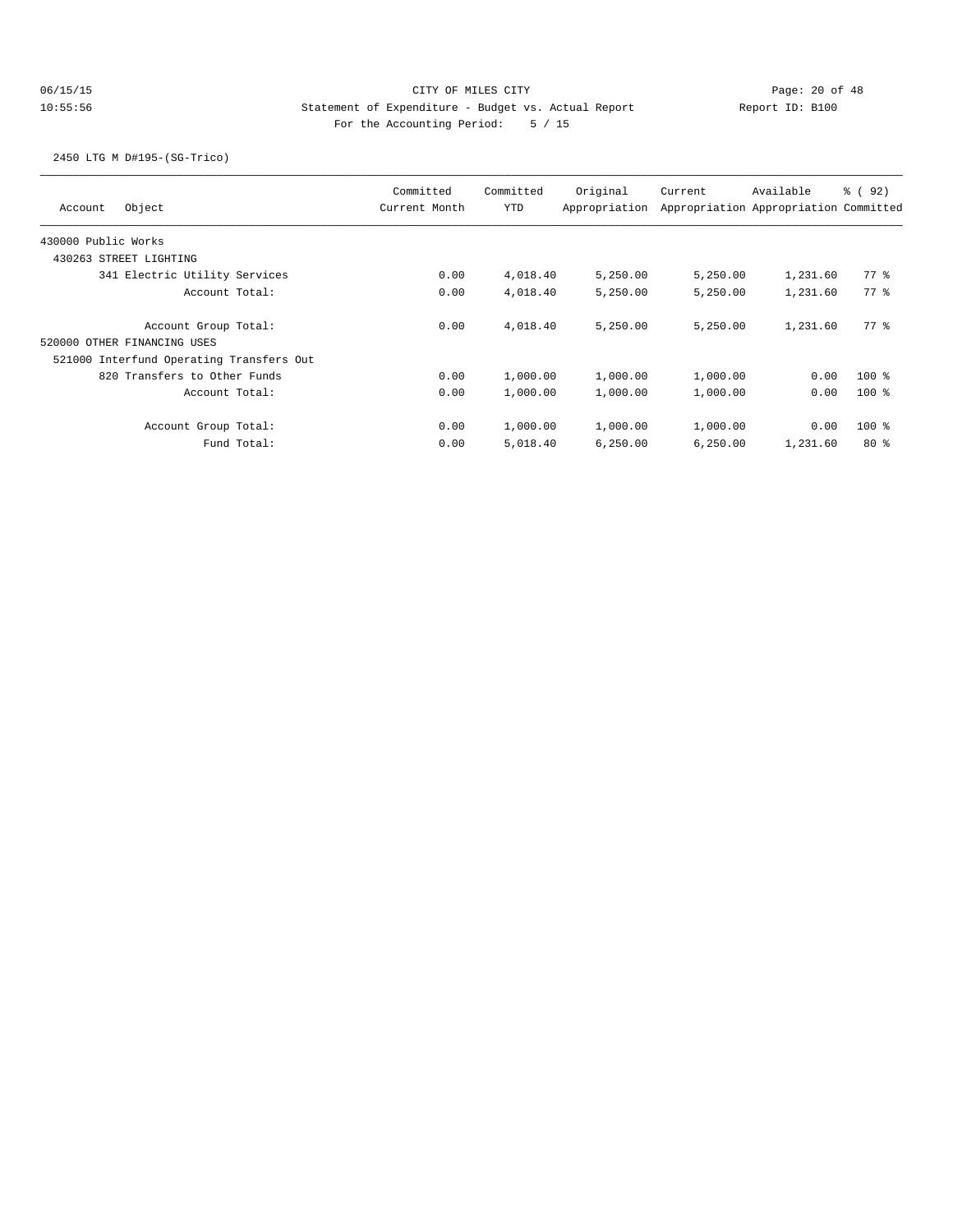2470 LTG M D#202-(SG-MDU&NV)

| Object<br>Account                        | Committed<br>Current Month | Committed<br><b>YTD</b> | Original<br>Appropriation | Current  | Available<br>Appropriation Appropriation Committed | 8 (92)   |
|------------------------------------------|----------------------------|-------------------------|---------------------------|----------|----------------------------------------------------|----------|
| 430000 Public Works                      |                            |                         |                           |          |                                                    |          |
| 430263 STREET LIGHTING                   |                            |                         |                           |          |                                                    |          |
| 341 Electric Utility Services            | 249.55                     | 2,731.22                | 3,650.00                  | 3,650.00 | 918.78                                             | 75 %     |
| 533 Machinery and Equipment Rental       | 304.12                     | 2,977.80                | 3,200.00                  | 3,200.00 | 222.20                                             | $93$ $%$ |
| Account Total:                           | 553.67                     | 5,709.02                | 6,850.00                  | 6,850.00 | 1,140.98                                           | 83%      |
| Account Group Total:                     | 553.67                     | 5,709.02                | 6,850.00                  | 6,850.00 | 1,140.98                                           | 83%      |
| 520000 OTHER FINANCING USES              |                            |                         |                           |          |                                                    |          |
| 521000 Interfund Operating Transfers Out |                            |                         |                           |          |                                                    |          |
| 820 Transfers to Other Funds             | 0.00                       | 1,000.00                | 1,000.00                  | 1,000.00 | 0.00                                               | $100$ %  |
| Account Total:                           | 0.00                       | 1,000.00                | 1,000.00                  | 1,000.00 | 0.00                                               | $100$ %  |
| Account Group Total:                     | 0.00                       | 1,000.00                | 1,000.00                  | 1,000.00 | 0.00                                               | $100$ %  |
| Fund Total:                              | 553.67                     | 6,709.02                | 7,850.00                  | 7,850.00 | 1,140.98                                           | 85%      |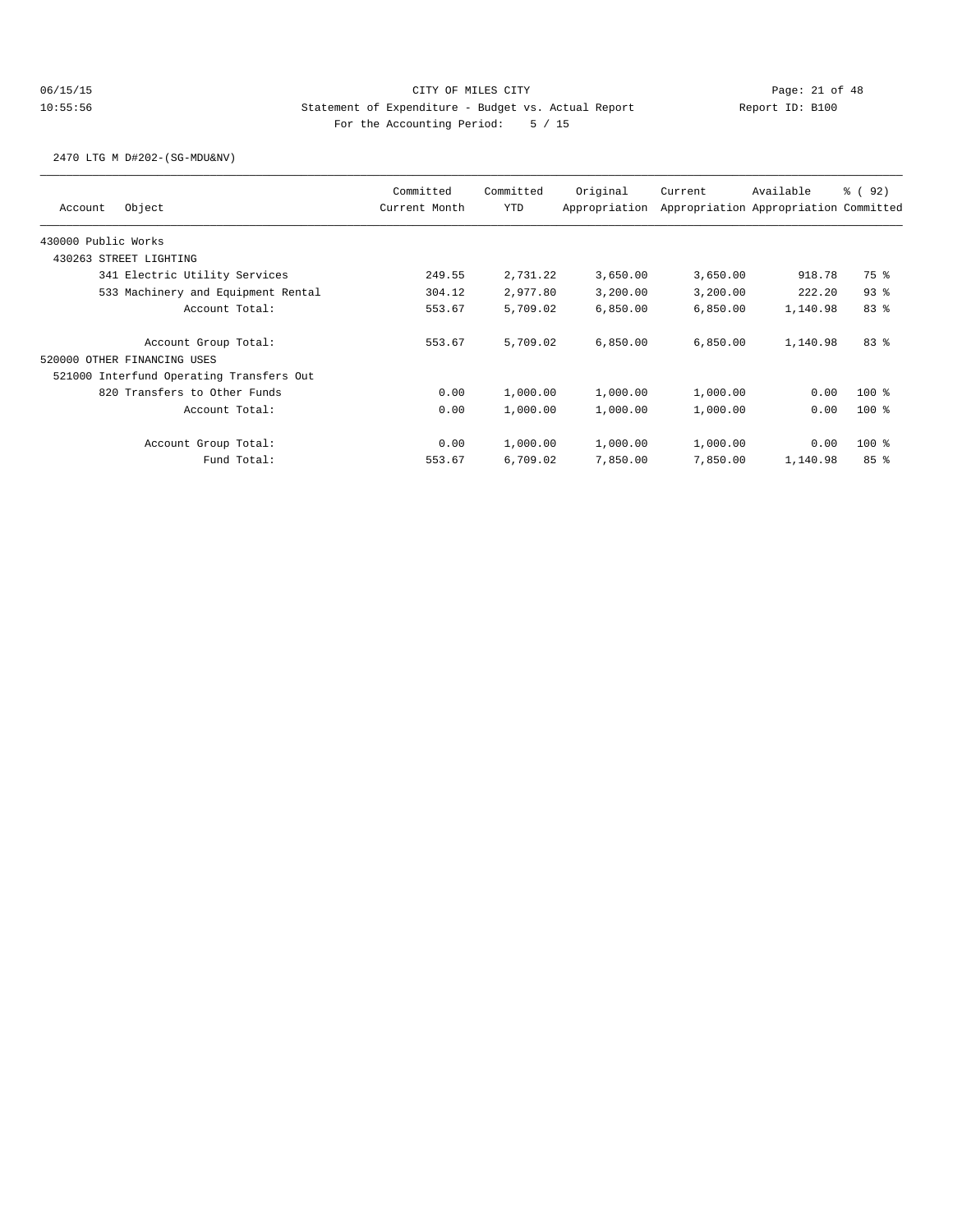# 06/15/15 CITY OF MILES CITY Page: 22 of 48 10:55:56 Statement of Expenditure - Budget vs. Actual Report Changery Report ID: B100 For the Accounting Period: 5 / 15

2480 LTG M M#173-(Milestown Estates)

| Account                     | Object                                   | Committed<br>Current Month | Committed<br>YTD | Original<br>Appropriation | Current  | Available<br>Appropriation Appropriation Committed | 8 (92)          |
|-----------------------------|------------------------------------------|----------------------------|------------------|---------------------------|----------|----------------------------------------------------|-----------------|
|                             |                                          |                            |                  |                           |          |                                                    |                 |
| 430000 Public Works         |                                          |                            |                  |                           |          |                                                    |                 |
| 430263 STREET LIGHTING      |                                          |                            |                  |                           |          |                                                    |                 |
|                             | 230 Repair and Maintenance Supplies      | 0.00                       | 69.24            | 460.00                    | 460.00   | 390.76                                             | 15 <sup>8</sup> |
|                             | 341 Electric Utility Services            | 96.99                      | 1,107.37         | 1,320.00                  | 1,320.00 | 212.63                                             | $84$ $%$        |
|                             | 360 Contr R & M                          | 0.00                       | 0.00             | 100.00                    | 100.00   | 100.00                                             | နွ              |
|                             | Account Total:                           | 96.99                      | 1,176.61         | 1,880.00                  | 1,880.00 | 703.39                                             | $63$ $%$        |
|                             | Account Group Total:                     | 96.99                      | 1,176.61         | 1,880.00                  | 1,880.00 | 703.39                                             | 63%             |
| 520000 OTHER FINANCING USES |                                          |                            |                  |                           |          |                                                    |                 |
|                             | 521000 Interfund Operating Transfers Out |                            |                  |                           |          |                                                    |                 |
|                             | 820 Transfers to Other Funds             | 0.00                       | 250.00           | 250.00                    | 250.00   | 0.00                                               | 100 %           |
|                             | Account Total:                           | 0.00                       | 250.00           | 250.00                    | 250.00   | 0.00                                               | $100$ %         |
|                             | Account Group Total:                     | 0.00                       | 250.00           | 250.00                    | 250.00   | 0.00                                               | $100$ %         |
|                             | Fund Total:                              | 96.99                      | 1,426.61         | 2,130.00                  | 2,130.00 | 703.39                                             | $67$ %          |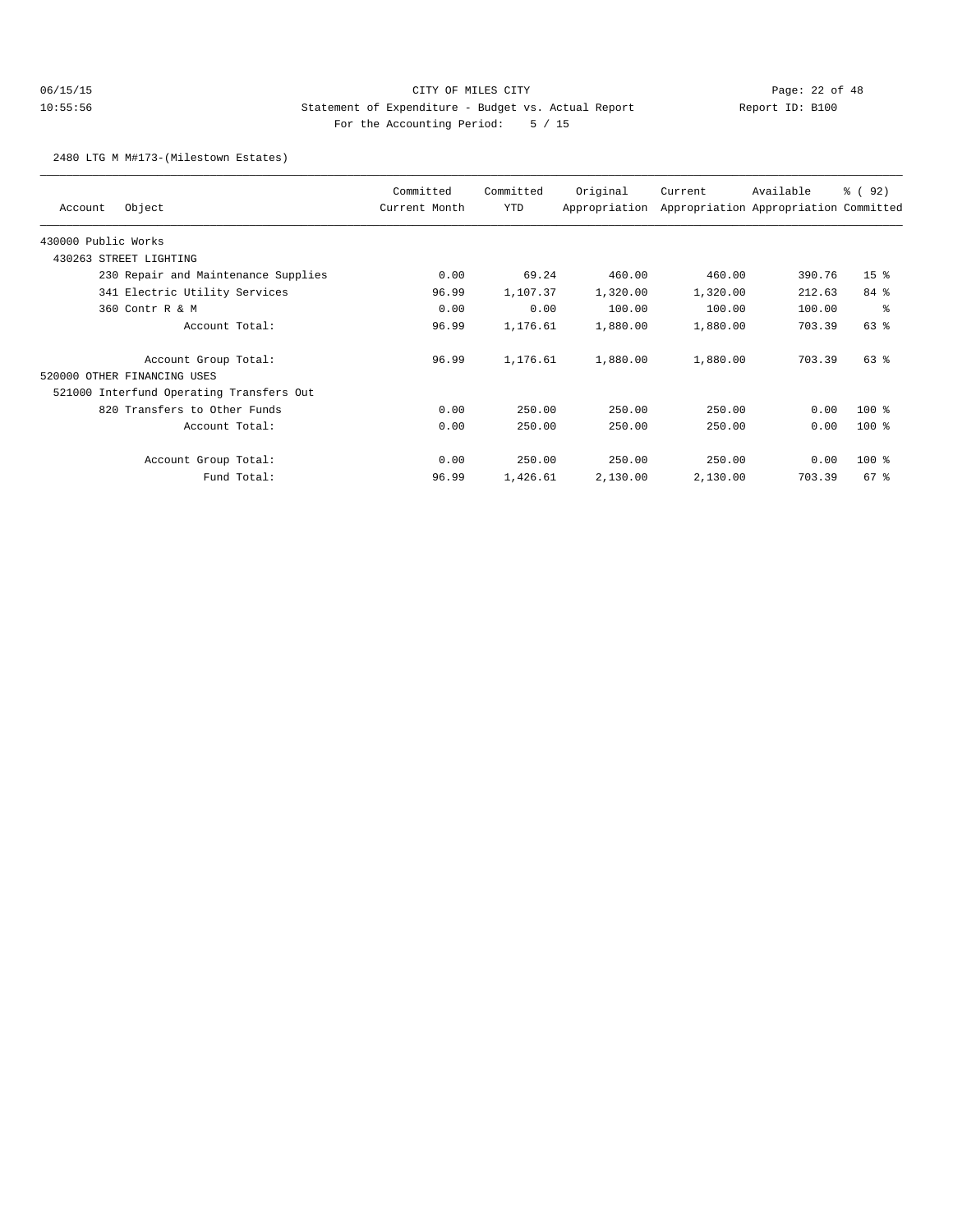|                     |                                         | Committed     | Committed  | Original   | Current                                             | Available   | % ( 92 )  |
|---------------------|-----------------------------------------|---------------|------------|------------|-----------------------------------------------------|-------------|-----------|
| Account             | Object                                  | Current Month | <b>YTD</b> |            | Appropriation Appropriation Appropriation Committed |             |           |
|                     | 410000 GENERAL GOVERNMENT               |               |            |            |                                                     |             |           |
|                     | 411101 Labor Negotiations               |               |            |            |                                                     |             |           |
|                     | 350 Professional Services               | 0.00          | 246.87     | 0.00       | 0.00                                                | $-246.87$   | နွ        |
|                     | Account Total:                          | 0.00          | 246.87     | 0.00       | 0.00                                                | $-246.87$   | နွ        |
|                     | Account Group Total:                    | 0.00          | 246.87     | 0.00       | 0.00                                                | $-246.87$   | နွ        |
| 430000 Public Works |                                         |               |            |            |                                                     |             |           |
| 430220 Operations   |                                         |               |            |            |                                                     |             |           |
|                     | 111 Salaries and Wages - Permanent      | 17,068.03     | 175,370.87 | 213,283.00 | 213,283.00                                          | 37,912.13   | $82$ %    |
|                     | 121 OVERTIME-PERMANENT                  | 613.91        | 5,711.33   | 5,919.00   | 5,919.00                                            | 207.67      | 96%       |
|                     | 131 VACATION                            | 549.89        | 12,017.27  | 10,000.00  | 10,000.00                                           | $-2,017.27$ | $120$ %   |
|                     | 132 SICK LEAVE                          | 240.63        | 6,805.45   | 5,000.00   | 5,000.00                                            | $-1,805.45$ | $136$ %   |
|                     | 133 OTHER LEAVE PAY                     | 0.00          | 0.00       | 685.00     | 685.00                                              | 685.00      | ႜ         |
|                     | 134 HOLIDAY PAY                         | 167.18        | 1,343.68   | 400.00     | 400.00                                              | $-943.68$   | $336$ %   |
|                     | 141 Unemployment Insurance              | 83.84         | 908.59     | 1,099.00   | 1,099.00                                            | 190.41      | 83 %      |
|                     | 142 Workers' Compensation               | 1,053.11      | 11,450.91  | 11,763.00  | 11,763.00                                           | 312.09      | 97%       |
|                     | 143 Health Insurance                    | 3,212.81      | 33,612.16  | 39,758.00  | 39,758.00                                           | 6,145.84    | 85%       |
|                     | 144 FICA                                | 1,367.37      | 14,785.02  | 18,688.00  | 18,688.00                                           | 3,902.98    | 79 %      |
|                     | 145 PERS                                | 1,522.86      | 16,265.11  | 19,958.00  | 19,958.00                                           | 3,692.89    | 81 %      |
|                     | 196 CLOTHING ALLOTMENT                  | 0.00          | 679.50     | 600.00     | 600.00                                              | $-79.50$    | $113$ $%$ |
|                     | 210 Office Supplies and Materials       | 103.69        | 474.44     | 500.00     | 500.00                                              | 25.56       | 95%       |
|                     | 214 Small Items of Equipment            | 2,340.40      | 5,007.60   | 6,000.00   | 6,000.00                                            | 992.40      | 83 %      |
|                     | 220 Operating Expenses                  | 0.00          | 12,868.47  | 15,000.00  | 15,000.00                                           | 2,131.53    | 86 %      |
|                     | 222 Chemicals, Lab & Med Supplies       | 0.00          | 100.00     | 600.00     | 600.00                                              | 500.00      | 17.8      |
|                     | 226 Clothing and Uniforms               | 120.00        | 600.00     | 550.00     | 550.00                                              | $-50.00$    | 109 %     |
|                     | 230 Repair and Maintenance Supplies     | 552.28        | 2,509.01   | 18,000.00  | 18,000.00                                           | 15,490.99   | 14 %      |
|                     | 231 Gas, Oil, Diesel Fuel, Grease, etc. | 2,384.20      | 35,034.62  | 36,000.00  | 36,000.00                                           | 965.38      | 97%       |
|                     | 241 Consumable Tools                    | 0.00          | 0.00       | 50.00      | 50.00                                               | 50.00       | ႜ         |
|                     | 242 Sign Parts and Supplies             | 248.00        | 7,072.03   | 7,000.00   | 7,000.00                                            | $-72.03$    | 101 %     |
|                     | 311 Postage, Box Rent, Etc.             | 0.00          | 22.60      | 75.00      | 75.00                                               | 52.40       | $30*$     |
|                     | 320 Printing, Duplicating, Typing &     | 78.22         | 78.22      | 100.00     | 100.00                                              | 21.78       | 78 %      |
|                     | 330 Publicity, Subscriptions & Dues     | 0.00          | 436.80     | 700.00     | 700.00                                              | 263.20      | 62 %      |
|                     | 334 Memberships, Registrations & Dues   | 0.00          | 147.20     | 250.00     | 250.00                                              | 102.80      | 59%       |
|                     | 341 Electric Utility Services           | 49.73         | 967.83     | 1,000.00   | 1,000.00                                            | 32.17       | 97%       |
|                     | 344 Gas Utility Service                 | 0.00          | 500.50     | 1,000.00   | 1,000.00                                            | 499.50      | 50%       |
|                     | 345 Telephone                           | 129.60        | 2,016.98   | 2,000.00   | 2,000.00                                            | $-16.98$    | $101$ %   |
|                     | 346 Garbage Service                     | 0.00          | 0.00       | 175.00     | 175.00                                              | 175.00      | နွ        |
|                     | 347 Internet                            | 0.00          | 0.00       | 200.00     | 200.00                                              | 200.00      | ⊱         |
|                     | 350 Professional Services               | 0.00          | 1,796.74   | 3,000.00   | 3,000.00                                            | 1,203.26    | 60 %      |
|                     | 360 Contr R & M                         | 104.76        | 5,948.36   | 8,000.00   | 8,000.00                                            | 2,051.64    | 74 %      |
|                     | 363 R&M Vehicles/Equip/Labor-PW         | 3,112.42      | 61,955.91  | 80,000.00  | 80,000.00                                           | 18,044.09   | $77$ %    |
|                     | 370 Travel                              | 0.00          | 570.03     | 1,000.00   | 1,000.00                                            | 429.97      | 57%       |
|                     | 380 Training Services                   | 0.00          | 300.00     | 700.00     | 700.00                                              | 400.00      | $43*$     |
|                     | 382 Books                               | 64.80         | 64.80      | 200.00     | 200.00                                              | 135.20      | $32*$     |
|                     | 511 Insurance on Buildings              | 0.00          | 791.43     | 792.00     | 792.00                                              | 0.57        | 100 %     |
|                     | 512 Insurance on Vehicles & Equipment   | 0.00          | 2,731.50   | 2,732.00   | 2,732.00                                            | 0.50        | 100 %     |
|                     | 513 Liability                           | 0.00          | 900.00     | 0.00       | 0.00                                                | $-900.00$   | နွ        |
|                     | 531 Building & Office Rental            | 350.00        | 3,850.00   | 4,200.00   | 4,200.00                                            | 350.00      | $92$ %    |
|                     | 532 Land Rental                         | 0.00          | 5,023.38   | 8,100.00   | 8,100.00                                            | 3,076.62    | 62 %      |
|                     | Account Total:                          | 35, 517.73    | 430,718.34 | 525,077.00 | 525,077.00                                          | 94,358.66   | 82 %      |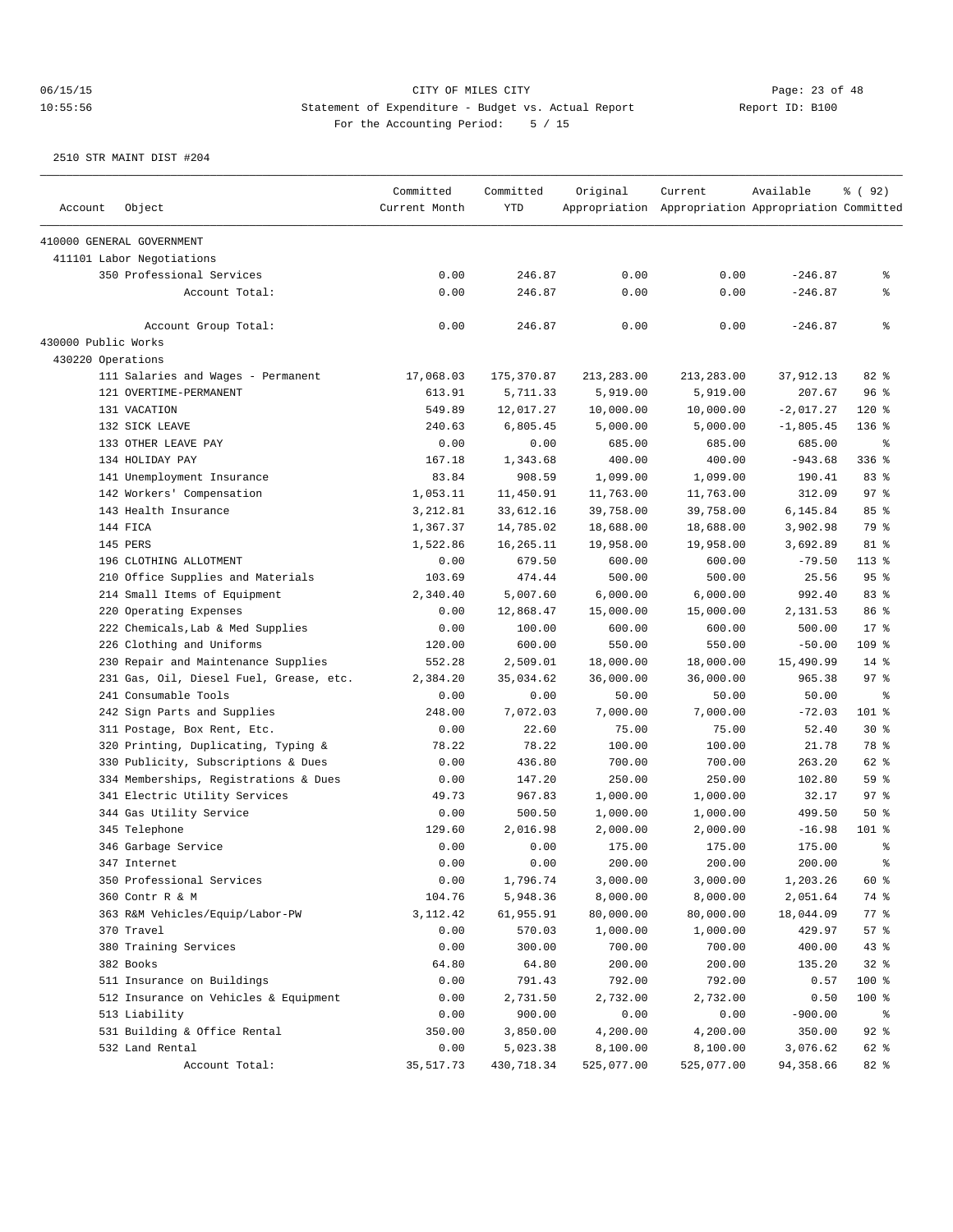| Account<br>Object                        | Committed<br>Current Month | Committed<br><b>YTD</b> | Original<br>Appropriation  | Current      | Available<br>Appropriation Appropriation Committed | % (92)          |
|------------------------------------------|----------------------------|-------------------------|----------------------------|--------------|----------------------------------------------------|-----------------|
| 430233 Roadway/Re-surfacing              |                            |                         |                            |              |                                                    |                 |
| 350 Professional Services                | 58,702.34                  | 74, 314.84              | 297,000.00                 | 302,830.00   | 228, 515.16                                        | $25$ $%$        |
| Account Total:                           | 58,702.34                  | 74, 314.84              | 297,000.00                 | 302,830.00   | 228,515.16                                         | 25%             |
| 430234 CURB AND GUTTER                   |                            |                         |                            |              |                                                    |                 |
| 350 Professional Services                | 9,778.62                   | 34,623.23               | 120,000.00                 | 120,000.00   | 85, 376. 77                                        | 29%             |
| 940 Machinery & Equipment                | 0.00                       | $-54, 406.55$           | 0.00                       | 0.00         | 54,406.55                                          | ွေ              |
| Account Total:                           | 9,778.62                   | $-19,783.32$            | 120,000.00                 | 120,000.00   | 139,783.32                                         | $-16$ %         |
| 430235 Storm Drain & Culvert Maintenance |                            |                         |                            |              |                                                    |                 |
| 230 Repair and Maintenance Supplies      | 77.38                      | 14,728.33               | 25,000.00                  | 25,000.00    | 10,271.67                                          | 59 %            |
| Account Total:                           | 77.38                      | 14,728.33               | 25,000.00                  | 25,000.00    | 10,271.67                                          | 59 <sub>8</sub> |
| Account Group Total:                     | 104,076.07                 | 499,978.19              | 967,077.00                 | 972,907.00   | 472,928.81                                         | $51$ $%$        |
| 510000 MISCELLANEOUS                     |                            |                         |                            |              |                                                    |                 |
| 510330 Comprehensive Liability Insurance |                            |                         |                            |              |                                                    |                 |
| 513 Liability                            | 0.00                       | 4,135.32                | 4,136.00                   | 4,136.00     | 0.68                                               | $100$ %         |
| Account Total:                           | 0.00                       | 4,135.32                | 4,136.00                   | 4,136.00     | 0.68                                               | $100*$          |
| Account Group Total:                     | 0.00                       | 4,135.32                | 4,136.00                   | 4,136.00     | 0.68                                               | $100*$          |
| 520000 OTHER FINANCING USES              |                            |                         |                            |              |                                                    |                 |
| 521000 Interfund Operating Transfers Out |                            |                         |                            |              |                                                    |                 |
| 820 Transfers to Other Funds             | 210.11                     | 193,006.72              | 204,165.00                 | 204,165.00   | 11,158.28                                          | 95%             |
| Account Total:                           | 210.11                     | 193,006.72              | 204,165.00                 | 204,165.00   | 11,158.28                                          | 95 <sup>8</sup> |
| Account Group Total:                     | 210.11                     | 193,006.72              | 204,165.00                 | 204,165.00   | 11,158.28                                          | 95 <sup>8</sup> |
| Fund Total:                              | 104,286.18                 |                         | 697, 367.10 1, 175, 378.00 | 1,181,208.00 | 483,840.90                                         | 59 <sub>8</sub> |
|                                          |                            |                         |                            |              |                                                    |                 |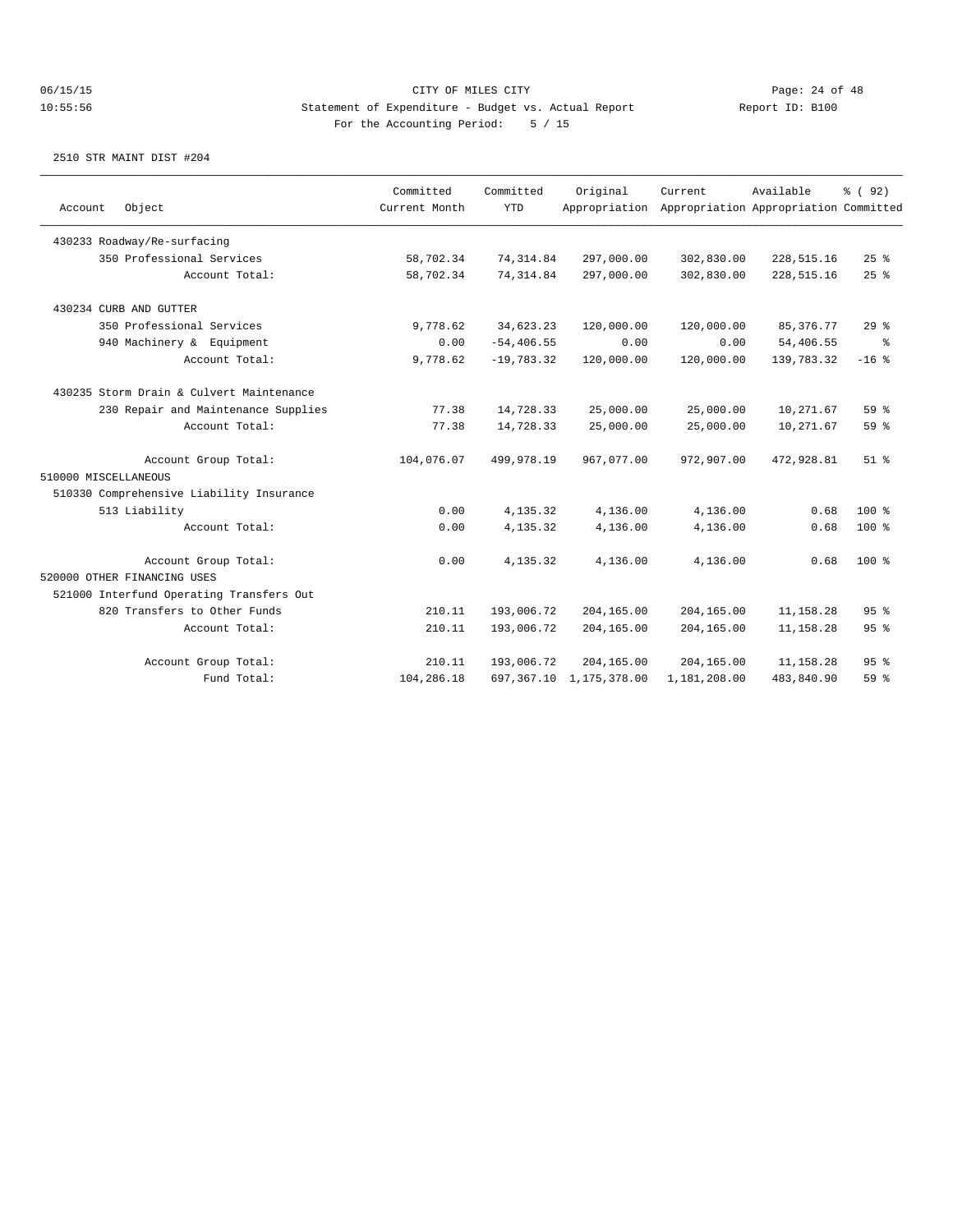| 410000 GENERAL GOVERNMENT<br>411101 Labor Negotiations<br>0.00<br>350 Professional Services<br>0.00<br>62.51<br>0.00<br>$-62.51$<br>နွ<br>0.00<br>62.51<br>0.00<br>0.00<br>$-62.51$<br>Account Total:<br>နွ<br>ి<br>0.00<br>62.51<br>0.00<br>0.00<br>$-62.51$<br>Account Group Total:<br>430000 Public Works<br>430220 Operations<br>100 %<br>111 Salaries and Wages - Permanent<br>5,069.38<br>52,971.39<br>53,035.00<br>53,035.00<br>63.61<br>78 %<br>121 OVERTIME-PERMANENT<br>172.08<br>1,638.34<br>2,096.00<br>2,096.00<br>457.66<br>210.01<br>3,626.02<br>10,000.00<br>10,000.00<br>6,373.98<br>36 <sup>8</sup><br>131 VACATION<br>132 SICK LEAVE<br>82.42<br>1,942.56<br>5,000.00<br>5,000.00<br>3,057.44<br>39 %<br>133 OTHER LEAVE PAY<br>0.00<br>0.00<br>1,182.00<br>1,182.00<br>1,182.00<br>ႜ<br>85%<br>134 HOLIDAY PAY<br>42.37<br>341.45<br>400.00<br>400.00<br>58.55<br>273.42<br>82 %<br>141 Unemployment Insurance<br>25.09<br>333.00<br>333.00<br>59.58<br>94%<br>142 Workers' Compensation<br>293.77<br>3,199.69<br>3,404.00<br>3,404.00<br>204.31<br>86 %<br>143 Health Insurance<br>953.81<br>10,052.77<br>11,747.00<br>11,747.00<br>1,694.23<br>144 FICA<br>408.75<br>4,431.72<br>5,659.00<br>1,227.28<br>78 %<br>5,659.00<br>145 PERS<br>455.56<br>4,899.67<br>6,044.00<br>81 %<br>6,044.00<br>1,144.33<br>196 CLOTHING ALLOTMENT<br>0.00<br>205.50<br>180.00<br>180.00<br>$-25.50$<br>114 %<br>63 %<br>210 Office Supplies and Materials<br>25.89<br>126.45<br>200.00<br>200.00<br>73.55<br>42 %<br>214 Small Items of Equipment<br>585.10<br>1,253.65<br>3,000.00<br>3,000.00<br>1,746.35<br>220 Operating Expenses<br>0.00<br>3,341.95<br>3,500.00<br>95%<br>3,500.00<br>158.05<br>222 Chemicals, Lab & Med Supplies<br>0.00<br>0.00<br>500.00<br>500.00<br>နွ<br>500.00<br>100 %<br>226 Clothing and Uniforms<br>30.00<br>149.98<br>150.00<br>150.00<br>0.02<br>$12*$<br>230 Repair and Maintenance Supplies<br>138.07<br>589.24<br>5,000.00<br>5,000.00<br>4,410.76<br>88 %<br>231 Gas, Oil, Diesel Fuel, Grease, etc.<br>596.05<br>8,796.71<br>10,000.00<br>10,000.00<br>1,203.29<br>242 Sign Parts and Supplies<br>62.00<br>1,767.64<br>832.36<br>68 %<br>2,600.00<br>2,600.00<br>311 Postage, Box Rent, Etc.<br>0.00<br>40.00<br>35.89<br>$10*$<br>4.11<br>40.00<br>320 Printing, Duplicating, Typing &<br>19.59<br>19.59<br>0.00<br>$-19.59$<br>နွ<br>0.00<br>73 %<br>330 Publicity, Subscriptions & Dues<br>109.20<br>150.00<br>150.00<br>40.80<br>0.00<br>334 Memberships, Registrations & Dues<br>0.00<br>36.80<br>50.00<br>50.00<br>13.20<br>74 %<br>341 Electric Utility Services<br>0.00<br>67.00<br>150.00<br>150.00<br>83.00<br>45%<br>63 %<br>344 Gas Utility Service<br>0.00<br>125.13<br>200.00<br>200.00<br>74.87<br>$91$ %<br>345 Telephone<br>47.48<br>678.82<br>750.00<br>750.00<br>71.18<br>$28$ %<br>350 Professional Services<br>0.00<br>193.65<br>700.00<br>700.00<br>506.35<br>61 %<br>360 Contr R & M<br>52.38<br>612.12<br>1,000.00<br>1,000.00<br>387.88<br>67 %<br>363 R&M Vehicles/Equip/Labor-PW<br>778.10<br>23,497.34<br>35,000.00<br>35,000.00<br>11,502.66<br>57%<br>370 Travel<br>0.00<br>142.51<br>250.00<br>250.00<br>107.49<br>0.00<br>$50*$<br>380 Training Services<br>75.00<br>150.00<br>150.00<br>75.00<br>16 <sup>8</sup><br>382 Books<br>16.20<br>16.20<br>100.00<br>100.00<br>83.80<br>511 Insurance on Buildings<br>0.00<br>197.86<br>198.00<br>198.00<br>0.14<br>100 %<br>512 Insurance on Vehicles & Equipment<br>0.00<br>782.52<br>783.00<br>783.00<br>0.48<br>100 %<br>0.00<br>225.00<br>0.00<br>0.00<br>$-225.00$<br>513 Liability<br>ိ<br>$92$ %<br>531 Building & Office Rental<br>166.66<br>1,833.26<br>2,000.00<br>2,000.00<br>166.74 | Account | Object | Committed<br>Current Month | Committed<br><b>YTD</b> | Original | Current<br>Appropriation Appropriation Appropriation Committed | Available | % ( 92 ) |
|-------------------------------------------------------------------------------------------------------------------------------------------------------------------------------------------------------------------------------------------------------------------------------------------------------------------------------------------------------------------------------------------------------------------------------------------------------------------------------------------------------------------------------------------------------------------------------------------------------------------------------------------------------------------------------------------------------------------------------------------------------------------------------------------------------------------------------------------------------------------------------------------------------------------------------------------------------------------------------------------------------------------------------------------------------------------------------------------------------------------------------------------------------------------------------------------------------------------------------------------------------------------------------------------------------------------------------------------------------------------------------------------------------------------------------------------------------------------------------------------------------------------------------------------------------------------------------------------------------------------------------------------------------------------------------------------------------------------------------------------------------------------------------------------------------------------------------------------------------------------------------------------------------------------------------------------------------------------------------------------------------------------------------------------------------------------------------------------------------------------------------------------------------------------------------------------------------------------------------------------------------------------------------------------------------------------------------------------------------------------------------------------------------------------------------------------------------------------------------------------------------------------------------------------------------------------------------------------------------------------------------------------------------------------------------------------------------------------------------------------------------------------------------------------------------------------------------------------------------------------------------------------------------------------------------------------------------------------------------------------------------------------------------------------------------------------------------------------------------------------------------------------------------------------------------------------------------------------------------------------------------------------------------------------------------------------------------------------------------------------------------------------------------------------------------------------------------------------------------------------------------------------------------------------------------------------------------------------------------------------------------------------------------------------------------------------------------------------------|---------|--------|----------------------------|-------------------------|----------|----------------------------------------------------------------|-----------|----------|
|                                                                                                                                                                                                                                                                                                                                                                                                                                                                                                                                                                                                                                                                                                                                                                                                                                                                                                                                                                                                                                                                                                                                                                                                                                                                                                                                                                                                                                                                                                                                                                                                                                                                                                                                                                                                                                                                                                                                                                                                                                                                                                                                                                                                                                                                                                                                                                                                                                                                                                                                                                                                                                                                                                                                                                                                                                                                                                                                                                                                                                                                                                                                                                                                                                                                                                                                                                                                                                                                                                                                                                                                                                                                                                                         |         |        |                            |                         |          |                                                                |           |          |
|                                                                                                                                                                                                                                                                                                                                                                                                                                                                                                                                                                                                                                                                                                                                                                                                                                                                                                                                                                                                                                                                                                                                                                                                                                                                                                                                                                                                                                                                                                                                                                                                                                                                                                                                                                                                                                                                                                                                                                                                                                                                                                                                                                                                                                                                                                                                                                                                                                                                                                                                                                                                                                                                                                                                                                                                                                                                                                                                                                                                                                                                                                                                                                                                                                                                                                                                                                                                                                                                                                                                                                                                                                                                                                                         |         |        |                            |                         |          |                                                                |           |          |
|                                                                                                                                                                                                                                                                                                                                                                                                                                                                                                                                                                                                                                                                                                                                                                                                                                                                                                                                                                                                                                                                                                                                                                                                                                                                                                                                                                                                                                                                                                                                                                                                                                                                                                                                                                                                                                                                                                                                                                                                                                                                                                                                                                                                                                                                                                                                                                                                                                                                                                                                                                                                                                                                                                                                                                                                                                                                                                                                                                                                                                                                                                                                                                                                                                                                                                                                                                                                                                                                                                                                                                                                                                                                                                                         |         |        |                            |                         |          |                                                                |           |          |
|                                                                                                                                                                                                                                                                                                                                                                                                                                                                                                                                                                                                                                                                                                                                                                                                                                                                                                                                                                                                                                                                                                                                                                                                                                                                                                                                                                                                                                                                                                                                                                                                                                                                                                                                                                                                                                                                                                                                                                                                                                                                                                                                                                                                                                                                                                                                                                                                                                                                                                                                                                                                                                                                                                                                                                                                                                                                                                                                                                                                                                                                                                                                                                                                                                                                                                                                                                                                                                                                                                                                                                                                                                                                                                                         |         |        |                            |                         |          |                                                                |           |          |
|                                                                                                                                                                                                                                                                                                                                                                                                                                                                                                                                                                                                                                                                                                                                                                                                                                                                                                                                                                                                                                                                                                                                                                                                                                                                                                                                                                                                                                                                                                                                                                                                                                                                                                                                                                                                                                                                                                                                                                                                                                                                                                                                                                                                                                                                                                                                                                                                                                                                                                                                                                                                                                                                                                                                                                                                                                                                                                                                                                                                                                                                                                                                                                                                                                                                                                                                                                                                                                                                                                                                                                                                                                                                                                                         |         |        |                            |                         |          |                                                                |           |          |
|                                                                                                                                                                                                                                                                                                                                                                                                                                                                                                                                                                                                                                                                                                                                                                                                                                                                                                                                                                                                                                                                                                                                                                                                                                                                                                                                                                                                                                                                                                                                                                                                                                                                                                                                                                                                                                                                                                                                                                                                                                                                                                                                                                                                                                                                                                                                                                                                                                                                                                                                                                                                                                                                                                                                                                                                                                                                                                                                                                                                                                                                                                                                                                                                                                                                                                                                                                                                                                                                                                                                                                                                                                                                                                                         |         |        |                            |                         |          |                                                                |           |          |
|                                                                                                                                                                                                                                                                                                                                                                                                                                                                                                                                                                                                                                                                                                                                                                                                                                                                                                                                                                                                                                                                                                                                                                                                                                                                                                                                                                                                                                                                                                                                                                                                                                                                                                                                                                                                                                                                                                                                                                                                                                                                                                                                                                                                                                                                                                                                                                                                                                                                                                                                                                                                                                                                                                                                                                                                                                                                                                                                                                                                                                                                                                                                                                                                                                                                                                                                                                                                                                                                                                                                                                                                                                                                                                                         |         |        |                            |                         |          |                                                                |           |          |
|                                                                                                                                                                                                                                                                                                                                                                                                                                                                                                                                                                                                                                                                                                                                                                                                                                                                                                                                                                                                                                                                                                                                                                                                                                                                                                                                                                                                                                                                                                                                                                                                                                                                                                                                                                                                                                                                                                                                                                                                                                                                                                                                                                                                                                                                                                                                                                                                                                                                                                                                                                                                                                                                                                                                                                                                                                                                                                                                                                                                                                                                                                                                                                                                                                                                                                                                                                                                                                                                                                                                                                                                                                                                                                                         |         |        |                            |                         |          |                                                                |           |          |
|                                                                                                                                                                                                                                                                                                                                                                                                                                                                                                                                                                                                                                                                                                                                                                                                                                                                                                                                                                                                                                                                                                                                                                                                                                                                                                                                                                                                                                                                                                                                                                                                                                                                                                                                                                                                                                                                                                                                                                                                                                                                                                                                                                                                                                                                                                                                                                                                                                                                                                                                                                                                                                                                                                                                                                                                                                                                                                                                                                                                                                                                                                                                                                                                                                                                                                                                                                                                                                                                                                                                                                                                                                                                                                                         |         |        |                            |                         |          |                                                                |           |          |
|                                                                                                                                                                                                                                                                                                                                                                                                                                                                                                                                                                                                                                                                                                                                                                                                                                                                                                                                                                                                                                                                                                                                                                                                                                                                                                                                                                                                                                                                                                                                                                                                                                                                                                                                                                                                                                                                                                                                                                                                                                                                                                                                                                                                                                                                                                                                                                                                                                                                                                                                                                                                                                                                                                                                                                                                                                                                                                                                                                                                                                                                                                                                                                                                                                                                                                                                                                                                                                                                                                                                                                                                                                                                                                                         |         |        |                            |                         |          |                                                                |           |          |
|                                                                                                                                                                                                                                                                                                                                                                                                                                                                                                                                                                                                                                                                                                                                                                                                                                                                                                                                                                                                                                                                                                                                                                                                                                                                                                                                                                                                                                                                                                                                                                                                                                                                                                                                                                                                                                                                                                                                                                                                                                                                                                                                                                                                                                                                                                                                                                                                                                                                                                                                                                                                                                                                                                                                                                                                                                                                                                                                                                                                                                                                                                                                                                                                                                                                                                                                                                                                                                                                                                                                                                                                                                                                                                                         |         |        |                            |                         |          |                                                                |           |          |
|                                                                                                                                                                                                                                                                                                                                                                                                                                                                                                                                                                                                                                                                                                                                                                                                                                                                                                                                                                                                                                                                                                                                                                                                                                                                                                                                                                                                                                                                                                                                                                                                                                                                                                                                                                                                                                                                                                                                                                                                                                                                                                                                                                                                                                                                                                                                                                                                                                                                                                                                                                                                                                                                                                                                                                                                                                                                                                                                                                                                                                                                                                                                                                                                                                                                                                                                                                                                                                                                                                                                                                                                                                                                                                                         |         |        |                            |                         |          |                                                                |           |          |
|                                                                                                                                                                                                                                                                                                                                                                                                                                                                                                                                                                                                                                                                                                                                                                                                                                                                                                                                                                                                                                                                                                                                                                                                                                                                                                                                                                                                                                                                                                                                                                                                                                                                                                                                                                                                                                                                                                                                                                                                                                                                                                                                                                                                                                                                                                                                                                                                                                                                                                                                                                                                                                                                                                                                                                                                                                                                                                                                                                                                                                                                                                                                                                                                                                                                                                                                                                                                                                                                                                                                                                                                                                                                                                                         |         |        |                            |                         |          |                                                                |           |          |
|                                                                                                                                                                                                                                                                                                                                                                                                                                                                                                                                                                                                                                                                                                                                                                                                                                                                                                                                                                                                                                                                                                                                                                                                                                                                                                                                                                                                                                                                                                                                                                                                                                                                                                                                                                                                                                                                                                                                                                                                                                                                                                                                                                                                                                                                                                                                                                                                                                                                                                                                                                                                                                                                                                                                                                                                                                                                                                                                                                                                                                                                                                                                                                                                                                                                                                                                                                                                                                                                                                                                                                                                                                                                                                                         |         |        |                            |                         |          |                                                                |           |          |
|                                                                                                                                                                                                                                                                                                                                                                                                                                                                                                                                                                                                                                                                                                                                                                                                                                                                                                                                                                                                                                                                                                                                                                                                                                                                                                                                                                                                                                                                                                                                                                                                                                                                                                                                                                                                                                                                                                                                                                                                                                                                                                                                                                                                                                                                                                                                                                                                                                                                                                                                                                                                                                                                                                                                                                                                                                                                                                                                                                                                                                                                                                                                                                                                                                                                                                                                                                                                                                                                                                                                                                                                                                                                                                                         |         |        |                            |                         |          |                                                                |           |          |
|                                                                                                                                                                                                                                                                                                                                                                                                                                                                                                                                                                                                                                                                                                                                                                                                                                                                                                                                                                                                                                                                                                                                                                                                                                                                                                                                                                                                                                                                                                                                                                                                                                                                                                                                                                                                                                                                                                                                                                                                                                                                                                                                                                                                                                                                                                                                                                                                                                                                                                                                                                                                                                                                                                                                                                                                                                                                                                                                                                                                                                                                                                                                                                                                                                                                                                                                                                                                                                                                                                                                                                                                                                                                                                                         |         |        |                            |                         |          |                                                                |           |          |
|                                                                                                                                                                                                                                                                                                                                                                                                                                                                                                                                                                                                                                                                                                                                                                                                                                                                                                                                                                                                                                                                                                                                                                                                                                                                                                                                                                                                                                                                                                                                                                                                                                                                                                                                                                                                                                                                                                                                                                                                                                                                                                                                                                                                                                                                                                                                                                                                                                                                                                                                                                                                                                                                                                                                                                                                                                                                                                                                                                                                                                                                                                                                                                                                                                                                                                                                                                                                                                                                                                                                                                                                                                                                                                                         |         |        |                            |                         |          |                                                                |           |          |
|                                                                                                                                                                                                                                                                                                                                                                                                                                                                                                                                                                                                                                                                                                                                                                                                                                                                                                                                                                                                                                                                                                                                                                                                                                                                                                                                                                                                                                                                                                                                                                                                                                                                                                                                                                                                                                                                                                                                                                                                                                                                                                                                                                                                                                                                                                                                                                                                                                                                                                                                                                                                                                                                                                                                                                                                                                                                                                                                                                                                                                                                                                                                                                                                                                                                                                                                                                                                                                                                                                                                                                                                                                                                                                                         |         |        |                            |                         |          |                                                                |           |          |
|                                                                                                                                                                                                                                                                                                                                                                                                                                                                                                                                                                                                                                                                                                                                                                                                                                                                                                                                                                                                                                                                                                                                                                                                                                                                                                                                                                                                                                                                                                                                                                                                                                                                                                                                                                                                                                                                                                                                                                                                                                                                                                                                                                                                                                                                                                                                                                                                                                                                                                                                                                                                                                                                                                                                                                                                                                                                                                                                                                                                                                                                                                                                                                                                                                                                                                                                                                                                                                                                                                                                                                                                                                                                                                                         |         |        |                            |                         |          |                                                                |           |          |
|                                                                                                                                                                                                                                                                                                                                                                                                                                                                                                                                                                                                                                                                                                                                                                                                                                                                                                                                                                                                                                                                                                                                                                                                                                                                                                                                                                                                                                                                                                                                                                                                                                                                                                                                                                                                                                                                                                                                                                                                                                                                                                                                                                                                                                                                                                                                                                                                                                                                                                                                                                                                                                                                                                                                                                                                                                                                                                                                                                                                                                                                                                                                                                                                                                                                                                                                                                                                                                                                                                                                                                                                                                                                                                                         |         |        |                            |                         |          |                                                                |           |          |
|                                                                                                                                                                                                                                                                                                                                                                                                                                                                                                                                                                                                                                                                                                                                                                                                                                                                                                                                                                                                                                                                                                                                                                                                                                                                                                                                                                                                                                                                                                                                                                                                                                                                                                                                                                                                                                                                                                                                                                                                                                                                                                                                                                                                                                                                                                                                                                                                                                                                                                                                                                                                                                                                                                                                                                                                                                                                                                                                                                                                                                                                                                                                                                                                                                                                                                                                                                                                                                                                                                                                                                                                                                                                                                                         |         |        |                            |                         |          |                                                                |           |          |
|                                                                                                                                                                                                                                                                                                                                                                                                                                                                                                                                                                                                                                                                                                                                                                                                                                                                                                                                                                                                                                                                                                                                                                                                                                                                                                                                                                                                                                                                                                                                                                                                                                                                                                                                                                                                                                                                                                                                                                                                                                                                                                                                                                                                                                                                                                                                                                                                                                                                                                                                                                                                                                                                                                                                                                                                                                                                                                                                                                                                                                                                                                                                                                                                                                                                                                                                                                                                                                                                                                                                                                                                                                                                                                                         |         |        |                            |                         |          |                                                                |           |          |
|                                                                                                                                                                                                                                                                                                                                                                                                                                                                                                                                                                                                                                                                                                                                                                                                                                                                                                                                                                                                                                                                                                                                                                                                                                                                                                                                                                                                                                                                                                                                                                                                                                                                                                                                                                                                                                                                                                                                                                                                                                                                                                                                                                                                                                                                                                                                                                                                                                                                                                                                                                                                                                                                                                                                                                                                                                                                                                                                                                                                                                                                                                                                                                                                                                                                                                                                                                                                                                                                                                                                                                                                                                                                                                                         |         |        |                            |                         |          |                                                                |           |          |
|                                                                                                                                                                                                                                                                                                                                                                                                                                                                                                                                                                                                                                                                                                                                                                                                                                                                                                                                                                                                                                                                                                                                                                                                                                                                                                                                                                                                                                                                                                                                                                                                                                                                                                                                                                                                                                                                                                                                                                                                                                                                                                                                                                                                                                                                                                                                                                                                                                                                                                                                                                                                                                                                                                                                                                                                                                                                                                                                                                                                                                                                                                                                                                                                                                                                                                                                                                                                                                                                                                                                                                                                                                                                                                                         |         |        |                            |                         |          |                                                                |           |          |
|                                                                                                                                                                                                                                                                                                                                                                                                                                                                                                                                                                                                                                                                                                                                                                                                                                                                                                                                                                                                                                                                                                                                                                                                                                                                                                                                                                                                                                                                                                                                                                                                                                                                                                                                                                                                                                                                                                                                                                                                                                                                                                                                                                                                                                                                                                                                                                                                                                                                                                                                                                                                                                                                                                                                                                                                                                                                                                                                                                                                                                                                                                                                                                                                                                                                                                                                                                                                                                                                                                                                                                                                                                                                                                                         |         |        |                            |                         |          |                                                                |           |          |
|                                                                                                                                                                                                                                                                                                                                                                                                                                                                                                                                                                                                                                                                                                                                                                                                                                                                                                                                                                                                                                                                                                                                                                                                                                                                                                                                                                                                                                                                                                                                                                                                                                                                                                                                                                                                                                                                                                                                                                                                                                                                                                                                                                                                                                                                                                                                                                                                                                                                                                                                                                                                                                                                                                                                                                                                                                                                                                                                                                                                                                                                                                                                                                                                                                                                                                                                                                                                                                                                                                                                                                                                                                                                                                                         |         |        |                            |                         |          |                                                                |           |          |
|                                                                                                                                                                                                                                                                                                                                                                                                                                                                                                                                                                                                                                                                                                                                                                                                                                                                                                                                                                                                                                                                                                                                                                                                                                                                                                                                                                                                                                                                                                                                                                                                                                                                                                                                                                                                                                                                                                                                                                                                                                                                                                                                                                                                                                                                                                                                                                                                                                                                                                                                                                                                                                                                                                                                                                                                                                                                                                                                                                                                                                                                                                                                                                                                                                                                                                                                                                                                                                                                                                                                                                                                                                                                                                                         |         |        |                            |                         |          |                                                                |           |          |
|                                                                                                                                                                                                                                                                                                                                                                                                                                                                                                                                                                                                                                                                                                                                                                                                                                                                                                                                                                                                                                                                                                                                                                                                                                                                                                                                                                                                                                                                                                                                                                                                                                                                                                                                                                                                                                                                                                                                                                                                                                                                                                                                                                                                                                                                                                                                                                                                                                                                                                                                                                                                                                                                                                                                                                                                                                                                                                                                                                                                                                                                                                                                                                                                                                                                                                                                                                                                                                                                                                                                                                                                                                                                                                                         |         |        |                            |                         |          |                                                                |           |          |
|                                                                                                                                                                                                                                                                                                                                                                                                                                                                                                                                                                                                                                                                                                                                                                                                                                                                                                                                                                                                                                                                                                                                                                                                                                                                                                                                                                                                                                                                                                                                                                                                                                                                                                                                                                                                                                                                                                                                                                                                                                                                                                                                                                                                                                                                                                                                                                                                                                                                                                                                                                                                                                                                                                                                                                                                                                                                                                                                                                                                                                                                                                                                                                                                                                                                                                                                                                                                                                                                                                                                                                                                                                                                                                                         |         |        |                            |                         |          |                                                                |           |          |
|                                                                                                                                                                                                                                                                                                                                                                                                                                                                                                                                                                                                                                                                                                                                                                                                                                                                                                                                                                                                                                                                                                                                                                                                                                                                                                                                                                                                                                                                                                                                                                                                                                                                                                                                                                                                                                                                                                                                                                                                                                                                                                                                                                                                                                                                                                                                                                                                                                                                                                                                                                                                                                                                                                                                                                                                                                                                                                                                                                                                                                                                                                                                                                                                                                                                                                                                                                                                                                                                                                                                                                                                                                                                                                                         |         |        |                            |                         |          |                                                                |           |          |
|                                                                                                                                                                                                                                                                                                                                                                                                                                                                                                                                                                                                                                                                                                                                                                                                                                                                                                                                                                                                                                                                                                                                                                                                                                                                                                                                                                                                                                                                                                                                                                                                                                                                                                                                                                                                                                                                                                                                                                                                                                                                                                                                                                                                                                                                                                                                                                                                                                                                                                                                                                                                                                                                                                                                                                                                                                                                                                                                                                                                                                                                                                                                                                                                                                                                                                                                                                                                                                                                                                                                                                                                                                                                                                                         |         |        |                            |                         |          |                                                                |           |          |
|                                                                                                                                                                                                                                                                                                                                                                                                                                                                                                                                                                                                                                                                                                                                                                                                                                                                                                                                                                                                                                                                                                                                                                                                                                                                                                                                                                                                                                                                                                                                                                                                                                                                                                                                                                                                                                                                                                                                                                                                                                                                                                                                                                                                                                                                                                                                                                                                                                                                                                                                                                                                                                                                                                                                                                                                                                                                                                                                                                                                                                                                                                                                                                                                                                                                                                                                                                                                                                                                                                                                                                                                                                                                                                                         |         |        |                            |                         |          |                                                                |           |          |
|                                                                                                                                                                                                                                                                                                                                                                                                                                                                                                                                                                                                                                                                                                                                                                                                                                                                                                                                                                                                                                                                                                                                                                                                                                                                                                                                                                                                                                                                                                                                                                                                                                                                                                                                                                                                                                                                                                                                                                                                                                                                                                                                                                                                                                                                                                                                                                                                                                                                                                                                                                                                                                                                                                                                                                                                                                                                                                                                                                                                                                                                                                                                                                                                                                                                                                                                                                                                                                                                                                                                                                                                                                                                                                                         |         |        |                            |                         |          |                                                                |           |          |
|                                                                                                                                                                                                                                                                                                                                                                                                                                                                                                                                                                                                                                                                                                                                                                                                                                                                                                                                                                                                                                                                                                                                                                                                                                                                                                                                                                                                                                                                                                                                                                                                                                                                                                                                                                                                                                                                                                                                                                                                                                                                                                                                                                                                                                                                                                                                                                                                                                                                                                                                                                                                                                                                                                                                                                                                                                                                                                                                                                                                                                                                                                                                                                                                                                                                                                                                                                                                                                                                                                                                                                                                                                                                                                                         |         |        |                            |                         |          |                                                                |           |          |
|                                                                                                                                                                                                                                                                                                                                                                                                                                                                                                                                                                                                                                                                                                                                                                                                                                                                                                                                                                                                                                                                                                                                                                                                                                                                                                                                                                                                                                                                                                                                                                                                                                                                                                                                                                                                                                                                                                                                                                                                                                                                                                                                                                                                                                                                                                                                                                                                                                                                                                                                                                                                                                                                                                                                                                                                                                                                                                                                                                                                                                                                                                                                                                                                                                                                                                                                                                                                                                                                                                                                                                                                                                                                                                                         |         |        |                            |                         |          |                                                                |           |          |
|                                                                                                                                                                                                                                                                                                                                                                                                                                                                                                                                                                                                                                                                                                                                                                                                                                                                                                                                                                                                                                                                                                                                                                                                                                                                                                                                                                                                                                                                                                                                                                                                                                                                                                                                                                                                                                                                                                                                                                                                                                                                                                                                                                                                                                                                                                                                                                                                                                                                                                                                                                                                                                                                                                                                                                                                                                                                                                                                                                                                                                                                                                                                                                                                                                                                                                                                                                                                                                                                                                                                                                                                                                                                                                                         |         |        |                            |                         |          |                                                                |           |          |
|                                                                                                                                                                                                                                                                                                                                                                                                                                                                                                                                                                                                                                                                                                                                                                                                                                                                                                                                                                                                                                                                                                                                                                                                                                                                                                                                                                                                                                                                                                                                                                                                                                                                                                                                                                                                                                                                                                                                                                                                                                                                                                                                                                                                                                                                                                                                                                                                                                                                                                                                                                                                                                                                                                                                                                                                                                                                                                                                                                                                                                                                                                                                                                                                                                                                                                                                                                                                                                                                                                                                                                                                                                                                                                                         |         |        |                            |                         |          |                                                                |           |          |
|                                                                                                                                                                                                                                                                                                                                                                                                                                                                                                                                                                                                                                                                                                                                                                                                                                                                                                                                                                                                                                                                                                                                                                                                                                                                                                                                                                                                                                                                                                                                                                                                                                                                                                                                                                                                                                                                                                                                                                                                                                                                                                                                                                                                                                                                                                                                                                                                                                                                                                                                                                                                                                                                                                                                                                                                                                                                                                                                                                                                                                                                                                                                                                                                                                                                                                                                                                                                                                                                                                                                                                                                                                                                                                                         |         |        |                            |                         |          |                                                                |           |          |
|                                                                                                                                                                                                                                                                                                                                                                                                                                                                                                                                                                                                                                                                                                                                                                                                                                                                                                                                                                                                                                                                                                                                                                                                                                                                                                                                                                                                                                                                                                                                                                                                                                                                                                                                                                                                                                                                                                                                                                                                                                                                                                                                                                                                                                                                                                                                                                                                                                                                                                                                                                                                                                                                                                                                                                                                                                                                                                                                                                                                                                                                                                                                                                                                                                                                                                                                                                                                                                                                                                                                                                                                                                                                                                                         |         |        |                            |                         |          |                                                                |           |          |
|                                                                                                                                                                                                                                                                                                                                                                                                                                                                                                                                                                                                                                                                                                                                                                                                                                                                                                                                                                                                                                                                                                                                                                                                                                                                                                                                                                                                                                                                                                                                                                                                                                                                                                                                                                                                                                                                                                                                                                                                                                                                                                                                                                                                                                                                                                                                                                                                                                                                                                                                                                                                                                                                                                                                                                                                                                                                                                                                                                                                                                                                                                                                                                                                                                                                                                                                                                                                                                                                                                                                                                                                                                                                                                                         |         |        |                            |                         |          |                                                                |           |          |
|                                                                                                                                                                                                                                                                                                                                                                                                                                                                                                                                                                                                                                                                                                                                                                                                                                                                                                                                                                                                                                                                                                                                                                                                                                                                                                                                                                                                                                                                                                                                                                                                                                                                                                                                                                                                                                                                                                                                                                                                                                                                                                                                                                                                                                                                                                                                                                                                                                                                                                                                                                                                                                                                                                                                                                                                                                                                                                                                                                                                                                                                                                                                                                                                                                                                                                                                                                                                                                                                                                                                                                                                                                                                                                                         |         |        |                            |                         |          |                                                                |           |          |
|                                                                                                                                                                                                                                                                                                                                                                                                                                                                                                                                                                                                                                                                                                                                                                                                                                                                                                                                                                                                                                                                                                                                                                                                                                                                                                                                                                                                                                                                                                                                                                                                                                                                                                                                                                                                                                                                                                                                                                                                                                                                                                                                                                                                                                                                                                                                                                                                                                                                                                                                                                                                                                                                                                                                                                                                                                                                                                                                                                                                                                                                                                                                                                                                                                                                                                                                                                                                                                                                                                                                                                                                                                                                                                                         |         |        |                            |                         |          |                                                                |           |          |
|                                                                                                                                                                                                                                                                                                                                                                                                                                                                                                                                                                                                                                                                                                                                                                                                                                                                                                                                                                                                                                                                                                                                                                                                                                                                                                                                                                                                                                                                                                                                                                                                                                                                                                                                                                                                                                                                                                                                                                                                                                                                                                                                                                                                                                                                                                                                                                                                                                                                                                                                                                                                                                                                                                                                                                                                                                                                                                                                                                                                                                                                                                                                                                                                                                                                                                                                                                                                                                                                                                                                                                                                                                                                                                                         |         |        |                            |                         |          |                                                                |           |          |
|                                                                                                                                                                                                                                                                                                                                                                                                                                                                                                                                                                                                                                                                                                                                                                                                                                                                                                                                                                                                                                                                                                                                                                                                                                                                                                                                                                                                                                                                                                                                                                                                                                                                                                                                                                                                                                                                                                                                                                                                                                                                                                                                                                                                                                                                                                                                                                                                                                                                                                                                                                                                                                                                                                                                                                                                                                                                                                                                                                                                                                                                                                                                                                                                                                                                                                                                                                                                                                                                                                                                                                                                                                                                                                                         |         |        |                            |                         |          |                                                                |           |          |
| 532 Land Rental                                                                                                                                                                                                                                                                                                                                                                                                                                                                                                                                                                                                                                                                                                                                                                                                                                                                                                                                                                                                                                                                                                                                                                                                                                                                                                                                                                                                                                                                                                                                                                                                                                                                                                                                                                                                                                                                                                                                                                                                                                                                                                                                                                                                                                                                                                                                                                                                                                                                                                                                                                                                                                                                                                                                                                                                                                                                                                                                                                                                                                                                                                                                                                                                                                                                                                                                                                                                                                                                                                                                                                                                                                                                                                         |         |        | 0.00                       | 0.00                    | 1,500.00 | 1,500.00                                                       | 1,500.00  | ိ        |
| Account Total:<br>10,230.76<br>128, 224. 26<br>167,051.00<br>38,826.74<br>77 %<br>167,051.00                                                                                                                                                                                                                                                                                                                                                                                                                                                                                                                                                                                                                                                                                                                                                                                                                                                                                                                                                                                                                                                                                                                                                                                                                                                                                                                                                                                                                                                                                                                                                                                                                                                                                                                                                                                                                                                                                                                                                                                                                                                                                                                                                                                                                                                                                                                                                                                                                                                                                                                                                                                                                                                                                                                                                                                                                                                                                                                                                                                                                                                                                                                                                                                                                                                                                                                                                                                                                                                                                                                                                                                                                            |         |        |                            |                         |          |                                                                |           |          |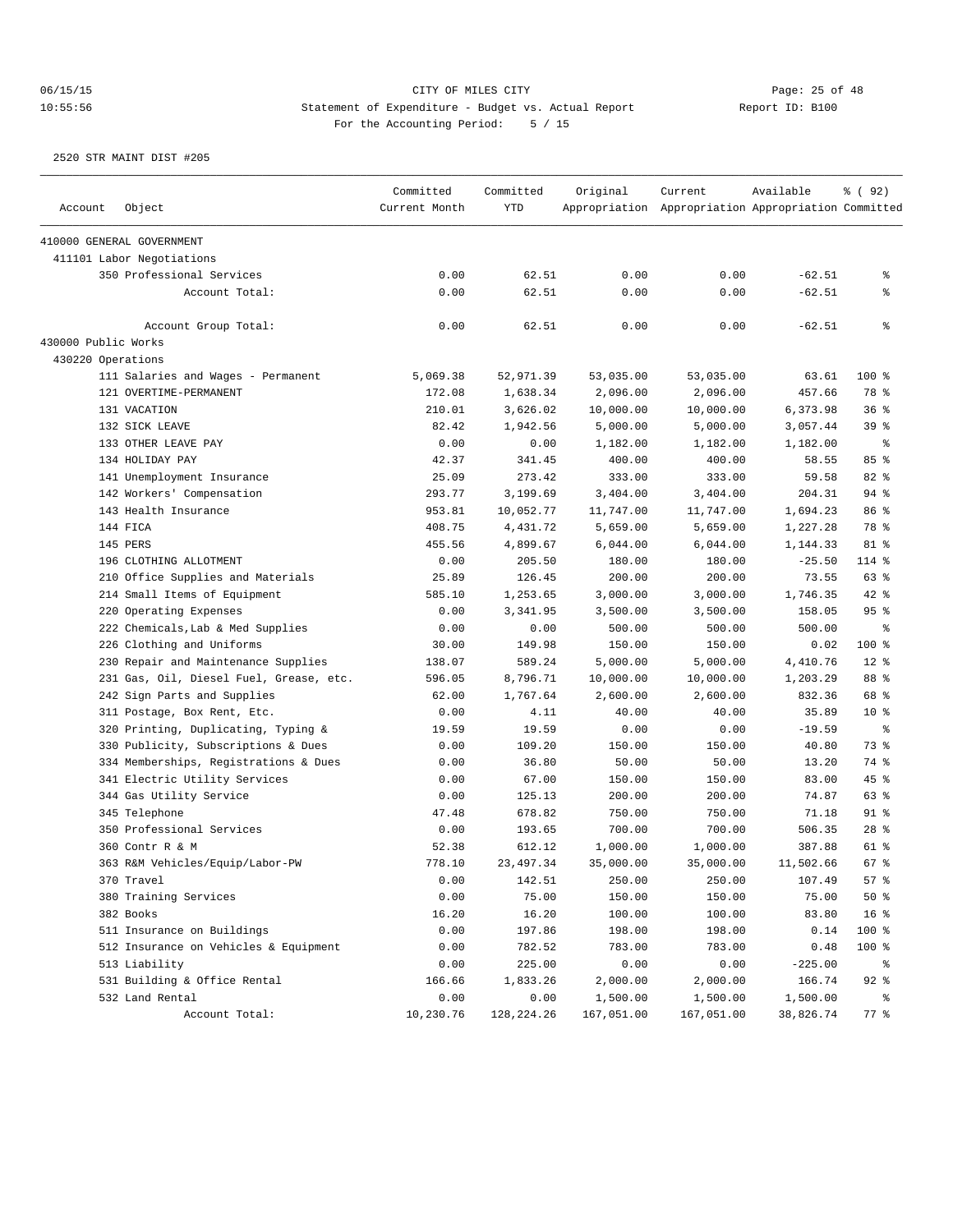|                             |                                          | Committed     | Committed  | Original      | Current    | Available                             | % (92)         |
|-----------------------------|------------------------------------------|---------------|------------|---------------|------------|---------------------------------------|----------------|
| Account                     | Object                                   | Current Month | <b>YTD</b> | Appropriation |            | Appropriation Appropriation Committed |                |
|                             | 430233 Roadway/Re-surfacing              |               |            |               |            |                                       |                |
|                             | 350 Professional Services                | 5,859.19      | 11,608.92  | 375,903.00    | 375,903.00 | 364,294.08                            | 3 <sup>8</sup> |
|                             | Account Total:                           | 5,859.19      | 11,608.92  | 375,903.00    | 375,903.00 | 364,294.08                            | 3%             |
|                             | 430235 Storm Drain & Culvert Maintenance |               |            |               |            |                                       |                |
|                             | 230 Repair and Maintenance Supplies      | 0.00          | 307.07     | 20,000.00     | 20,000.00  | 19,692.93                             | 2 <sup>8</sup> |
|                             | Account Total:                           | 0.00          | 307.07     | 20,000.00     | 20,000.00  | 19,692.93                             | 2 <sup>8</sup> |
|                             | Account Group Total:                     | 16,089.95     | 140,140.25 | 562,954.00    | 562,954.00 | 422,813.75                            | $25$ $%$       |
| 510000 MISCELLANEOUS        |                                          |               |            |               |            |                                       |                |
|                             | 510330 Comprehensive Liability Insurance |               |            |               |            |                                       |                |
|                             | 513 Liability                            | 0.00          | 571.80     | 572.00        | 572.00     | 0.20                                  | $100*$         |
|                             | Account Total:                           | 0.00          | 571.80     | 572.00        | 572.00     | 0.20                                  | $100*$         |
|                             | Account Group Total:                     | 0.00          | 571.80     | 572.00        | 572.00     | 0.20                                  | $100*$         |
| 520000 OTHER FINANCING USES |                                          |               |            |               |            |                                       |                |
|                             | 521000 Interfund Operating Transfers Out |               |            |               |            |                                       |                |
|                             | 820 Transfers to Other Funds             | 111.14        | 54,665.77  | 58,015.00     | 58,015.00  | 3,349.23                              | $94$ $%$       |
|                             | Account Total:                           | 111.14        | 54,665.77  | 58,015.00     | 58,015.00  | 3, 349, 23                            | $94$ $%$       |
|                             | Account Group Total:                     | 111.14        | 54,665.77  | 58,015.00     | 58,015.00  | 3,349.23                              | 94%            |
|                             | Fund Total:                              | 16,201.09     | 195,440.33 | 621,541.00    | 621,541.00 | 426,100.67                            | $31$ %         |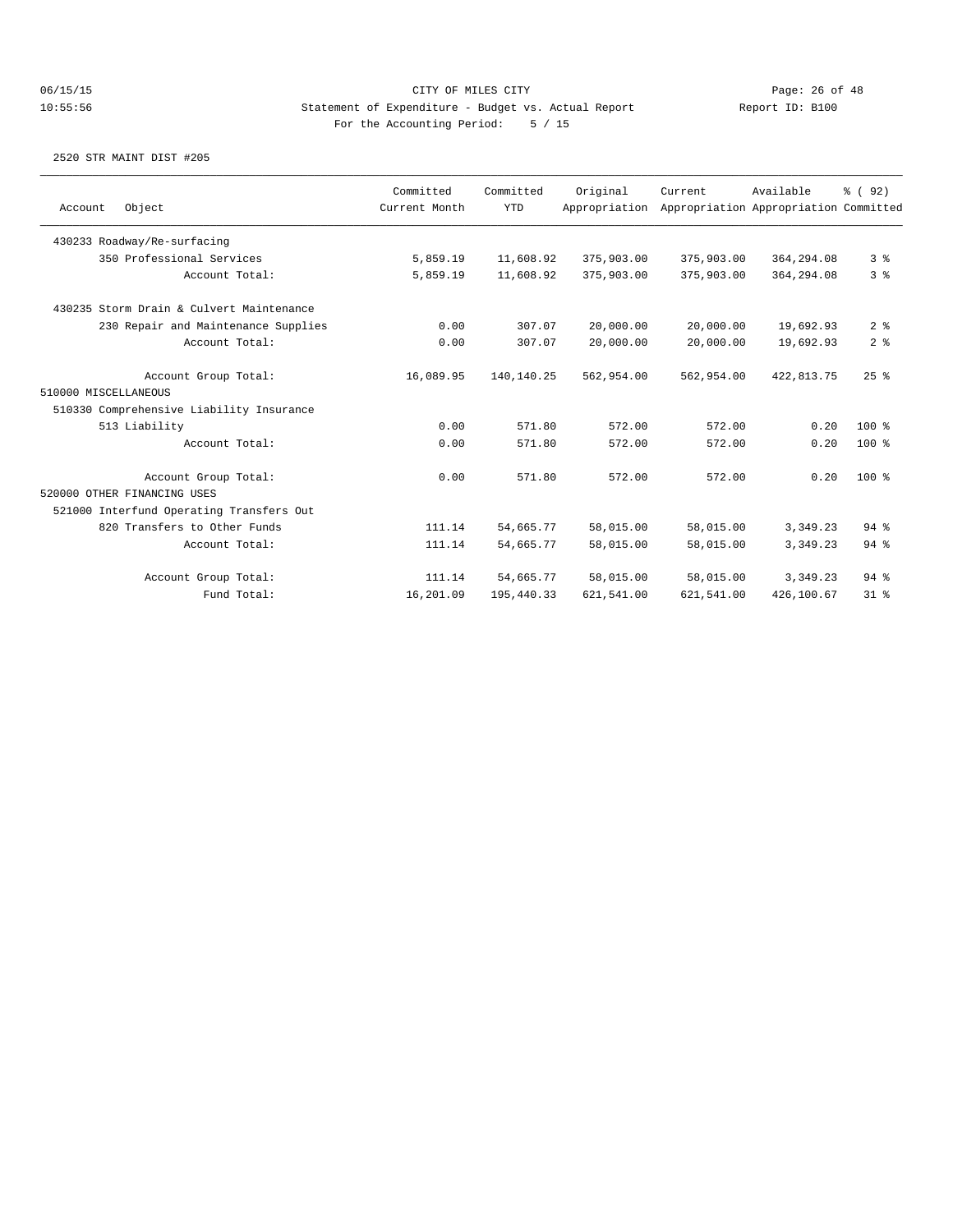2540 STR MAINT DIST#207-(MILESTOWN ESTATES)

| Account              | Object                                   | Committed<br>Current Month | Committed<br><b>YTD</b> | Original | Current<br>Appropriation Appropriation Appropriation Committed | Available | % (92)          |
|----------------------|------------------------------------------|----------------------------|-------------------------|----------|----------------------------------------------------------------|-----------|-----------------|
|                      |                                          |                            |                         |          |                                                                |           |                 |
| 430000 Public Works  |                                          |                            |                         |          |                                                                |           |                 |
| 430220 Operations    |                                          |                            |                         |          |                                                                |           |                 |
|                      | 111 Salaries and Wages - Permanent       | 267.83                     | 2,733.43                | 3,048.00 | 3,048.00                                                       | 314.57    | $90*$           |
|                      | 121 OVERTIME-PERMANENT                   | 9.27                       | 97.56                   | 100.00   | 100.00                                                         | 2.44      | 98 %            |
|                      | 131 VACATION                             | 10.78                      | 200.16                  | 300.00   | 300.00                                                         | 99.84     | 67 <sup>8</sup> |
|                      | 132 SICK LEAVE                           | 2.99                       | 105.78                  | 100.00   | 100.00                                                         | $-5.78$   | 106%            |
|                      | 133 OTHER LEAVE PAY                      | 0.00                       | 0.00                    | 54.00    | 54.00                                                          | 54.00     | နွ              |
|                      | 134 HOLIDAY PAY                          | 2.32                       | 22.04                   | 20.00    | 20.00                                                          | $-2.04$   | $110*$          |
|                      | 141 Unemployment Insurance               | 1.33                       | 14.26                   | 17.00    | 17.00                                                          | 2.74      | 84 %            |
|                      | 142 Workers' Compensation                | 15.48                      | 167.09                  | 176.00   | 176.00                                                         | 8.91      | 95%             |
|                      | 143 Health Insurance                     | 50.14                      | 523.78                  | 602.00   | 602.00                                                         | 78.22     | 87%             |
|                      | 144 FICA                                 | 21.57                      | 231.95                  | 286.00   | 286.00                                                         | 54.05     | $81$ %          |
|                      | 145 PERS                                 | 23.93                      | 255.72                  | 305.00   | 305.00                                                         | 49.28     | 84 %            |
|                      | 196 CLOTHING ALLOTMENT                   | 0.00                       | 10.50                   | 10.00    | 10.00                                                          | $-0.50$   | $105$ %         |
|                      | 350 Professional Services                | 0.00                       | 3.12                    | 0.00     | 0.00                                                           | $-3.12$   | ႜ               |
|                      | Account Total:                           | 405.64                     | 4,365.39                | 5,018.00 | 5,018.00                                                       | 652.61    | 87%             |
|                      | Account Group Total:                     | 405.64                     | 4,365.39                | 5,018.00 | 5,018.00                                                       | 652.61    | 87 <sup>8</sup> |
| 510000 MISCELLANEOUS |                                          |                            |                         |          |                                                                |           |                 |
|                      | 510330 Comprehensive Liability Insurance |                            |                         |          |                                                                |           |                 |
|                      | 513 Liability                            | 0.00                       | 29.10                   | 30.00    | 30.00                                                          | 0.90      | 97 <sup>8</sup> |
|                      | Account Total:                           | 0.00                       | 29.10                   | 30.00    | 30.00                                                          | 0.90      | 97%             |
|                      | Account Group Total:                     | 0.00                       | 29.10                   | 30.00    | 30.00                                                          | 0.90      | 97 <sub>8</sub> |
|                      | Fund Total:                              | 405.64                     | 4,394.49                | 5,048.00 | 5,048.00                                                       | 653.51    | 87%             |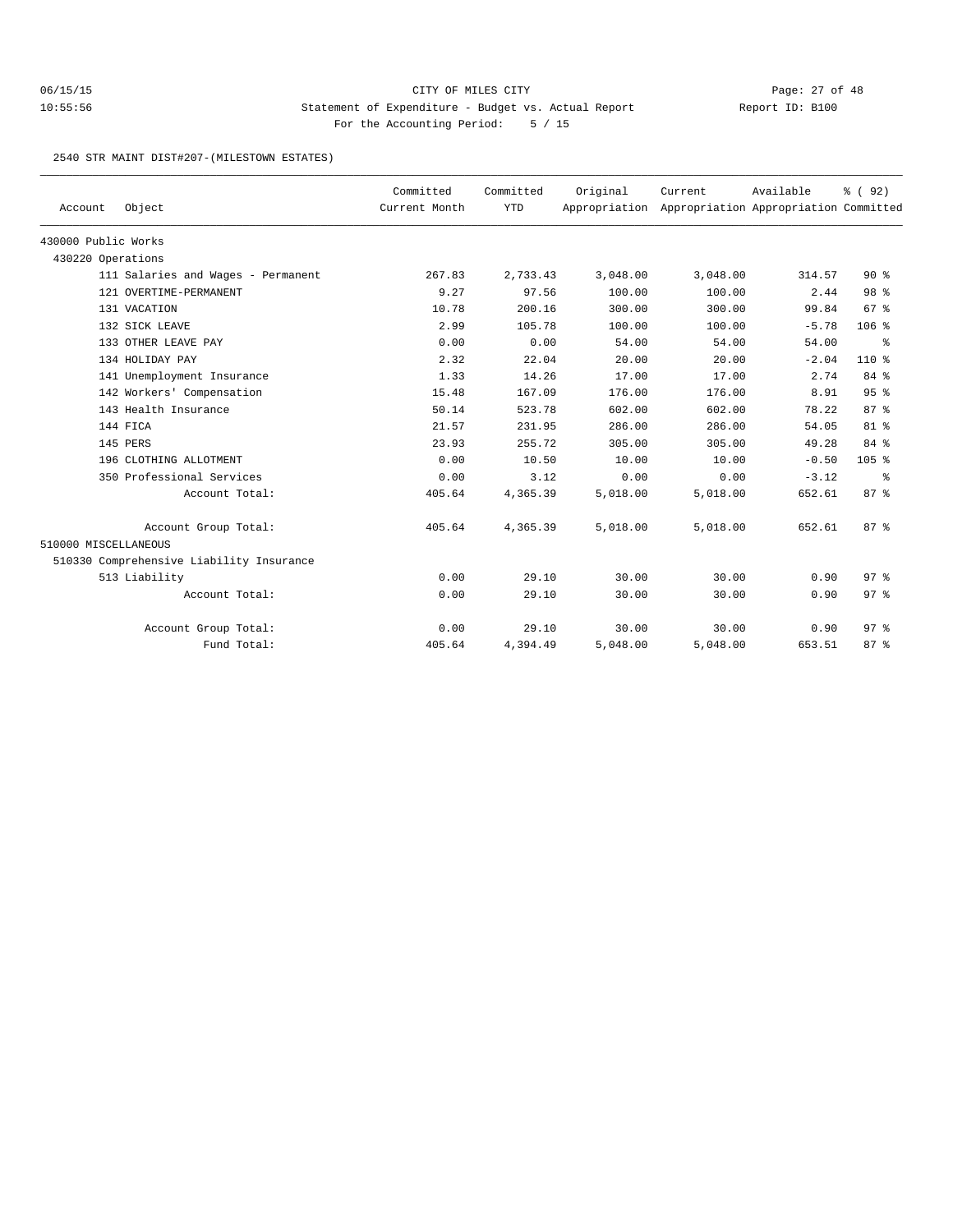# 06/15/15 CITY OF MILES CITY Page: 28 of 48 10:55:56 Statement of Expenditure - Budget vs. Actual Report Changer Report ID: B100 For the Accounting Period: 5 / 15

2820 GAS TAX

| Object<br>Account                        | Committed<br>Current Month | Committed<br>YTD | Original<br>Appropriation | Current    | Available<br>Appropriation Appropriation Committed | 8 (92)         |
|------------------------------------------|----------------------------|------------------|---------------------------|------------|----------------------------------------------------|----------------|
| 520000 OTHER FINANCING USES              |                            |                  |                           |            |                                                    |                |
| 521000 Interfund Operating Transfers Out |                            |                  |                           |            |                                                    |                |
| 820 Transfers to Other Funds             | 30.33                      | 5,617.92         | 6,129.00                  | 6,129.00   | 511.08                                             | $92$ $%$       |
| Account Total:                           | 30.33                      | 5,617.92         | 6,129.00                  | 6,129.00   | 511.08                                             | $92$ $%$       |
| SID 204<br>521204 TRANSFER:              |                            |                  |                           |            |                                                    |                |
| 820 Transfers to Other Funds             | 0.00                       | 0.00             | 87, 274.00                | 87, 274.00 | 87,274.00                                          | နွ             |
| Account Total:                           | 0.00                       | 0.00             | 87, 274.00                | 87, 274.00 | 87,274.00                                          | နွ             |
| 521205 TRANSFER:<br>SID 205              |                            |                  |                           |            |                                                    |                |
| 820 Transfers to Other Funds             | 0.00                       | 0.00             | 87, 274.00                | 87,274.00  | 87,274.00                                          | နွ             |
| Account Total:                           | 0.00                       | 0.00             | 87, 274.00                | 87, 274.00 | 87, 274.00                                         | နွ             |
| Account Group Total:                     | 30.33                      | 5,617.92         | 180,677.00                | 180,677.00 | 175,059.08                                         | 3 <sup>8</sup> |
| Fund Total:                              | 30.33                      | 5,617.92         | 180,677.00                | 180,677.00 | 175,059.08                                         | 3 <sup>8</sup> |
|                                          |                            |                  |                           |            |                                                    |                |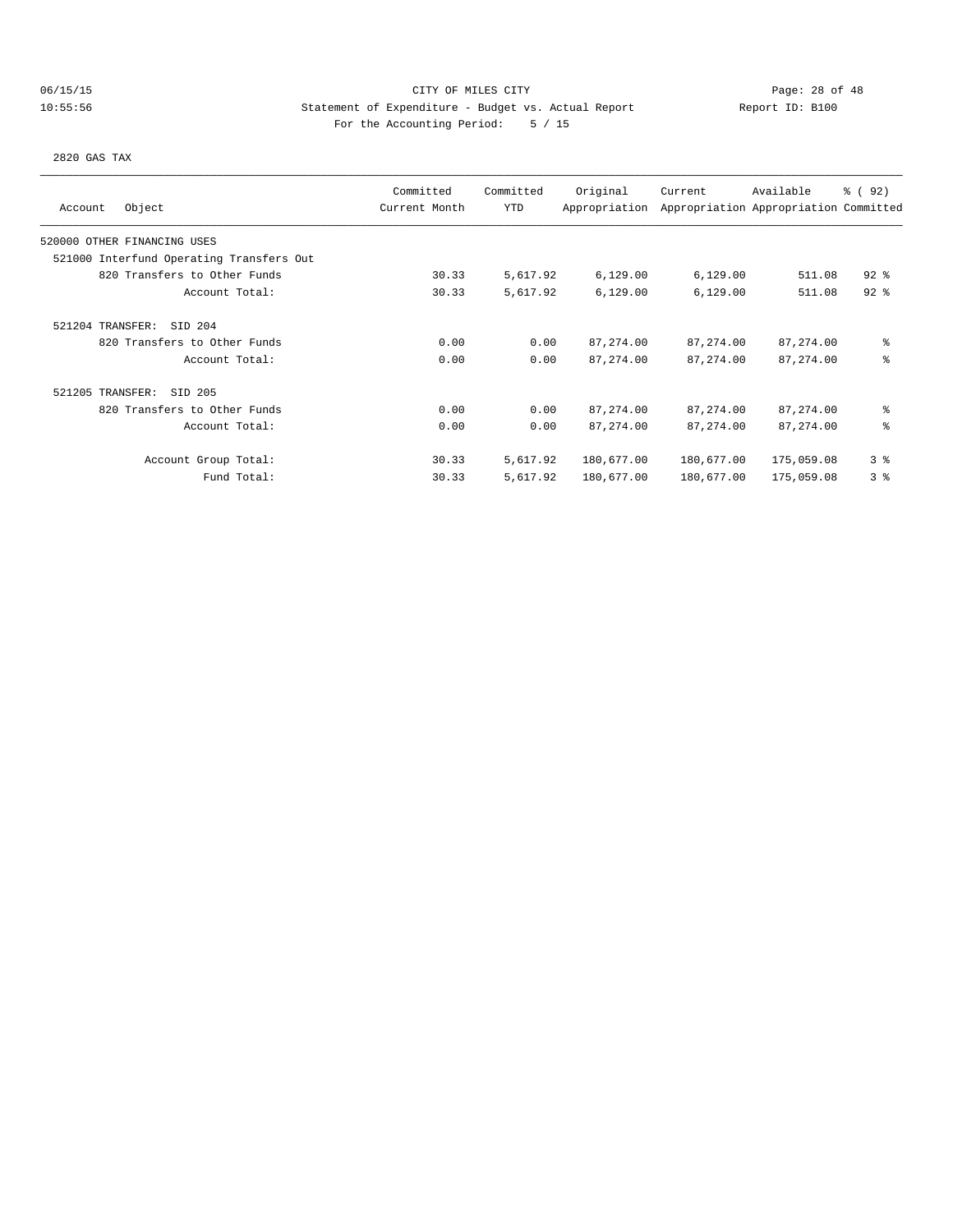2850 911 EMERGENCY

| Account              | Object                                     | Committed<br>Current Month | Committed<br><b>YTD</b> | Original   | Current<br>Appropriation Appropriation Appropriation Committed | Available     | % (92)          |
|----------------------|--------------------------------------------|----------------------------|-------------------------|------------|----------------------------------------------------------------|---------------|-----------------|
| 420000 PUBLIC SAFETY |                                            |                            |                         |            |                                                                |               |                 |
|                      | 420140 Crime Control and Investigation(05) |                            |                         |            |                                                                |               |                 |
|                      | 210 Office Supplies and Materials          | 0.00                       | 15,122.00               | 1,000.00   | 1,000.00                                                       | $-14, 122.00$ | *** 응           |
|                      | 214 Small Items of Equipment               | 0.00                       | 0.00                    | 3,350.00   | 3,350.00                                                       | 3,350.00      | ႜ               |
|                      | 220 Operating Expenses                     | 615.71                     | 1,955.71                | 15,000.00  | 15,000.00                                                      | 13,044.29     | 13 <sup>°</sup> |
|                      | 311 Postage, Box Rent, Etc.                | 0.00                       | 0.00                    | 200.00     | 200.00                                                         | 200.00        | ႜ               |
|                      | 320 Printing, Duplicating, Typing &        | 0.00                       | 0.00                    | 200.00     | 200.00                                                         | 200.00        | ి               |
|                      | 334 Memberships, Registrations & Dues      | 0.00                       | 0.00                    | 200.00     | 200.00                                                         | 200.00        | ి               |
|                      | 341 Electric Utility Services              | 0.00                       | 436.77                  | 1,854.00   | 1,854.00                                                       | 1,417.23      | $24$ $%$        |
|                      | 345 Telephone                              | 335.32                     | 19,307.05               | 25,000.00  | 25,000.00                                                      | 5,692.95      | 77.8            |
|                      | 350 Professional Services                  | 5,015.31                   | 65,360.96               | 72,000.00  | 72,000.00                                                      | 6,639.04      | $91$ %          |
|                      | 370 Travel                                 | 0.00                       | 0.00                    | 500.00     | 500.00                                                         | 500.00        | ႜ               |
|                      | 380 Training Services                      | 0.00                       | 0.00                    | 2,000.00   | 2,000.00                                                       | 2,000.00      | နွ              |
|                      | 512 Insurance on Vehicles & Equipment      | 0.00                       | 124.41                  | 150.00     | 150.00                                                         | 25.59         | 83 %            |
|                      | 940 Machinery & Equipment                  | 0.00                       | 0.00                    | 25,000.00  | 25,000.00                                                      | 25,000.00     | $\epsilon$      |
|                      | 941 911 Eq & Software (2/01)               | 0.00                       | 0.00                    | 50,000.00  | 50,000.00                                                      | 50,000.00     | နွ              |
|                      | Account Total:                             | 5,966.34                   | 102,306.90              | 196,454.00 | 196,454.00                                                     | 94, 147. 10   | $52$ $%$        |
|                      | Account Group Total:                       | 5,966.34                   | 102,306.90              | 196,454.00 | 196,454.00                                                     | 94, 147. 10   | $52$ $%$        |
|                      | 520000 OTHER FINANCING USES                |                            |                         |            |                                                                |               |                 |
|                      | 521000 Interfund Operating Transfers Out   |                            |                         |            |                                                                |               |                 |
|                      | 820 Transfers to Other Funds               | 0.00                       | 83, 845.64              | 112,000.00 | 112,000.00                                                     | 28, 154.36    | 75 %            |
|                      | Account Total:                             | 0.00                       | 83,845.64               | 112,000.00 | 112,000.00                                                     | 28, 154.36    | 75 %            |
|                      | Account Group Total:                       | 0.00                       | 83,845.64               | 112,000.00 | 112,000.00                                                     | 28, 154.36    | 75 %            |
|                      | Fund Total:                                | 5,966.34                   | 186, 152.54             | 308,454.00 | 308,454.00                                                     | 122,301.46    | 60 %            |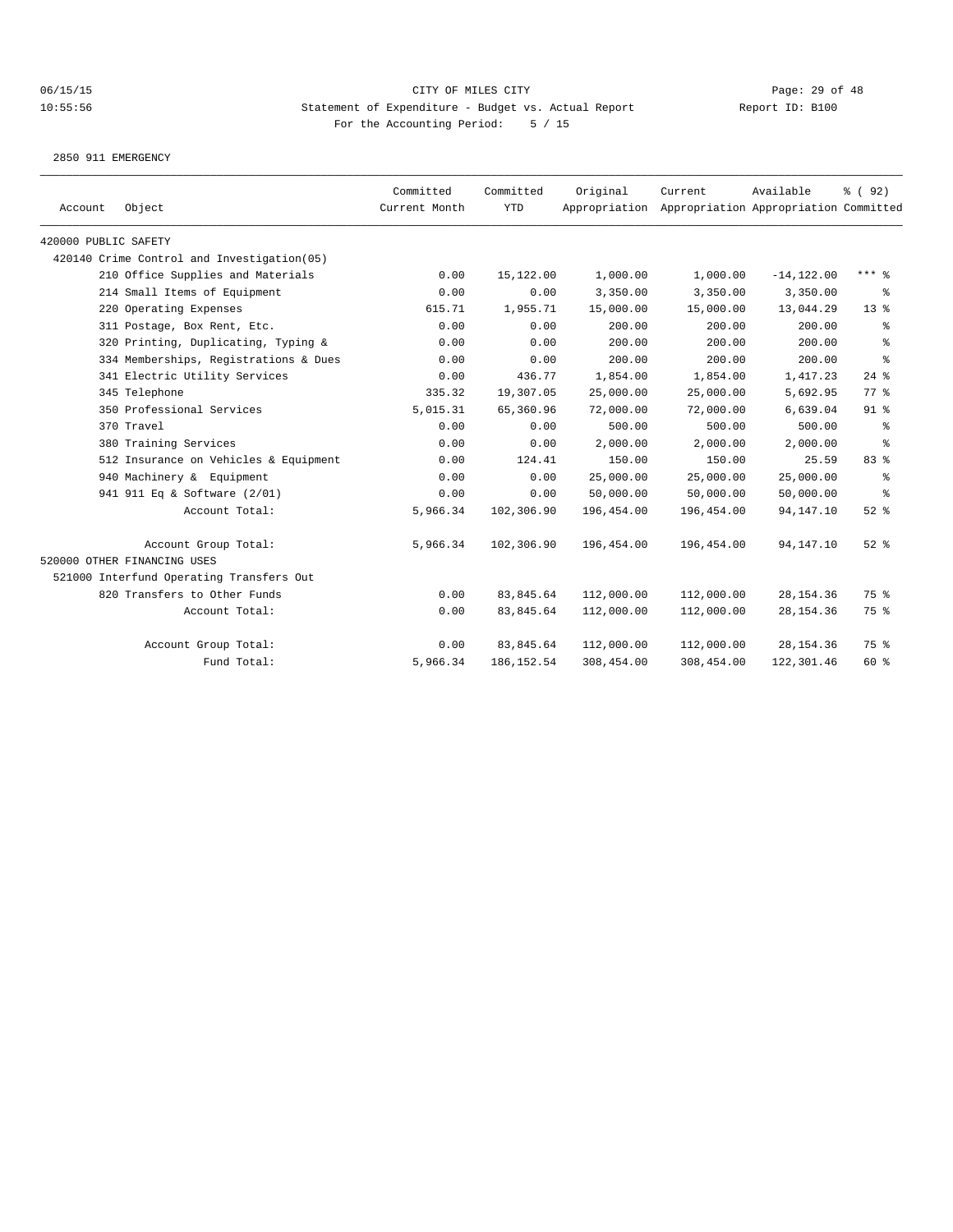2880 LIBRARY GRANTS

|         |                                   | Committed     | Committed | Original      | Current    | Available                             | % (92)   |
|---------|-----------------------------------|---------------|-----------|---------------|------------|---------------------------------------|----------|
| Account | Object                            | Current Month | YTD       | Appropriation |            | Appropriation Appropriation Committed |          |
|         | 460000 CULTURE AND RECREATION     |               |           |               |            |                                       |          |
|         | 460100 Library Services(16)       |               |           |               |            |                                       |          |
|         | 210 Office Supplies and Materials | 0.00          | 60.33     | 617.00        | 617.00     | 556.67                                | $10*$    |
|         | 214 Small Items of Equipment      | 0.00          | 0.00      | 3,800.00      | 3,800.00   | 3,800.00                              | နွ       |
|         | 311 Postage, Box Rent, Etc.       | 252.00        | 2,612.00  | 4,900.00      | 4,900.00   | 2,288.00                              | $53$ $%$ |
|         | 350 Professional Services         | 1,782.00      | 5,035.00  | 10,399.00     | 10,399.00  | 5,364.00                              | 48 %     |
|         | 370 Travel                        | 0.00          | 559.03    | 7,409.00      | 7,409.00   | 6,849.97                              | 8 %      |
|         | 380 Training Services             | 0.00          | 165.65    | 1,000.00      | 1,000.00   | 834.35                                | $17*$    |
|         | 382 Books                         | 0.00          | 0.00      | 100.00        | 100.00     | 100.00                                | နွ       |
|         | Account Total:                    | 2,034.00      | 8,432.01  | 28, 225.00    | 28, 225.00 | 19,792.99                             | $30*$    |
|         | Account Group Total:              | 2,034.00      | 8,432.01  | 28,225.00     | 28,225.00  | 19,792.99                             | $30*$    |
|         | Fund Total:                       | 2,034.00      | 8,432.01  | 28,225.00     | 28,225.00  | 19,792.99                             | $30*$    |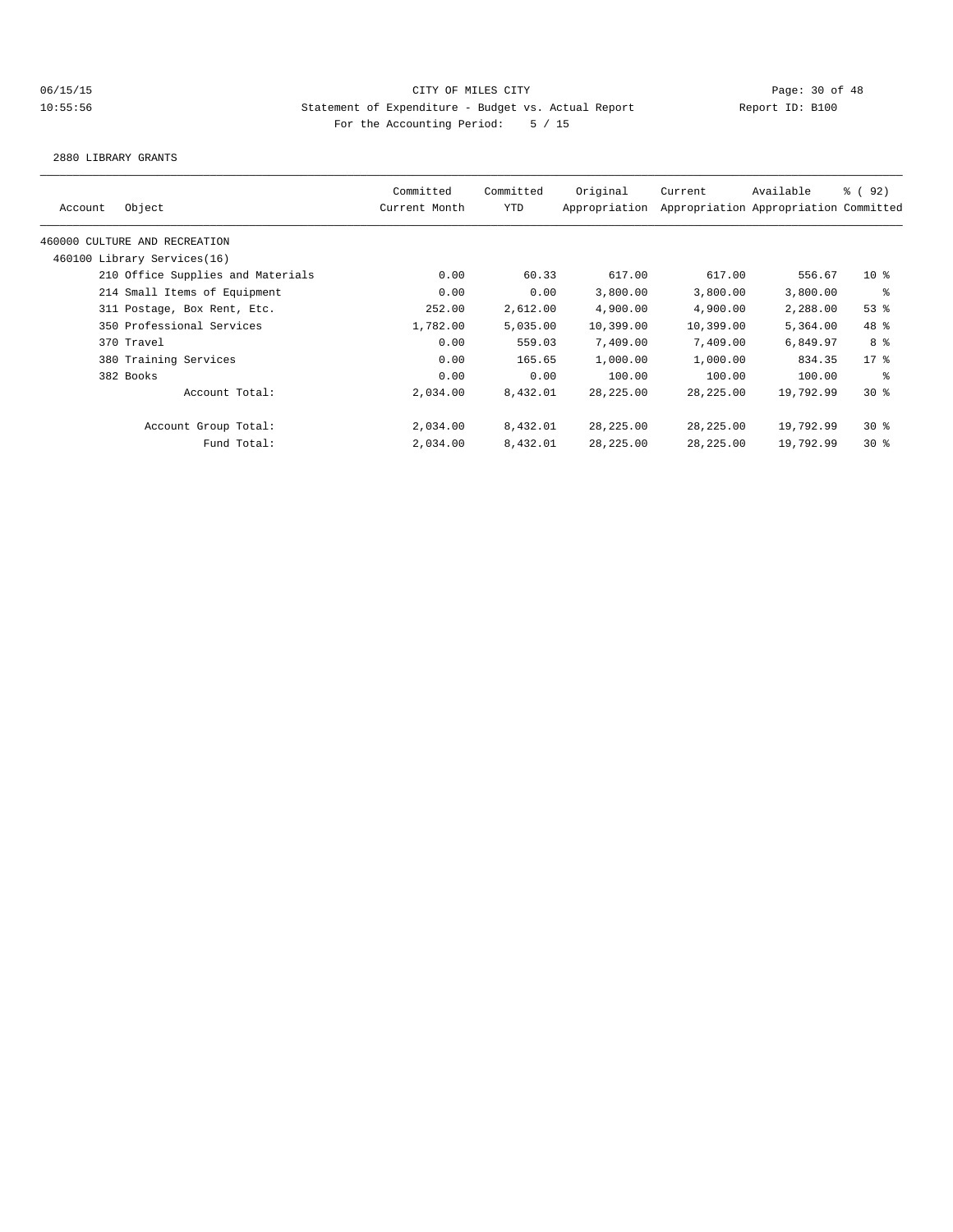2935 Historic Preservation

|         |                                               | Committed     | Committed  | Original   | Current                                             | Available    | % ( 92)         |
|---------|-----------------------------------------------|---------------|------------|------------|-----------------------------------------------------|--------------|-----------------|
| Account | Object                                        | Current Month | <b>YTD</b> |            | Appropriation Appropriation Appropriation Committed |              |                 |
|         | 460000 CULTURE AND RECREATION                 |               |            |            |                                                     |              |                 |
|         | 460461 Historic Preservation-Administration   |               |            |            |                                                     |              |                 |
|         | 111 Salaries and Wages - Permanent            | 0.00          | 2,098.00   | 2,098.00   | 2,098.00                                            | 0.00         | $100*$          |
|         | 131 VACATION                                  | 0.00          | 33.00      | 33.00      | 33.00                                               | 0.00         | $100$ %         |
|         | 132 SICK LEAVE                                | 0.00          | 33.00      | 33.00      | 33.00                                               | 0.00         | 100 %           |
|         | 141 Unemployment Insurance                    | 0.00          | 10.00      | 10.00      | 10.00                                               | 0.00         | $100*$          |
|         | 142 Workers' Compensation                     | 0.00          | 25.00      | 25.00      | 25.00                                               | 0.00         | $100*$          |
|         | 144 FICA                                      | 0.00          | 165.00     | 165.00     | 165.00                                              | 0.00         | $100*$          |
|         | 145 PERS                                      | 0.00          | 177.00     | 177.00     | 177.00                                              | 0.00         | 100 %           |
|         | 210 Office Supplies and Materials             | 75.71         | 515.40     | 750.00     | 750.00                                              | 234.60       | 69 %            |
|         | 220 Operating Expenses                        | 0.00          | 0.00       | 200.00     | 200.00                                              | 200.00       | နွ              |
|         | 311 Postage, Box Rent, Etc.                   | 0.00          | 207.53     | 0.00       | 0.00                                                | $-207.53$    | န္              |
|         | 320 Printing, Duplicating, Typing &           | 125.00        | 125.00     | 200.00     | 200.00                                              | 75.00        | 63%             |
|         | 330 Publicity, Subscriptions & Dues           | 0.00          | 25.00      | 125.00     | 125.00                                              | 100.00       | $20*$           |
|         | 345 Telephone                                 | 0.00          | 662.43     | 600.00     | 600.00                                              | $-62.43$     | $110*$          |
|         | 350 Professional Services                     | 0.00          | 74.70      | 0.00       | 0.00                                                | $-74.70$     | ి               |
|         | 360 Contr R & M                               | 90.31         | 567.50     | 100.00     | 100.00                                              | $-467.50$    | $568$ $%$       |
|         | 370 Travel                                    | 89.70         | 205.06     | 985.00     | 985.00                                              | 779.94       | $21$ %          |
|         | 531 Building & Office Rental                  | 0.00          | 900.00     | 0.00       | 0.00                                                | $-900.00$    | $\approx$       |
|         | Account Total:                                | 380.72        | 5,823.62   | 5,501.00   | 5,501.00                                            | $-322.62$    | $106$ %         |
|         | 460465 Historic Preservation- CDGB-ED Grant   |               |            |            |                                                     |              |                 |
|         | 311 Postage, Box Rent, Etc.                   | 0.00          | 241.90     | 0.00       | 0.00                                                | $-241.90$    | $\,$ 8          |
|         | 330 Publicity, Subscriptions & Dues           | 0.00          | 419.72     | 0.00       | 0.00                                                | $-419.72$    | $\approx$       |
|         | 350 Professional Services                     | 0.00          | 4,503.21   | 7,500.00   | 7,500.00                                            | 2,996.79     | 60 %            |
|         | 370 Travel                                    | 0.00          | 2,276.84   | 0.00       | 0.00                                                | $-2, 276.84$ | ႜ               |
|         | Account Total:                                | 0.00          | 7,441.67   | 7,500.00   | 7,500.00                                            | 58.33        | 99 <sup>°</sup> |
|         | 460466 Historic Preservation- Montana Main St |               |            |            |                                                     |              |                 |
|         | 350 Professional Services                     | 0.00          | 9,775.00   | 8,216.00   | 8,216.00                                            | $-1,559.00$  | 119 %           |
|         | 370 Travel                                    | 0.00          | 225.00     | 0.00       | 0.00                                                | $-225.00$    | ႜ               |
|         | Account Total:                                | 0.00          | 10,000.00  | 8,216.00   | 8,216.00                                            | $-1,784.00$  | $122$ %         |
|         | 460468 Historic Preservation- CCHS            |               |            |            |                                                     |              |                 |
|         | 370 Travel                                    | 178.75        | 178.75     | 0.00       | 0.00                                                | $-178.75$    | 昙               |
|         | Account Total:                                | 178.75        | 178.75     | 0.00       | 0.00                                                | $-178.75$    | ⊱               |
|         | Account Group Total:                          | 559.47        | 23, 444.04 | 21, 217.00 | 21, 217.00                                          | $-2, 227.04$ | 110 %           |
|         | Fund Total:                                   | 559.47        | 23, 444.04 | 21, 217.00 | 21, 217, 00                                         | $-2, 227.04$ | $110*$          |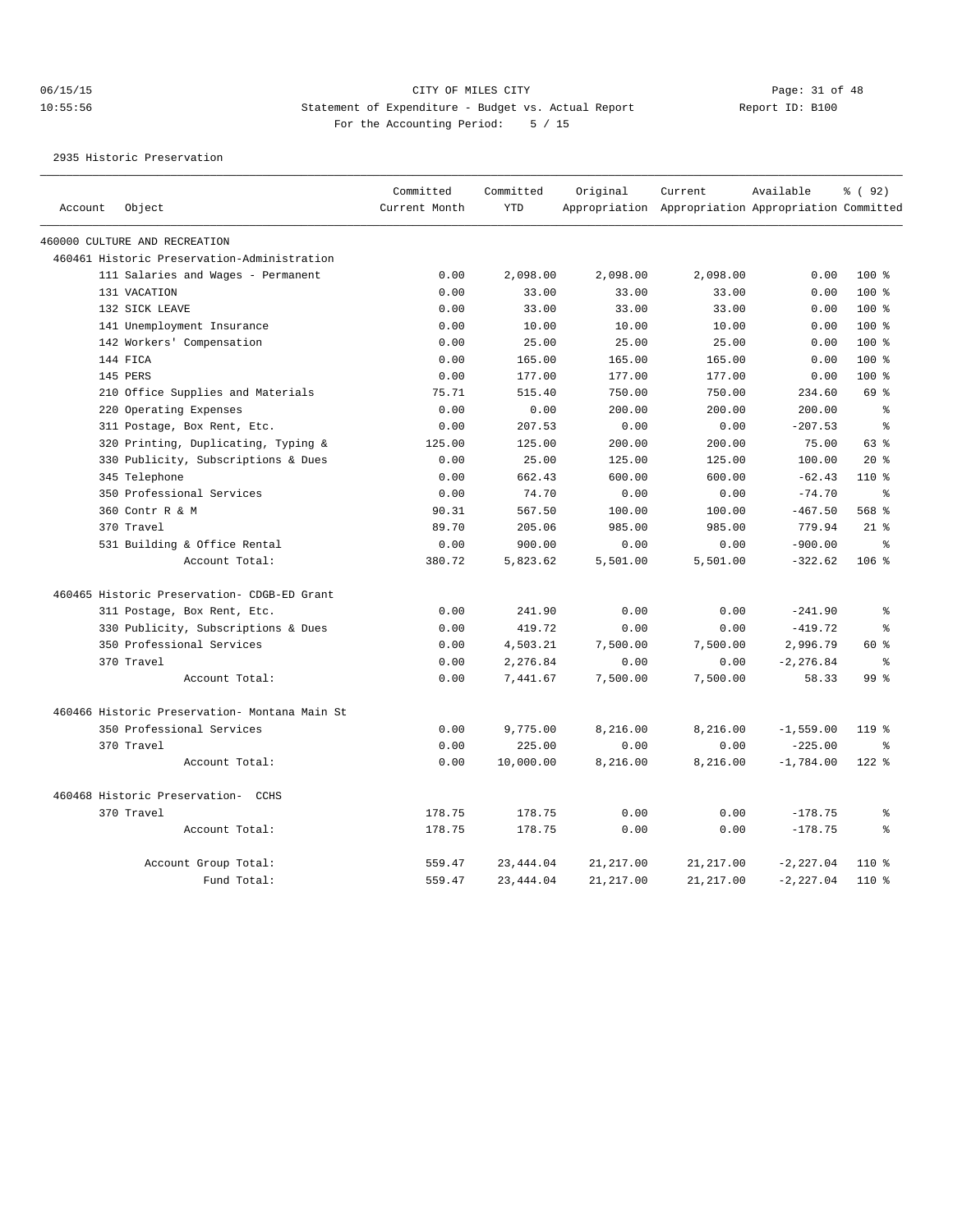# 06/15/15 CITY OF MILES CITY Page: 32 of 48 10:55:56 Statement of Expenditure - Budget vs. Actual Report Changery Report ID: B100 For the Accounting Period: 5 / 15

2985 RETIRED SENIOR VOLUNTEER PROG (RSVP)

| Account | Object                                | Committed<br>Current Month | Committed<br><b>YTD</b> | Original  | Current<br>Appropriation Appropriation Appropriation Committed | Available    | % ( 92)            |
|---------|---------------------------------------|----------------------------|-------------------------|-----------|----------------------------------------------------------------|--------------|--------------------|
|         | 450000 Social and Economic Services   |                            |                         |           |                                                                |              |                    |
|         | 450300 RSVP-FEDERAL GRANT- CUSTER     |                            |                         |           |                                                                |              |                    |
|         | 111 Salaries and Wages - Permanent    | 2,405.81                   | 30,993.63               | 40,359.00 | 40,359.00                                                      | 9,365.37     | 77.8               |
|         | 131 VACATION                          | 437.43                     | 2,515.09                | 0.00      | 0.00                                                           | $-2, 515.09$ | ႜ                  |
|         | 132 SICK LEAVE                        | 328.06                     | 1,310.31                | 0.00      | 0.00                                                           | $-1, 310.31$ | ి                  |
|         | 133 OTHER LEAVE PAY                   | 0.00                       | 542.69                  | 0.00      | 0.00                                                           | $-542.69$    | ి                  |
|         | 141 Unemployment Insurance            | 14.28                      | 163.16                  | 134.00    | 134.00                                                         | $-29.16$     | $122$ %            |
|         | 142 Workers' Compensation             | 38.93                      | 445.90                  | 420.00    | 420.00                                                         | $-25.90$     | $106$ %            |
|         | 143 Health Insurance                  | 0.00                       | 5,499.92                | 7,980.00  | 7,980.00                                                       | 2,480.08     | 69 %               |
|         | 144 FICA                              | 242.60                     | 2,772.65                | 3,120.00  | 3,120.00                                                       | 347.35       | 89 %               |
|         | 145 PERS                              | 259.10                     | 2,962.57                | 2,856.00  | 2,856.00                                                       | $-106.57$    | $104$ %            |
|         | 210 Office Supplies and Materials     | 0.00                       | 369.60                  | 1,434.00  | 1,434.00                                                       | 1,064.40     | $26$ $\frac{6}{3}$ |
|         | 214 Small Items of Equipment          | 0.00                       | 752.99                  | 0.00      | 0.00                                                           | $-752.99$    | ి                  |
|         | 220 Operating Expenses                | 300.00                     | 700.00                  | 0.00      | 0.00                                                           | $-700.00$    | န္                 |
|         | 311 Postage, Box Rent, Etc.           | 8.31                       | 8.31                    | 0.00      | 0.00                                                           | $-8.31$      | နွ                 |
|         | 345 Telephone                         | 0.00                       | 452.52                  | 0.00      | 0.00                                                           | $-452.52$    | ి                  |
|         | 370 Travel                            | 917.73                     | 1,705.79                | 4,425.00  | 4,425.00                                                       | 2,719.21     | 39 <sup>8</sup>    |
|         | Account Total:                        | 4,952.25                   | 51, 195. 13             | 60,728.00 | 60,728.00                                                      | 9,532.87     | 84 %               |
|         | 450330 RSVP Non-Federal -Custer       |                            |                         |           |                                                                |              |                    |
|         | 111 Salaries and Wages - Permanent    | 0.00                       | 0.00                    | 5,225.00  | 5,225.00                                                       | 5,225.00     | နွ                 |
|         | 141 Unemployment Insurance            | 0.00                       | 0.00                    | 10.00     | 10.00                                                          | 10.00        | š                  |
|         | 142 Workers' Compensation             | 0.00                       | 0.00                    | 30.00     | 30.00                                                          | 30.00        | ి                  |
|         | 144 FICA                              | 0.00                       | 0.00                    | 424.00    | 424.00                                                         | 424.00       | š                  |
|         | 145 PERS                              | 0.00                       | 0.00                    | 371.00    | 371.00                                                         | 371.00       | š                  |
|         | 210 Office Supplies and Materials     | 0.00                       | 19.99                   | 0.00      | 0.00                                                           | $-19.99$     | နွ                 |
|         | 220 Operating Expenses                | 195.07                     | 5,786.13                | 4,560.00  | 4,560.00                                                       | $-1, 226.13$ | $127$ %            |
|         | 311 Postage, Box Rent, Etc.           | 53.88                      | 627.94                  | 0.00      | 0.00                                                           | $-627.94$    | နွ                 |
|         | 330 Publicity, Subscriptions & Dues   | 100.00                     | 100.00                  | 140.00    | 140.00                                                         | 40.00        | 71 %               |
|         | 334 Memberships, Registrations & Dues | 0.00                       | 150.00                  | 150.00    | 150.00                                                         | 0.00         | $100$ %            |
|         | 345 Telephone                         | 123.84                     | 997.70                  | 1,680.00  | 1,680.00                                                       | 682.30       | 59 <sup>°</sup>    |
|         | 370 Travel                            | 0.00                       | 156.50                  | 500.00    | 500.00                                                         | 343.50       | $31$ $%$           |
|         | 512 Insurance on Vehicles & Equipment | 0.00                       | 295.25                  | 300.00    | 300.00                                                         | 4.75         | 98 %               |
|         | 513 Liability                         | 0.00                       | $-396.71$               | 837.00    | 837.00                                                         | 1,233.71     | $-47$ %            |
|         | 530 Rent                              | 0.00                       | 2,100.00                | 4,650.00  | 4,650.00                                                       | 2,550.00     | 45 %               |
|         | Account Total:                        | 472.79                     | 9,836.80                | 18,877.00 | 18,877.00                                                      | 9,040.20     | $52$ $%$           |
|         | 450340 RSVP FEDERAL GRANT- FALLON     |                            |                         |           |                                                                |              |                    |
|         | 111 Salaries and Wages - Permanent    | 297.35                     | 2,948.52                | 11,621.00 | 11,621.00                                                      | 8,672.48     | $25$ %             |
|         | 131 VACATION                          | 54.06                      | 65.20                   | 0.00      | 0.00                                                           | $-65.20$     | ್ಠಿ                |
|         | 132 SICK LEAVE                        | 40.55                      | 102.71                  | 0.00      | 0.00                                                           | $-102.71$    | ွေ                 |
|         | 141 Unemployment Insurance            | 1.76                       | 13.28                   | 52.00     | 52.00                                                          | 38.72        | $26$ %             |
|         | 142 Workers' Compensation             | 4.81                       | 35.24                   | 144.00    | 144.00                                                         | 108.76       | $24$ %             |
|         | 143 Health Insurance                  | 627.15                     | 1,398.73                | 0.00      | 0.00                                                           | $-1,398.73$  | နွ                 |
|         | 144 FICA                              | 29.98                      | 225.73                  | 890.00    | 890.00                                                         | 664.27       | 25%                |
|         | 145 PERS                              | 32.02                      | 239.75                  | 802.00    | 802.00                                                         | 562.25       | $30*$              |
|         | 210 Office Supplies and Materials     | 0.00                       | 30.59                   | 885.00    | 885.00                                                         | 854.41       | 3%                 |
|         | 214 Small Items of Equipment          | 0.00                       | 2,019.60                | 1,943.00  | 1,943.00                                                       | $-76.60$     | 104 %              |
|         | 220 Operating Expenses                | 0.00                       | 1,611.14                | 178.00    | 178.00                                                         | $-1, 433.14$ | $905$ %            |
|         | 311 Postage, Box Rent, Etc.           | 0.00                       | 249.00                  | 500.00    | 500.00                                                         | 251.00       | $50*$              |
|         | 330 Publicity, Subscriptions & Dues   | 0.00                       | 0.00                    | 100.00    | 100.00                                                         | 100.00       | ိ                  |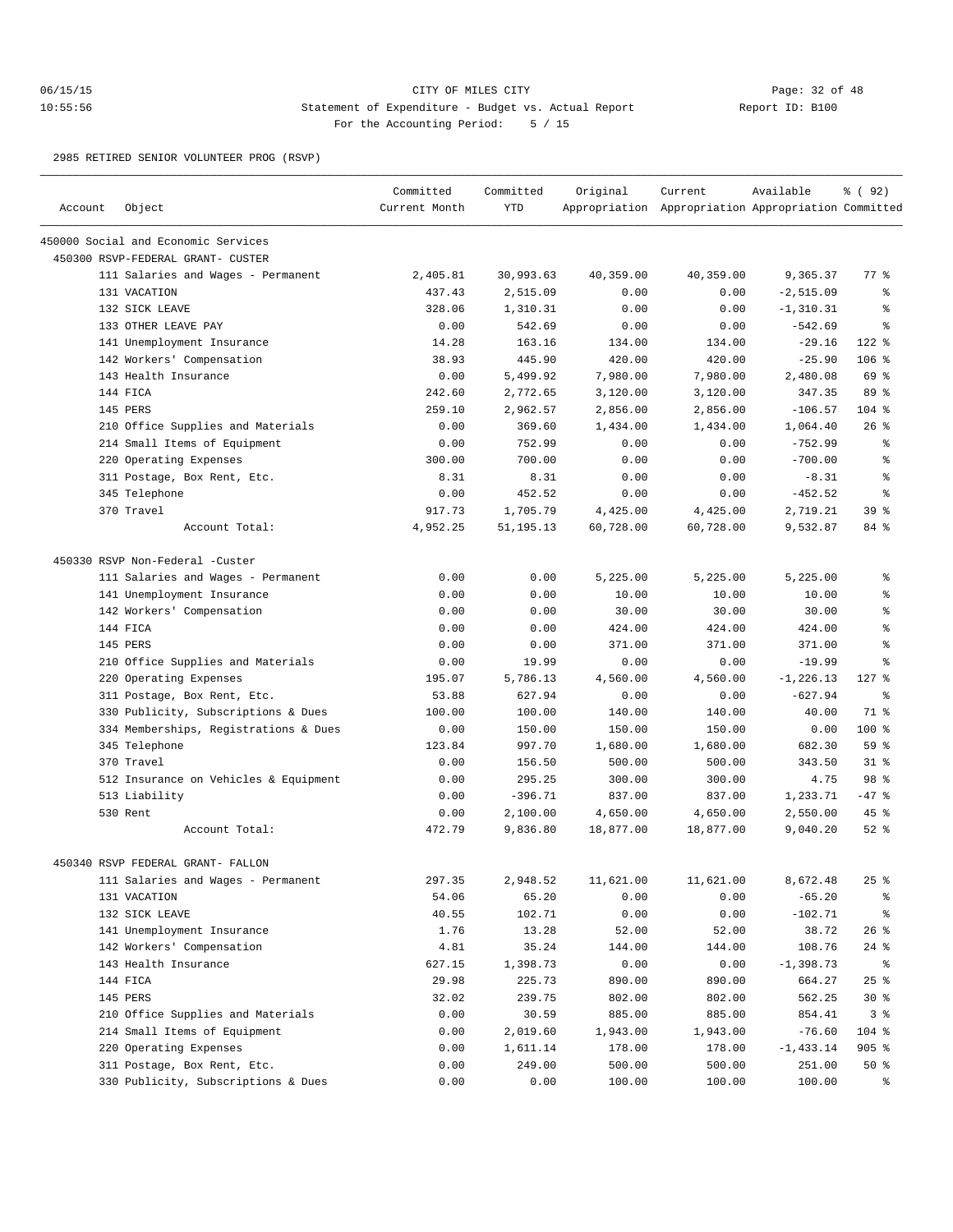# 06/15/15 Page: 33 of 48 10:55:56 Statement of Expenditure - Budget vs. Actual Report Changery Report ID: B100 For the Accounting Period: 5 / 15

2985 RETIRED SENIOR VOLUNTEER PROG (RSVP)

| Account            | Object                                | Committed<br>Current Month | Committed<br><b>YTD</b> | Original<br>Appropriation | Current     | Available<br>Appropriation Appropriation Committed | 8 (92)          |
|--------------------|---------------------------------------|----------------------------|-------------------------|---------------------------|-------------|----------------------------------------------------|-----------------|
|                    | 370 Travel                            | 0.00                       | 1,033.76                | 6,069.00                  | 6.069.00    | 5,035.24                                           | 17 <sub>8</sub> |
|                    | 530 Rent                              | 0.00                       | 1,050.00                | 0.00                      | 0.00        | $-1,050.00$                                        | ွေ              |
|                    | Account Total:                        | 1,087.68                   | 11,023.25               | 23,184.00                 | 23,184.00   | 12,160.75                                          | 48 %            |
|                    | 450350 RSVP-Non federal grant- Fallon |                            |                         |                           |             |                                                    |                 |
|                    | 111 Salaries and Wages - Permanent    | 0.00                       | 0.00                    | 485.00                    | 485.00      | 485.00                                             | နွ              |
|                    | 141 Unemployment Insurance            | 0.00                       | 0.00                    | 3.00                      | 3.00        | 3.00                                               | နွ              |
|                    | 142 Workers' Compensation             | 0.00                       | 0.00                    | 6.00                      | 6.00        | 6.00                                               | နွ              |
|                    | 144 FICA                              | 0.00                       | 0.00                    | 38.00                     | 38.00       | 38.00                                              | န္              |
|                    | 145 PERS                              | 0.00                       | 0.00                    | 34.00                     | 34.00       | 34.00                                              | ి               |
|                    | 210 Office Supplies and Materials     | 0.00                       | 0.00                    | 100.00                    | 100.00      | 100.00                                             | န္              |
|                    | 220 Operating Expenses                | 0.00                       | 493.81                  | 500.00                    | 500.00      | 6.19                                               | $99*$           |
|                    | 370 Travel                            | 0.00                       | 252.65                  | 0.00                      | 0.00        | $-252.65$                                          | နွ              |
|                    | 512 Insurance on Vehicles & Equipment | 0.00                       | 0.00                    | 58.00                     | 58.00       | 58.00                                              | နွ              |
|                    | 513 Liability                         | 0.00                       | 0.00                    | 100.00                    | 100.00      | 100.00                                             | ి               |
|                    | Account Total:                        | 0.00                       | 746.46                  | 1,324.00                  | 1,324.00    | 577.54                                             | 56 <sup>8</sup> |
| 450351 RSVP-Excess |                                       |                            |                         |                           |             |                                                    |                 |
|                    | 111 Salaries and Wages - Permanent    | 0.00                       | 717.71                  | 0.00                      | 0.00        | $-717.71$                                          | နွ              |
|                    | Account Total:                        | 0.00                       | 717.71                  | 0.00                      | 0.00        | $-717.71$                                          | နွ              |
|                    | Account Group Total:                  | 6,512.72                   | 73,519.35               | 104, 113.00               | 104,113.00  | 30,593.65                                          | 71 %            |
|                    | Fund Total:                           | 6,512.72                   | 73,519.35               | 104,113.00                | 104, 113.00 | 30,593.65                                          | 71 %            |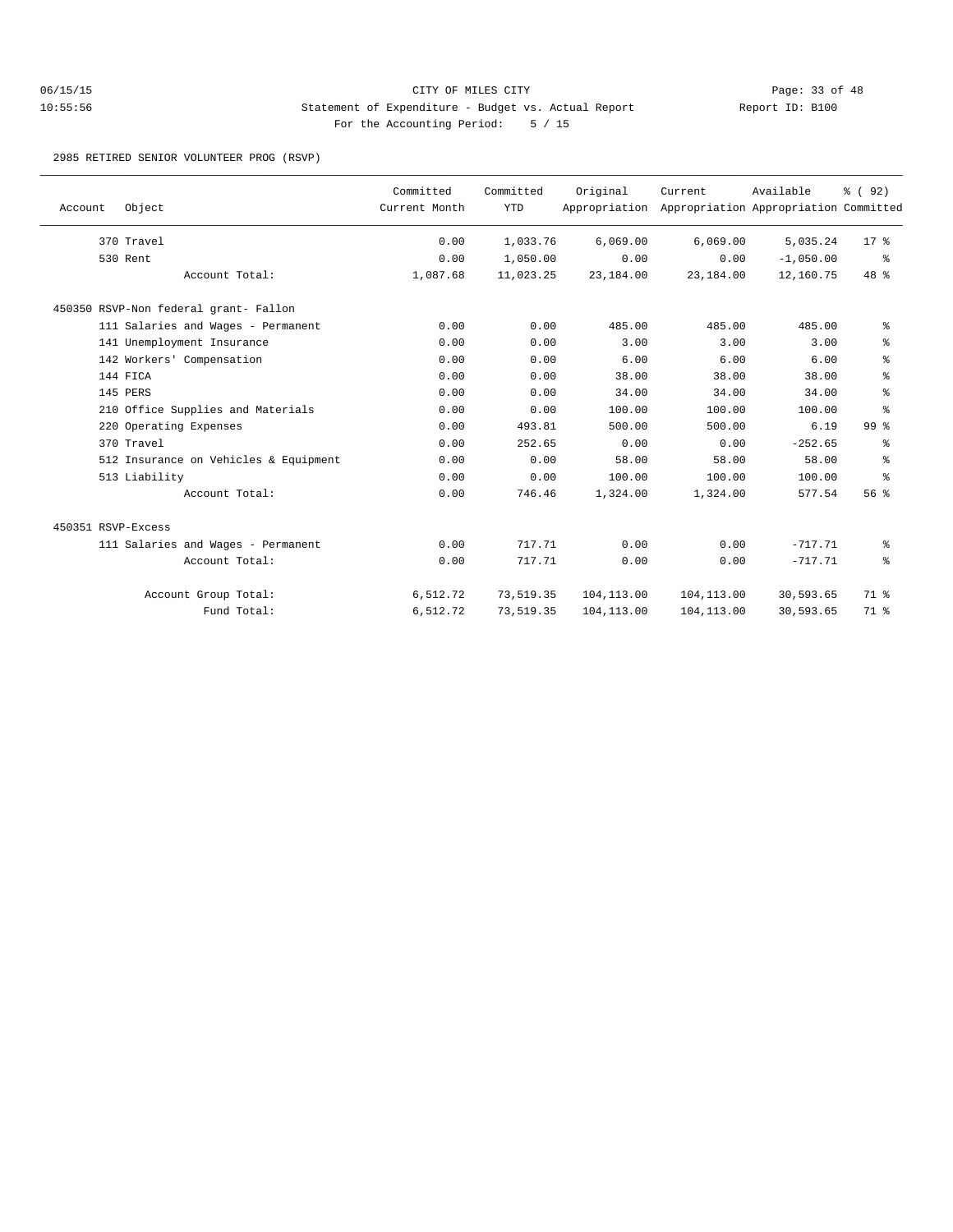4000 General Fund Capitol Improvement Fund

| Object<br>Account               | Committed<br>Current Month | Committed<br>YTD | Original<br>Appropriation | Current    | Available<br>Appropriation Appropriation Committed | $\frac{6}{6}$ (92) |
|---------------------------------|----------------------------|------------------|---------------------------|------------|----------------------------------------------------|--------------------|
|                                 |                            |                  |                           |            |                                                    |                    |
| 410000 GENERAL GOVERNMENT       |                            |                  |                           |            |                                                    |                    |
| 410100 Legislative Services(02) |                            |                  |                           |            |                                                    |                    |
| 940 Machinery &<br>Equipment    | 0.00                       | 107,977.00       | 30,000.00                 | 108,002.00 | 25.00                                              | $100$ %            |
| Account Total:                  | 0.00                       | 107,977.00       | 30,000.00                 | 108,002.00 | 25.00                                              | $100*$             |
| Account Group Total:            | 0.00                       | 107,977.00       | 30,000.00                 | 108,002.00 | 25.00                                              | $100$ %            |
| Fund Total:                     | 0.00                       | 107,977.00       | 30,000.00                 | 108,002.00 | 25.00                                              | $100*$             |
|                                 |                            |                  |                           |            |                                                    |                    |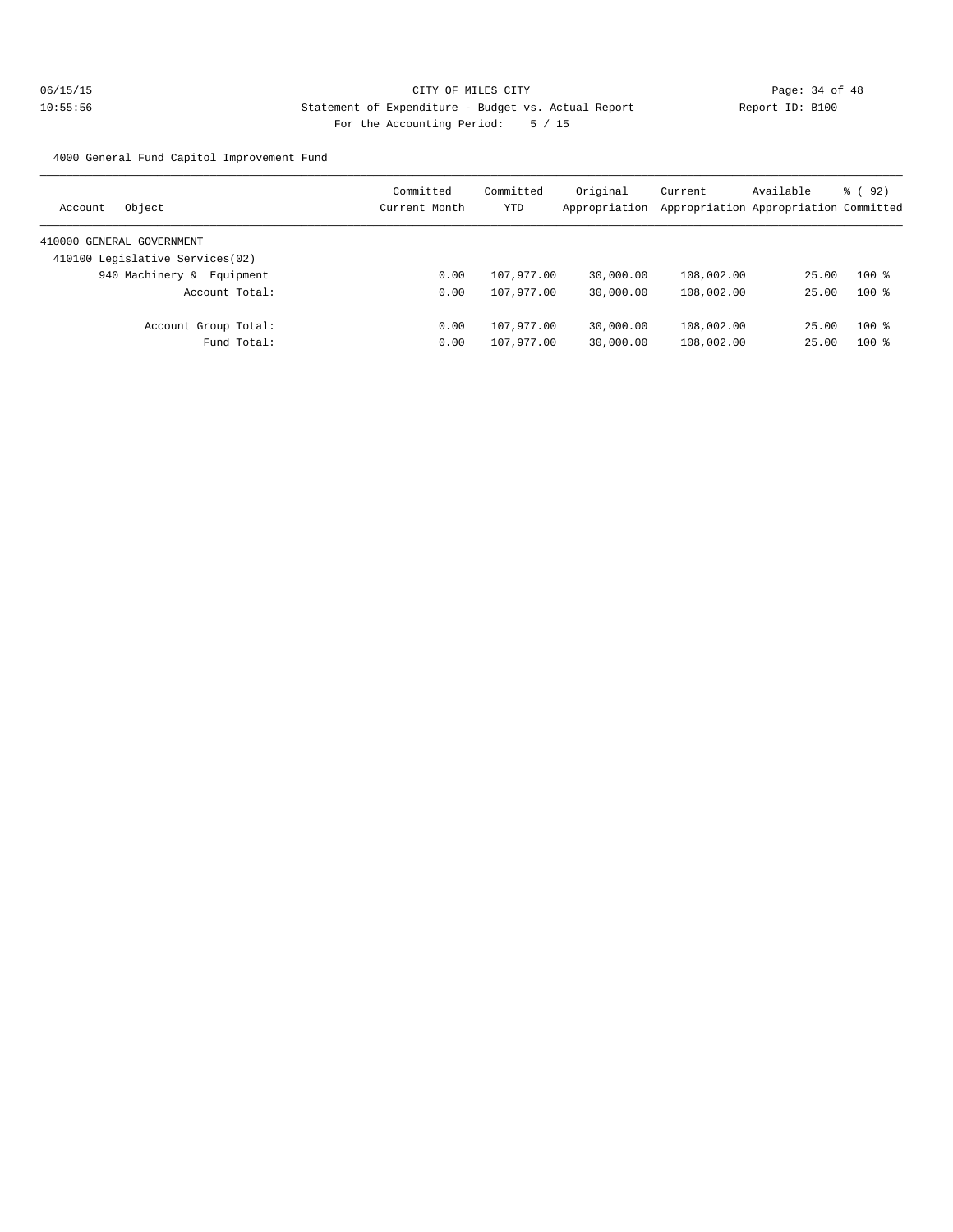4060 CAPITAL IMPROV-PUBLIC WORKS

| Object<br>Account            | Committed<br>Current Month | Committed<br>YTD | Original<br>Appropriation | Current    | Available<br>Appropriation Appropriation Committed | % ( 92 ) |
|------------------------------|----------------------------|------------------|---------------------------|------------|----------------------------------------------------|----------|
|                              |                            |                  |                           |            |                                                    |          |
| 430000 Public Works          |                            |                  |                           |            |                                                    |          |
| 430233 Roadway/Re-surfacing  |                            |                  |                           |            |                                                    |          |
| 940 Machinery &<br>Equipment | 0.00                       | 97,480.00        | 231,659.00                | 231,659.00 | 134,179.00                                         | $42*$    |
| Account Total:               | 0.00                       | 97,480.00        | 231,659.00                | 231,659.00 | 134, 179.00                                        | $42*$    |
| Account Group Total:         | 0.00                       | 97,480.00        | 231,659.00                | 231,659.00 | 134,179.00                                         | $42*$    |
| Fund Total:                  | 0.00                       | 97,480.00        | 231,659.00                | 231,659.00 | 134,179.00                                         | $42$ %   |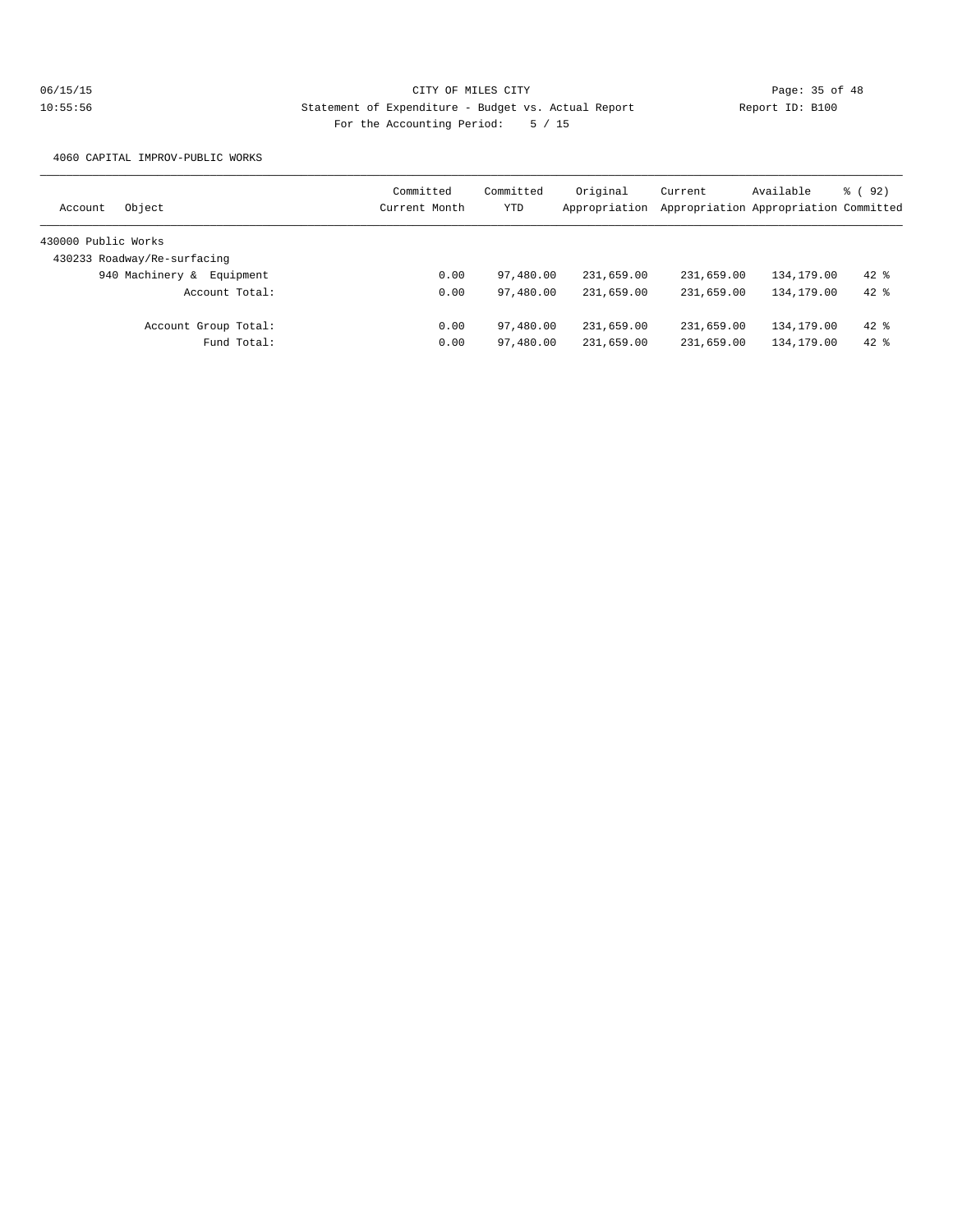| Account             | Object                                        | Committed<br>Current Month | Committed<br><b>YTD</b> | Original   | Current<br>Appropriation Appropriation Appropriation Committed | Available | % ( 92)            |
|---------------------|-----------------------------------------------|----------------------------|-------------------------|------------|----------------------------------------------------------------|-----------|--------------------|
|                     | 410000 GENERAL GOVERNMENT                     |                            |                         |            |                                                                |           |                    |
|                     | 411101 Labor Negotiations                     |                            |                         |            |                                                                |           |                    |
|                     | 350 Professional Services                     | 0.00                       | 236.25                  | 0.00       | 0.00                                                           | $-236.25$ | နွ                 |
|                     | Account Total:                                | 0.00                       | 236.25                  | 0.00       | 0.00                                                           | $-236.25$ | နွ                 |
|                     | Account Group Total:                          | 0.00                       | 236.25                  | 0.00       | 0.00                                                           | $-236.25$ | ి                  |
| 430000 Public Works |                                               |                            |                         |            |                                                                |           |                    |
|                     | 430510 Water Administration(25)               |                            |                         |            |                                                                |           |                    |
|                     | 111 Salaries and Wages - Permanent            | 1,373.52                   | 20,671.14               | 23,009.00  | 23,009.00                                                      | 2,337.86  | 90%                |
|                     | 121 OVERTIME-PERMANENT                        | 24.11                      | 98.20                   | 250.00     | 250.00                                                         | 151.80    | 39 %               |
|                     | 131 VACATION                                  | 573.08                     | 2,482.17                | 1,500.00   | 1,500.00                                                       | $-982.17$ | $165$ %            |
|                     | 132 SICK LEAVE                                | 120.52                     | 573.27                  | 1,000.00   | 1,000.00                                                       | 426.73    | $57$ $\frac{6}{3}$ |
|                     | 141 Unemployment Insurance                    | 9.40                       | 107.71                  | 116.00     | 116.00                                                         | 8.29      | 93%                |
|                     | 142 Workers' Compensation                     | 25.57                      | 293.72                  | 297.00     | 297.00                                                         | 3.28      | 99 %               |
|                     | 143 Health Insurance                          | 313.76                     | 3,450.60                | 3,765.00   | 3,765.00                                                       | 314.40    | 92%                |
|                     | 144 FICA                                      | 159.95                     | 1,833.06                | 1,970.00   | 1,970.00                                                       | 136.94    | 93%                |
|                     | 145 PERS                                      | 112.26                     | 1,255.47                | 2,105.00   | 2,105.00                                                       | 849.53    | 60 %               |
|                     | 196 CLOTHING ALLOTMENT                        | 0.00                       | 137.50                  | 128.00     | 128.00                                                         | $-9.50$   | 107 %              |
|                     | 210 Office Supplies and Materials             | 0.00                       | 2,135.17                | 2,000.00   | 2,000.00                                                       | $-135.17$ | 107 %              |
|                     | 214 Small Items of Equipment                  | 0.00                       | 410.00                  | 3,067.00   | 3,067.00                                                       | 2,657.00  | $13*$              |
|                     | 220 Operating Expenses                        | 328.18                     | 2,431.65                | 1,500.00   | 1,500.00                                                       | $-931.65$ | $162$ %            |
|                     | 230 Repair and Maintenance Supplies           | 0.00                       | 0.00                    | 200.00     | 200.00                                                         | 200.00    | နွ                 |
|                     | 311 Postage, Box Rent, Etc.                   | 680.48                     | 7,038.44                | 10,000.00  | 10,000.00                                                      | 2,961.56  | 70 %               |
|                     | 320 Printing, Duplicating, Typing &           | 0.00                       | 1,304.60                | 2,100.00   | 2,100.00                                                       | 795.40    | 62 %               |
|                     | 330 Publicity, Subscriptions & Dues           | 238.40                     | 1,562.95                | 1,000.00   | 1,000.00                                                       | $-562.95$ | 156 %              |
|                     | 345 Telephone                                 | 46.00                      | 496.95                  | 600.00     | 600.00                                                         | 103.05    | 83%                |
|                     | 347 Internet                                  | 11.93                      | 122.18                  | 200.00     | 200.00                                                         | 77.82     | $61$ %             |
|                     | 350 Professional Services                     | 438.33                     | 2,564.32                | 2,000.00   | 2,000.00                                                       | $-564.32$ | $128$ %            |
|                     | 360 Contr R & M                               | 152.40                     | 7,253.25                | 7,000.00   | 7,000.00                                                       | $-253.25$ | $104$ %            |
|                     | 370 Travel                                    | 65.59                      | 299.01                  | 300.00     | 300.00                                                         | 0.99      | 100 %              |
|                     | 380 Training Services                         | 0.00                       | 18.33                   | 300.00     | 300.00                                                         | 281.67    | 6 %                |
|                     | 382 Books                                     | 101.25                     | 114.13                  | 40.00      | 40.00                                                          | $-74.13$  | $285$ %            |
|                     | 521 Surety Bonds for Officials & Employees    | 0.00                       | 0.00                    | 400.00     | 400.00                                                         | 400.00    | ႜ                  |
|                     | 531 Building & Office Rental                  | 500.00                     | 5,500.00                | 6,000.00   | 6,000.00                                                       | 500.00    | 92%                |
|                     | 810 Losses (Bad debt expense - Enterprise     | 0.00                       | 0.00                    | 500.00     | 500.00                                                         | 500.00    | နွ                 |
|                     | Account Total:                                | 5, 274.73                  | 62, 153.82              | 71,347.00  | 71,347.00                                                      | 9,193.18  | 87%                |
|                     | 430530 Water Source of Supply and Pumping(22) |                            |                         |            |                                                                |           |                    |
|                     | 111 Salaries and Wages - Permanent            | 16,835.60                  | 197,857.77              | 218,861.00 | 218,861.00                                                     | 21,003.23 | 90%                |
|                     | 121 OVERTIME-PERMANENT                        | 737.16                     | 7,530.08                | 16,709.00  | 16,709.00                                                      | 9,178.92  | 45%                |
|                     | 131 VACATION                                  | 1,762.75                   | 13,529.45               | 15,773.00  | 15,773.00                                                      | 2,243.55  | 86 %               |
|                     | 132 SICK LEAVE                                | 354.66                     | 5,797.26                | 7,093.00   | 7,093.00                                                       | 1,295.74  | 82 %               |
|                     | 133 OTHER LEAVE PAY                           | 95.38                      | 959.37                  | 3,817.00   | 3,817.00                                                       | 2,857.63  | $25$ $%$           |
|                     | 134 HOLIDAY PAY                               | 0.00                       | 4,333.41                | 5,002.00   | 5,002.00                                                       | 668.59    | 87 %               |
|                     | 141 Unemployment Insurance                    | 89.14                      | 1,039.94                | 1,190.00   | 1,190.00                                                       | 150.06    | 87 %               |
|                     | 142 Workers' Compensation                     | 1,218.83                   | 14,268.29               | 13,993.00  | 13,993.00                                                      | $-275.29$ | 102 %              |
|                     | 143 Health Insurance                          | 3,511.77                   | 38,650.37               | 42,169.00  | 42,169.00                                                      | 3,518.63  | $92$ $%$           |
|                     | 144 FICA                                      | 1,430.90                   | 16,578.11               | 20,229.00  | 20,229.00                                                      | 3,650.89  | 82 %               |
|                     | 145 PERS                                      | 1,616.48                   | 18,740.21               | 21,604.00  | 21,604.00                                                      | 2,863.79  | 87%                |
|                     | 196 CLOTHING ALLOTMENT                        | 0.00                       | 840.00                  | 800.00     | 800.00                                                         | $-40.00$  | $105$ %            |
|                     | 210 Office Supplies and Materials             | 0.00                       | 177.77                  | 200.00     | 200.00                                                         | 22.23     | 89 %               |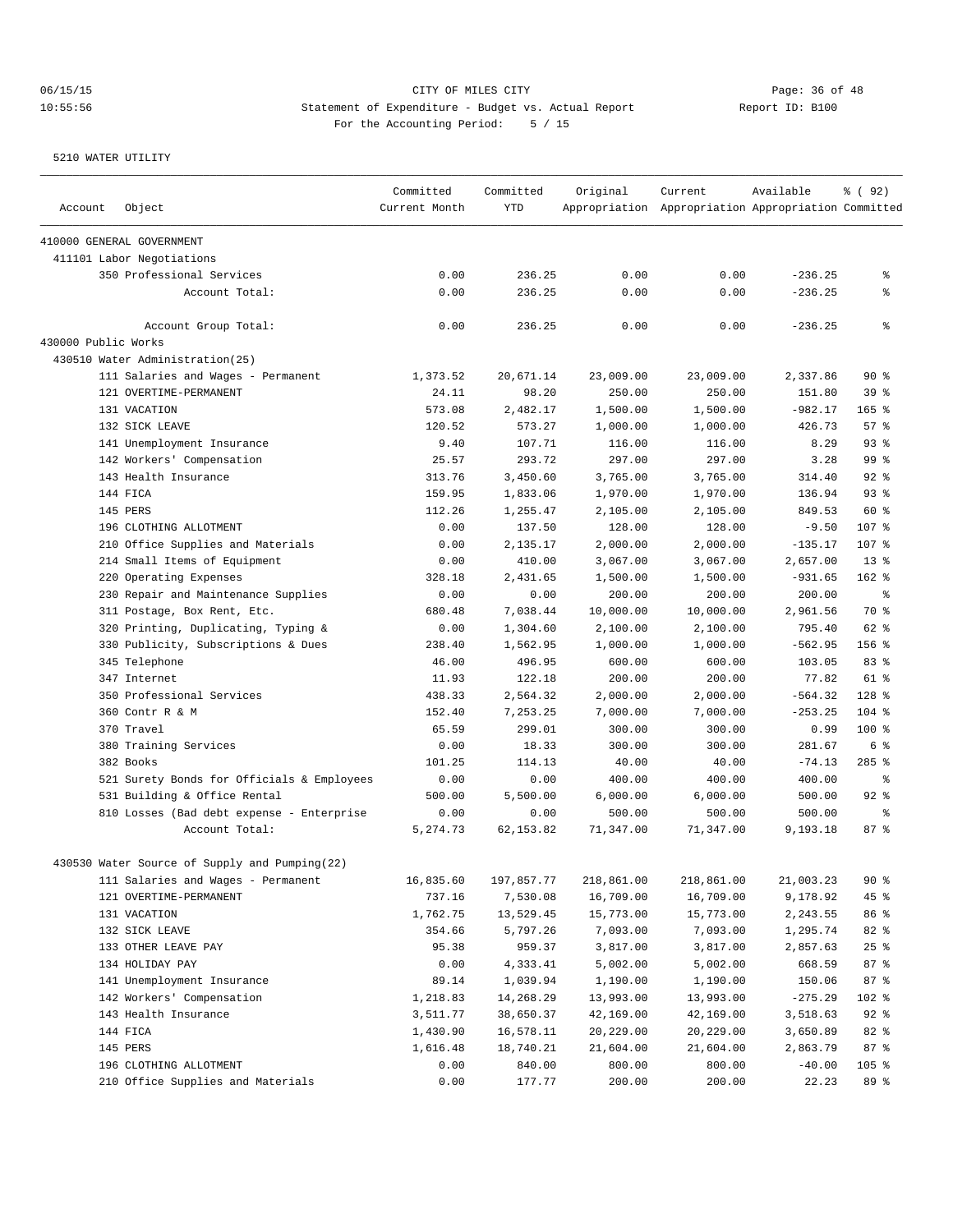| Account | Object                                  | Committed<br>Current Month | Committed<br>YTD | Original   | Current<br>Appropriation Appropriation Appropriation Committed | Available  | १ ( 92)         |
|---------|-----------------------------------------|----------------------------|------------------|------------|----------------------------------------------------------------|------------|-----------------|
|         | 214 Small Items of Equipment            | 0.00                       | 22.50            | 750.00     | 750.00                                                         | 727.50     | 3%              |
|         | 220 Operating Expenses                  | 274.50                     | 1,274.81         | 2,000.00   | 2,000.00                                                       | 725.19     | 64 %            |
|         | 222 Chemicals, Lab & Med Supplies       | 0.00                       | 0.00             | 150.00     | 150.00                                                         | 150.00     | နွ              |
|         | 226 Clothing and Uniforms               | 0.00                       | 278.58           | 400.00     | 400.00                                                         | 121.42     | 70 %            |
|         | 230 Repair and Maintenance Supplies     | 1,126.76                   | 4,654.73         | 5,000.00   | 5,000.00                                                       | 345.27     | 93%             |
|         | 231 Gas, Oil, Diesel Fuel, Grease, etc. | 355.01                     | 1,383.89         | 1,300.00   | 1,300.00                                                       | $-83.89$   | $106$ %         |
|         | 241 Consumable Tools                    | 0.00                       | 152.70           | 150.00     | 150.00                                                         | $-2.70$    | $102$ %         |
|         | 311 Postage, Box Rent, Etc.             | 0.00                       | 4.24             | 50.00      | 50.00                                                          | 45.76      | 8 %             |
|         | 330 Publicity, Subscriptions & Dues     | 0.00                       | 0.00             | 500.00     | 500.00                                                         | 500.00     | နွ              |
|         | 334 Memberships, Registrations & Dues   | 157.00                     | 214.00           | 400.00     | 400.00                                                         | 186.00     | 54 %            |
|         | 341 Electric Utility Services           | 3,804.28                   | 52,813.04        | 55,000.00  | 55,000.00                                                      | 2,186.96   | 96%             |
|         | 344 Gas Utility Service                 | 165.30                     | 19,123.61        | 20,000.00  | 20,000.00                                                      | 876.39     | 96%             |
|         | 345 Telephone                           | 75.11                      | 817.16           | 1,200.00   | 1,200.00                                                       | 382.84     | 68 %            |
|         | 346 Garbage Service                     | 71.12                      | 284.48           | 250.00     | 250.00                                                         | $-34.48$   | 114 %           |
|         | 347 Internet                            | 80.25                      | 882.75           | 750.00     | 750.00                                                         | $-132.75$  | 118 %           |
|         | 350 Professional Services               | 0.00                       | 312.10           | 500.00     | 500.00                                                         | 187.90     | 62 %            |
|         | 352 Wtr/Swr Lab Testing                 | 0.00                       | 0.00             | 1,000.00   | 1,000.00                                                       | 1,000.00   | နွ              |
|         | 357 Architectual, Engineering Serv Etc. | 0.00                       | 0.00             | 10,000.00  | 10,000.00                                                      | 10,000.00  | နွ              |
|         | 360 Contr R & M                         | 23.50                      | 1,962.56         | 120,300.00 | 120,300.00                                                     | 118,337.44 | 2 <sup>8</sup>  |
|         | 363 R&M Vehicles/Equip/Labor-PW         | 0.00                       | 566.44           | 7,000.00   | 7,000.00                                                       | 6,433.56   | 8 %             |
|         | 369 Other Repair and Maintenance        | 0.00                       | 0.00             | 2,000.00   | 2,000.00                                                       | 2,000.00   | ್ಠಿ             |
|         | 370 Travel                              | 0.00                       | 608.08           | 1,000.00   | 1,000.00                                                       | 391.92     | 61 %            |
|         | 380 Training Services                   | 0.00                       | 901.12           | 1,400.00   | 1,400.00                                                       | 498.88     | 64 %            |
|         | 382 Books                               | 0.00                       | 53.25            | 200.00     | 200.00                                                         | 146.75     | $27$ %          |
|         | 400 BUILDING MATERIALS                  | 0.00                       | 66.25            | 500.00     | 500.00                                                         | 433.75     | 13 <sup>8</sup> |
|         | 511 Insurance on Buildings              | 0.00                       | 9,142.93         | 9,143.00   | 9,143.00                                                       | 0.07       | 100 %           |
|         | 512 Insurance on Vehicles & Equipment   | 0.00                       | 261.32           | 262.00     | 262.00                                                         | 0.68       | $100$ %         |
|         | 940 Machinery & Equipment               | 0.00                       | 0.00             | 220,000.00 | 220,000.00                                                     | 220,000.00 | ႜ               |
|         | Account Total:                          | 33,785.50                  | 416,082.57       | 828,645.00 | 828,645.00                                                     | 412,562.43 | 50%             |
|         |                                         |                            |                  |            |                                                                |            |                 |
|         | 430540 Water Purification and Treatment |                            |                  |            |                                                                |            |                 |
|         | 210 Office Supplies and Materials       | 0.00                       | 173.32           | 200.00     | 200.00                                                         | 26.68      | 87%             |
|         | 214 Small Items of Equipment            | 0.00                       | 0.00             | 23,450.00  | 23,450.00                                                      | 23,450.00  | နွ              |
|         | 220 Operating Expenses                  | 190.60                     | 1,489.35         | 3,000.00   | 3,000.00                                                       | 1,510.65   | 50%             |
|         | 222 Chemicals, Lab & Med Supplies       | 10,696.63                  | 48, 407.34       | 58,350.00  | 58,350.00                                                      | 9,942.66   | 83%             |
|         | 226 Clothing and Uniforms               | 0.00                       | 278.55           | 400.00     | 400.00                                                         | 121.45     | 70 %            |
|         | 230 Repair and Maintenance Supplies     | 136.38                     | 7,784.22         | 9,500.00   | 9,500.00                                                       | 1,715.78   | 82 %            |
|         | 231 Gas, Oil, Diesel Fuel, Grease, etc. | 0.00                       | 856.27           | 1,300.00   | 1,300.00                                                       | 443.73     | 66 %            |
|         | 241 Consumable Tools                    | 0.00                       | 105.86           | 150.00     | 150.00                                                         | 44.14      | 71 %            |
|         | 311 Postage, Box Rent, Etc.             | 0.91                       | 61.30            | 150.00     | 150.00                                                         | 88.70      | 41 %            |
|         | 320 Printing, Duplicating, Typing &     | 0.00                       | 0.00             | 100.00     | 100.00                                                         | 100.00     | ွေ              |
|         | 330 Publicity, Subscriptions & Dues     | 0.00                       | 0.00             | 400.00     | 400.00                                                         | 400.00     | ွေ              |
|         | 334 Memberships, Registrations & Dues   | 157.00                     | 214.00           | 450.00     | 450.00                                                         | 236.00     | 48 %            |
|         | 345 Telephone                           | 0.00                       | 0.00             | 200.00     | 200.00                                                         | 200.00     | ွေ              |
|         | 352 Wtr/Swr Lab Testing                 | 321.00                     | 5,454.11         | 10,000.00  | 10,000.00                                                      | 4,545.89   | $55$ $%$        |
|         | 357 Architectual, Engineering Serv Etc. | 0.00                       | 0.00             | 12,000.00  | 12,000.00                                                      | 12,000.00  | ွေ              |
|         | 360 Contr R & M                         | 0.00                       | 404.37           | 6,000.00   | 6,000.00                                                       | 5,595.63   | 7 %             |
|         | 369 Other Repair and Maintenance        | 0.00                       | 0.00             | 1,500.00   | 1,500.00                                                       | 1,500.00   | ွေ              |
|         | 370 Travel                              | 0.00                       | 681.74           | 1,200.00   | 1,200.00                                                       | 518.26     | 57%             |
|         | 380 Training Services                   | 0.00                       | 678.30           | 1,000.00   | 1,000.00                                                       | 321.70     | 68 %            |
|         | 382 Books                               | 0.00                       | 53.25            | 200.00     | 200.00                                                         | 146.75     | $27$ %          |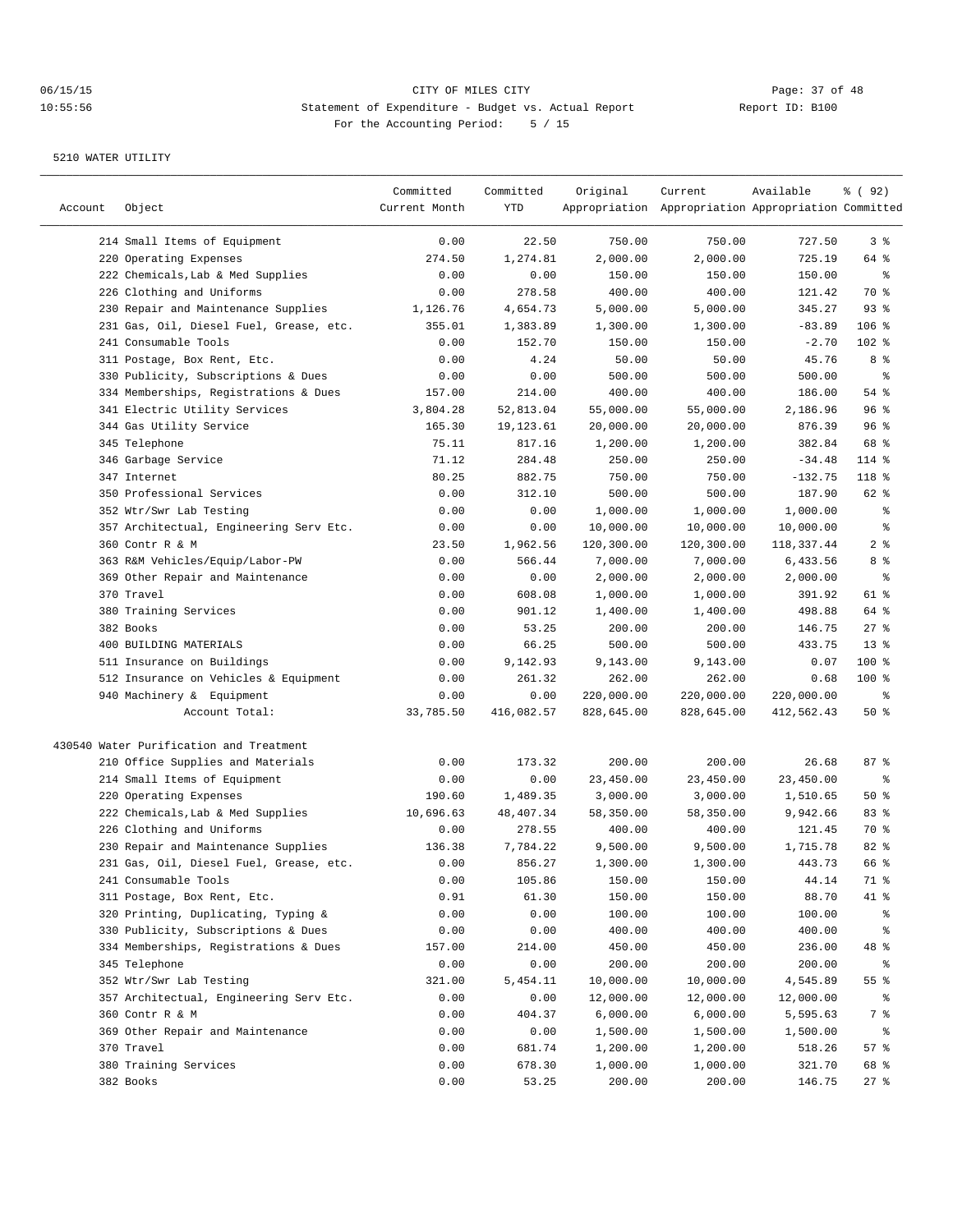| Account | Object                                   | Committed<br>Current Month | Committed<br>YTD | Original   | Current<br>Appropriation Appropriation Appropriation Committed | Available    | % (92)          |
|---------|------------------------------------------|----------------------------|------------------|------------|----------------------------------------------------------------|--------------|-----------------|
|         | 533 Machinery and Equipment Rental       | 0.00                       | 0.00             | 1,000.00   | 1,000.00                                                       | 1,000.00     | ိင              |
|         | Account Total:                           | 11,502.52                  | 66,641.98        | 130,550.00 | 130,550.00                                                     | 63,908.02    | $51$ %          |
|         |                                          |                            |                  |            |                                                                |              |                 |
|         | 430550 Transmission and Distribution(23) |                            |                  |            |                                                                |              |                 |
|         | 111 Salaries and Wages - Permanent       | 11,582.89                  | 126,931.46       | 124,701.00 | 124,701.00                                                     | $-2, 230.46$ | 102 %           |
|         | 121 OVERTIME-PERMANENT                   | 206.56                     | 7,549.27         | 10,598.00  | 10,598.00                                                      | 3,048.73     | 71 %            |
|         | 131 VACATION                             | 455.92                     | 8,273.78         | 15,773.00  | 15,773.00                                                      | 7,499.22     | $52$ $%$        |
|         | 132 SICK LEAVE                           | 252.71                     | 6,720.69         | 7,093.00   | 7,093.00                                                       | 372.31       | 95%             |
|         | 133 OTHER LEAVE PAY                      | 0.00                       | 0.00             | 2,108.00   | 2,108.00                                                       | 2,108.00     | နွ              |
|         | 134 HOLIDAY PAY                          | 64.48                      | 2,014.04         | 4,558.00   | 4,558.00                                                       | 2,543.96     | 44 %            |
|         | 141 Unemployment Insurance               | 56.53                      | 684.84           | 742.00     | 742.00                                                         | 57.16        | $92$ $%$        |
|         | 142 Workers' Compensation                | 667.31                     | 7,973.78         | 8,514.00   | 8,514.00                                                       | 540.22       | $94$ %          |
|         | 143 Health Insurance                     | 1,789.86                   | 27, 355.71       | 27,108.00  | 27,108.00                                                      | $-247.71$    | 101 %           |
|         | 144 FICA                                 | 953.78                     | 11,523.69        | 12,609.00  | 12,609.00                                                      | 1,085.31     | 91 %            |
|         | 145 PERS                                 | 1,026.32                   | 12,376.65        | 13,467.00  | 13,467.00                                                      | 1,090.35     | $92$ $%$        |
|         | 196 CLOTHING ALLOTMENT                   | 0.00                       | 652.50           | 670.00     | 670.00                                                         | 17.50        | 97%             |
|         | 210 Office Supplies and Materials        | 255.55                     | 394.02           | 500.00     | 500.00                                                         | 105.98       | 79 %            |
|         | 214 Small Items of Equipment             | 2,633.07                   | 4,391.61         | 8,400.00   | 8,400.00                                                       | 4,008.39     | $52$ $%$        |
|         | 220 Operating Expenses                   | 706.42                     | 21,033.27        | 20,000.00  | 20,000.00                                                      | $-1,033.27$  | 105 %           |
|         | 222 Chemicals, Lab & Med Supplies        | 0.00                       | 125.00           | 200.00     | 200.00                                                         | 75.00        | 63 %            |
|         | 226 Clothing and Uniforms                | 0.00                       | 614.90           | 900.00     | 900.00                                                         | 285.10       | 68 %            |
|         | 230 Repair and Maintenance Supplies      | 450.91                     | 23,006.34        | 25,000.00  | 25,000.00                                                      | 1,993.66     | $92$ $%$        |
|         | 231 Gas, Oil, Diesel Fuel, Grease, etc.  | 519.73                     | 11,172.39        | 12,000.00  | 12,000.00                                                      | 827.61       | 93%             |
|         | 233 Water/Sewer Main Replacement and     | 2,562.97                   | 5,301.06         | 10,000.00  | 10,000.00                                                      | 4,698.94     | 53%             |
|         | 234 Hydrant/Manhole Replacement, Valves  | 6,903.34                   | 30,678.93        | 30,000.00  | 30,000.00                                                      | $-678.93$    | 102 %           |
|         | 235 Curb Stop Replacement                | 0.00                       | 12,819.89        | 10,000.00  | 10,000.00                                                      | $-2,819.89$  | $128$ %         |
|         | 241 Consumable Tools                     | 0.00                       | 14.99            | 200.00     | 200.00                                                         | 185.01       | 7 %             |
|         | 311 Postage, Box Rent, Etc.              | 0.00                       | 8.47             | 100.00     | 100.00                                                         | 91.53        | 8 %             |
|         | 320 Printing, Duplicating, Typing &      | 25.00                      | 25.00            | 100.00     | 100.00                                                         | 75.00        | 25%             |
| 330     | Publicity, Subscriptions & Dues          | 0.00                       | 232.00           | 200.00     | 200.00                                                         | $-32.00$     | $116$ %         |
|         | 334 Memberships, Registrations & Dues    | 0.00                       | 125.00           | 300.00     | 300.00                                                         | 175.00       | $42$ %          |
|         | 341 Electric Utility Services            | 87.75                      | 255.29           | 250.00     | 250.00                                                         | $-5.29$      | 102 %           |
|         | 344 Gas Utility Service                  | 0.00                       | 367.85           | 450.00     | 450.00                                                         | 82.15        | 82 %            |
|         | 345 Telephone                            | 35.82                      | 461.22           | 600.00     | 600.00                                                         | 138.78       | 77 %            |
|         | 347 Internet                             | 11.40                      | 125.40           | 250.00     | 250.00                                                         | 124.60       | 50%             |
|         | 350 Professional Services                | 4,794.13                   | 25,977.97        | 56,000.00  | 56,000.00                                                      | 30,022.03    | 46%             |
|         | 357 Architectual, Engineering Serv Etc.  | 0.00                       | 4,995.00         | 20,000.00  | 20,000.00                                                      | 15,005.00    | 25%             |
|         | 360 Contr R & M                          | 519.58                     | 3,709.14         | 8,000.00   | 8,000.00                                                       | 4,290.86     | 46%             |
|         | 363 R&M Vehicles/Equip/Labor-PW          | 1,257.25                   | 28,285.69        | 28,000.00  | 28,000.00                                                      | $-285.69$    | 101 %           |
|         | 369 Other Repair and Maintenance         | 0.00                       | 0.00             | 1,000.00   | 1,000.00                                                       | 1,000.00     | ိင              |
|         | 370 Travel                               | 0.00                       | 279.06           | 750.00     | 750.00                                                         | 470.94       | 37%             |
|         | 380 Training Services                    | 0.00                       | 235.00           | 800.00     | 800.00                                                         | 565.00       | 29%             |
|         | 382 Books                                | 40.50                      | 40.50            | 200.00     | 200.00                                                         | 159.50       | 20%             |
|         | 400 BUILDING MATERIALS                   | 0.00                       | 708.59           | 500.00     | 500.00                                                         | $-208.59$    | 142 %           |
|         | 511 Insurance on Buildings               | 0.00                       | 2,965.82         | 2,966.00   | 2,966.00                                                       | 0.18         | 100 %           |
|         | 512 Insurance on Vehicles & Equipment    | 0.00                       | 455.76           | 456.00     | 456.00                                                         | 0.24         | 100 %           |
|         | 513 Liability                            | 0.00                       | 553.58           | 386.00     | 386.00                                                         | $-167.58$    | 143 %           |
|         | 532 Land Rental                          | 0.00                       | 869.69           | 1,500.00   | 1,500.00                                                       | 630.31       | 58 %            |
|         | 533 Machinery and Equipment Rental       | 0.00                       | 50.00            | 1,000.00   | 1,000.00                                                       | 950.00       | 5 <sup>°</sup>  |
|         | 940 Machinery & Equipment                | 0.00                       | 80,518.42        | 540,537.00 | 540,537.00                                                     | 460,018.58   | 15 <sup>°</sup> |
|         | 958 Strevell/Merriam Wtr Line Proj       | 498.55                     | $-65, 215.26$    | 75,000.00  | 75,000.00                                                      | 140, 215. 26 | $-87$ %         |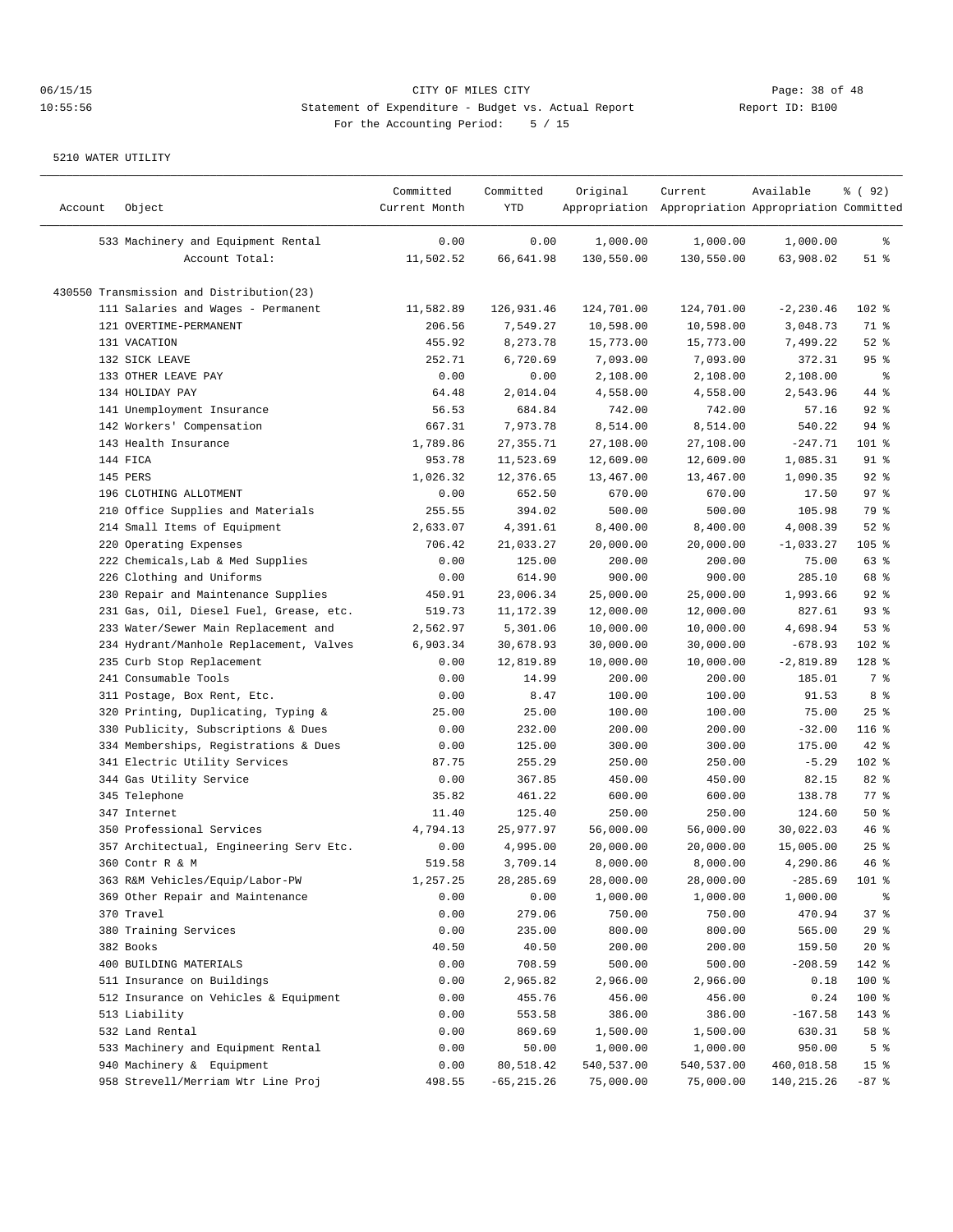| Account              | Object                                     | Committed<br>Current Month | Committed<br><b>YTD</b>   | Original                   | Current<br>Appropriation Appropriation Appropriation Committed | Available                     | % (92)   |
|----------------------|--------------------------------------------|----------------------------|---------------------------|----------------------------|----------------------------------------------------------------|-------------------------------|----------|
|                      | Account Total:                             | 38, 358. 33                |                           | 407,638.00 1,084,486.00    | 1,084,486.00                                                   | 676,848.00                    | 38 %     |
|                      | Account Group Total:                       | 88,921.08                  |                           | 952, 516.37 2, 115, 028.00 |                                                                | 2, 115, 028.00 1, 162, 511.63 | 45%      |
| 490000 DEBT SERVICE  |                                            |                            |                           |                            |                                                                |                               |          |
|                      | 490200 Revenue Bonds                       |                            |                           |                            |                                                                |                               |          |
|                      | 611 Principal-NE Wtr Line Phase II         | 0.00                       | 8,000.00                  | 16,000.00                  | 16,000.00                                                      | 8,000.00                      | $50*$    |
|                      | 615 Principal-Northeast Water Ln \$2.2     | 0.00                       | 29,000.00                 | 58,000.00                  | 58,000.00                                                      | 29,000.00                     | 50%      |
|                      | 616 Principal-Carbon Hill Water Tank \$2.2 | 0.00                       | 28,000.00                 | 56,000.00                  | 56,000.00                                                      | 28,000.00                     | 50%      |
|                      | 617 Principal - NE Wtr Line \$500k         | 0.00                       | 6,000.00                  | 13,000.00                  | 13,000.00                                                      | 7,000.00                      | 46%      |
|                      | 618 Principal-Carbon Hill \$500k           | 0.00                       | 6,000.00                  | 13,000.00                  | 13,000.00                                                      | 7,000.00                      | 46 %     |
|                      | 622 Interest-NE Wtr Line Phase II          | 0.00                       | 978.75                    | 1,928.00                   | 1,928.00                                                       | 949.25                        | $51$ $%$ |
|                      | 631 Interest - NE Wtr Line \$500k          | 0.00                       | 6,022.50                  | 11,963.00                  | 11,963.00                                                      | 5,940.50                      | 50%      |
|                      | 632 Interest - Carbon Hill Wtr Tank \$500k | 0.00                       | 6,022.50                  | 11,963.00                  | 11,963.00                                                      | 5,940.50                      | 50%      |
|                      | 634 Interest-Northeast Wtr Ln \$2.2        | 0.00                       | 29, 235.00                | 58,035.00                  | 58,035.00                                                      | 28,800.00                     | 50%      |
|                      | 638 Interest-Carbon Hill Tank \$2.2        | 0.00                       | 28,455.00                 | 56,490.00                  | 56,490.00                                                      | 28,035.00                     | 50%      |
|                      | Account Total:                             | 0.00                       | 147, 713. 75              | 296,379.00                 | 296,379.00                                                     | 148,665.25                    | 50%      |
|                      | Account Group Total:                       | 0.00                       | 147,713.75                | 296,379.00                 | 296,379.00                                                     | 148,665.25                    | 50%      |
| 510000 MISCELLANEOUS |                                            |                            |                           |                            |                                                                |                               |          |
|                      | 510330 Comprehensive Liability Insurance   |                            |                           |                            |                                                                |                               |          |
|                      | 513 Liability                              | 0.00                       | 6,242.85                  | 6,243.00                   | 6,243.00                                                       | 0.15                          | $100*$   |
|                      | Account Total:                             | 0.00                       | 6,242.85                  | 6, 243.00                  | 6,243.00                                                       | 0.15                          | 100 %    |
|                      | Account Group Total:                       | 0.00                       | 6,242.85                  | 6,243.00                   | 6,243.00                                                       | 0.15                          | $100$ %  |
|                      | 520000 OTHER FINANCING USES                |                            |                           |                            |                                                                |                               |          |
|                      | 521000 Interfund Operating Transfers Out   |                            |                           |                            |                                                                |                               |          |
|                      | 820 Transfers to Other Funds               | 384.56                     | 64, 362.57                | 70,498.00                  | 70,498.00                                                      | 6, 135.43                     | $91$ %   |
|                      | Account Total:                             | 384.56                     | 64, 362.57                | 70,498.00                  | 70,498.00                                                      | 6, 135.43                     | $91$ %   |
|                      | Account Group Total:                       | 384.56                     | 64, 362.57                | 70,498.00                  | 70,498.00                                                      | 6,135.43                      | $91$ %   |
|                      | Fund Total:                                |                            | 89, 305.64 1, 171, 071.79 | 2,488,148.00               |                                                                | 2,488,148.00 1,317,076.21     | 47.8     |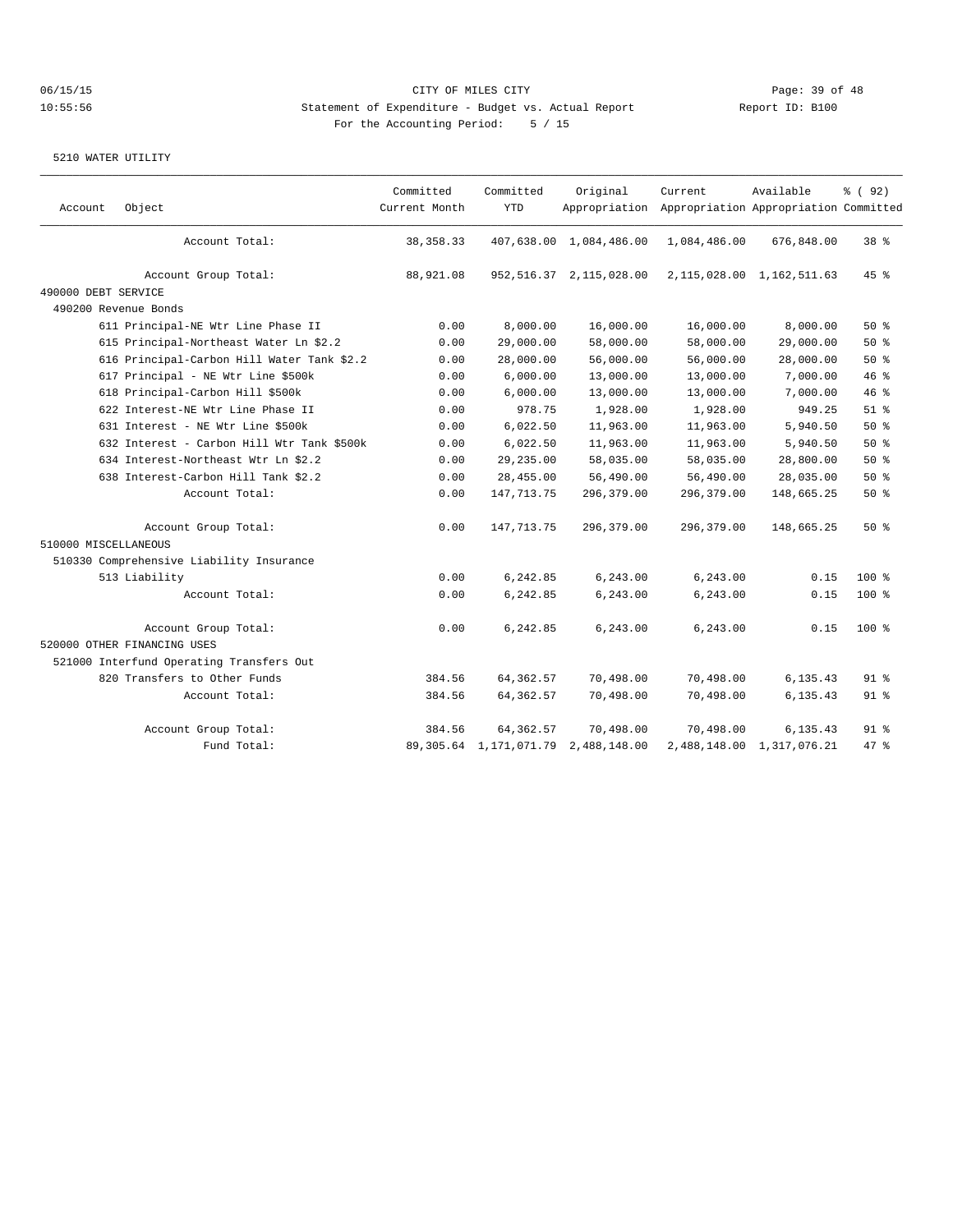| Account             | Object                                                      | Committed<br>Current Month | Committed<br><b>YTD</b> | Original             | Current<br>Appropriation Appropriation Appropriation Committed | Available             | % ( 92)         |
|---------------------|-------------------------------------------------------------|----------------------------|-------------------------|----------------------|----------------------------------------------------------------|-----------------------|-----------------|
|                     | 410000 GENERAL GOVERNMENT                                   |                            |                         |                      |                                                                |                       |                 |
|                     | 411101 Labor Negotiations                                   |                            |                         |                      |                                                                |                       |                 |
|                     | 350 Professional Services                                   | 0.00                       | 157.50                  | 0.00                 | 0.00                                                           | $-157.50$             | နွ              |
|                     | Account Total:                                              | 0.00                       | 157.50                  | 0.00                 | 0.00                                                           | $-157.50$             | နွ              |
|                     | Account Group Total:                                        | 0.00                       | 157.50                  | 0.00                 | 0.00                                                           | $-157.50$             | နွ              |
| 430000 Public Works |                                                             |                            |                         |                      |                                                                |                       |                 |
|                     | 430610 Sewer Administration(29)                             |                            |                         |                      |                                                                |                       |                 |
|                     | 111 Salaries and Wages - Permanent                          | 1,373.53                   | 20,670.33               | 23,009.00            | 23,009.00                                                      | 2,338.67              | 90%             |
|                     | 121 OVERTIME-PERMANENT                                      | 24.11                      | 97.96                   | 250.00               | 250.00                                                         | 152.04                | 39 %            |
|                     | 131 VACATION                                                | 573.07                     | 2,482.05                | 1,500.00             | 1,500.00                                                       | $-982.05$             | $165$ %         |
|                     | 132 SICK LEAVE                                              | 120.53                     | 573.16                  | 1,000.00             | 1,000.00                                                       | 426.84                | 57 <sup>8</sup> |
|                     | 141 Unemployment Insurance                                  | 9.42                       | 107.85                  | 116.00               | 116.00                                                         | 8.15                  | 93%             |
|                     | 142 Workers' Compensation                                   | 25.58                      | 293.83                  | 297.00               | 297.00                                                         | 3.17                  | 99 %            |
|                     | 143 Health Insurance                                        | 313.74                     | 3,450.50                | 3,765.00             | 3,765.00                                                       | 314.50                | 92%             |
|                     | 144 FICA                                                    | 160.01                     | 1,833.10                | 1,970.00             | 1,970.00                                                       | 136.90                | 93%             |
|                     | 145 PERS                                                    | 112.25                     | 1,255.39                | 2,105.00             | 2,105.00                                                       | 849.61                | 60 %            |
|                     | 196 CLOTHING ALLOTMENT<br>210 Office Supplies and Materials | 0.00                       | 137.50                  | 128.00               | 128.00                                                         | $-9.50$               | 107 %<br>107 %  |
|                     | 214 Small Items of Equipment                                | 0.00<br>0.00               | 2,135.16<br>410.00      | 2,000.00             | 2,000.00                                                       | $-135.16$             | 13 <sup>8</sup> |
|                     | 220 Operating Expenses                                      | 328.18                     | 2,431.65                | 3,067.00<br>1,500.00 | 3,067.00<br>1,500.00                                           | 2,657.00<br>$-931.65$ | $162$ %         |
|                     | 230 Repair and Maintenance Supplies                         | 0.00                       | 0.00                    | 200.00               | 200.00                                                         | 200.00                | နွ              |
|                     | 311 Postage, Box Rent, Etc.                                 | 680.47                     | 7,038.46                | 7,000.00             | 7,000.00                                                       | $-38.46$              | $101$ %         |
|                     | 320 Printing, Duplicating, Typing &                         | 0.00                       | 1,304.61                | 2,100.00             | 2,100.00                                                       | 795.39                | 62 %            |
|                     | 330 Publicity, Subscriptions & Dues                         | 238.40                     | 1,568.94                | 1,000.00             | 1,000.00                                                       | $-568.94$             | $157$ $%$       |
|                     | 345 Telephone                                               | 45.98                      | 496.73                  | 600.00               | 600.00                                                         | 103.27                | 83 <sup>8</sup> |
|                     | 347 Internet                                                | 19.51                      | 214.61                  | 225.00               | 225.00                                                         | 10.39                 | 95%             |
|                     | 350 Professional Services                                   | 438.33                     | 2,564.32                | 4,000.00             | 4,000.00                                                       | 1,435.68              | 64 %            |
|                     | 360 Contr R & M                                             | 152.40                     | 7,253.25                | 5,000.00             | 5,000.00                                                       | $-2, 253.25$          | 145 %           |
|                     | 370 Travel                                                  | 65.59                      | 299.01                  | 500.00               | 500.00                                                         | 200.99                | 60 %            |
|                     | 380 Training Services                                       | 0.00                       | 18.34                   | 300.00               | 300.00                                                         | 281.66                | 6 %             |
|                     | 382 Books                                                   | 101.25                     | 114.14                  | 0.00                 | 0.00                                                           | $-114.14$             | နွ              |
|                     | 521 Surety Bonds for Officials & Employees                  | 0.00                       | 0.00                    | 400.00               | 400.00                                                         | 400.00                | ÷               |
|                     | 531 Building & Office Rental                                | 333.33                     | 3,666.63                | 5,500.00             | 5,500.00                                                       | 1,833.37              | 67%             |
|                     | 540 Special Assessments                                     | 0.00                       | 3,217.50                | 5,200.00             | 5,200.00                                                       | 1,982.50              | 62 %            |
|                     | 810 Losses (Bad debt expense - Enterprise                   | 0.00                       | 0.00                    | 500.00               | 500.00                                                         | 500.00                | နွ              |
|                     | Account Total:                                              | 5,115.68                   | 63,635.02               | 73,232.00            | 73,232.00                                                      | 9,596.98              | 87%             |
|                     | 430630 Sewer Collection and Transmission(31)                |                            |                         |                      |                                                                |                       |                 |
|                     | 111 Salaries and Wages - Permanent                          | 11,310.87                  | 104,940.38              | 121,274.00           | 121,274.00                                                     | 16,333.62             | 87%             |
|                     | 121 OVERTIME-PERMANENT                                      | 205.60                     | 6,636.28                | 10,598.00            | 10,598.00                                                      | 3,961.72              | 63 %            |
|                     | 131 VACATION                                                | 442.81                     | 6,643.52                | 15,773.00            | 15,773.00                                                      | 9,129.48              | $42$ %          |
|                     | 132 SICK LEAVE                                              | 252.71                     | 4,448.36                | 7,093.00             | 7,093.00                                                       | 2,644.64              | 63 %            |
|                     | 133 OTHER LEAVE PAY                                         | 0.00                       | 0.00                    | 1,811.00             | 1,811.00                                                       | 1,811.00              | နွ              |
|                     | 134 HOLIDAY PAY                                             | 64.48                      | 2,014.04                | 4,558.00             | 4,558.00                                                       | 2,543.96              | 44 %            |
|                     | 141 Unemployment Insurance                                  | 55.25                      | 563.42                  | 737.00               | 737.00                                                         | 173.58                | 76 %            |
|                     | 142 Workers' Compensation                                   | 651.43                     | 6,488.29                | 8,316.00             | 8,316.00                                                       | 1,827.71              | 78 %            |
|                     | 143 Health Insurance                                        | 2,382.34                   | 23, 242. 18             | 26,732.00            | 26,732.00                                                      | 3,489.82              | 87%             |
|                     | 144 FICA                                                    | 932.27                     | 9,518.51                | 12,519.00            | 12,519.00                                                      | 3,000.49              | 76 %            |
|                     | 145 PERS                                                    | 1,002.99                   | 10,186.70               | 13,162.00            | 13,162.00                                                      | 2,975.30              | $77$ $%$        |
|                     | 196 CLOTHING ALLOTMENT                                      | 0.00                       | 495.00                  | 475.00               | 475.00                                                         | $-20.00$              | $104$ %         |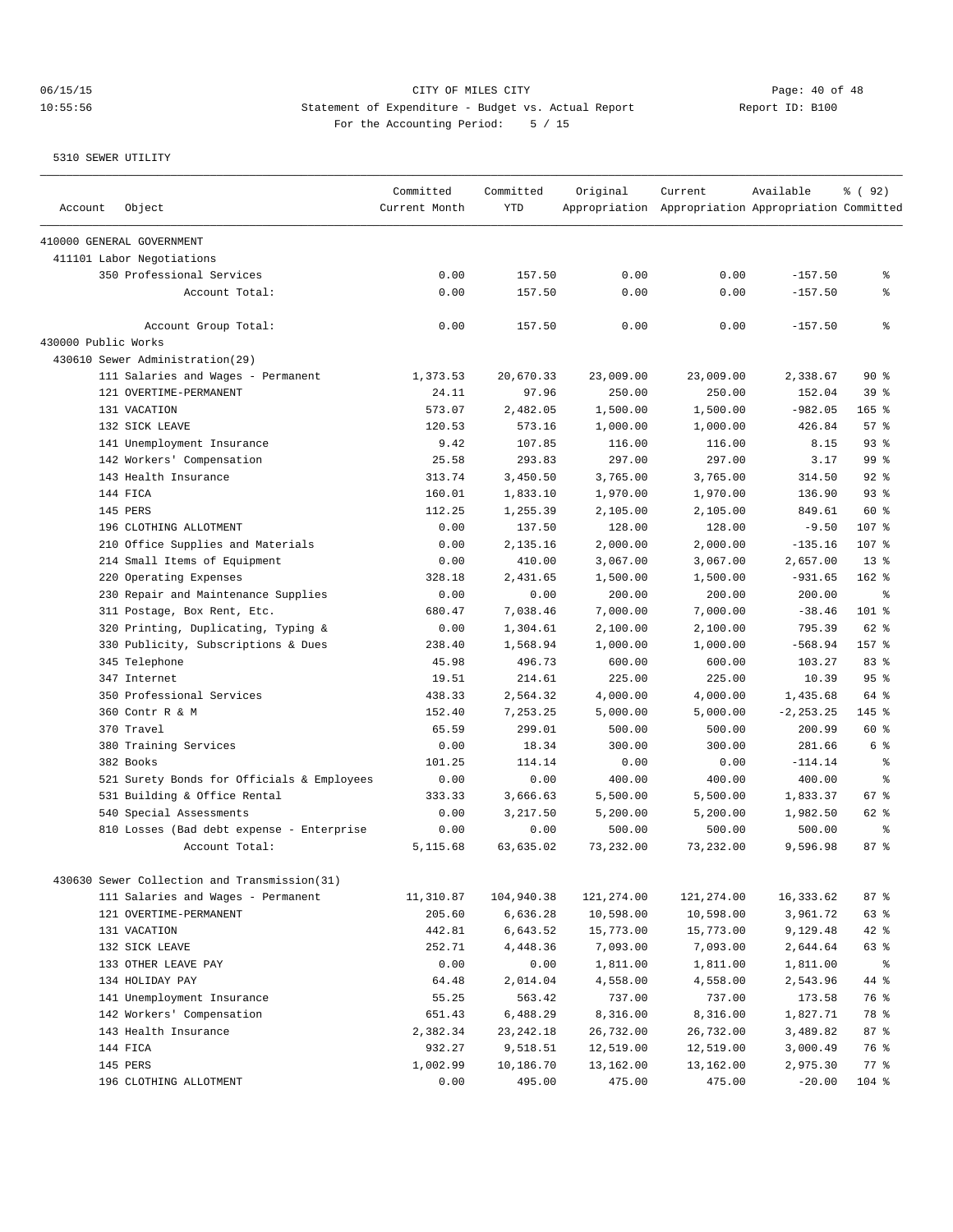| Account | Object                                  | Committed<br>Current Month | Committed<br>YTD | Original   | Current<br>Appropriation Appropriation Appropriation Committed | Available    | १ ( 92)         |
|---------|-----------------------------------------|----------------------------|------------------|------------|----------------------------------------------------------------|--------------|-----------------|
|         | 210 Office Supplies and Materials       | 255.53                     | 382.95           | 350.00     | 350.00                                                         | $-32.95$     | $109$ %         |
|         | 214 Small Items of Equipment            | 1,462.75                   | 2,823.90         | 4,162.00   | 4,162.00                                                       | 1,338.10     | 68 %            |
|         | 220 Operating Expenses                  | 50.99                      | 2,629.92         | 2,500.00   | 2,500.00                                                       | $-129.92$    | 105 %           |
|         | 222 Chemicals, Lab & Med Supplies       | 0.00                       | 1,190.50         | 3,000.00   | 3,000.00                                                       | 1,809.50     | $40*$           |
|         | 226 Clothing and Uniforms               | 0.00                       | 792.14           | 700.00     | 700.00                                                         | $-92.14$     | $113*$          |
|         | 230 Repair and Maintenance Supplies     | 0.00                       | 2,812.56         | 7,000.00   | 7,000.00                                                       | 4,187.44     | 40 %            |
|         | 231 Gas, Oil, Diesel Fuel, Grease, etc. | 519.73                     | 11,093.32        | 11,000.00  | 11,000.00                                                      | $-93.32$     | 101 %           |
|         | 233 Water/Sewer Main Replacement and    | 0.00                       | 1,824.99         | 5,000.00   | 5,000.00                                                       | 3,175.01     | 36%             |
|         | 234 Hydrant/Manhole Replacement, Valves | 0.00                       | 1,471.19         | 10,000.00  | 10,000.00                                                      | 8,528.81     | 15 <sup>8</sup> |
|         | 241 Consumable Tools                    | 0.00                       | 0.00             | 100.00     | 100.00                                                         | 100.00       | နွ              |
|         | 311 Postage, Box Rent, Etc.             | 0.00                       | 0.00             | 50.00      | 50.00                                                          | 50.00        | နွ              |
|         | 320 Printing, Duplicating, Typing &     | 24.99                      | 24.99            | 75.00      | 75.00                                                          | 50.01        | $33$ $%$        |
|         | 330 Publicity, Subscriptions & Dues     | 0.00                       | 54.00            | 125.00     | 125.00                                                         | 71.00        | $43$ %          |
|         | 334 Memberships, Registrations & Dues   | 0.00                       | 125.00           | 200.00     | 200.00                                                         | 75.00        | 63 %            |
|         | 341 Electric Utility Services           | 0.00                       | 167.54           | 200.00     | 200.00                                                         | 32.46        | 84 %            |
|         | 344 Gas Utility Service                 | 0.00                       | 312.83           | 400.00     | 400.00                                                         | 87.17        | 78 %            |
|         | 345 Telephone                           | 35.81                      | 461.08           | 550.00     | 550.00                                                         | 88.92        | 84 %            |
|         | 347 Internet                            | 11.40                      | 125.40           | 125.00     | 125.00                                                         | $-0.40$      | 100 %           |
|         | 350 Professional Services               | 3,604.12                   | 26,990.19        | 60,000.00  | 60,000.00                                                      | 33,009.81    | 45 %            |
|         | 356 Purchsed Services (MMIA Div '01)    | 0.00                       | 0.00             | 2,000.00   | 2,000.00                                                       | 2,000.00     | နွ              |
|         | 357 Architectual, Engineering Serv Etc. | 0.00                       | 0.00             | 5,000.00   | 5,000.00                                                       | 5,000.00     | နွ              |
|         | 360 Contr R & M                         | 494.08                     | 2,886.47         | 3,000.00   | 3,000.00                                                       | 113.53       | 96 <sup>°</sup> |
|         | 363 R&M Vehicles/Equip/Labor-PW         | 1,257.25                   | 27, 139.95       | 27,000.00  | 27,000.00                                                      | $-139.95$    | 101 %           |
|         | 369 Other Repair and Maintenance        | 0.00                       | 0.00             | 2,500.00   | 2,500.00                                                       | 2,500.00     | နွ              |
|         | 370 Travel                              | 0.00                       | 202.05           | 400.00     | 400.00                                                         | 197.95       | $51$ %          |
|         | 380 Training Services                   | 0.00                       | 235.00           | 350.00     | 350.00                                                         | 115.00       | $67$ %          |
|         | 382 Books                               | 40.50                      | 40.50            | 100.00     | 100.00                                                         | 59.50        | 41 %            |
|         | 400 BUILDING MATERIALS                  | 0.00                       | 390.13           | 0.00       | 0.00                                                           | $-390.13$    | ႜ               |
|         | 512 Insurance on Vehicles & Equipment   | 0.00                       | 1,389.02         | 1,390.00   | 1,390.00                                                       | 0.98         | 100 %           |
|         | 513 Liability                           | 3, 213. 24                 | 4,970.42         | 5,000.00   | 5,000.00                                                       | 29.58        | 99%             |
|         | 532 Land Rental                         | 0.00                       | 146.16           | 700.00     | 700.00                                                         | 553.84       | $21$ %          |
|         | 533 Machinery and Equipment Rental      | 0.00                       | 0.00             | 1,000.00   | 1,000.00                                                       | 1,000.00     | ి               |
|         | 940 Machinery & Equipment               | 0.00                       | 112,580.60       | 104,384.00 | 104,384.00                                                     | $-8, 196.60$ | 108 %           |
|         | Account Total:                          | 28, 271.14                 | 378,439.48       | 481,409.00 | 481,409.00                                                     | 102,969.52   | 79 %            |
|         | 430640 Sewer Treatment and Disposal(33) |                            |                  |            |                                                                |              |                 |
|         | 111 Salaries and Wages - Permanent      | 7,278.25                   | 84,775.17        | 94,425.00  | 94,425.00                                                      | 9,649.83     | 90%             |
|         | 121 OVERTIME-PERMANENT                  | 294.85                     | 3,010.06         | 6,848.00   | 6,848.00                                                       | 3,837.94     | 44 %            |
|         | 131 VACATION                            | 731.31                     | 5,944.37         | 6,309.00   | 6,309.00                                                       | 364.63       | 94 %            |
|         | 132 SICK LEAVE                          | 141.87                     | 2,427.16         | 2,810.00   | 2,810.00                                                       | 382.84       | 86%             |
|         | 133 OTHER LEAVE PAY                     | 38.15                      | 383.78           | 3,817.00   | 3,817.00                                                       | 3,433.22     | $10*$           |
|         | 134 HOLIDAY PAY                         | 0.00                       | 1,733.09         | 2,167.00   | 2,167.00                                                       | 433.91       | $80*$           |
|         | 141 Unemployment Insurance              | 38.14                      | 443.36           | 524.00     | 524.00                                                         | 80.64        | 85 %            |
|         | 142 Workers' Compensation               | 519.38                     | 6,051.76         | 6,238.00   | 6,238.00                                                       | 186.24       | 97%             |
|         | 143 Health Insurance                    | 1,467.33                   | 16,149.17        | 17,169.00  | 17,169.00                                                      | 1,019.83     | 94 %            |
|         | 144 FICA                                | 615.35                     | 7,105.28         | 8,903.00   | 8,903.00                                                       | 1,797.72     | 80 %            |
|         | 145 PERS                                | 693.18                     | 8,008.69         | 9,508.00   | 9,508.00                                                       | 1,499.31     | 84 %            |
|         | 196 CLOTHING ALLOTMENT                  | 0.00                       | 351.00           | 351.00     | 351.00                                                         | 0.00         | 100 %           |
|         | 210 Office Supplies and Materials       | 0.00                       | 69.78            | 150.00     | 150.00                                                         | 80.22        | 47 %            |
|         | 214 Small Items of Equipment            | 0.00                       | 9,668.19         | 24,000.00  | 24,000.00                                                      | 14,331.81    | $40*$           |
|         | 220 Operating Expenses                  | 245.51                     | 1,904.35         | 3,000.00   | 3,000.00                                                       | 1,095.65     | 63 %            |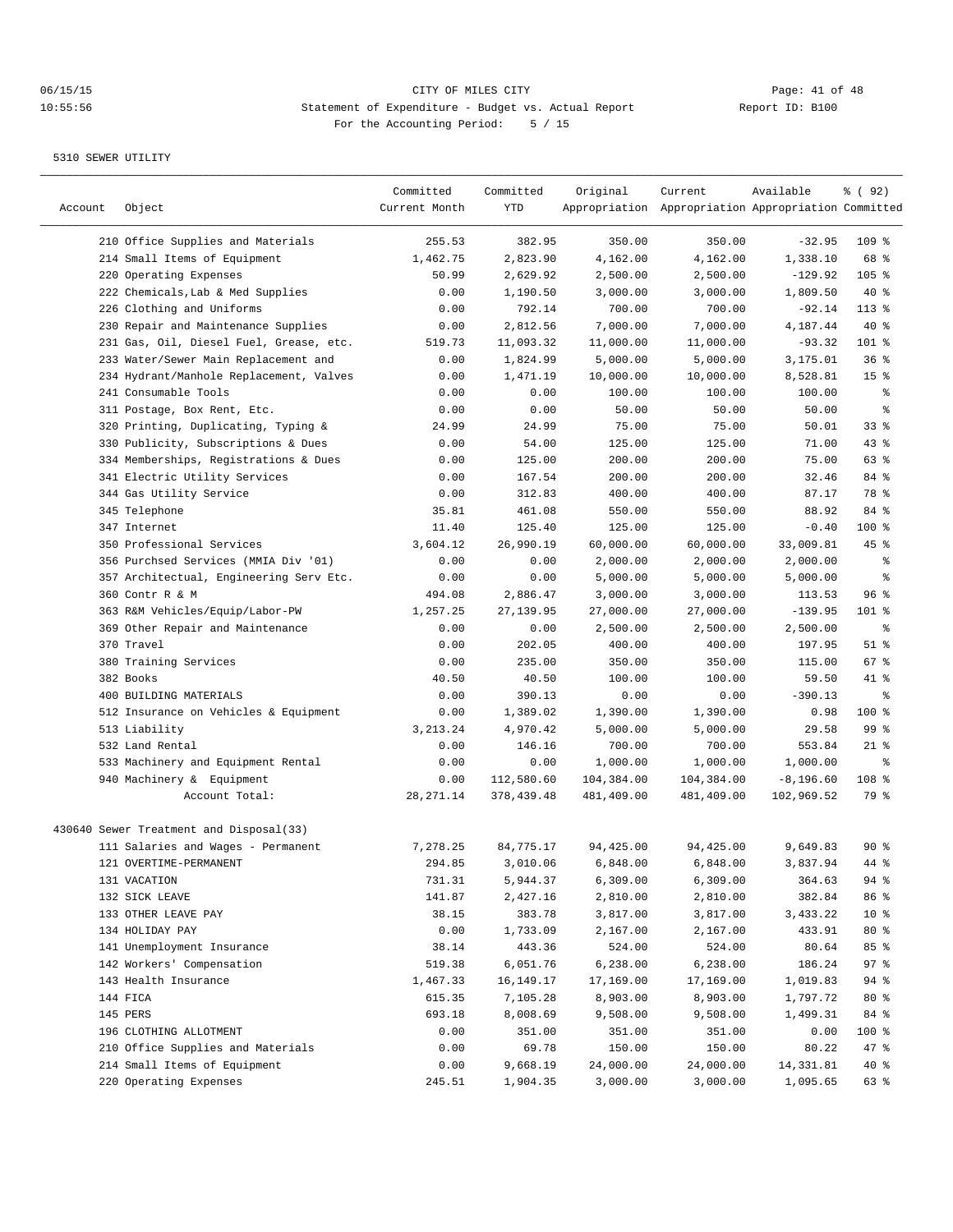| Account | Object                                    | Committed<br>Current Month | Committed<br>YTD | Original                | Current<br>Appropriation Appropriation Appropriation Committed | Available                 | १ ( 92)        |
|---------|-------------------------------------------|----------------------------|------------------|-------------------------|----------------------------------------------------------------|---------------------------|----------------|
|         | 222 Chemicals, Lab & Med Supplies         | 988.32                     | 7,589.59         | 7,000.00                | 7,000.00                                                       | $-589.59$                 | $108$ %        |
|         | 226 Clothing and Uniforms                 | 0.00                       | 247.27           | 500.00                  | 500.00                                                         | 252.73                    | 49 %           |
|         | 230 Repair and Maintenance Supplies       | 4,745.56                   | 11,196.12        | 8,000.00                | 8,000.00                                                       | $-3, 196.12$              | 140 %          |
|         | 231 Gas, Oil, Diesel Fuel, Grease, etc.   | 0.00                       | 1,620.94         | 2,000.00                | 2,000.00                                                       | 379.06                    | 81 %           |
|         | 241 Consumable Tools                      | 0.00                       | 0.00             | 100.00                  | 100.00                                                         | 100.00                    | ್ಠಿ            |
|         | 300 PURCHASED SERVICES                    | 0.00                       | 0.00             | 750.00                  | 750.00                                                         | 750.00                    | န္             |
|         | 311 Postage, Box Rent, Etc.               | 0.00                       | 46.50            | 100.00                  | 100.00                                                         | 53.50                     | 47 %           |
|         | 320 Printing, Duplicating, Typing &       | 0.00                       | 0.00             | 100.00                  | 100.00                                                         | 100.00                    | ႜ              |
|         | 330 Publicity, Subscriptions & Dues       | 0.00                       | 162.50           | 100.00                  | 100.00                                                         | $-62.50$                  | 163 %          |
|         | 334 Memberships, Registrations & Dues     | 352.00                     | 504.00           | 700.00                  | 700.00                                                         | 196.00                    | 72 %           |
|         | 341 Electric Utility Services             | 0.00                       | 45,899.21        | 68,000.00               | 68,000.00                                                      | 22,100.79                 | 67%            |
|         | 342 Water Utility Services                | 67.73                      | 749.48           | 1,000.00                | 1,000.00                                                       | 250.52                    | 75 %           |
|         | 343 Sewer Utility Services                | 48.14                      | 529.54           | 450.00                  | 450.00                                                         | $-79.54$                  | 118 %          |
|         | 345 Telephone                             | 33.85                      | 363.30           | 800.00                  | 800.00                                                         | 436.70                    | 45%            |
|         | 346 Garbage Service                       | 107.42                     | 669.68           | 800.00                  | 800.00                                                         | 130.32                    | 84 %           |
|         | 347 Internet                              | 45.60                      | 501.60           | 500.00                  | 500.00                                                         | $-1.60$                   | 100 %          |
|         | 350 Professional Services                 | 0.00                       | 361.50           | 500.00                  | 500.00                                                         | 138.50                    | 72 %           |
|         | 352 Wtr/Swr Lab Testing                   | 921.00                     | 6,682.25         | 8,000.00                | 8,000.00                                                       | 1,317.75                  | 84 %           |
|         | 357 Architectual, Engineering Serv Etc.   | 0.00                       | 0.00             | 5,000.00                | 5,000.00                                                       | 5,000.00                  | နွ             |
|         | 360 Contr R & M                           | 293.50                     | 1,384.82         | 7,500.00                | 7,500.00                                                       | 6,115.18                  | 18 %           |
|         | 363 R&M Vehicles/Equip/Labor-PW           | 38.95                      | 490.72           | 8,000.00                | 8,000.00                                                       | 7,509.28                  | 6 %            |
|         | 370 Travel                                | 52.00                      | 506.49           | 750.00                  | 750.00                                                         | 243.51                    | 68 %           |
|         | 380 Training Services                     | 62.50                      | 498.80           | 750.00                  | 750.00                                                         | 251.20                    | 67%            |
|         | 382 Books                                 | 0.00                       | 82.91            | 200.00                  | 200.00                                                         | 117.09                    | 41 %           |
|         | 400 BUILDING MATERIALS                    | 0.00                       | 0.00             | 500.00                  | 500.00                                                         | 500.00                    | ి              |
|         | 511 Insurance on Buildings                | 0.00                       | 7,114.87         | 7,115.00                | 7,115.00                                                       | 0.13                      | 100 %          |
|         | 512 Insurance on Vehicles & Equipment     | 0.00                       | 260.67           | 261.00                  | 261.00                                                         | 0.33                      | $100$ %        |
|         | 533 Machinery and Equipment Rental        | 0.00                       | 0.00             | 2,000.00                | 2,000.00                                                       | 2,000.00                  | ႜ              |
|         | 810 Losses (Bad debt expense - Enterprise | 0.00                       | 0.00             | 2,000.00                | 2,000.00                                                       | 2,000.00                  | နွ             |
|         | 920 Buildings                             | 0.00                       | 83,753.78        | 6,976,000.00            |                                                                | 6,976,000.00 6,892,246.22 | 1 <sup>°</sup> |
|         | 940 Machinery & Equipment                 | 0.00                       | 812.00           | 0.00                    | 0.00                                                           | $-812.00$                 | ್ಠಿ            |
|         | Account Total:                            | 19,819.89                  |                  | 320,053.75 7,295,695.00 |                                                                | 7,295,695.00 6,975,641.25 | 4%             |
|         | 430690 Sewer Lift Stations(32)            |                            |                  |                         |                                                                |                           |                |
|         | 111 Salaries and Wages - Permanent        | 4,580.15                   | 53,700.52        | 59,557.00               | 59,557.00                                                      | 5,856.48                  | 90%            |
|         | 121 OVERTIME-PERMANENT                    | 196.59                     | 2,007.45         | 3,134.00                | 3,134.00                                                       | 1,126.55                  | 64 %           |
|         | 131 VACATION                              | 474.41                     | 3,696.39         | 4,206.00                | 4,206.00                                                       | 509.61                    | 88 %           |
|         | 132 SICK LEAVE                            | 94.58                      | 1,563.94         | 1,840.00                | 1,840.00                                                       | 276.06                    | 85%            |
|         | 133 OTHER LEAVE PAY                       | 25.43                      | 255.85           | 1,117.00                | 1,117.00                                                       | 861.15                    | 23%            |
|         | 134 HOLIDAY PAY                           | 0.00                       | 1,155.87         | 1,133.00                | 1,133.00                                                       | $-22.87$                  | 102 %          |
|         | 141 Unemployment Insurance                | 24.12                      | 281.14           | 320.00                  | 320.00                                                         | 38.86                     | 88 %           |
|         | 142 Workers' Compensation                 | 330.31                     | 3,859.37         | 3,717.00                | 3,717.00                                                       | $-142.37$                 | $104$ %        |
|         | 143 Health Insurance                      | 946.89                     | 10,421.63        | 11,370.00               | 11,370.00                                                      | 948.37                    | $92$ $%$       |
|         | 144 FICA                                  | 388.69                     | 4,499.67         | 5,430.00                | 5,430.00                                                       | 930.33                    | 83 %           |
|         | 145 PERS                                  | 438.82                     | 5,082.72         | 5,800.00                | 5,800.00                                                       | 717.28                    | 88 %           |
|         | 196 CLOTHING ALLOTMENT                    | 0.00                       | 226.50           | 236.00                  | 236.00                                                         | 9.50                      | 96 %           |
|         | 210 Office Supplies and Materials         | 0.00                       | 71.11            | 150.00                  | 150.00                                                         | 78.89                     | 47 %           |
|         | 214 Small Items of Equipment              | 0.00                       | 1,212.00         | 36,500.00               | 36,500.00                                                      | 35,288.00                 | 3%             |
|         | 220 Operating Expenses                    | 289.99                     | 529.35           | 1,000.00                | 1,000.00                                                       | 470.65                    | 53%            |
|         | 222 Chemicals, Lab & Med Supplies         | 0.00                       | 2,387.26         | 3,000.00                | 3,000.00                                                       | 612.74                    | 80 %           |
|         | 226 Clothing and Uniforms                 | 0.00                       | 85.56            | 100.00                  | 100.00                                                         | 14.44                     | 86 %           |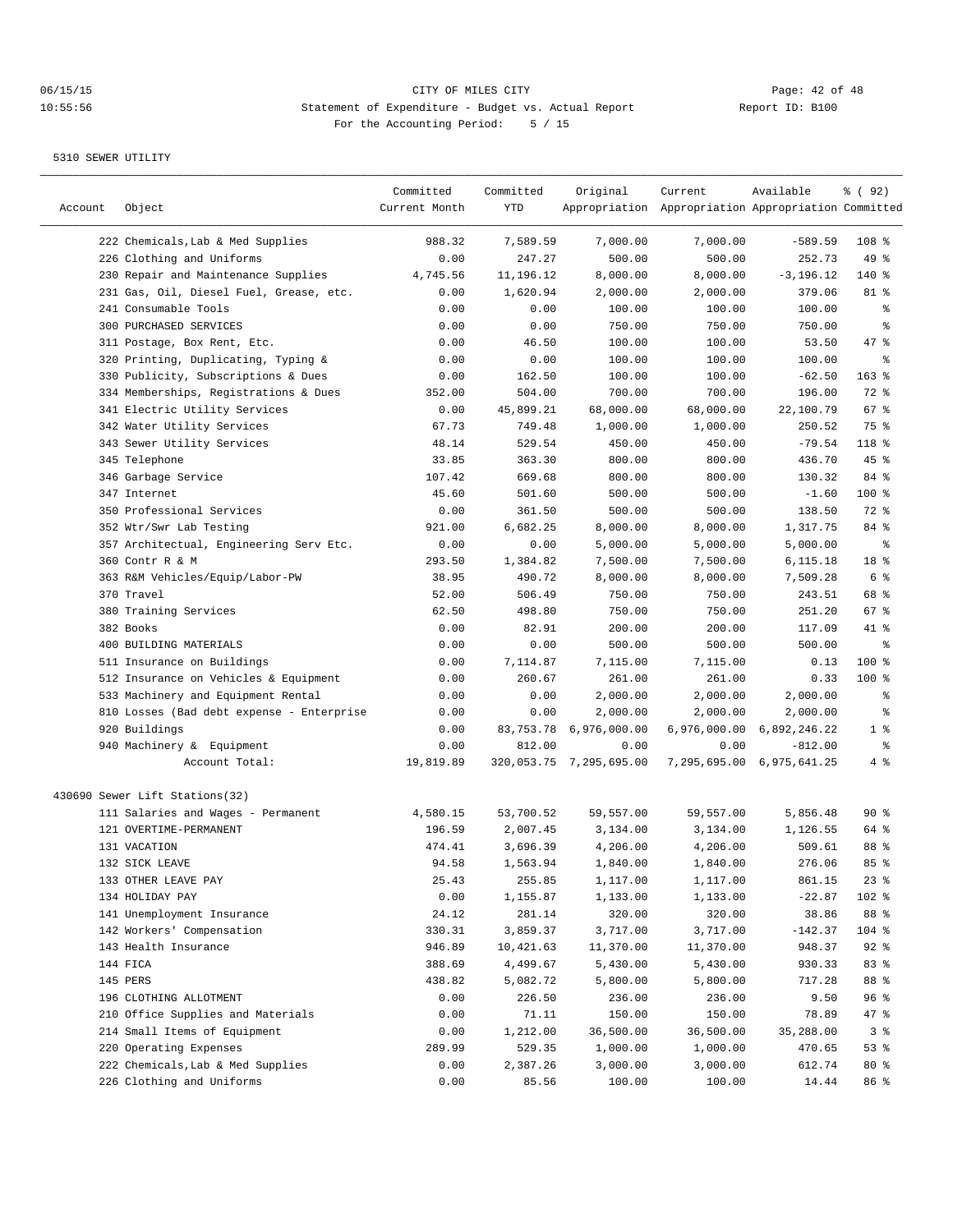|                      |                                          | Committed     | Committed  | Original                            | Current                                             | Available                 | % ( 92)         |
|----------------------|------------------------------------------|---------------|------------|-------------------------------------|-----------------------------------------------------|---------------------------|-----------------|
| Account              | Object                                   | Current Month | <b>YTD</b> |                                     | Appropriation Appropriation Appropriation Committed |                           |                 |
|                      | 230 Repair and Maintenance Supplies      | 66.39         | 3,766.24   | 5,500.00                            | 5,500.00                                            | 1,733.76                  | 68 %            |
|                      | 231 Gas, Oil, Diesel Fuel, Grease, etc.  | 0.00          | 1,940.18   | 2,500.00                            | 2,500.00                                            | 559.82                    | 78 %            |
|                      | 241 Consumable Tools                     | 0.00          | 0.00       | 100.00                              | 100.00                                              | 100.00                    | ి               |
|                      | 311 Postage, Box Rent, Etc.              | 0.00          | 0.00       | 50.00                               | 50.00                                               | 50.00                     | $\epsilon$      |
|                      | 341 Electric Utility Services            | 5,274.35      | 16,206.17  | 12,580.00                           | 12,580.00                                           | $-3,626.17$               | $129$ %         |
|                      | 344 Gas Utility Service                  | 0.00          | 803.84     | 1,500.00                            | 1,500.00                                            | 696.16                    | 54%             |
|                      | 345 Telephone                            | 0.00          | 0.00       | 500.00                              | 500.00                                              | 500.00                    | နွ              |
|                      | 347 Internet                             | 0.00          | 0.00       | 230.00                              | 230.00                                              | 230.00                    | နွ              |
|                      | 352 Wtr/Swr Lab Testing                  | 0.00          | 0.00       | 250.00                              | 250.00                                              | 250.00                    | ి               |
|                      | 357 Architectual, Engineering Serv Etc.  | 0.00          | 1,649.84   | 0.00                                | 0.00                                                | $-1,649.84$               | $\epsilon$      |
|                      | 360 Contr R & M                          | 340.00        | 1,106.95   | 2,500.00                            | 2,500.00                                            | 1,393.05                  | 44 %            |
|                      | 369 Other Repair and Maintenance         | 0.00          | 0.00       | 1,000.00                            | 1,000.00                                            | 1,000.00                  | $\approx$       |
|                      | 370 Travel                               | 0.00          | 297.42     | 500.00                              | 500.00                                              | 202.58                    | 59 %            |
|                      | 380 Training Services                    | 62.50         | 433.04     | 500.00                              | 500.00                                              | 66.96                     | 87%             |
|                      | 382 Books                                | 0.00          | 28.40      | 50.00                               | 50.00                                               | 21.60                     | 57%             |
|                      | 400 BUILDING MATERIALS                   | 0.00          | 0.00       | 100.00                              | 100.00                                              | 100.00                    | $\epsilon$      |
|                      | 511 Insurance on Buildings               | 0.00          | 1,650.50   | 1,651.00                            | 1,651.00                                            | 0.50                      | 100 %           |
|                      | 513 Liability                            | 0.00          | 0.00       | 3,750.00                            | 3,750.00                                            | 3,750.00                  | ႜ               |
|                      | 532 Land Rental                          | 0.00          | 530.45     | 700.00                              | 700.00                                              | 169.55                    | 76 %            |
|                      | 533 Machinery and Equipment Rental       | 0.00          | 0.00       | 150.00                              | 150.00                                              | 150.00                    | ి               |
|                      | Account Total:                           | 13,533.22     | 119,449.36 | 172,721.00                          | 172,721.00                                          | 53, 271.64                | 69 %            |
|                      | Account Group Total:                     | 66,739.93     |            | 881,577.61 8,023,057.00             |                                                     | 8,023,057.00 7,141,479.39 | 11 <sup>8</sup> |
| 490000 DEBT SERVICE  |                                          |               |            |                                     |                                                     |                           |                 |
| 490200 Revenue Bonds |                                          |               |            |                                     |                                                     |                           |                 |
|                      | 608 Prpl-Wastewater Project Phase I      | 0.00          | 30,000.00  | 60,000.00                           | 60,000.00                                           | 30,000.00                 | 50%             |
|                      | 626 Interest-Wastewater Project Phase I  | 0.00          | 20,940.00  | 41,430.00                           | 41,430.00                                           | 20,490.00                 | $51$ %          |
|                      | Account Total:                           | 0.00          | 50,940.00  | 101,430.00                          | 101,430.00                                          | 50,490.00                 | 50%             |
|                      | Account Group Total:                     | 0.00          | 50,940.00  | 101,430.00                          | 101,430.00                                          | 50,490.00                 | 50%             |
| 510000 MISCELLANEOUS |                                          |               |            |                                     |                                                     |                           |                 |
|                      | 510330 Comprehensive Liability Insurance |               |            |                                     |                                                     |                           |                 |
|                      | 513 Liability                            | 0.00          | 26,070.69  | 26,071.00                           | 26,071.00                                           | 0.31                      | $100*$          |
|                      | Account Total:                           | 0.00          | 26,070.69  | 26,071.00                           | 26,071.00                                           | 0.31                      | $100*$          |
|                      | Account Group Total:                     | 0.00          | 26,070.69  | 26,071.00                           | 26,071.00                                           | 0.31                      | 100 %           |
|                      | 520000 OTHER FINANCING USES              |               |            |                                     |                                                     |                           |                 |
|                      | 521000 Interfund Operating Transfers Out |               |            |                                     |                                                     |                           |                 |
|                      | 820 Transfers to Other Funds             | 314.25        | 46,053.79  | 55,510.00                           | 55,510.00                                           | 9,456.21                  | 83 %            |
|                      | Account Total:                           | 314.25        | 46,053.79  | 55,510.00                           | 55,510.00                                           | 9,456.21                  | 83 %            |
|                      | Account Group Total:                     | 314.25        | 46,053.79  | 55,510.00                           | 55,510.00                                           | 9,456.21                  | 83 %            |
|                      | Fund Total:                              |               |            | 67,054.18 1,004,799.59 8,206,068.00 |                                                     | 8,206,068.00 7,201,268.41 | $12*$           |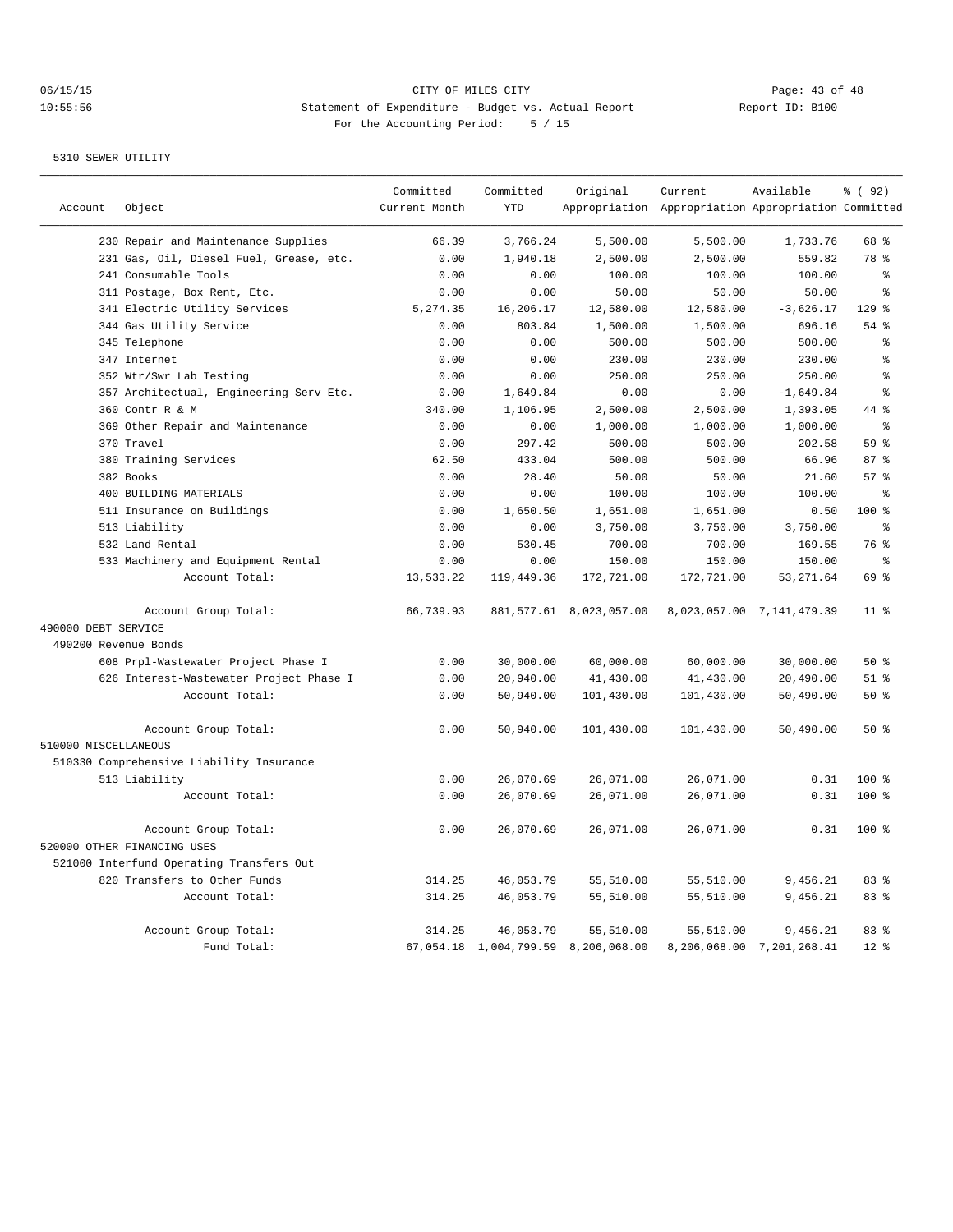5510 AMBULANCE FUND

| Account              | Object                                      | Committed<br>Current Month | Committed<br>YTD | Original   | Current<br>Appropriation Appropriation Appropriation Committed | Available      | १ ( 92)         |
|----------------------|---------------------------------------------|----------------------------|------------------|------------|----------------------------------------------------------------|----------------|-----------------|
|                      |                                             |                            |                  |            |                                                                |                |                 |
| 420000 PUBLIC SAFETY |                                             |                            |                  |            |                                                                |                |                 |
|                      | 420730 Emergency Medical Services-Ambulance |                            |                  |            |                                                                |                |                 |
|                      | 111 Salaries and Wages - Permanent          | 14,865.78                  | 145,608.67       | 156,172.00 | 156,172.00                                                     | 10,563.33      | 93%             |
|                      | 112 SALARIES AND WAGES - PART PAID          | 0.00                       | 5,821.06         | 4,000.00   | 4,000.00                                                       | $-1,821.06$    | 146 %           |
|                      | 121 OVERTIME-PERMANENT                      | 6,769.53                   | 75,006.63        | 60,000.00  | 60,000.00                                                      | $-15,006.63$   | $125$ %         |
|                      | 131 VACATION                                | 0.00                       | 4,685.64         | 10,000.00  | 10,000.00                                                      | 5,314.36       | 47 %            |
|                      | 132 SICK LEAVE                              | 673.89                     | 7,795.96         | 10,000.00  | 10,000.00                                                      | 2,204.04       | 78 %            |
|                      | 133 OTHER LEAVE PAY                         | 0.00                       | 195.23           | 2,000.00   | 2,000.00                                                       | 1,804.77       | $10*$           |
|                      | 134 HOLIDAY PAY                             | 0.00                       | 4,112.68         | 7,000.00   | 7,000.00                                                       | 2,887.32       | 59 %            |
|                      | 141 Unemployment Insurance                  | 100.40                     | 1,094.38         | 1,105.00   | 1,105.00                                                       | 10.62          | 99 <sup>°</sup> |
|                      | 142 Workers' Compensation                   | 795.20                     | 8,313.09         | 6, 193.00  | 6, 193.00                                                      | $-2,120.09$    | 134 %           |
|                      | 143 Health Insurance                        | 2,462.77                   | 25,068.72        | 29,518.00  | 29,518.00                                                      | 4,449.28       | 85 %            |
|                      | 144 FICA                                    | 322.56                     | 3,878.57         | 3,561.00   | 3,561.00                                                       | $-317.57$      | 109 %           |
|                      | 147 Firemen's Pension                       | 2,047.10                   | 21,161.17        | 35,264.00  | 35,264.00                                                      | 14,102.83      | 60 %            |
|                      | 210 Office Supplies and Materials           | 86.54                      | 590.66           | 1,000.00   | 1,000.00                                                       | 409.34         | 59 %            |
|                      | 214 Small Items of Equipment                | 260.23                     | 29, 256.48       | 5,000.00   | 29,712.70                                                      | 456.22         | 98 %            |
|                      | 220 Operating Expenses                      | 121.82                     | 747.47           | 4,000.00   | 4,000.00                                                       | 3,252.53       | 19 <sup>°</sup> |
|                      | 222 Chemicals, Lab & Med Supplies           | 0.00                       | 12,035.55        | 10,000.00  | 10,000.00                                                      | $-2,035.55$    | 120 %           |
|                      | 226 Clothing and Uniforms                   | 0.00                       | 50.00            | 0.00       | 0.00                                                           | $-50.00$       | နွ              |
|                      | 230 Repair and Maintenance Supplies         | 29.99                      | 2,440.57         | 5,000.00   | 5,000.00                                                       | 2,559.43       | 49 %            |
|                      | 231 Gas, Oil, Diesel Fuel, Grease, etc.     | 1,365.90                   | 15,990.53        | 18,000.00  | 18,000.00                                                      | 2,009.47       | 89 %            |
|                      | 241 Consumable Tools                        | 59.21                      | 517.29           | 1,000.00   | 1,000.00                                                       | 482.71         | $52$ $%$        |
|                      | 300 PURCHASED SERVICES                      | 0.00                       | 494.00           | 2,000.00   | 2,000.00                                                       | 1,506.00       | $25$ %          |
|                      | 311 Postage, Box Rent, Etc.                 | 19.99                      | 45.28            | 200.00     | 200.00                                                         | 154.72         | $23$ $%$        |
|                      | 320 Printing, Duplicating, Typing &         | 0.00                       | 19.25            | 200.00     | 200.00                                                         | 180.75         | 10 <sup>8</sup> |
|                      | 341 Electric Utility Services               | 102.16                     | 1,381.19         | 2,500.00   | 2,500.00                                                       | 1,118.81       | 55%             |
|                      | 342 Water Utility Services                  | 43.36                      | 284.10           | 400.00     | 400.00                                                         | 115.90         | 71 %            |
|                      | 343 Sewer Utility Services                  | 13.97                      | 153.72           | 250.00     | 250.00                                                         | 96.28          | 61 %            |
|                      | 344 Gas Utility Service                     | 27.59                      | 726.28           | 1,200.00   | 1,200.00                                                       | 473.72         | 61 %            |
|                      | 345 Telephone                               | 144.67                     | 1,544.14         | 1,800.00   | 1,800.00                                                       | 255.86         | 86 %            |
|                      | 346 Garbage Service                         | 47.41                      | 451.44           | 700.00     | 700.00                                                         | 248.56         | 64 %            |
|                      | 347 Internet                                | 28.24                      | 310.64           | 400.00     | 400.00                                                         | 89.36          | 78 %            |
|                      | 350 Professional Services                   | 2,236.68                   | 44,949.99        | 38,000.00  | 38,000.00                                                      | $-6,949.99$    | 118 %           |
|                      | 352 Wtr/Swr Lab Testing                     | 0.00                       | 0.00             | 2,500.00   | 2,500.00                                                       | 2,500.00       | နွ              |
|                      | 360 Contr R & M                             | 46.77                      | 46.77            | 3,000.00   | 3,000.00                                                       | 2,953.23       | 2 <sup>8</sup>  |
|                      | 364 R&M Vehicles - Fire/Amb                 | 16, 115.38                 | 16,937.63        | 8,000.00   | 8,000.00                                                       | $-8,937.63$    | $212$ %         |
|                      | 370 Travel                                  | 95.76                      | 613.62           | 2,500.00   | 2,500.00                                                       | 1,886.38       | 25%             |
|                      | 380 Training Services                       | 0.00                       | 150.00           | 2,500.00   | 2,500.00                                                       | 2,350.00       | 6 %             |
|                      | 382 Books                                   | 0.00                       | 30.59            | 1,000.00   | 1,000.00                                                       | 969.41         | 3 <sup>8</sup>  |
|                      | 400 BUILDING MATERIALS                      | 0.00                       | 106.00           | 1,000.00   | 1,000.00                                                       | 894.00         | 11 <sub>8</sub> |
|                      | 512 Insurance on Vehicles & Equipment       | 0.00                       | 1,194.96         | 1,195.00   | 1,195.00                                                       | 0.04           | 100 %           |
|                      | 810 Losses (Bad debt expense - Enterprise   | 1,633.55                   | 73,636.83        | 100,000.00 | 100,000.00                                                     | 26, 363. 17    | 74 %            |
|                      | 811 Contractual Allowances (Ambl)           | 23,068.01                  | 276,549.79       | 150,000.00 | 150,000.00                                                     | $-126, 549.79$ | 184 %           |
|                      | Account Total:                              | 73,584.46                  | 783,996.57       | 688,158.00 | 712,870.70                                                     | $-71, 125.87$  | 110 %           |
|                      | Account Group Total:                        | 73,584.46                  | 783,996.57       | 688,158.00 | 712,870.70                                                     | $-71, 125.87$  | 110 %           |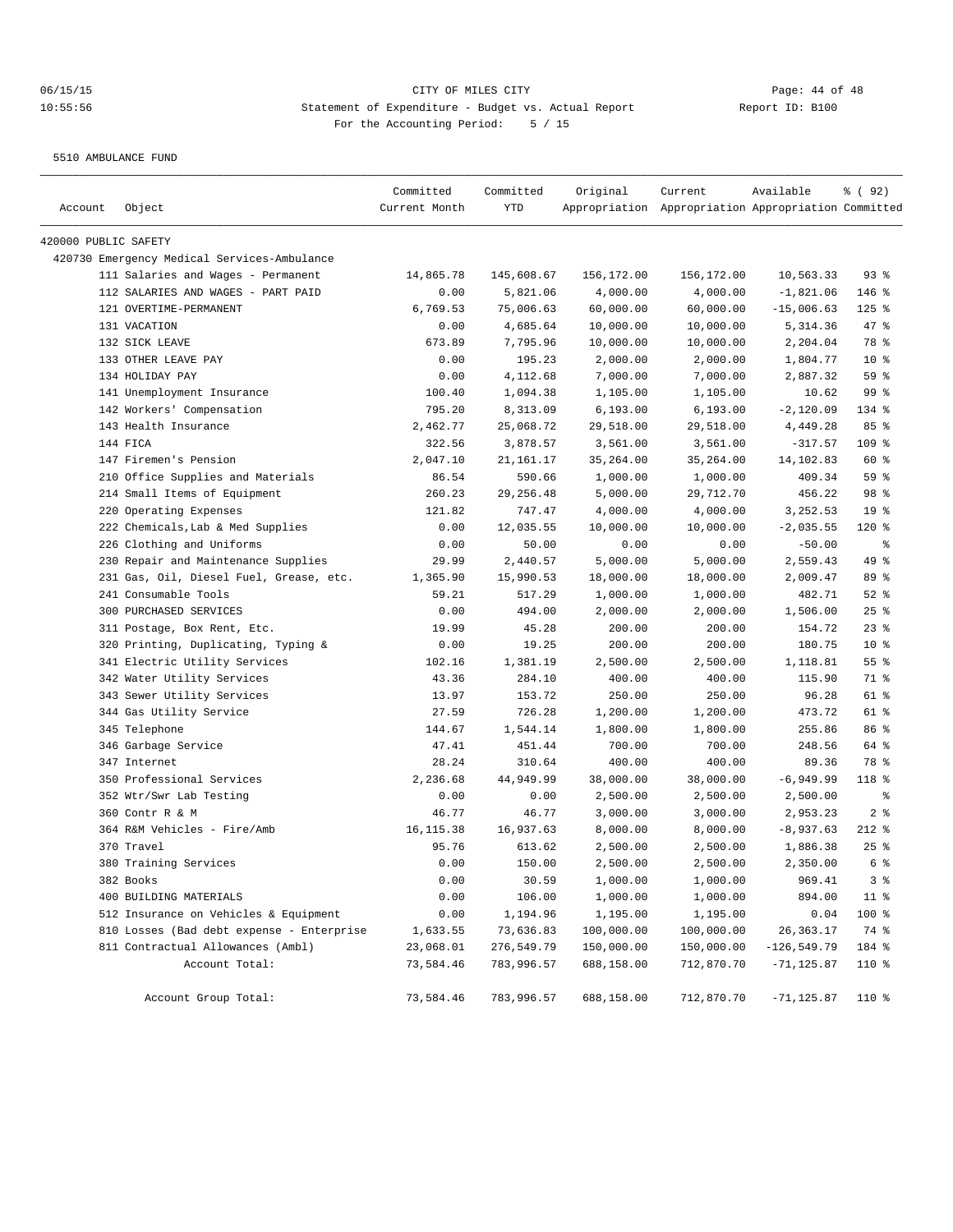5510 AMBULANCE FUND

| Object<br>Account                        | Committed<br>Current Month | Committed<br><b>YTD</b> | Original<br>Appropriation | Current    | Available<br>Appropriation Appropriation Committed | % (92)           |
|------------------------------------------|----------------------------|-------------------------|---------------------------|------------|----------------------------------------------------|------------------|
| 490000 DEBT SERVICE                      |                            |                         |                           |            |                                                    |                  |
| 490500 Other Debt Service Payments       |                            |                         |                           |            |                                                    |                  |
| 602 Prpl-Ambulance                       | 0.00                       | 25,814.04               | 25,815.00                 | 25,815.00  | 0.96                                               | $100$ %          |
| 629 Interest-Ambulance                   | 0.00                       | 588.36                  | 589.00                    | 589.00     | 0.64                                               | $100$ %          |
| Account Total:                           | 0.00                       | 26,402.40               | 26,404.00                 | 26,404.00  | 1.60                                               | $100$ %          |
| Account Group Total:                     | 0.00                       | 26,402.40               | 26,404.00                 | 26,404.00  | 1.60                                               | $100$ %          |
| 510000 MISCELLANEOUS                     |                            |                         |                           |            |                                                    |                  |
| 510330 Comprehensive Liability Insurance |                            |                         |                           |            |                                                    |                  |
| 513 Liability                            | 0.00                       | 2,941.08                | 2,942.00                  | 2,942.00   | 0.92                                               | $100$ %          |
| Account Total:                           | 0.00                       | 2,941.08                | 2,942.00                  | 2,942.00   | 0.92                                               | $100$ %          |
| Account Group Total:                     | 0.00                       | 2,941.08                | 2,942.00                  | 2,942.00   | 0.92                                               | $100$ %          |
| 520000 OTHER FINANCING USES              |                            |                         |                           |            |                                                    |                  |
| 521000 Interfund Operating Transfers Out |                            |                         |                           |            |                                                    |                  |
| 820 Transfers to Other Funds             | $-109.31$                  | 26, 453.96              | 33,404.00                 | 33,404.00  | 6,950.04                                           | 79 %             |
| Account Total:                           | $-109.31$                  | 26, 453.96              | 33,404.00                 | 33,404.00  | 6.950.04                                           | 79 %             |
| Account Group Total:                     | $-109.31$                  | 26, 453.96              | 33,404.00                 | 33,404.00  | 6,950.04                                           | 79 %             |
| Fund Total:                              | 73, 475.15                 | 839,794.01              | 750,908.00                | 775,620.70 | $-64, 173.31$                                      | 108 <sup>8</sup> |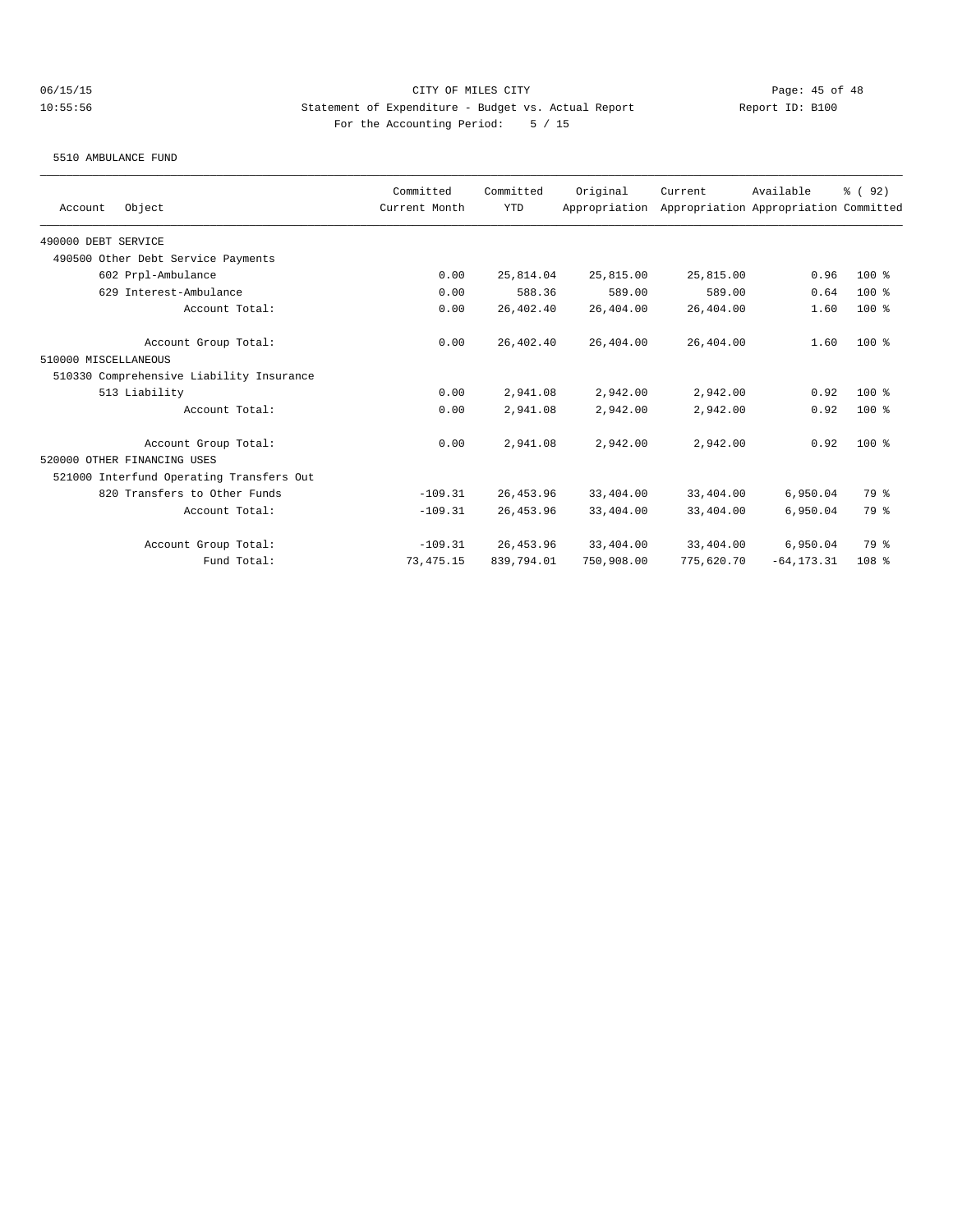5610 AIRPORT OPERATING

|                     |                                                                           | Committed     | Committed  | Original   | Current                                             | Available     | % ( 92 )     |
|---------------------|---------------------------------------------------------------------------|---------------|------------|------------|-----------------------------------------------------|---------------|--------------|
| Account             | Object                                                                    | Current Month | <b>YTD</b> |            | Appropriation Appropriation Appropriation Committed |               |              |
| 430000 Public Works |                                                                           |               |            |            |                                                     |               |              |
| 430300 Airport(87)  |                                                                           |               |            |            |                                                     |               |              |
|                     | 111 Salaries and Wages - Permanent                                        | 6,291.34      | 65,685.46  | 70,604.00  | 70,604.00                                           | 4,918.54      | $93$ $%$     |
|                     | 121 OVERTIME-PERMANENT                                                    | 0.00          | 0.00       | 5,000.00   | 5,000.00                                            | 5,000.00      | နွ           |
|                     | 131 VACATION                                                              | 0.00          | 0.00       | 10,000.00  | 10,000.00                                           | 10,000.00     | ి            |
|                     | 132 SICK LEAVE                                                            | 0.00          | 225.00     | 6,000.00   | 6,000.00                                            | 5,775.00      | 4%           |
|                     | 133 OTHER LEAVE PAY                                                       | 0.00          | 0.00       | 3,420.00   | 3,420.00                                            | 3,420.00      | $\epsilon$   |
|                     | 134 HOLIDAY PAY                                                           | 0.00          | 0.00       | 3,000.00   | 3,000.00                                            | 3,000.00      | ి            |
|                     | 141 Unemployment Insurance                                                | 28.31         | 296.60     | 495.00     | 495.00                                              | 198.40        | 60 %         |
|                     | 142 Workers' Compensation                                                 | 350.67        | 3,678.14   | 5,761.00   | 5,761.00                                            | 2,082.86      | 64 %         |
|                     | 143 Health Insurance                                                      | 1,881.45      | 8,781.15   | 15,060.00  | 15,060.00                                           | 6,278.85      | 58 %         |
|                     | 144 FICA                                                                  | 481.28        | 5,042.15   | 8,417.00   | 8,417.00                                            | 3,374.85      | 60 %         |
|                     | 145 PERS                                                                  | 514.00        | 5,362.89   | 8,989.00   | 8,989.00                                            | 3,626.11      | 60 %         |
|                     | 196 CLOTHING ALLOTMENT                                                    | 0.00          | 0.00       | 300.00     | 300.00                                              | 300.00        | $\epsilon$   |
|                     | 210 Office Supplies and Materials                                         | 121.16        | 1,196.24   | 700.00     | 700.00                                              | $-496.24$     | 171 %        |
|                     | 214 Small Items of Equipment                                              | 0.00          | 0.00       | 2,000.00   | 2,000.00                                            | 2,000.00      | နွ           |
|                     | 220 Operating Expenses                                                    | 69.04         | 3,262.24   | 3,000.00   | 3,000.00                                            | $-262.24$     | 109 %        |
|                     | 230 Repair and Maintenance Supplies                                       | 3,645.51      | 25,629.03  | 10,000.00  | 10,000.00                                           | $-15,629.03$  | $256$ %      |
|                     | 231 Gas, Oil, Diesel Fuel, Grease, etc.                                   | 0.00          | 4,433.84   | 8,000.00   | 8,000.00                                            | 3,566.16      | 55%          |
|                     | 237 Aviation Fuel                                                         | 0.00          | 228,603.22 | 420,000.00 | 420,000.00                                          | 191,396.78    | $54$ %       |
|                     | 239 Tires, Tubes Etc.                                                     | 0.00          | 0.00       | 2,000.00   | 2,000.00                                            | 2,000.00      | န္           |
|                     | 250 Supplies for Resale                                                   | 0.00          | 0.00       | 1,000.00   | 1,000.00                                            | 1,000.00      | နွ           |
|                     | 311 Postage, Box Rent, Etc.                                               | 0.00          | 98.00      | 250.00     | 250.00                                              | 152.00        | 39 %         |
|                     | 319 Other Communication and Transportation                                | 217.64        | 678.42     | 350.00     | 350.00                                              | $-328.42$     | 194 %        |
|                     | 330 Publicity, Subscriptions & Dues                                       | 0.00          | 51.00      | 100.00     | 100.00                                              | 49.00         | $51$ %       |
|                     | 334 Memberships, Registrations & Dues                                     | 140.00        | 612.06     | 250.00     | 250.00                                              | $-362.06$     | $245$ %      |
|                     | 341 Electric Utility Services                                             | 571.09        | 7,785.54   | 11,000.00  | 11,000.00                                           | 3,214.46      | 71 %         |
|                     | 344 Gas Utility Service                                                   | 229.51        | 6,354.52   | 5,000.00   | 5,000.00                                            | $-1, 354.52$  | $127$ %      |
|                     | 345 Telephone                                                             | 263.30        | 2,901.76   | 3,000.00   | 3,000.00                                            | 98.24         | 97%          |
|                     | 347 Internet                                                              | 45.60         | 517.02     | 450.00     | 450.00                                              | $-67.02$      | $115$ %      |
|                     | 350 Professional Services                                                 | 2,500.00      | 66, 314.00 | 2,000.00   | 2,000.00                                            | $-64, 314.00$ | $***$ $_{8}$ |
|                     | 360 Contr R & M                                                           | 0.00          | 0.00       | 4,000.00   | 4,000.00                                            | 4,000.00      | နွ           |
|                     | 363 R&M Vehicles/Equip/Labor-PW                                           | 0.00          | 4,745.00   | 2,000.00   | 2,000.00                                            | $-2,745.00$   | $237$ %      |
|                     | 367 Plumbing, Heating, Electrical                                         | 0.00          | 6,344.43   | 3,500.00   | 3,500.00                                            | $-2,844.43$   | 181 %        |
|                     | 380 Training Services                                                     | 0.00          | 595.00     | 500.00     | 500.00                                              | $-95.00$      | 119.8        |
|                     | 511 Insurance on Buildings                                                | 0.00          | 3,181.82   | 3,182.00   | 3,182.00                                            | 0.18          | 100 %        |
|                     | 512 Insurance on Vehicles & Equipment                                     | 0.00          | 1,832.02   | 1,833.00   | 1,833.00                                            | 0.98          | 100 %        |
|                     | 530 Rent                                                                  | 0.00          | 20,350.00  | 22,000.00  | 22,000.00                                           | 1,650.00      | $93$ $%$     |
|                     | Account Total:                                                            | 17,349.90     | 474,556.55 | 643,161.00 | 643,161.00                                          | 168,604.45    | 74 %         |
|                     |                                                                           |               |            |            |                                                     |               |              |
| 490000 DEBT SERVICE | Account Group Total:                                                      | 17,349.90     | 474,556.55 | 643,161.00 | 643,161.00                                          | 168,604.45    | 74 %         |
|                     |                                                                           |               |            |            |                                                     |               |              |
|                     | 490500 Other Debt Service Payments<br>641 Principal - Aeronautics Loan 08 |               |            |            |                                                     |               |              |
|                     |                                                                           | 0.00          | 4,921.00   | 4,921.00   | 4,921.00                                            | 0.00          | 100 %        |
|                     | 642 Interest - Aeronautics Loan 08                                        | 0.00          | 713.55     | 714.00     | 714.00                                              | 0.45          | 100 %        |
|                     | 645 Equipment-Principle                                                   | 416.90        | 2,550.40   | 0.00       | 0.00                                                | $-2,550.40$   | ៖            |
|                     | 646 Equipment-Interest                                                    | 59.33         | 306.98     | 0.00       | 0.00                                                | $-306.98$     | $\epsilon$   |
|                     | Account Total:                                                            | 476.23        | 8,491.93   | 5,635.00   | 5,635.00                                            | $-2,856.93$   | 151 %        |
|                     | Account Group Total:                                                      | 476.23        | 8,491.93   | 5,635.00   | 5,635.00                                            | $-2,856.93$   | 151 %        |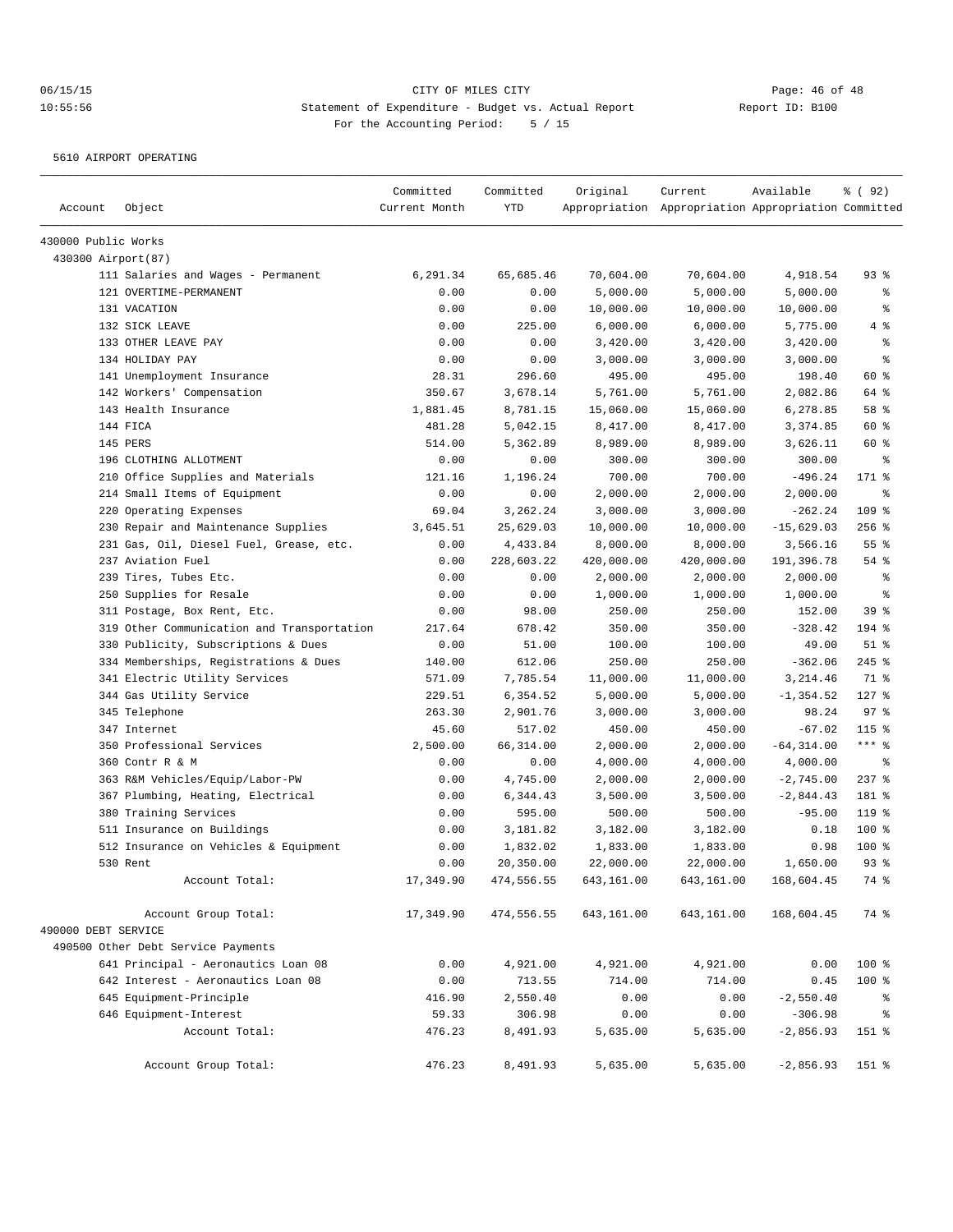5610 AIRPORT OPERATING

| Object<br>Account                        | Committed<br>Current Month | Committed<br><b>YTD</b> | Original<br>Appropriation | Current    | Available<br>Appropriation Appropriation Committed | % (92)   |
|------------------------------------------|----------------------------|-------------------------|---------------------------|------------|----------------------------------------------------|----------|
| 510000 MISCELLANEOUS                     |                            |                         |                           |            |                                                    |          |
| 510330 Comprehensive Liability Insurance |                            |                         |                           |            |                                                    |          |
| 513 Liability                            | 0.00                       | 0.00                    | 4,500.00                  | 4,500.00   | 4,500.00                                           | နွ       |
| Account Total:                           | 0.00                       | 0.00                    | 4,500.00                  | 4,500.00   | 4,500.00                                           | နွ       |
| Account Group Total:                     | 0.00                       | 0.00                    | 4,500.00                  | 4,500.00   | 4,500.00                                           | နွ       |
| 520000 OTHER FINANCING USES              |                            |                         |                           |            |                                                    |          |
| 521000 Interfund Operating Transfers Out |                            |                         |                           |            |                                                    |          |
| 820 Transfers to Other Funds             | 154.46                     | 15,786.65               | 17,222.00                 | 17,222.00  | 1,435.35                                           | $92$ $%$ |
| Account Total:                           | 154.46                     | 15,786.65               | 17,222.00                 | 17,222.00  | 1,435.35                                           | $92$ $%$ |
| Account Group Total:                     | 154.46                     | 15,786.65               | 17,222.00                 | 17,222.00  | 1,435.35                                           | $92$ $%$ |
| Fund Total:                              | 17,980.59                  | 498,835.13              | 670,518.00                | 670,518.00 | 171,682.87                                         | 74 %     |